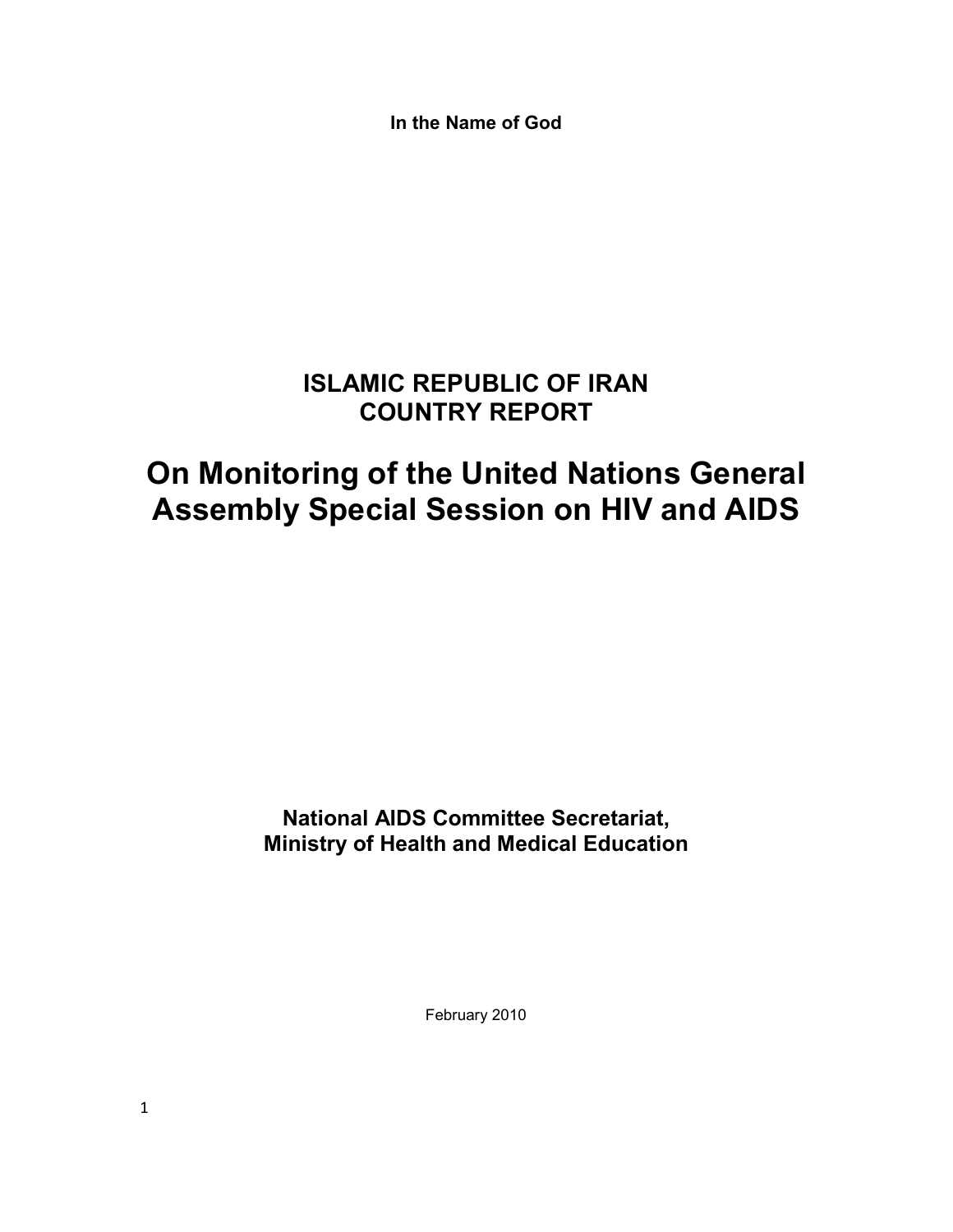## **Acknowledgement**

- > Hereby, we would like to appreciate the efforts of Working Group on IR Iran 2010 UNGASS report. The members of this working group are as follows( in alphabetical order):
	- o Ramin Alasvand, MD, Chief Expert, Health and Treatment Office, Prisons **Organization**
	- o Fadad Doroudi, MD, Country Coordinator, UNAIDS Iran
	- o Zahra Esfehani, Chief Deputy AIDS Control Committee, State Welfare Organization
	- o Mohammad Mehdi Gooya, MD, Head of Centre for Infectious Disease Control, Ministry of Health and Medical Education
	- o Nooshin Fahimfar, MD, Expert AIDS Control Office, Ministry of Health and Medical Education
	- o Behnam Farhoudi, MD, Member of Scientific Board, Islamic Azad University (Working Group Coordinator)
	- o Kianoosh Kamali, MD, Chief Expert AIDS Control Office, Ministry of Health and Medical Education
	- o Narges Mohammadrezai, MD, Expert, Global Fund Office
	- o Hengameh Namdaritabar, MD, Chief Expert AIDS Control Office, Ministry of Health and Medical Education
	- o Seyed Ramin Radfar, MD, Executive Manager of one of the NGOs active in the field of HIV and AIDS
	- o Abbas Sedaghat, MD, Head of AIDS Control Office, Ministry of Health and Medical **Education**
	- o Alireza Shoghli, MD, Member of Scientific Board, Zanjan University of Medical Sciences and Health Services
- $\triangleright$  We also would like to appreciate the efforts of the individuals who have participated in preparation of this report (such as data collection, technical assistance, revision of the final text and/or preparing NCPI) according to the alphabetical order are as follows:
	- o Parviz Afshar, MD, Consultant of Minister, Ministry of Wellfare
	- o Majid Akbari, MD, Expert, Ministry of Health and Medical Education
	- o Marzieh Farnia, MD, Director General, Health and Treatment Office, Prisons **Organization**
	- o Nasrin Kordi, Member of Bashgah Yaran Mosbat
	- o Ali Mirzazadeh, MD, Educational manger, Knowledge hub for HIV/AIDS surveillance
	- o Minoo Mohraz, MD, Member of Scientific Board and Head of Iranian Research Center on HIV and AIDS
	- o Kheirolsadat Mostakhdemin Hosseini, Expert, AIDS Prevention, Ministry of **Education**
	- o Majid Rezazadeh, MD, Head of AIDS Control Committee, State Welfare **Organization**
	- o Saeed Sefatian, MD, Director General, Rehabilitation and Treatment Office, Drug Control Headquarters
	- o Ali Talebian, MD, Technical Deputy for Quality Control, Blood Transfusion **Organization**
	- o Saeedeh Zahed Anaraki, Expert, AIDS Control Office, Ministry of Health and Medical Education
	- o And AIDS Experts of Universities of Medical Sciences and Health Services through out the country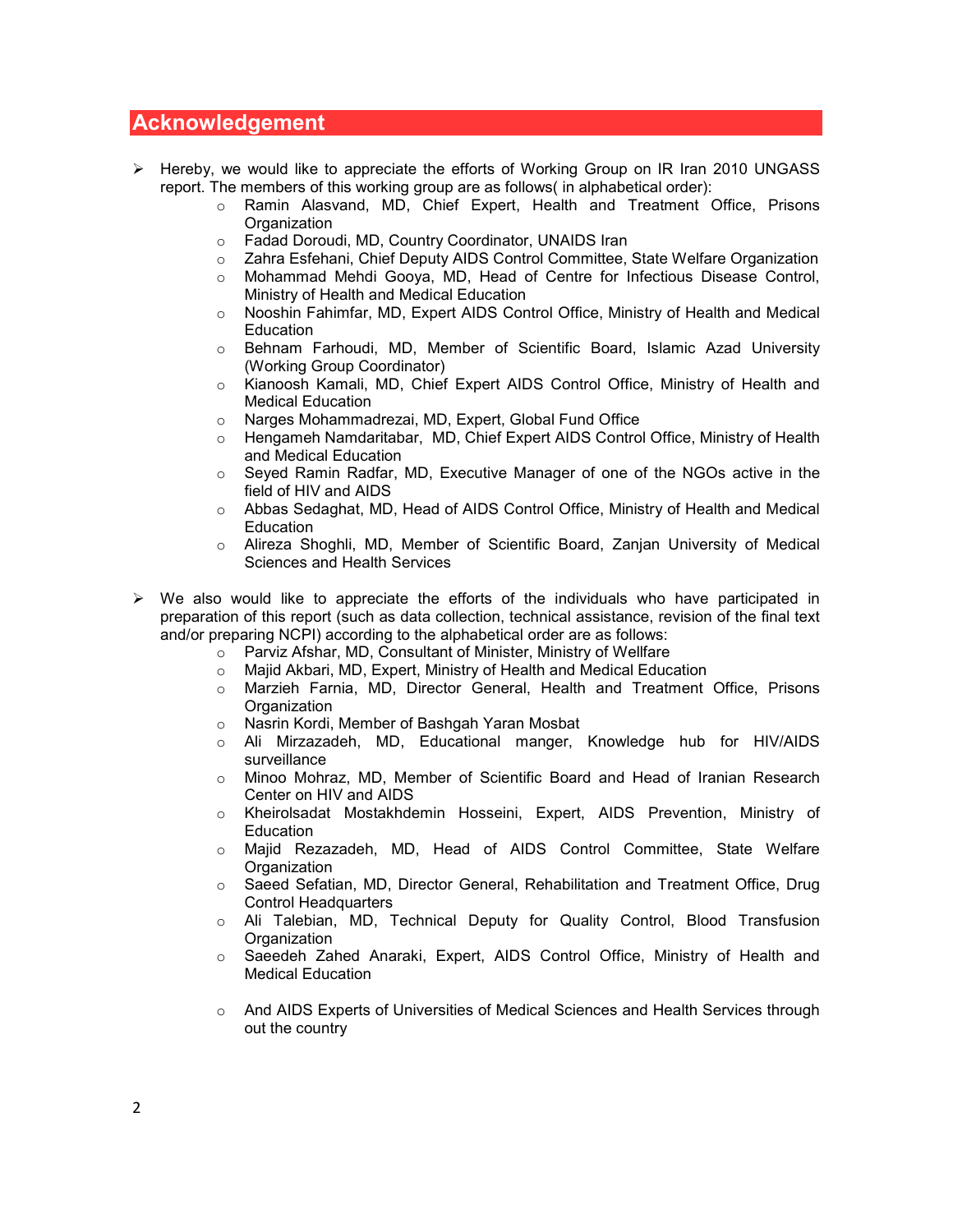- $\triangleright$  We would like to acknowledge the participation of the following organizations:
	- o Drug Control Headquarters
	- o Iranian Blood Transfusion Organization
	- o Iranian Research Center on HIV and AIDS
	- o Joint United Nations Programme on HIV and AIDS in the Islamic Republic of Iran (UNAIDS)
	- o Ministry of Education Health Office
	- o Ministry of Health and Medical Education AIDS Control Office
	- o Ministry of Health and Medical Education Drug Abuse Prevention and Treatment Office
	- o Non governmental Organizations active in the field of HIV and AIDS
	- o Prisons Organization
	- o State Welfare Organization
	- o Universities of Medical Sciences and Health Services
- $\triangleright$  We extend our particular thanks for translating this report from Persian to English to following individuals(in alphabetical order):
	- o Akram Farhoudi, (translation of pages 35-91 )
	- o Hamid Marashi, PhD, Member of Scientific Board, Islamic Azad University (translation of pages 6, 14-20, 92-107)
	- o Kaveh Mostashari, (translation of pages 25-34, 108, 114-120)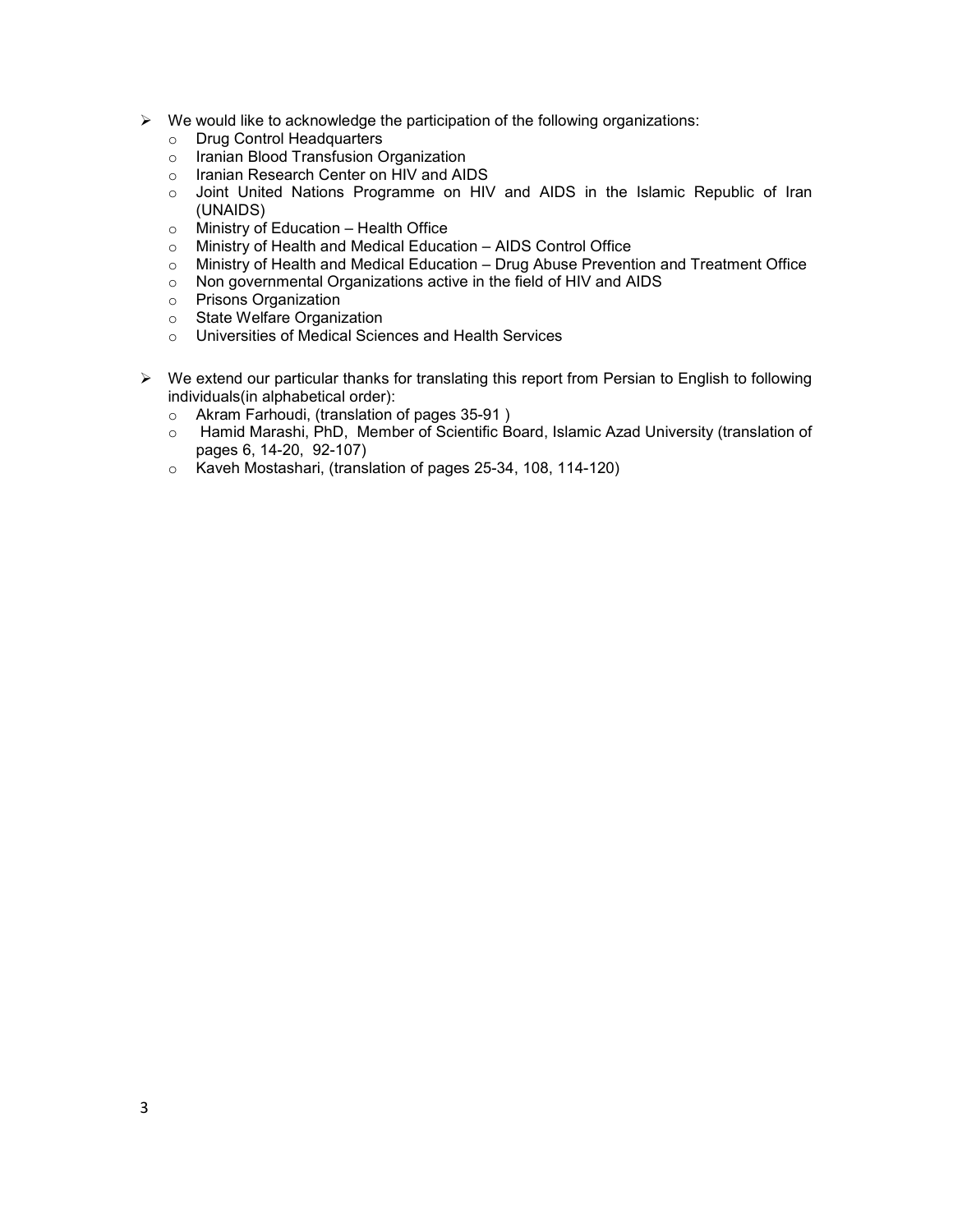# **Contents**

| 1. AIDS                                                                  |  |
|--------------------------------------------------------------------------|--|
|                                                                          |  |
| 2.                                                                       |  |
| В.                                                                       |  |
| 3.<br>Blood                                                              |  |
|                                                                          |  |
| 4.                                                                       |  |
| 5.                                                                       |  |
| 6.                                                                       |  |
| 7.                                                                       |  |
| 8.                                                                       |  |
| 9.                                                                       |  |
|                                                                          |  |
|                                                                          |  |
|                                                                          |  |
|                                                                          |  |
|                                                                          |  |
| 14. Most-at-risk Populations: Knowledge about HIV Prevention 70          |  |
|                                                                          |  |
|                                                                          |  |
|                                                                          |  |
|                                                                          |  |
|                                                                          |  |
|                                                                          |  |
|                                                                          |  |
| D.                                                                       |  |
|                                                                          |  |
|                                                                          |  |
| 24. HIV treatment: survival after 12 months on antiretroviral therapy102 |  |
|                                                                          |  |
|                                                                          |  |
|                                                                          |  |
|                                                                          |  |
|                                                                          |  |
|                                                                          |  |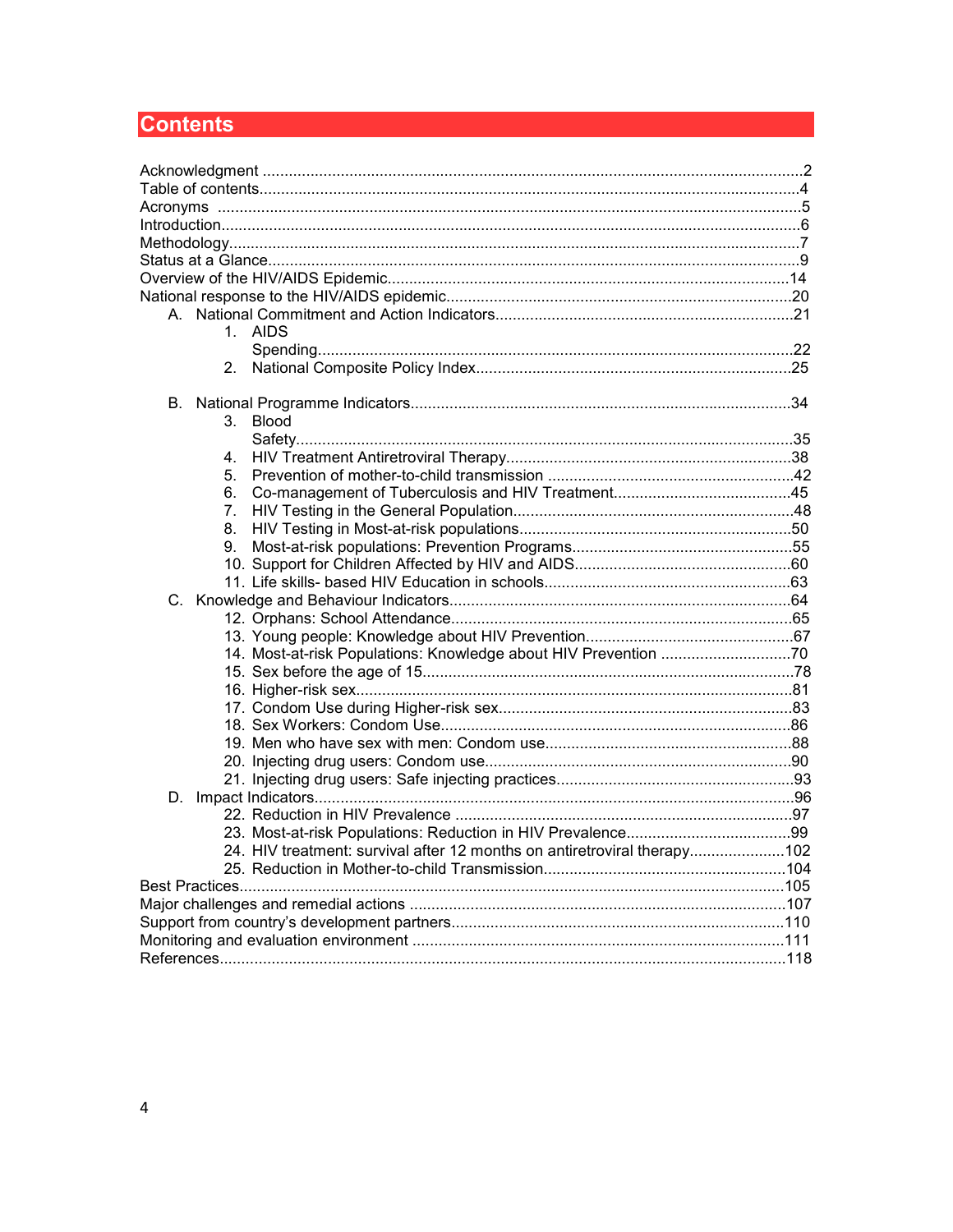# **Acronyms**

| <b>AIDS</b>   | Acquired Immunodeficiency<br>Syndrome                               |
|---------------|---------------------------------------------------------------------|
| <b>ART</b>    | <b>Antiretroviral Therapy</b>                                       |
| <b>ARV</b>    | Antiretroviral(drugs)                                               |
| <b>CCM</b>    | <b>Country Coordinating Mechanism</b>                               |
| <b>CSW</b>    | Sex Worker                                                          |
| <b>DIC</b>    | Drop in Center                                                      |
| <b>HIV</b>    | Human Immunodeficiency Virus                                        |
| <b>IDU</b>    | <b>Injecting Drug User</b>                                          |
| <b>MSM</b>    | Men who have Sex with Men                                           |
| <b>NGO</b>    | Non-governmental Organization                                       |
| <b>PEP</b>    | Post-exposure prophylaxis                                           |
| <b>PLHIV</b>  | People living with HIV                                              |
| <b>RDS</b>    | <b>Respondent Driven Sampling</b>                                   |
| <b>STI</b>    | <b>Sexually Transmitted Infection</b>                               |
| <b>VCT</b>    | <b>Voluntary Counselling and Testing</b>                            |
| <b>UNAIDS</b> | Joint United Nations Programme on<br><b>HIV/AIDS</b>                |
| <b>UNGASS</b> | <b>United Nations General Assembly</b><br>Special Session (on AIDS) |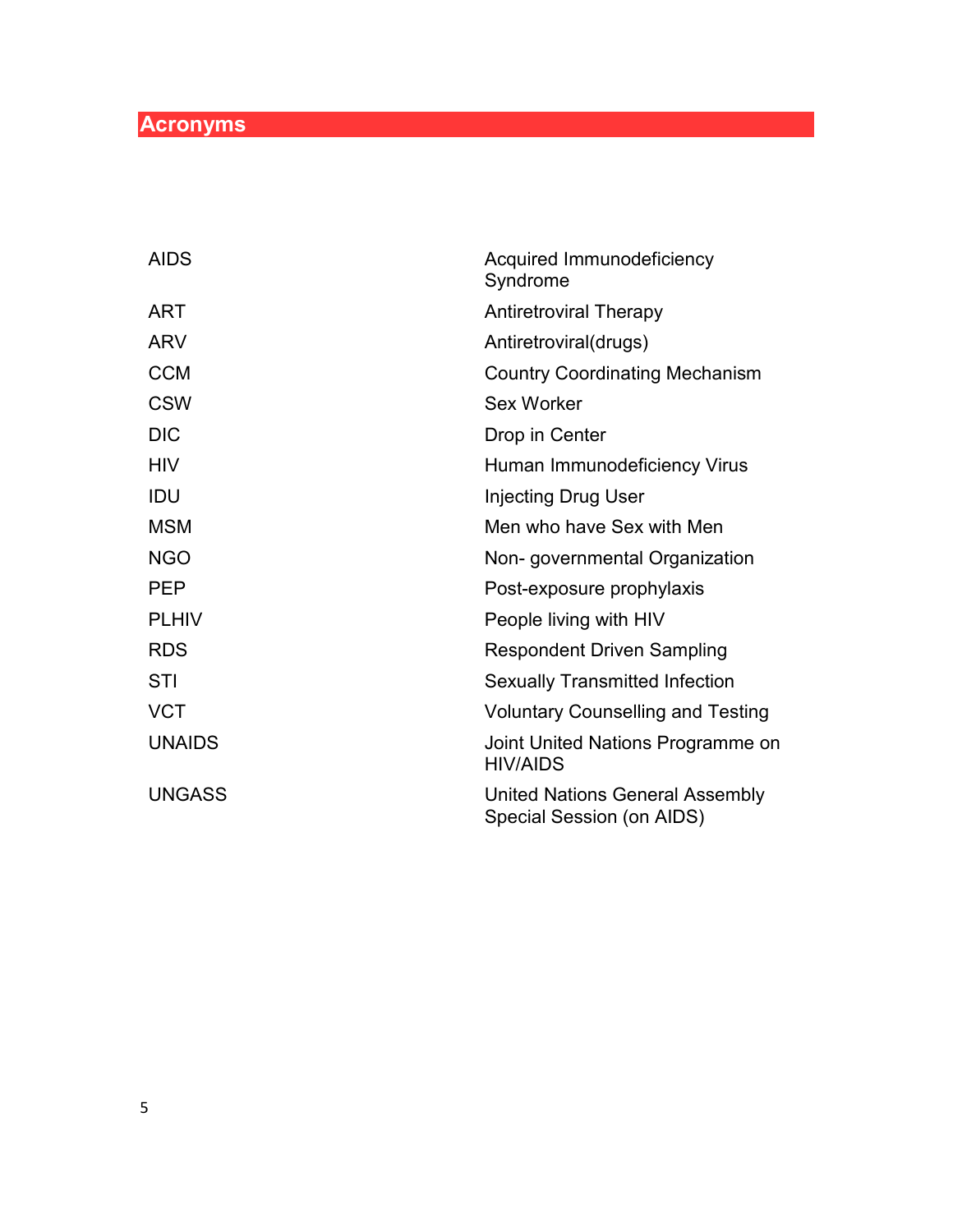#### **Introduction**

With the rise of HIV among injecting drug users in Iran during the early 2000s, the country entered the concentrated epidemic phase. Through gaining the support of policymakers and adopting key decisions in line with harm reduction, a group of highly valuable activities were implemented to provide and expand HIV prevention services among injecting drug users and inmates. It seems that these measures and activities have at least led to decelerating the growth pattern of this epidemic within the aforementioned population cohort. Studies around the globe have demonstrated that HIV transmission among injecting drug users can be stopped almost entirely. To this end, the coverage of harm reduction programs among injecting drug users must be increased while enhancing their quality to the highest degree possible. Meanwhile, there are currently serious concerns regarding the rise of HIV transmission through sexual contact as there are considerable indications in favor of such a trend. The linking rings among various population groups are such that in the absence of measures of early prevention of HIV transmission through sexual contact, many opportunities might be lost in the future. Hence, now is the time for action. Religious convictions run strong in Iran and the population at large attaches an extremely high value to family. If taken into consideration correctly, this attribute can serve very instrumental in preventing the growth of this epidemic.

This report is the most important country report in the field of HIV/AIDS, and while reporting on the DoC core indicators, is also intended to provide a general picture of the HIV epidemic in Iran. Based on the DoC, the Islamic Republic of Iran and the other 188 UN member states pledged in June 2001 to control and prevent the transmission of HIV/AIDS. In June 2006, United Nations member states met in the General Assembly to review progress and reiterate their commitments of 2001. The core indicators for monitoring DoC progress are significant on four grounds: first, they help evaluate the effectiveness of our national response to the epidemic; second, they form a basis for comparing trends in service delivery, programme outcomes and the epidemic itself; third, they show the level of our country's commitment to the DoC; and fourth, they express the relative status of our country within the global response to HIV/AIDS. This is the Third time that Iran is reporting its DoC core indicators within the framework of UNAIDS guidelines. The first report was published in 2005 and the second one in 2007.Despite its possible shortcomings, this report contains very important information, which was produced, collected and analyzed by colleagues at country level. We hope that it constitutes a step towards controlling the spread of HIV in Iran. Nevertheless some shortcomings in the report are to be expected and we sincerely welcome any criticism or comment in this regard.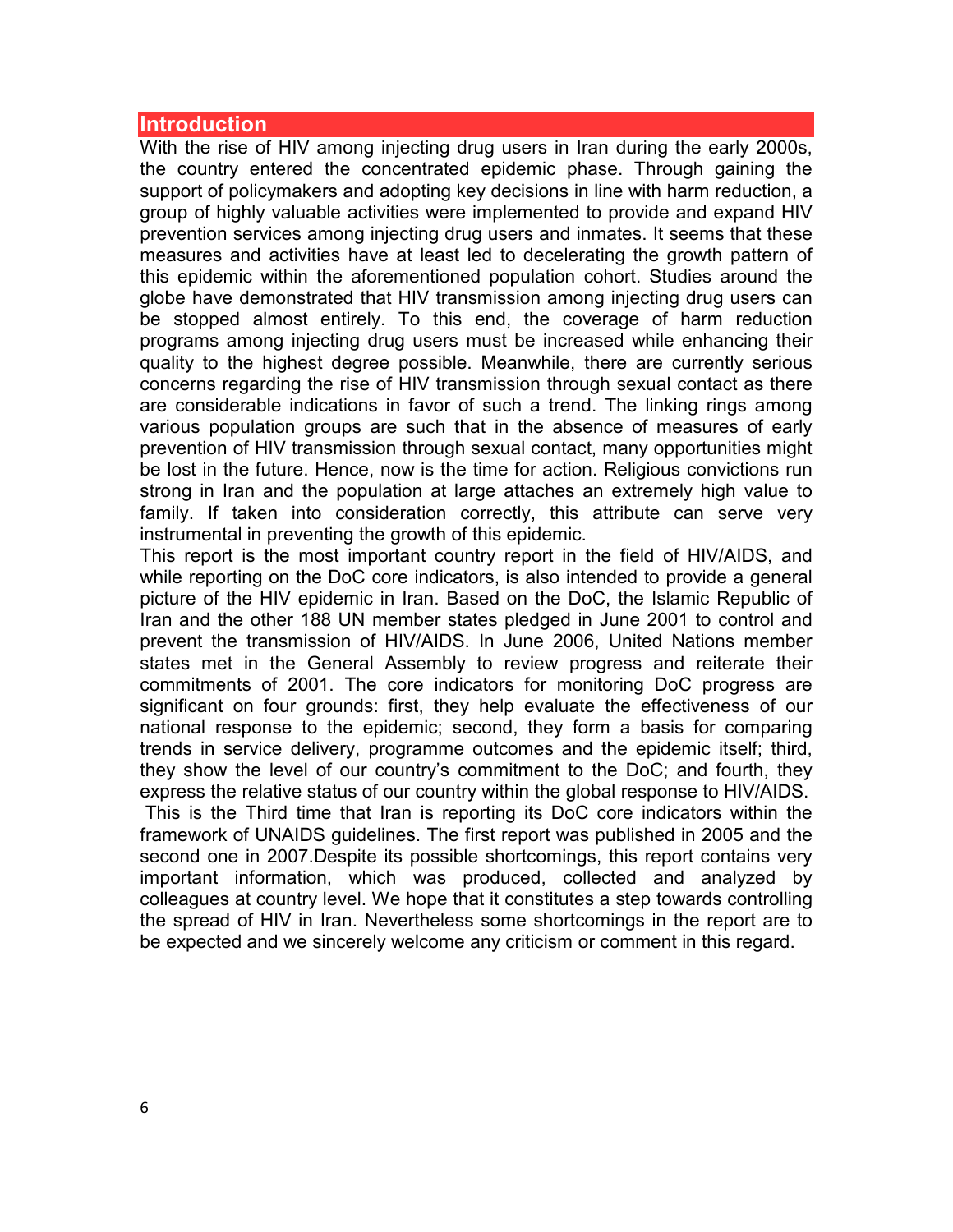# **Methodology**

#### **Report Construction**

In order to prepare the third report on the United Nations General Assembly Special Session on HIV and AIDS, National HIV/AIDS Monitoring and Evaluation Committee endorsed a Working Group to develop the report, consisting of members from HIV and AIDS prevention programme partners. This Working Group had members from the governmental sector, such as the Ministry of Health and Medical Education, Prison Organizations, State Welfare Organization, Universities, Joint United Nations Programme on HIV and AIDS in the Islamic Republic of Iran (UNAIDS), PLHIV, and Non–Governmental Organizations, which commenced their job in November, 2009.

#### **Data collection method**

This team divided the indicators based on method of calculation (source of data) into 4 groups:

- Group that used data supplied by the national monitoring programme;
- Group that used data supplied by integrated behavioural studies;
- Group that used data supplied by biological sentinel surveillance;
- Group that used data supplied through interviewing key individuals; and

In order to obtain the data required to monitor national programme activities, extensive correspondence took place with medical universities and governmental organizations (Drug Control Headquarters, the Prisons Organizations, State Welfare Organization, Iranian Red Crescent Society, Blood Transfusion Organization, Ministry of Education, Islamic Republic of Iran Broadcasting, the armed forces and the police, and departments within the Ministry of Health and Medical Education, such as the Drug Abuse Prevention and Treatment Office).

Existing data in the Centre for Diseases Control was also brought together. Further, in order to complete and triangulate some data, key informants were interviewed and the information so obtained was compared with that from other sources and eventually finalized. To obtain biological and/or behavioural data, often generated as part of projects either directly commissioned by the CDC or developed in close association with this institution, the principal investigators of these studies were contacted directly to access data or else to speed up completion of the projects and release of results.

Studies were identified by searching Farsi and foreign-language databases and contacting medical universities and organizations active in the field of HIV/AIDS. Studies providing data deemed useful in the development of the report were selected, and their principal authors contacted to obtain the raw data needed to calculate the indicators.

In order to compile the second indicator (National Composite Policy Index), key individuals from the governmental and non–governmental sectors as well as from among PLHIV were identified and interviewed using the questionnaire accompanying the UNAIDS guidelines.

#### **Data classification, summary and analysis**

All the studies obtained were reviewed, and the data needed to produce the DoC indicators extracted, summarized and stratified, compared with each other and analyzed and presented as descriptive indicators as relevant.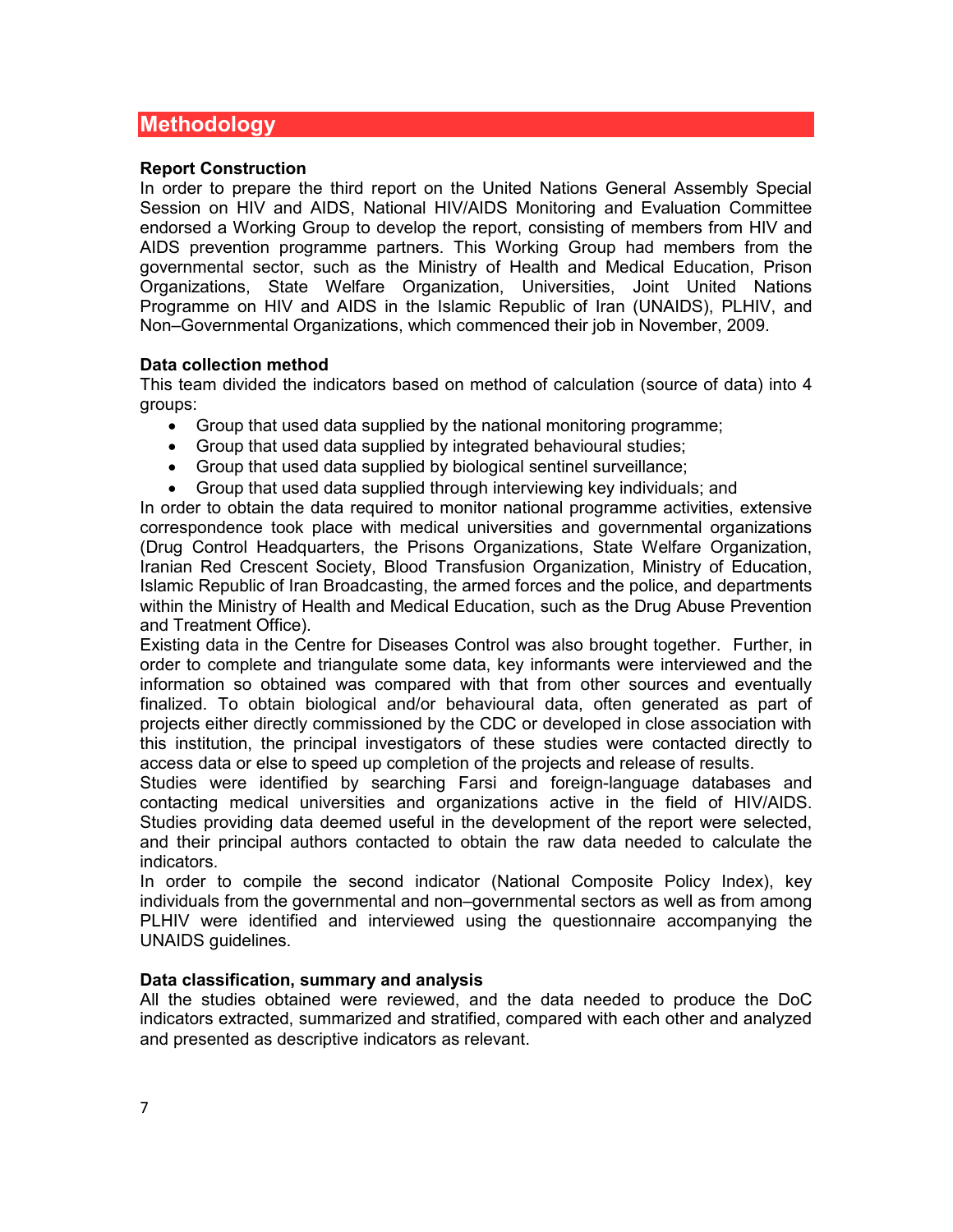#### **Finalizing the report**

Given that many of the indicators of the HIV epidemic concern hidden behaviours and/or populations that do not register on official systems, studies in these populations becomes a very demanding task; there is no guarantee that two surveys using the same methodology will actually yield the same results. On the other hand, for programming purposes, we certainly need to generate these indicators in a way that is acceptable to the majority of programme stakeholders. An initial draft of the report was therefore sent for comment to a number of individuals and institutions active in the field of HIV and AIDS. The report was finalized after discussion and revision of the initial draft.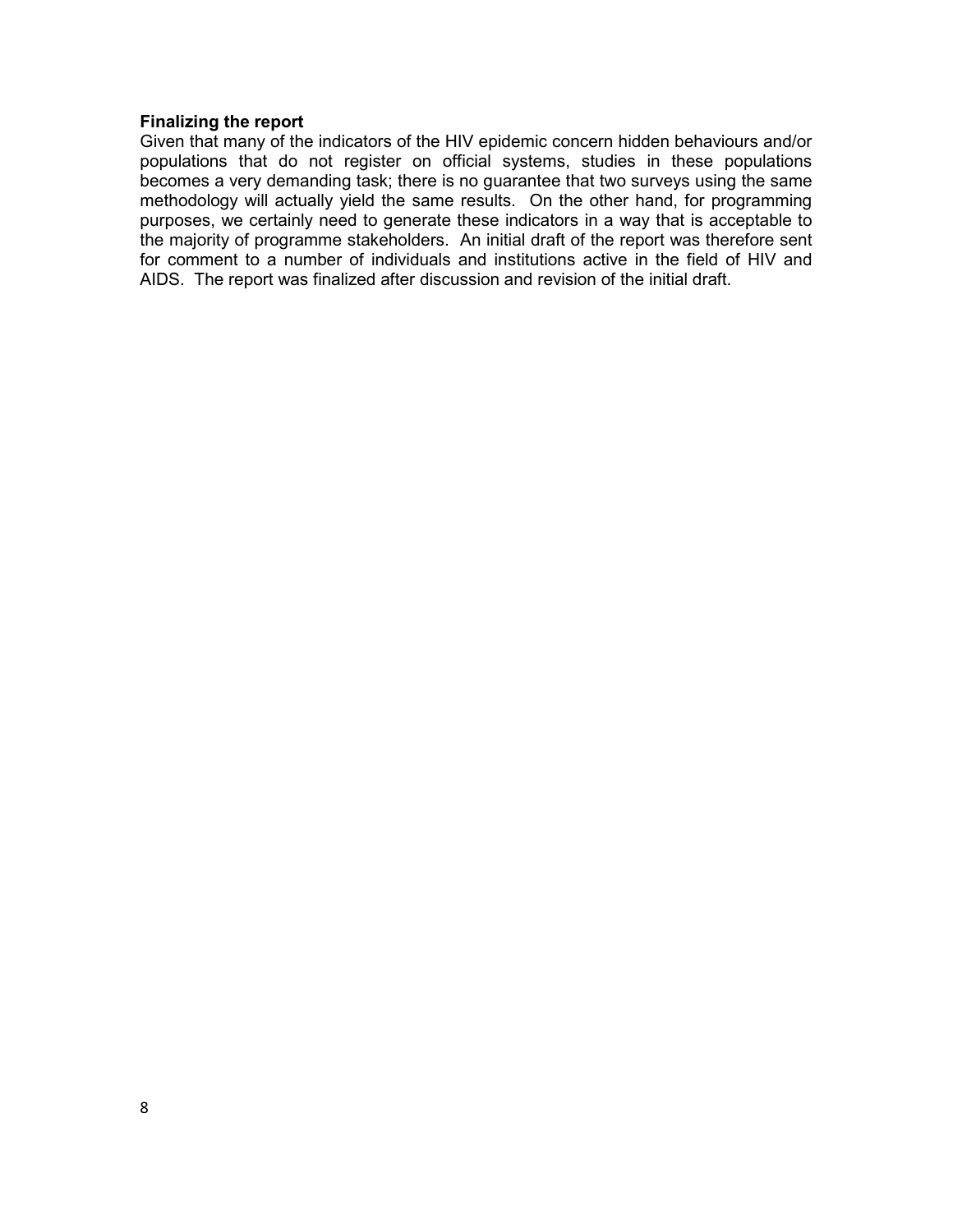# **Status at a glance Country Overview – Iran**

**National Commitment and Action** 

|   | AIDS Spending                              | Domestic and international AIDS spending<br>by categories and financing sources | Total national funds:<br>352,907,950 Thousand Rials<br>from 20 March 2008 to 20<br>March 2009<br>Total public funds:<br>309,174,961 Thousand Rials<br>Total international funds:<br>43,732,989 Thousand Rials |
|---|--------------------------------------------|---------------------------------------------------------------------------------|---------------------------------------------------------------------------------------------------------------------------------------------------------------------------------------------------------------|
| 2 | Government HIV and<br><b>AIDS Policies</b> | National Composite Policy Index                                                 | Refer to the text                                                                                                                                                                                             |

# **National Programme Indicators**

| 3.             | <b>Blood safety</b>                       | Percentage of donated blood units screened<br>for HIV in a quality assured manner                    | 100% from 20 March 2008 to<br>20 March 2009 (1784248)<br>donated blood)<br>Reference: statistics of Blood    |
|----------------|-------------------------------------------|------------------------------------------------------------------------------------------------------|--------------------------------------------------------------------------------------------------------------|
|                |                                           |                                                                                                      | <b>Transfusion Organization</b>                                                                              |
| $\overline{4}$ | HIV Treatment :<br>Antiretroviral Therapy | Percentage of adults and children with<br>advanced HIV infection receiving<br>antiretroviral therapy | 6.8% in February 2009, 9% in<br>December 2009 according to:<br>Numerator: Number of<br>people receiving ART: |
|                |                                           |                                                                                                      | February 2009 and                                                                                            |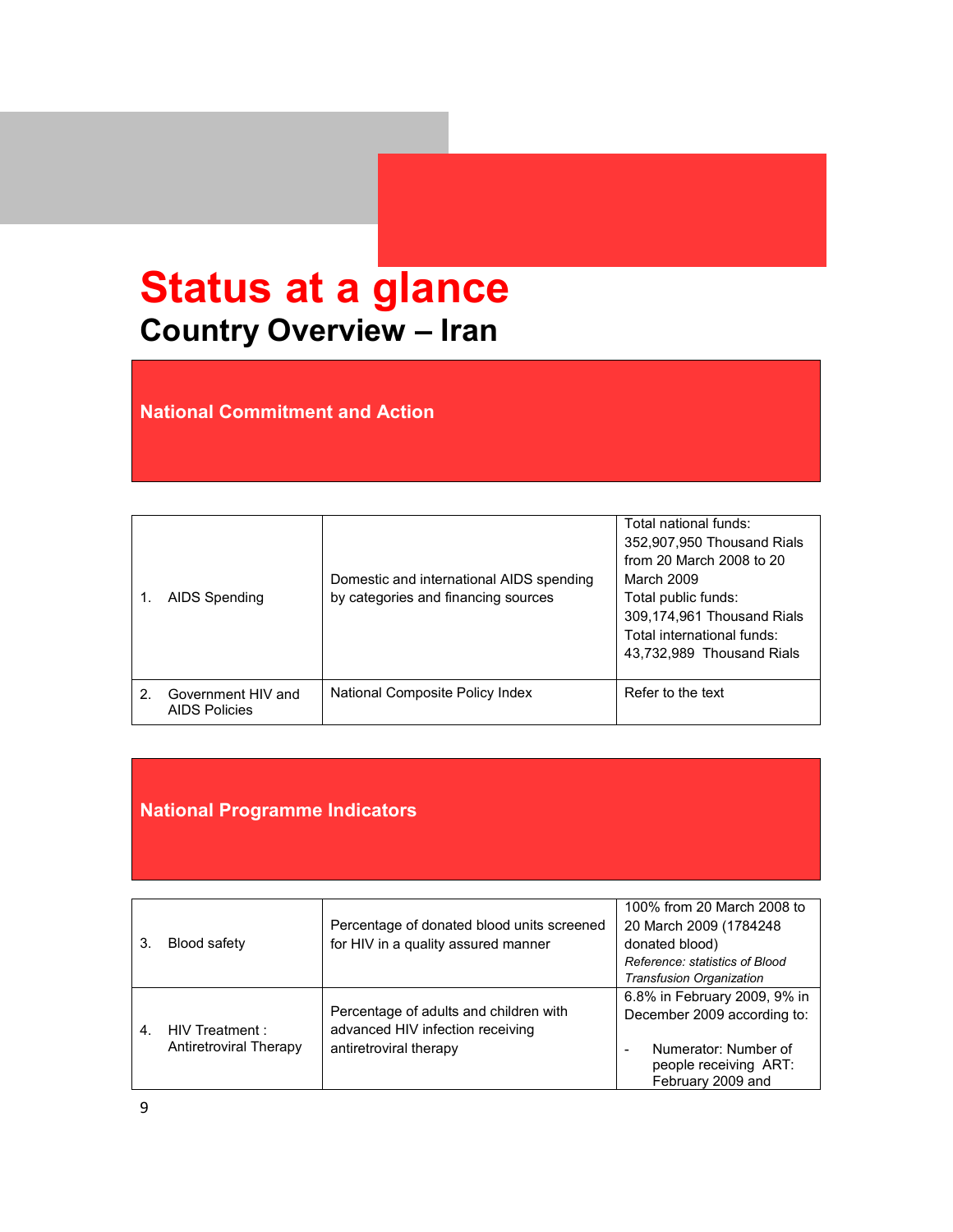|    |                                                       |                                                                                                                                 | January 2009<br>respectively 1122 and<br>1432 individuals<br>Denominator: Estimation<br>number of people with<br>advanced HIV infection                                                                                                                                         |
|----|-------------------------------------------------------|---------------------------------------------------------------------------------------------------------------------------------|---------------------------------------------------------------------------------------------------------------------------------------------------------------------------------------------------------------------------------------------------------------------------------|
|    |                                                       |                                                                                                                                 | Reference: ART registry System<br>for numerator and estimation of<br>number of PLHIV for denominator                                                                                                                                                                            |
|    |                                                       |                                                                                                                                 | 11.4% from 20 March 2008<br>to 20 March 2009 according<br>to:                                                                                                                                                                                                                   |
| 5. | Prevention of Mother-<br>to- Child Transmission       | Percentage of HIV-positive pregnant women<br>who received antiretrovirals to reduce the<br>risk of mother-to-child transmission | Number of HIV-positive<br>$\overline{\phantom{a}}$<br>pregnant women<br>receiving ART to prevent<br>the mother to child<br>transmission, 25<br>individuals<br><b>Estimation of HIV-</b><br>$\blacksquare$<br>positive pregnant women,<br>220 individuals in the<br>same year    |
|    |                                                       |                                                                                                                                 | Reference: ART Registry System<br>for numerator and Statistics from<br>Civil Registration Organization,<br>Mothers and children Health<br>bureau, Sentinel surveillance by<br>Centre for Disease Control(MOH)<br>for denominator                                                |
|    |                                                       |                                                                                                                                 | 32.3% from 20March 2008<br>until March 2009 according<br>to:                                                                                                                                                                                                                    |
| 6. | Co-management of<br>Tuberculosis and HIV<br>Treatment | Percentage of estimated HIV-positive<br>incident TB cases that received treatment<br>for TB and HIV                             | Numerator: Number of<br>$\blacksquare$<br>183 individuals received<br>treatment for TB and HIV<br>Denominator: Estimation<br>of HIV-positives who had<br>TB, 372 individuals<br>Reference: Inquiry from Medical<br>universities for Nominator and<br>estimation for denominator |
| 7. | HIV Testing in the<br><b>General Population</b>       | Percentage of women and men aged 15-49<br>who received an HIV test in the last 12<br>months and who know their results          | Since there is no study asking<br>relevant questions to this<br>indicator, calculation is not<br>possible.                                                                                                                                                                      |
| 8. | HIV Testing in Most-at-<br>risk population            | Percentage of most-at-risk populations that<br>have received an HIV test in the last 12<br>months and who know their results    | IDUs in 2007: 22.9%<br>$\mathbf{r}$<br>(702 out of 3060)<br>individuals)<br>Female sex workers in<br>$\blacksquare$<br>Tehran in 2007: 20.4%<br>(57 out of 280)<br>No generalizable report                                                                                      |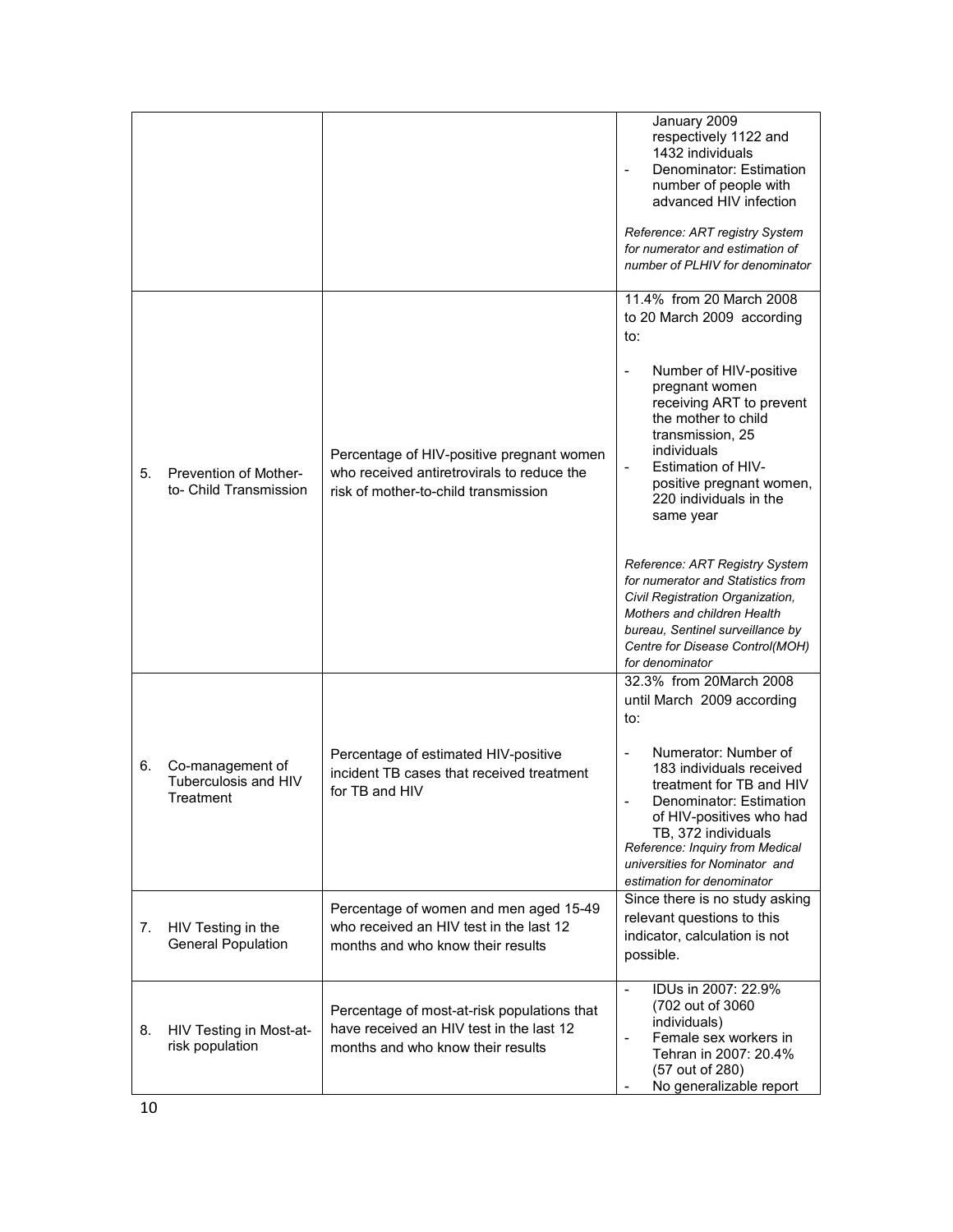|    |                                                                |                                                                                                                                   | on MSM (refer to text for<br>further info)<br>References: Zamani et al for<br>IDUs and Madani et al for female<br>sex workers              |
|----|----------------------------------------------------------------|-----------------------------------------------------------------------------------------------------------------------------------|--------------------------------------------------------------------------------------------------------------------------------------------|
| 9. | Most-at-risk<br>populations:<br>Prevention<br>Programmes       | Percentage of most-at-risk populations<br>reached with HIV prevention programmes                                                  | There is no sufficient data for<br>calculating this indicator.<br>Please refer to text.                                                    |
|    | 10. Support for Children<br>Affected by HIV and<br><b>AIDS</b> | Percentage of orphans and vulnerable<br>children whose households received free<br>basic external support in caring for the child | There is no sufficient data for<br>calculating this indicator.<br>(some supports are being)<br>provided, further explained in<br>the text) |
|    | 11. Life skills-based HIV<br>education in schools              | Percentage of schools that provided life<br>skills-based HIV education in the last<br>academic year                               | Zero per cent in the scholar<br>year 2009-10 (some trainings<br>are being provided, further<br>explained in the text)                      |

# **Knowledge and Behaviour Indicators**

| 12. Orphans: School<br>Attendance                                     | Current school attendance among orphans<br>and non-orphans aged 10-14                                                                                                                             | School attendance among<br>non-orphans 92.2%. Among<br>Orphans no reliable figure is<br>available.<br>Reference: Shoghli et al                                                                                                                                                    |
|-----------------------------------------------------------------------|---------------------------------------------------------------------------------------------------------------------------------------------------------------------------------------------------|-----------------------------------------------------------------------------------------------------------------------------------------------------------------------------------------------------------------------------------------------------------------------------------|
| 13. Young People:<br>Knowledge about HIV<br>Prevention                | Percentage of young women and men aged<br>15-24 who both correctly identify ways of<br>preventing the sexual transmission of HIV<br>and who reject major misconceptions about<br>HIV transmission | 15.5% for Male, 17.5% for<br>female.<br>Reference: Shoghli et al                                                                                                                                                                                                                  |
| 14. Most-at-risk<br>Populations:<br>Knowledge about HIV<br>Prevention | Percentage of most-at-risk populations who<br>both correctly identify ways of preventing the<br>sexual transmission of HIV and who reject<br>major misconceptions about HIV<br>transmission       | IDUs in 2007: 23.7% fully<br>aware of preventive measures<br>(728 out of 3060 individuals)<br>Women sex workers in<br>Tehran in 2007: 7.9% fully<br>aware of preventive measures<br>(22 out of 280 individuals)<br>No generalizable info on MSM<br>(refer to the text for further |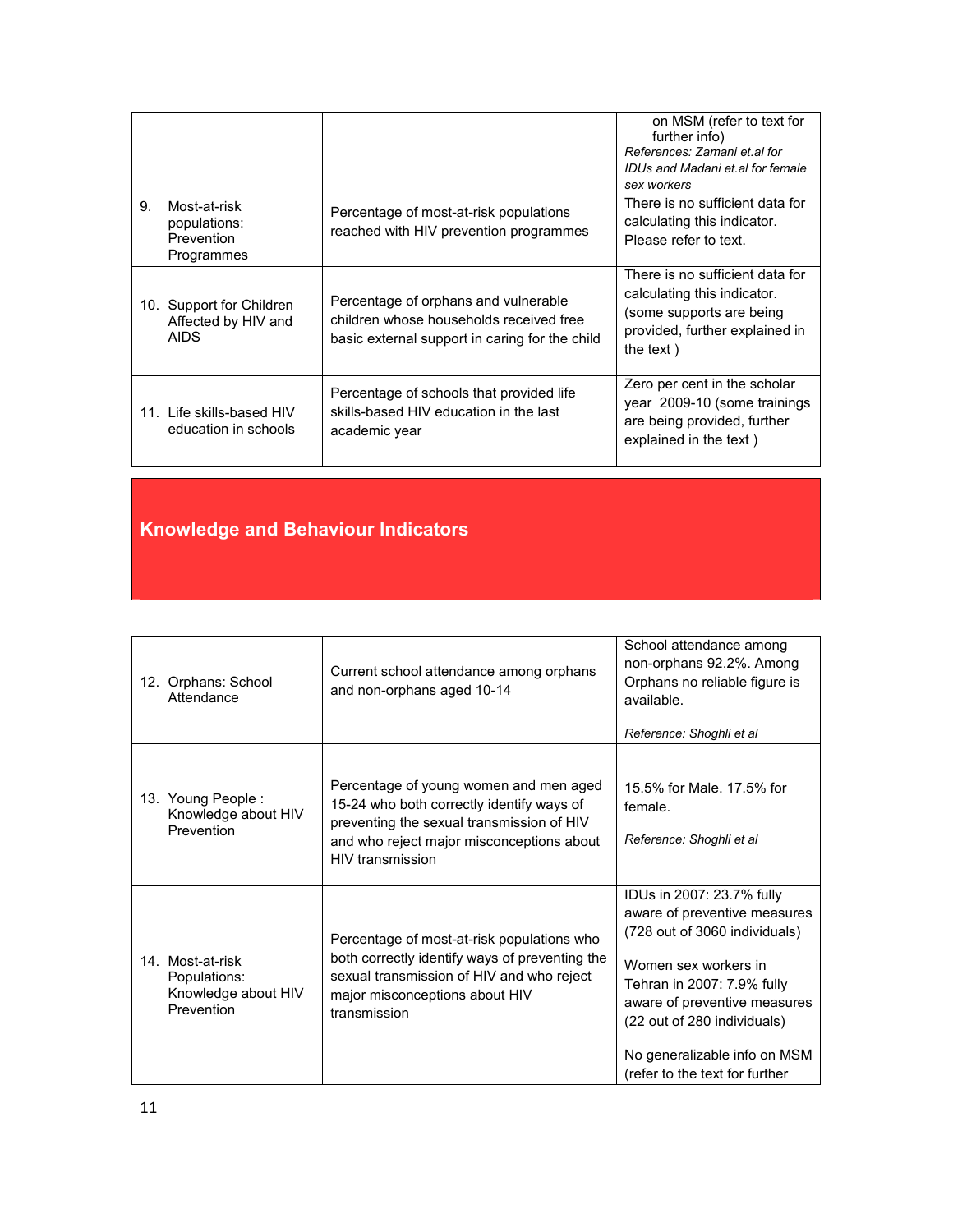|                                                                 |                                                                                                                                                                                    | info)                                                                                                                   |
|-----------------------------------------------------------------|------------------------------------------------------------------------------------------------------------------------------------------------------------------------------------|-------------------------------------------------------------------------------------------------------------------------|
|                                                                 |                                                                                                                                                                                    | References: Zamani et al for<br>IDUs and Madani et al for female<br>sex workers                                         |
|                                                                 |                                                                                                                                                                                    | 6% men (53 out of 754) and                                                                                              |
| 15. Sex before the age of<br>15                                 | Percentage of young women and men aged<br>15-24 who have had sexual intercourse<br>before the age of 15                                                                            | 1% women (7 out of 649) had<br>sexual intercourse before the<br>age of 15                                               |
|                                                                 |                                                                                                                                                                                    | Reference: Shoghli et al                                                                                                |
| 16. Higher-risk Sex                                             | Percentage of women and men aged 15-49<br>who have had sexual intercourse with more<br>than one partner in the last 12 months                                                      | 11.4% men among those 15-<br>24 year old (92 out of 754)<br>1.2% women among those of<br>15-24 year old (8 out of 649)  |
|                                                                 |                                                                                                                                                                                    | Reference: Shoghli et al                                                                                                |
| 17. Condom Use During<br>Higher-risk Sex                        | Percentage of women and men aged 15-49<br>who have had more than one sexual partner<br>in the past 12 months reporting the use of a<br>condom during their last sexual intercourse | 55.4% men (92 out of 754)<br>For women no reliable figure<br>is available. Please see text.<br>Reference: Shoghli et al |
| 18. Sex workers: Condom<br>Use                                  | Percentage of female and male sex workers<br>reporting the use of a condom with their<br>most recent client                                                                        | In a study through out Tehran<br>in 2007: 55.0% (154 out of<br>280 individuals)<br>References: Madani et.al             |
| 19. Men Who Have Sex<br>with Men: Condom Use                    | Percentage of men reporting the use of a<br>condom the last time they had anal sex with<br>a male partner                                                                          | No generalizable info (refer to<br>the text for further info)                                                           |
| 20. Injecting Drug Users:<br>Condom Use                         | Percentage of injecting drug users reporting<br>the use of a condom the last time they had<br>sexual intercourse                                                                   | Country wide in 2007: 32.8%<br>(519 out of 1582)<br>References: Zamani et.al                                            |
| 21. Injecting Drug Users:<br>Safe Injecting<br><b>Practices</b> | Percentage of injecting drug users reporting<br>the use of sterile injecting equipment the last<br>time they injected                                                              | Country wide in 2007: 74.5%<br>(1516 out of 2036)<br>References: Zamani et.al                                           |

# **Impact Indicators**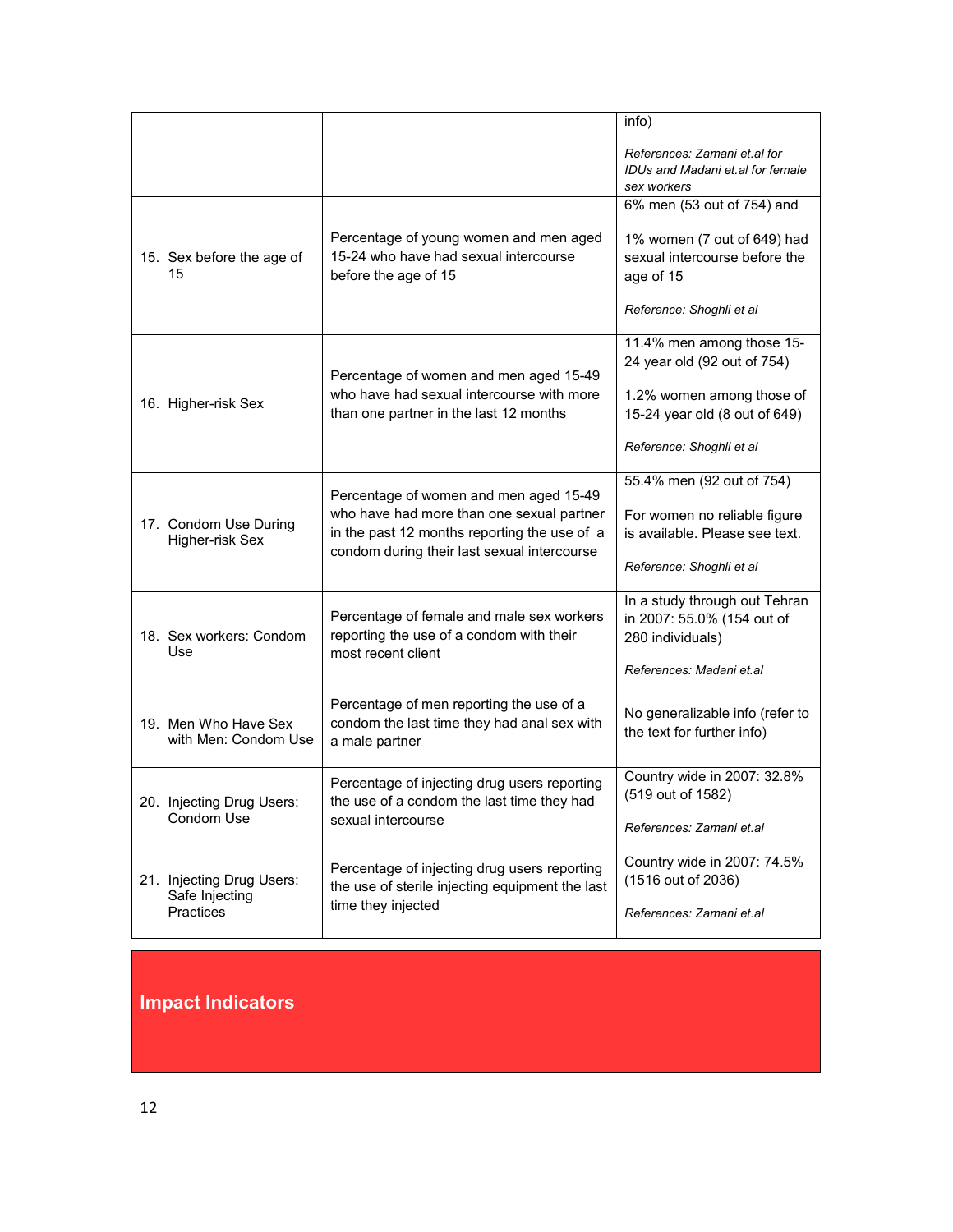| 22. Reduction in HIV<br>Prevalence                                                    | Percentage of young people aged 15-24<br>who are HIV infected                                                                  | According to the antenatal<br>sentinel surveillance in clinics<br>providing services to pregnant<br>women till 2009 is 0%<br>Reference: Sentinel sites Data                                                                                                                                                                                                                                                                                                                              |
|---------------------------------------------------------------------------------------|--------------------------------------------------------------------------------------------------------------------------------|------------------------------------------------------------------------------------------------------------------------------------------------------------------------------------------------------------------------------------------------------------------------------------------------------------------------------------------------------------------------------------------------------------------------------------------------------------------------------------------|
| 23. Most-at-risk<br>Populations: Reduction<br>in HIV Prevalence                       | Percentage of most-at-risk populations who<br>are HIV infected                                                                 | IDUs in 2007: through out<br>$\overline{\phantom{a}}$<br>the country 14.3% (415<br>out of 2899) and through<br>out Tehran 12.3% (18 out<br>of 149)<br>For women sex workers<br>$\blacksquare$<br>there is no generalizable<br>info (refer to the text for<br>further info)<br>There is no generalizable<br>$\overline{\phantom{a}}$<br>info for MSM (refer to the<br>text for further info)<br>References: References: Zamani<br>et.al for IDUs and for other<br>groups please see text. |
| 24. HIV Treatment:<br>Survival after 12<br>months on<br><b>Antiretroviral Therapy</b> | Percentage of adults and children with HIV<br>known to be on treatment 12 months after<br>initiation of antiretroviral therapy | In January 2009, 70% (358<br>out of 514 individuals who<br>have received ART have<br>been on treatment 12 months<br>after initiation of ART<br>Reference: ART Registry System                                                                                                                                                                                                                                                                                                            |
| 25. Reduction in Mother-<br>to-child Transmission                                     | Percentage of infants born to HIV infected<br>mothers who are HIV infected                                                     | 31% reduction of HIV<br>transmission with ART<br>treatment<br>Reference: ART Registry System<br>and estimation                                                                                                                                                                                                                                                                                                                                                                           |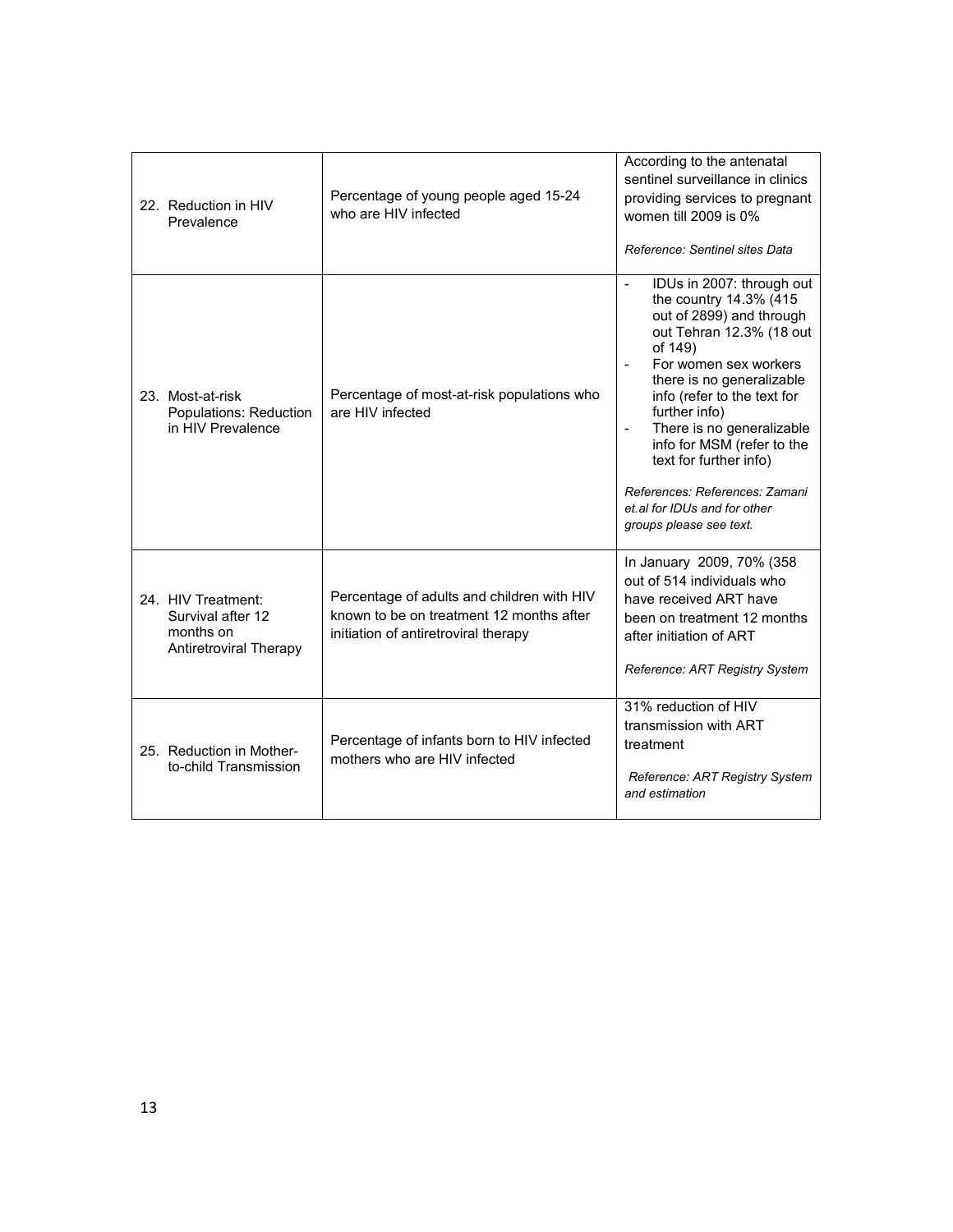# **Overview of the AIDS epidemic**

*This section presents the general state of the HIV epidemic in the Islamic Republic of Iran, based on data collected in case registry system of CDC MOH, data from sentinel site, Data from integrated biobehavioral studies and other relevant studies.* 

**The Data of the Registry System:** The first cases of HIV in Iran were reported in 1986 and until 1995; a gradual and slight increase was noted in the country's annual reports. With an HIV epidemic identified in 1996 in some of Iran's penitentiaries, the number of identified cases suddenly underwent a significant increase and this trend continued until 2004 when the total number of identified cases reached its maximum in the course of one year. In the next two years, there was a fall in the number of the identified cases and the rate has thence remained at the same level.  $(1)$  It is worth noting here that the system for recording identified cases was reviewed in 2004 with the reporting forms changed and a number of cases who had not appeared in the system before were reported in 2004.  $(2)$  Hence, the interpretation of the curve for annual identified cases based on the registry system data must be done with precaution. The first case of HIV transmission through injecting drug use was identified in 1989 and until 1995, there were only around 5-10 new such cases having been identified. With the outbreak of the epidemic among injecting drug users, however, the rate of transmission within this cohort increased 23 times as much in 1996 compared to the rate of the previous year and was for the first time identified as the most prevalent form of transmission, a fact that has remained in place to this day. The number of registered cases of transmission through injection underwent a gradual increase until 2005 and in 2006 fell 16% compared to that of the previous year and remained relatively stable in the next years.  $(1)$ 

The share of sexual transmission in the identified cases remained relatively stable until 2006 standing at approximately 5-8% but the absolute value of this percentage has been rising continuously and has gone from 50 cases in 2000 to almost three times that much in 2006. This trend has been on the rise ever since reaching a total of around 13% of all the identified cases in 2008. The major factor behind this rise is the increase in identifying female cases  $(1)$  (Figure 1).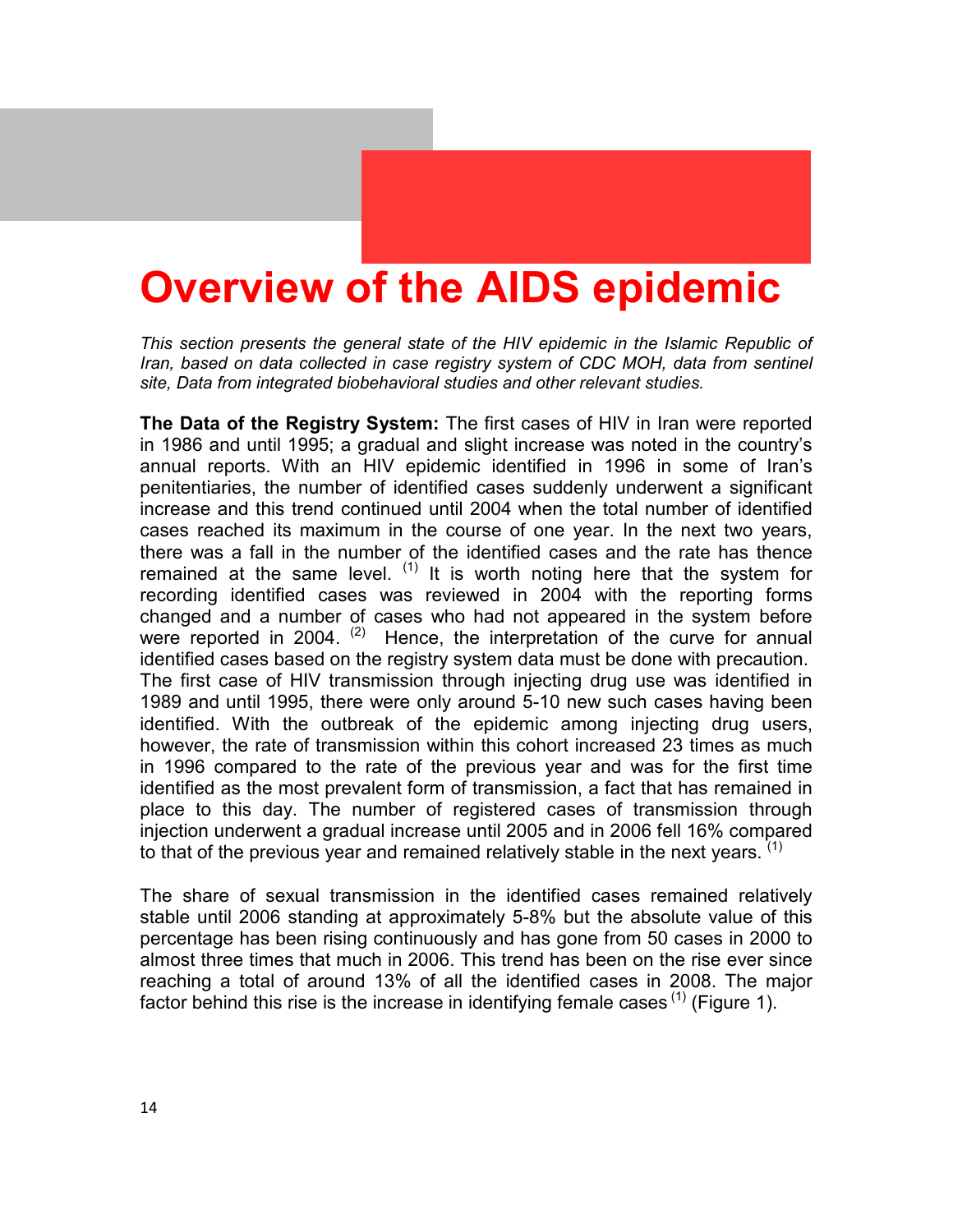

**Fig1: trend in transmission route of HIV, based on surveillance data in IRAN 1986-2008** 

Furthermore, the share of unknown modes of transmission among the identified cases in the first half of the 2000s has been rising from 8.2% in 1998 to 23.7% in 2006 and has subsequently dropped to 9.3% in 2008 with the consolidation of the surveillance system in place and the change in data gathering methodology.  $(1)$  The assumption plausible in this context is that at least a quota of this increase in the number of transmissions through unknown modality is on account of sexual transmission which remains in effect unknown because of the stigmatization that surrounds the case. Another cause is the increase in the number of identified cases through surveying at the sentinel sites which does not lead to the identification of the transmission mode.

The small share of women among the identified cases (7% so far)  $^{(3)}$  can be a product of the major role of drug injection in Iran's epidemic and the small number of female injecting drug users. Yet, some concerns remain about the lower sensitivity of the identification of HIV among women in Iran.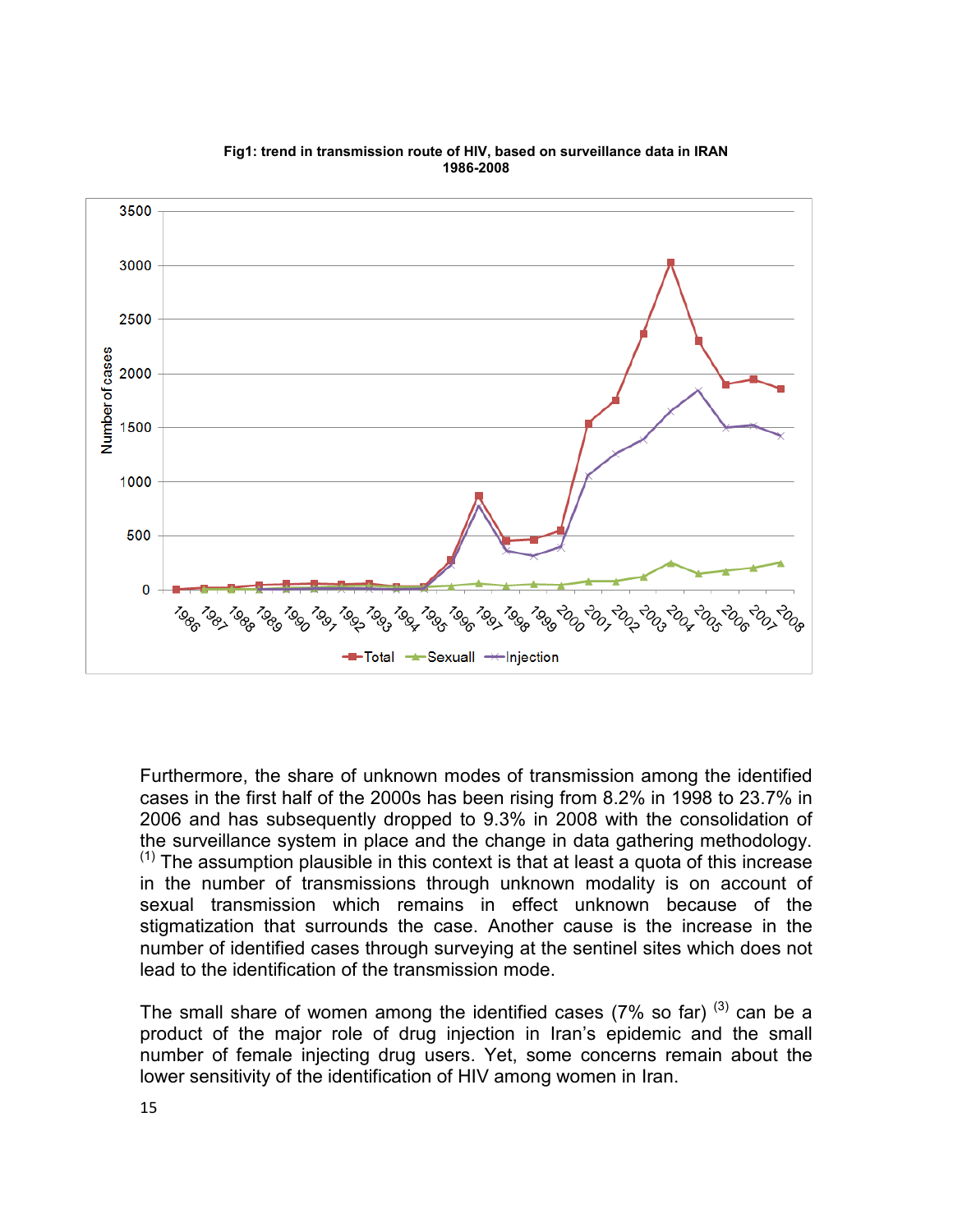Interestingly, the incidence of the epidemic does not follow the same pattern in the different provinces of the country and up to September 21, 2005, the mean annual incidence for the overall population based on the identified cases varied from 2.3 to 103.6 persons per 100,000 in different provinces. It seems that this inconsistency is due to the discrepancies in the incidence of risky behaviors in the various regions of the country and also due to the differences in the rate of services provided for the identification of cases. There is even a lack of consistency when it comes to the most prevalent means of transmission in Iran meaning that although in the absolute majority of the provinces, the most prevalent means of transmission is through drug injection, the rate of sexual transmission was equal to that of drug injection in one province.  $(4)$ 

Based on the data collected from medical universities, a total of 20,130 HIV+ cases had been identified in Iran until September 21, 2009: 93% of them men and 7% women. So far, 2097 of these identified cases have contracted AIDS and 3409 people have lost their lives. Some 37.9% of HIV infected cases are in the 25-34 age and this is the highest in any age group.  $(3)$ 

The reasons for HIV transmission in all the cases which have been registered since 1986 are (in order of magnitude) sharing injection equipment among injecting drug users (69.8%), sexual intercourse (8.5%), blood transfusion (1.2%), and mother-to-child transmission(0.6%). The means of transmission among 19.9% of this group is unaccounted for.  $(3)$ 

The reported cases of 2008 include injecting drug users (76.6%), sexual contact (13.3%), and mother-to-child transmission (0.8%). In 9.3% of the identified cases in this year, the transmission mode was unknown and no new cases of transmission through blood transfusion were reported.  $(3)$ 

**The Results of the Surveys in sentinel sites:** Surveying among different population groups to monitor the changes of HIV prevalence within these groups began in 1997 in Iran.  $^{(5)}$  Up to the end of 2008, over 630 surveys on 227,000 individuals were conducted in the different population cohorts including injecting drug users, inmates, sex workers, truck drivers, sailors, people with STDs, and pregnant women.<sup>(5)</sup>

The data on the conducted surveys among injecting drug users has been discussed in the section on "HIV prevalence in different groups".

From 1998-2008, 18 surveys were conducted in three sentinel sites in 3 cities among those with STDs. The surveys continued in two sentinel sites until 2004 and no cases of HIV were identified in 11 such surveys. In the third one, HIV prevalence went up from 0.2% in 2001 to 1.2% in 2008.  $(5)$ 

In the years between 1991 and 2008, 117 surveys were conducted among the inmates of the wards for drug addicts of 33 cities and in the same period, 332 surveys were done in the general wards of the prisons of 60 cities.  $(5)$  As it has been depicted in the HIV prevalence curve in this survey (Figure 2), the infection prevalence rate in the wards for drug addicts was on the rise until 2005 and then gradually went down. The same trend was also true among the inmates of the general wards excluding the year 1998 when 23% prevalence was observed in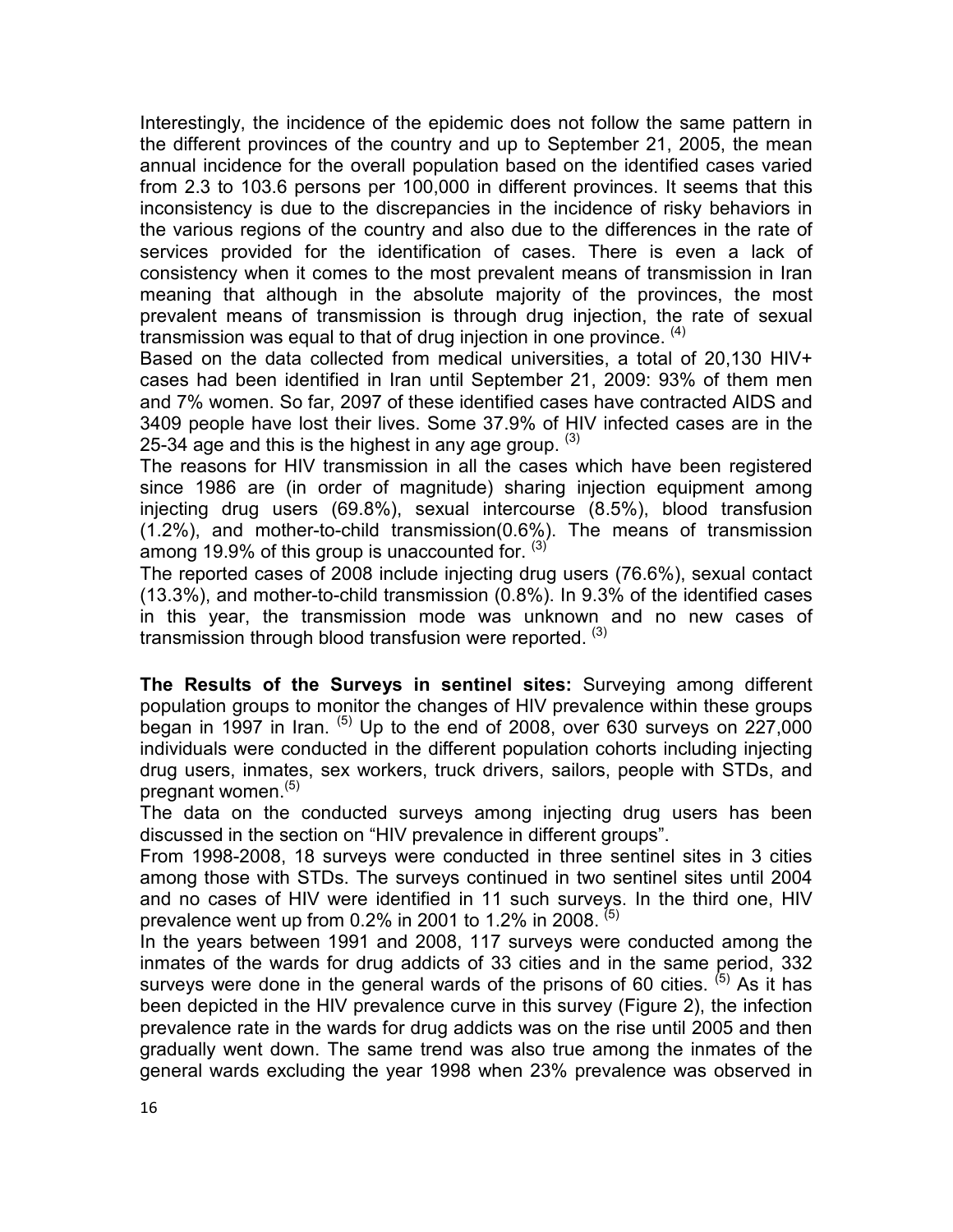one facility which accounts for almost 30% of that year's surveyed samples. Such a high prevalence was not seen ever again in the general prison wards of the same city in the following years.  $(5)$  In a bio-study conducted in 2009 among 5530 inmates in 27 of Iran's penitentiaries, HIV prevalence was found to be 1.27% and 0.75% among male and female inmates, respectively.  $^{(6)}$ 





In the period between 2003-2008, a total of 11 surveys were conducted in four cities and among 1495 women who needed intervention in crisis, three of whom were HIV infected. True it is that a number of these women were definitely sex workers; yet it appears that a number of them were not necessarily sex workers although they were engaged in extramarital sex. (5)

In 29 surveys conducted in nine cities around the country covering 5235 pregnant women in the course of 1997-2008, no case of HIV was identified. (5) In another 36 surveys conducted between 2001 and 2008 among truck drivers (transit and domestic drivers), no cases were observed either.  $<sup>(5)</sup>$ </sup>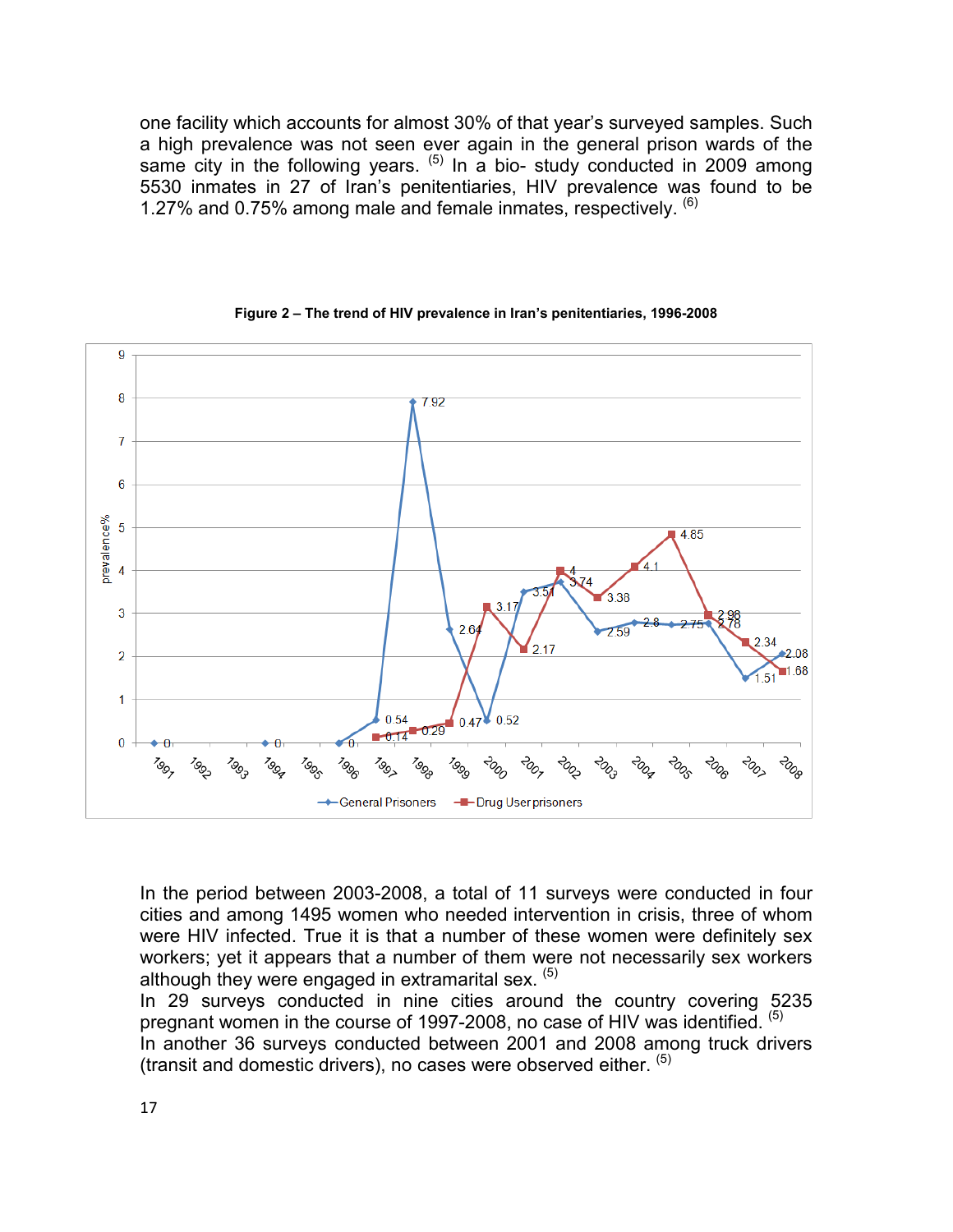Another group were sailors with 14 surveys conducted on them in four ports between 1997-2007: excluding one city which had an infection rate of around 5 per 1000 all throughout the 2000s, the other cases were zero. <sup>(5)</sup>

**HIV Prevalence in Different Groups:** Altogether, analyses of the data within the registry system, surveys, bio-behavioral studies, and individual studies demonstrate that:

- 1. The prevalence of HIV transmission is low among the general public; for instance, no case has been identified in the surveys on pregnant women in these years;  $(5)$
- 2. The prevalence of infection among injecting drug users towards the end of the 1990s and early 2000s saw a rapid rise thereby surpassing the critical 5% level. <sup>(4)</sup> It seems, however, that with the relative growth of harm reduction activities in prisons and in the society at large since the mid-2000s onwards, the rapid pace has slowed down and Iran has been able to prevent reaching the very high figures of some regions of the world which lack any harm reduction programs whatsoever. In 2007, an average of 14.3% of injecting drug users were HIV infected. This statistic varied from the minimum of 0% to a maximum of 35.7% in different provinces. In two of the provinces, the infection prevalence was between 5% and 20% while being over 20% in five provinces. (7)
- 3. The prevalence of HIV among inmates is also a pattern similar to what was noted about injecting drug users. Nevertheless, the rate was always lower and the most recent bio-behavioral survey in 2009 revealed 1.27% and 0.75% among male and female inmates, respectively. $(6)$
- 4. The data of certain studies here and there demonstrate that HIV prevalence among female sex workers who were not injecting drug users has not reached 5% yet. <sup>(4)</sup> If the infection prevalence among an at-risk group transcends 5%, there is a concentrated epidemic within that group. Although the results of the monitoring of the national program in 2009 over 10 provinces indicate that the rates of HIV infected female sex workers who referred to public facilities for counseling and testing in 2007 and 2008 were 5% and 7%, respectively,  $(8)$  the ratio of the simultaneity of drug injection in this group is not clear. Certain reports on injecting female sex workers portray that HIV prevalence in this group is very much like that of other injecting drug users.  $(4)$
- 5. Despite the fact that the most prevalent transmission modality among the known ones is drug injection, the relative share of transmission through sexual contact and the number of cases identified who have become inflicted through such contacts have gone up.  $(1)$
- 6. Studies on HIV prevalence among males having sexual contact with other males are very limited and cannot lead to generalize ability of results.

**Estimation of the Number of HIV positive Cases:** Just as is the case with other countries, the identified cases in Iran comprise only a part of all the cases.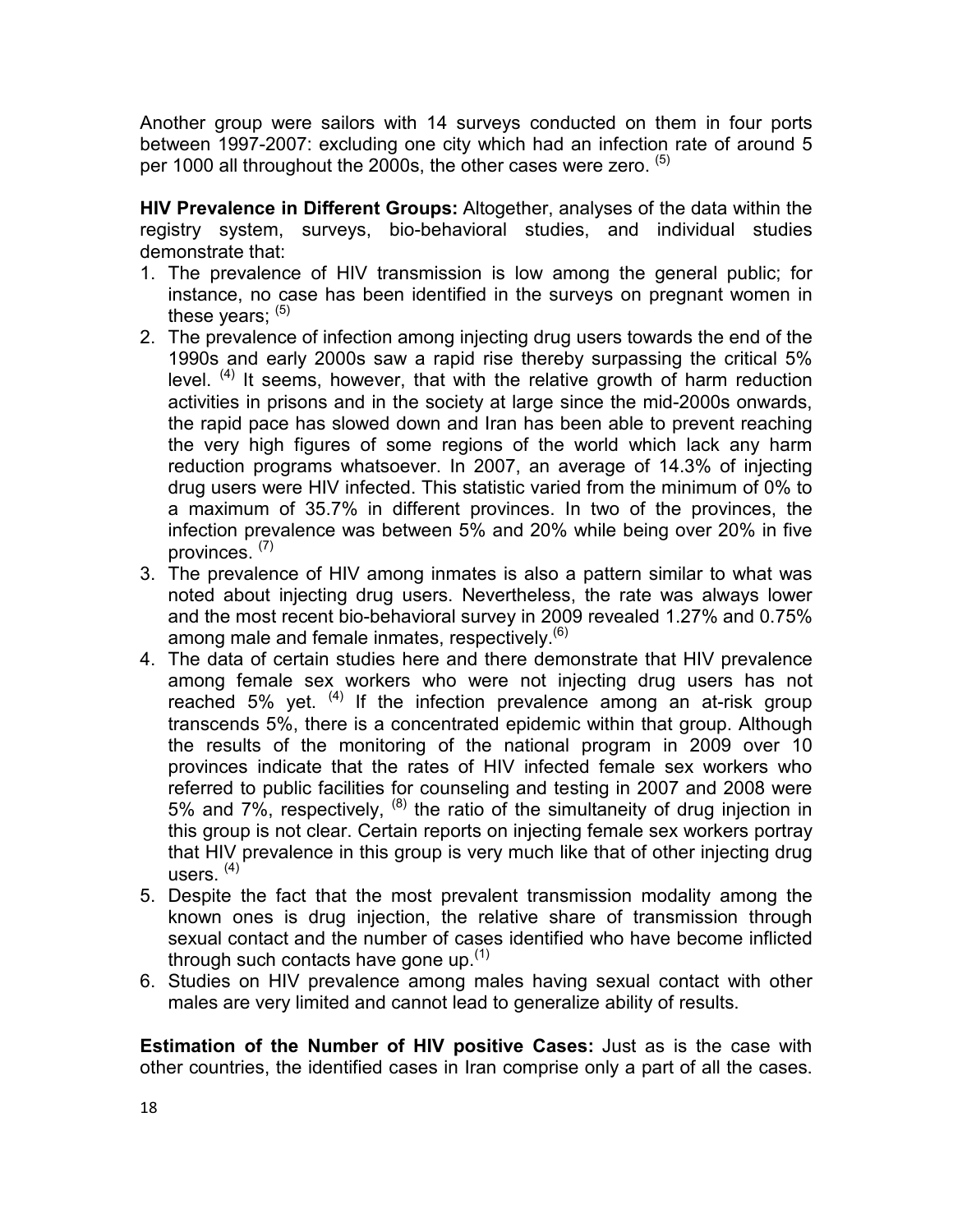Although estimating the number of HIV infected cases and at-risk groups in most of the countries of the world is an arduous task, this estimation and also that of the number of cases in each population cohort exposed to HIV are among the indicators which can play a decisive role in clarifying the political orientation of prevention with respect to the size of each at-risk group, the gravity of the problem in each of the groups, the change in the conditions of the epidemic among them, and the identification of the program's blind spots. Since 2003, attempts have been made by the experts and directors of the nationwide AIDS program to calculate the number of HIV infected cases in the country through applying special software; the results show an estimated 30,000 to 40,000 HIV infected cases in the country. In 2005, the same basis was used and the estimate was 60,000 to 70,000 while extending 80,000 in 2007.<sup>(9)</sup> In 2009, the number of cases was estimated to be  $83,000^{(10)}$  which illustrates a significant drop in the trend of increase; this may be attributed to the relative success of harm reduction programs among injecting drug users. Although these findings invigorate hope, we need to be cautious in our ultimate conclusions and while continuing prevention programs, we need to await further assessments since the quality and precision of the estimation we have reached is dependent upon the quality and precision of the information available on the number of individuals in each group and the rate of HIV prevalence within those groups. Hence, the information improves throughout the years with consolidation of surveillance programs among at-risk groups and, in some cases, it may represent discrepancy with the data applied or produced in previous periods. Such discrepancies do not necessarily mean changes in the number of individuals in at-risk groups and may simply be caused by higher quality data.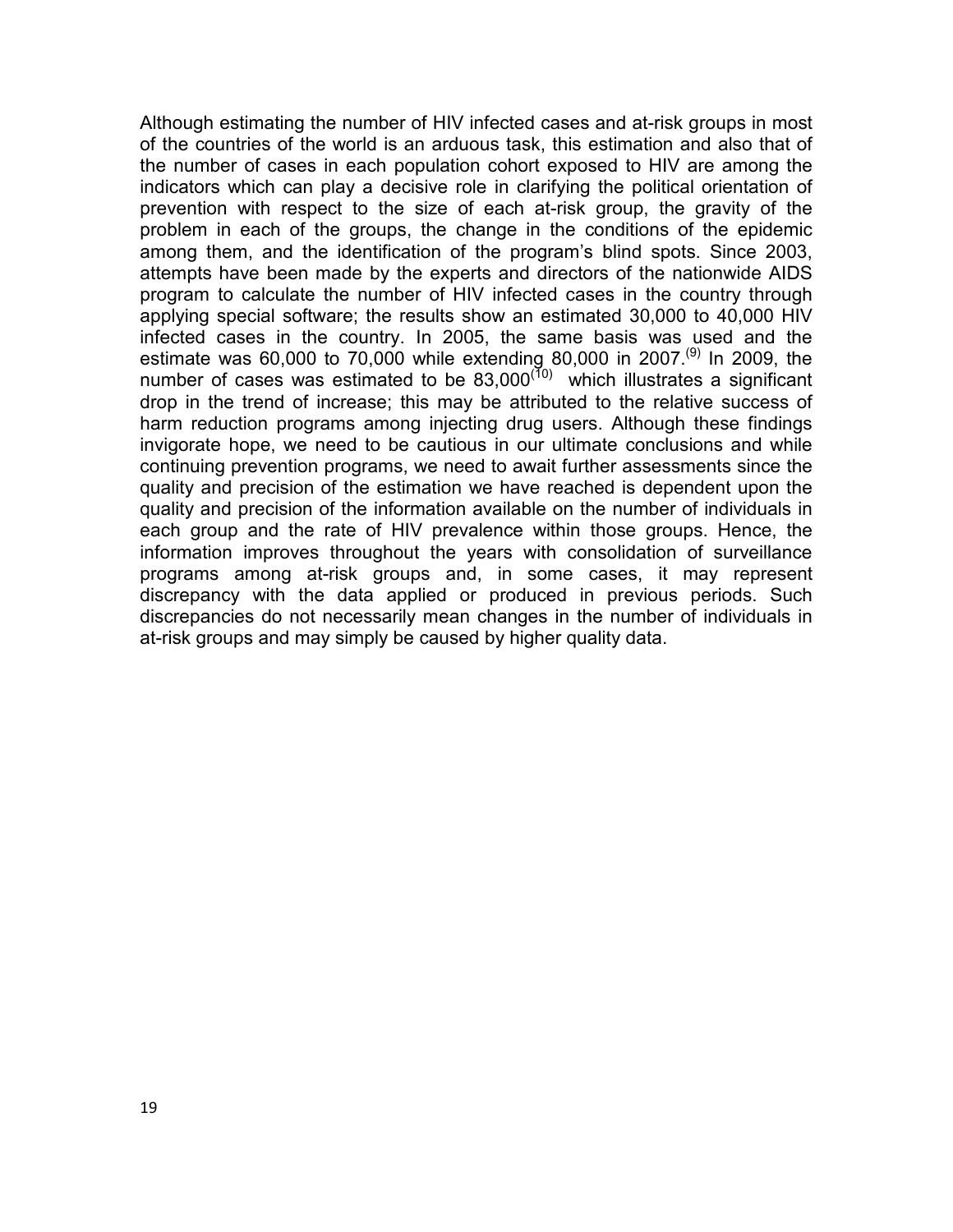

# **National Response to the AIDS epidemic**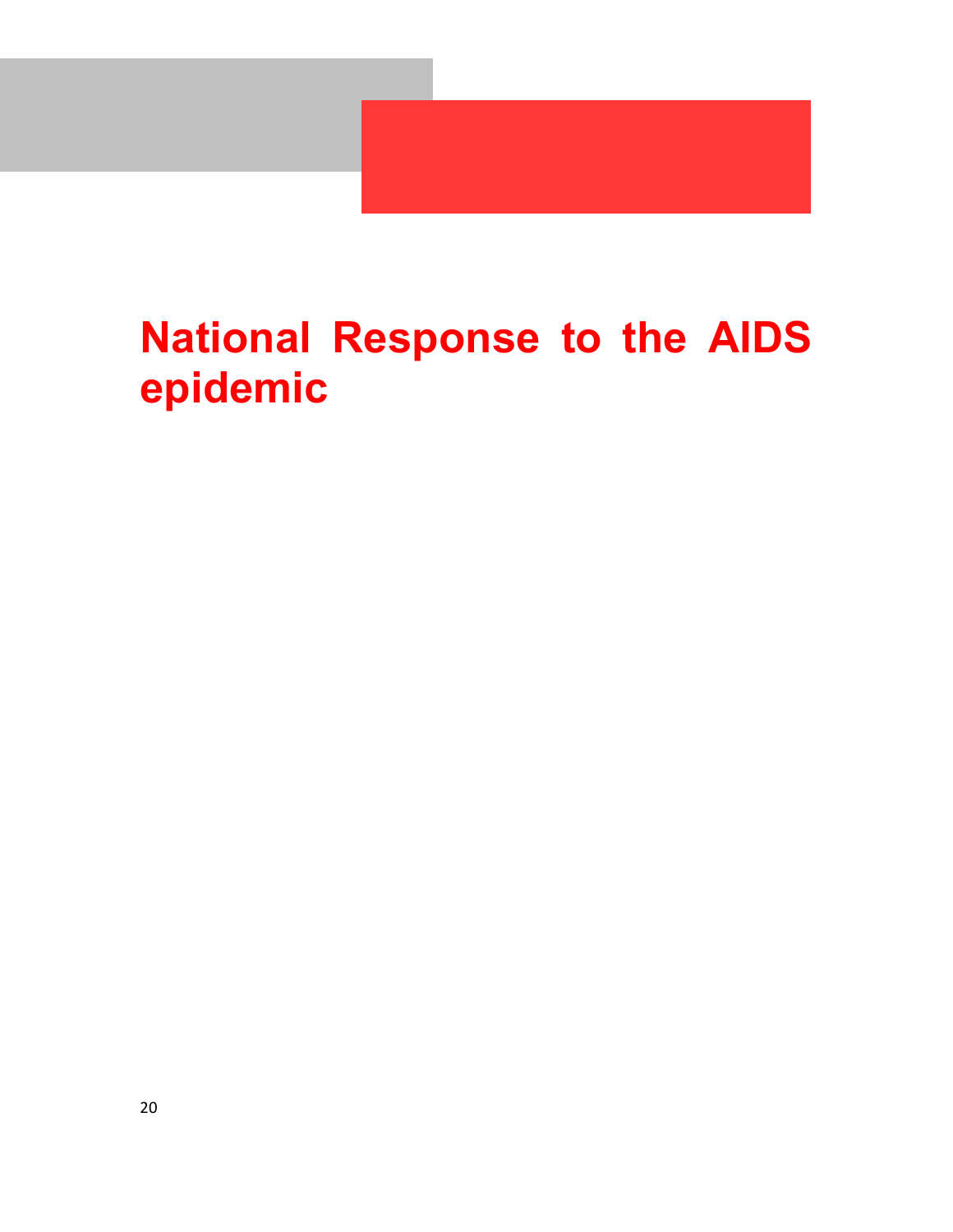

# **National Commitment and Action Indicators**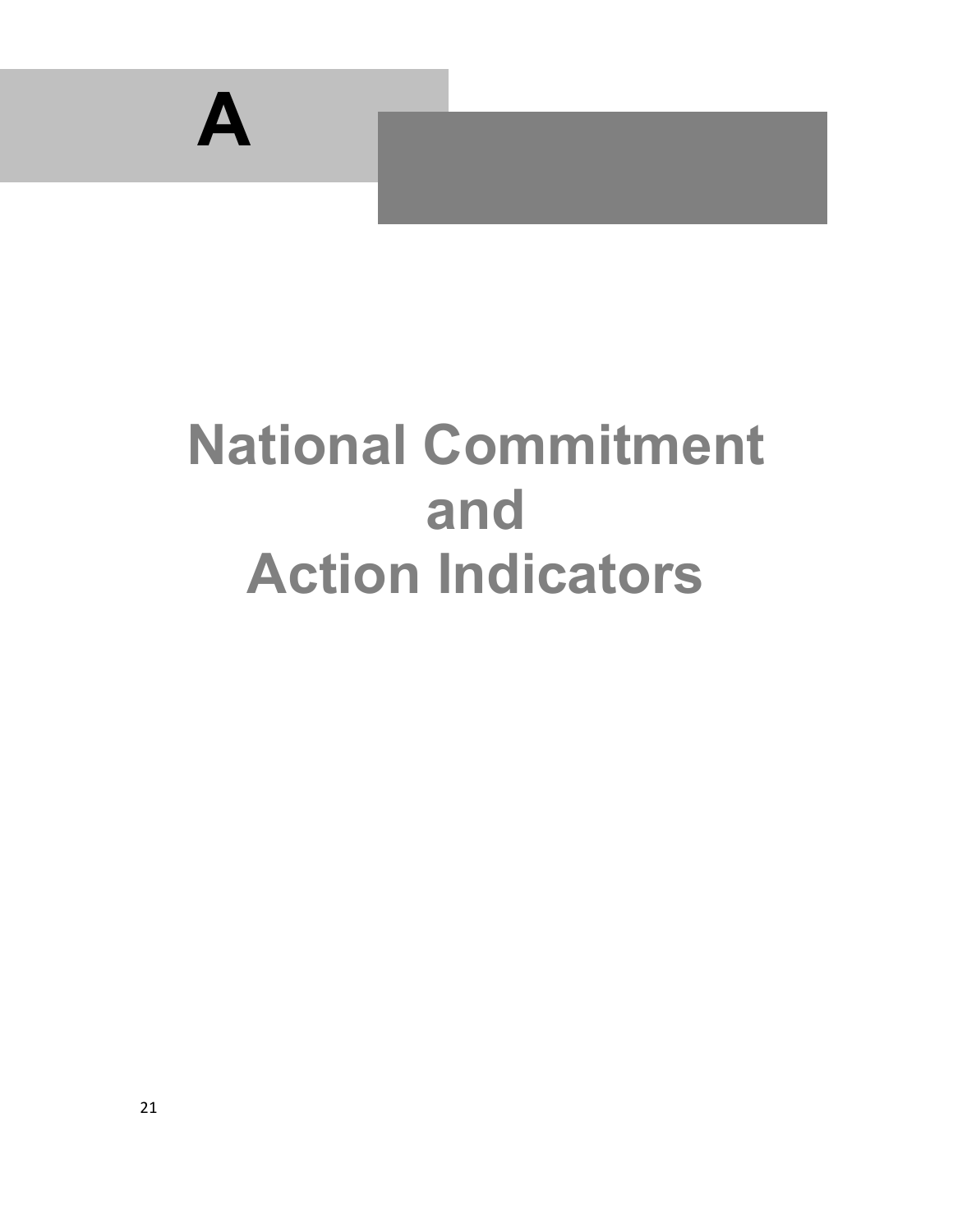**1** 

# **Indicator1: AIDS Spending**

**Definition of indicator:** Domestic and international AIDS spending by categories and financing sources

**Purpose of indicator:** To collect accurate and consistent data on how funds are spent at the national level and where those funds are sourced Inquiries from officials at ministries and other institutions which have used national funds to launch HIV/AIDS control programs:

#### **Method of Measurement:**

1. Enquiries from the health departments of Universities of Medical Sciences and Health and Treatment Services about their spending on measures to control and prevent HIV/AIDS

2. Making inquiries from international organizations about their spending on HIV/AIDS control and prevention programs

3. Making an inquiry from the Global Fund to fight AIDS, Tuberculosis, and Malaria in Iran about its spending on measures to control and prevent HIV/AIDS

As an important institution, which plays a key role in developing the macrostrategies of the government in the fight against drugs, the Drug Control Headquarters is actively involved in allocation of money to harm reduction programs and distribution of funds to different agencies in the field. In order to collect accurate figures and avoid any miscalculation, the inquiries in question, have been sent to the institutions which have actually authorized the spending. Then the figures have been double-checked with the Drug Control Headquarters.

**Value of indicator:** The amount of money spent by public and international sources to control and prevent HIV/AIDS between March 21, 2008 and March 20, 2009 totalled 352,907,950 thousand Rials. The amount of money spent by the government of the Islamic Republic of Iran in the same period was 309,174,961 thousand Rails. During the same period, international organizations spent 43,732,989 thousands Rials. Table 1 provides a breakdown of these figures by broad programmatic areas.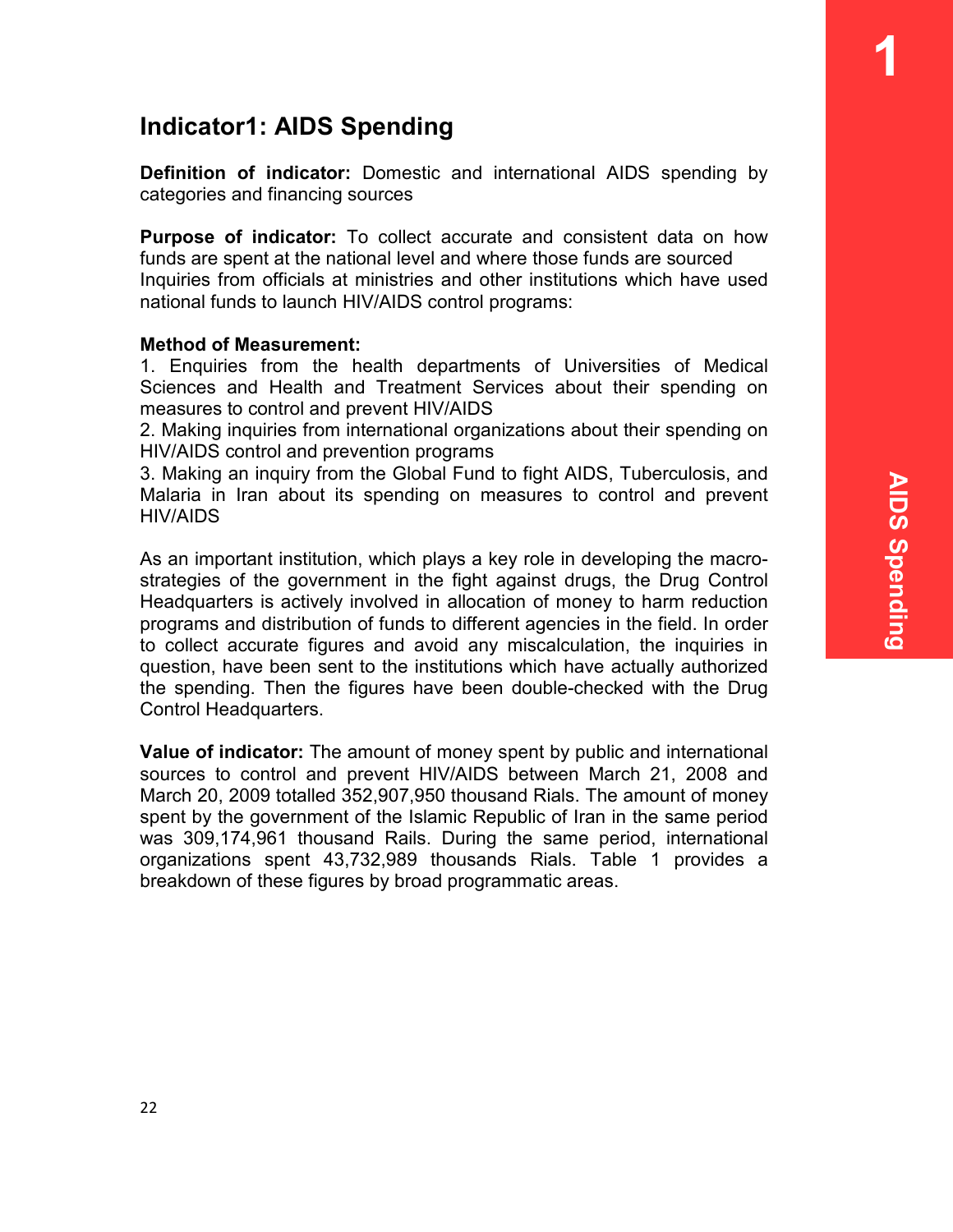| Organization<br>Government Sources <sup>12</sup> (thousand Rials)<br><b>International Sources (thousand Rials)</b><br><b>Reporting</b>                                                                                                                                                                                                                                                                                                |              |
|---------------------------------------------------------------------------------------------------------------------------------------------------------------------------------------------------------------------------------------------------------------------------------------------------------------------------------------------------------------------------------------------------------------------------------------|--------------|
|                                                                                                                                                                                                                                                                                                                                                                                                                                       |              |
| <b>Universities</b><br><b>Expenditure</b><br>of Medical<br><b>Global Fund</b><br><b>Other</b><br>to Fight<br><b>Sciences</b><br><b>Total</b><br><b>Other state</b><br><b>Total</b><br>and Health<br>International<br>AIDS,<br>organizations<br>(International)<br>(Governmental)<br><b>Tuberculosis</b><br><b>Organizations</b><br>and<br><b>Expendituke</b><br>and Malaria<br><b>Treatment</b><br><b>Category</b><br><b>Services</b> | <b>Total</b> |
| 15,064,115<br>166,463,290<br>181,527,405<br>11,720,901<br>6,694,618<br>18,415,519<br>Prevention $\alpha$                                                                                                                                                                                                                                                                                                                              | 199,942,924  |
| Care and<br>20,795,498<br>4,111,752<br>17,253,242<br>38,048,740<br>4,111,752<br>0<br><b>Treatment</b> $\beta$                                                                                                                                                                                                                                                                                                                         | 42,160,492   |
| <b>Social</b><br>1,354,220<br>6,733,005<br>8,087,225<br>0<br>0<br>0<br>Advocacy $\pi$                                                                                                                                                                                                                                                                                                                                                 | 8,087,225    |
| <b>Policy</b><br>10,929,587<br>26,997,818<br>6,070,470<br><b>Management</b><br>37,927,405<br>1,468,655<br>7,539,125<br>μ                                                                                                                                                                                                                                                                                                              | 45,466,530   |
| <b>Staff</b><br>21,927,364<br>17,329,859<br>39,257,223<br>8,877,475<br>3,342,623<br>12,220,098<br><b>Salaries</b>                                                                                                                                                                                                                                                                                                                     | 51,477,321   |
| Improvement<br>693,832<br>0<br>of Social<br>693,832<br>3,264<br>3,264<br>0<br>Conditions $\Diamond$                                                                                                                                                                                                                                                                                                                                   | 697,096      |
| 711,430<br>Research o<br>2,921,701<br>3,633,131<br>$\mathbf 0$<br>1,443,231<br>1,443,231                                                                                                                                                                                                                                                                                                                                              | 5,076,362    |
| 240,086,149<br>43,732,989<br><b>Total</b><br>69,088,812<br>309,174,961<br>30,783,862<br>12,949,127                                                                                                                                                                                                                                                                                                                                    | 352,907,950  |

#### **Table 1 (Spending on HIV/AIDS in 20/3/2008 – 20/3/2009)**

Ω Includes the Prisons' Organization, Welfare Organization, the Blood Transfusion Organization, Islamic Republic of Iran

Broadcasting (IRIB), the Red Crescent Society, and the Ministry of Education

α The spending on prevention includes education and information, production and distribution of video clips, subtitles, etc., publication of posters and pamphlets, organization of World AIDS Day ceremonies, workshops, seminars, meetings, and billboards, education of most-atrisk and high-risk groups and the youth, all harm reduction activities including methadone maintenance treatment, needles and syringes and condom, standard precautions, as well as costs associated with prevention and control.

β Costs associated with care and prevention as well as treatment of opportunistic infections, costs of specialized and non-specialized tests, costs associated with improvement of living conditions, dental services and psychosocial support, costs of post-exposure prophylaxis (PEP) and prevention of mother-to-child transmission, costs of hospitalizing AIDS patients, and spending on antiretroviral drugs .

π Launching sentinel sites, in case there was enough funding mechanizing HIV/AIDS services, costs associated with upgrading laboratory equipment, costs of launching new centers including counselling and drop-in centers and AIDS laboratories, costs associated with launching and equipping outreach teams and vehicles, and salaries of the people who are involved in the field of prevention and control of HIV/AIDS including staff members of the headquarters, nurses, physicians, advisers and other personnel who do or do not have contracts

µ Costs of supporting HIV/AIDS patients and their families including cash and non-cash payments to patients and their families in populations most at risk of HIV/AIDS

◊ Costs associated with winning over policy and decision makers during meetings, seminars and tours and creation of associations involved in the field of HIV/AIDS

○ Costs associated with HIV/AIDS research at Universities of Medical Sciences and Health and Treatment Services and their research departments

▲Total spending provided by governmental sources. (In thousand rials)

◙Total spending provided by international sources. (In thousand rials)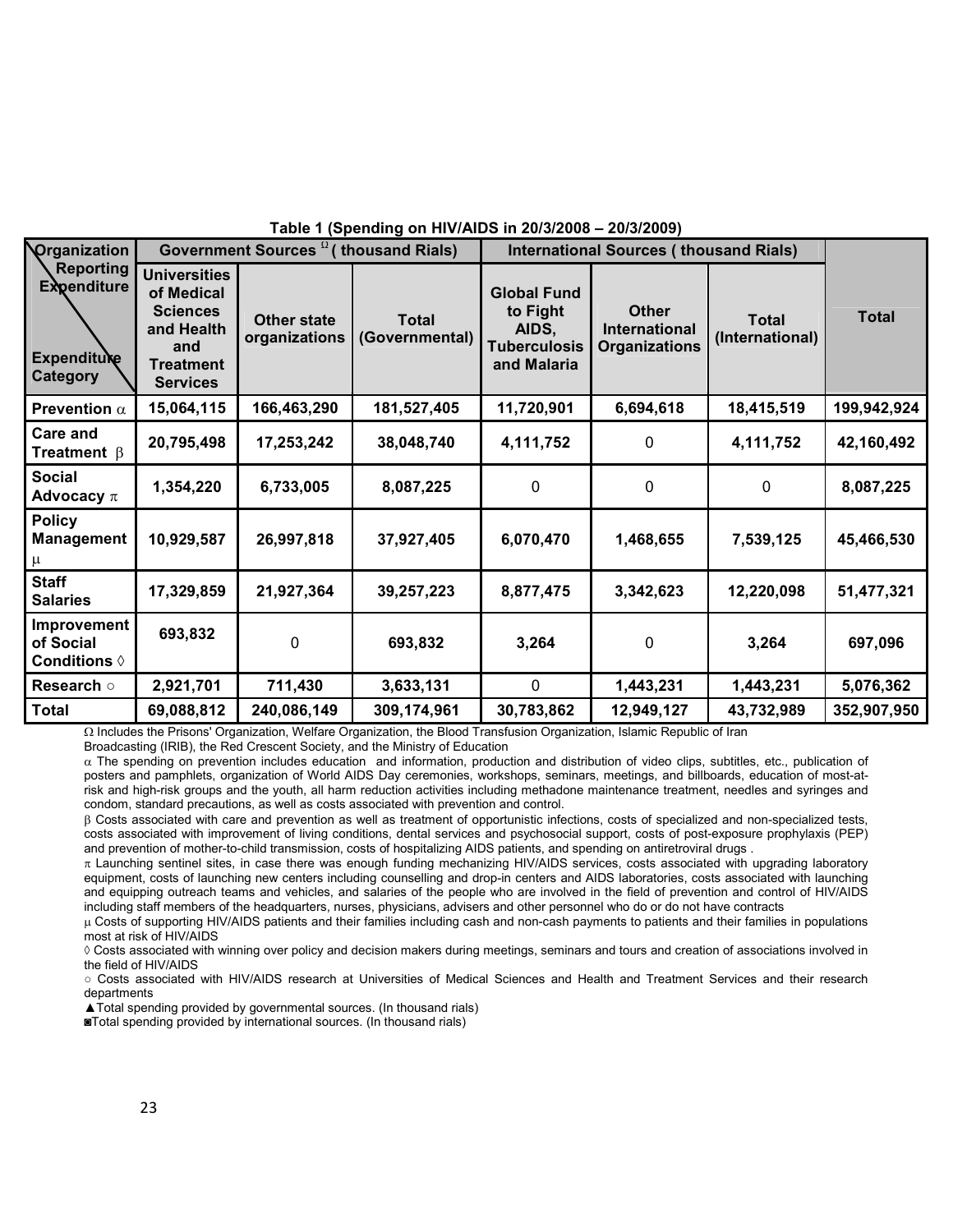**Interpretation of indicator:** In the 12 months to March 20, 2009, government coffers have been the main provider of finances for implementation of HIV/AIDS control programs. The government provided 87.6 % of total found. The Global Fund to fight AIDS, Tuberculosis, and Malaria and international organizations paid for some 12.4 % of all costs associated with HIV/AIDS control and prevention in the country. In HIV/AIDS control programs attention has been paid to all members of the general population, especially high-risk groups and prisoners. In allocation of funds, sex, age, ethnic and religious background and profession have not been a factor.

**Indicator changes compared with previous report:** The total spending of the government in the 12 months to March 20, 2009 nearly 16.2% increased over the same period two years earlier. Governmental spending increased by 12.2%. International spending registered 55.9% increase during the same period.

### **Challenges for indictor improvement:**

- 1. Absence of special HIV/AIDS control budgeting in some agencies such as the Welfare Organization and Prisons' Organization.
- 2. Lack of complete allocation of financial resources to national strategic plan one and two.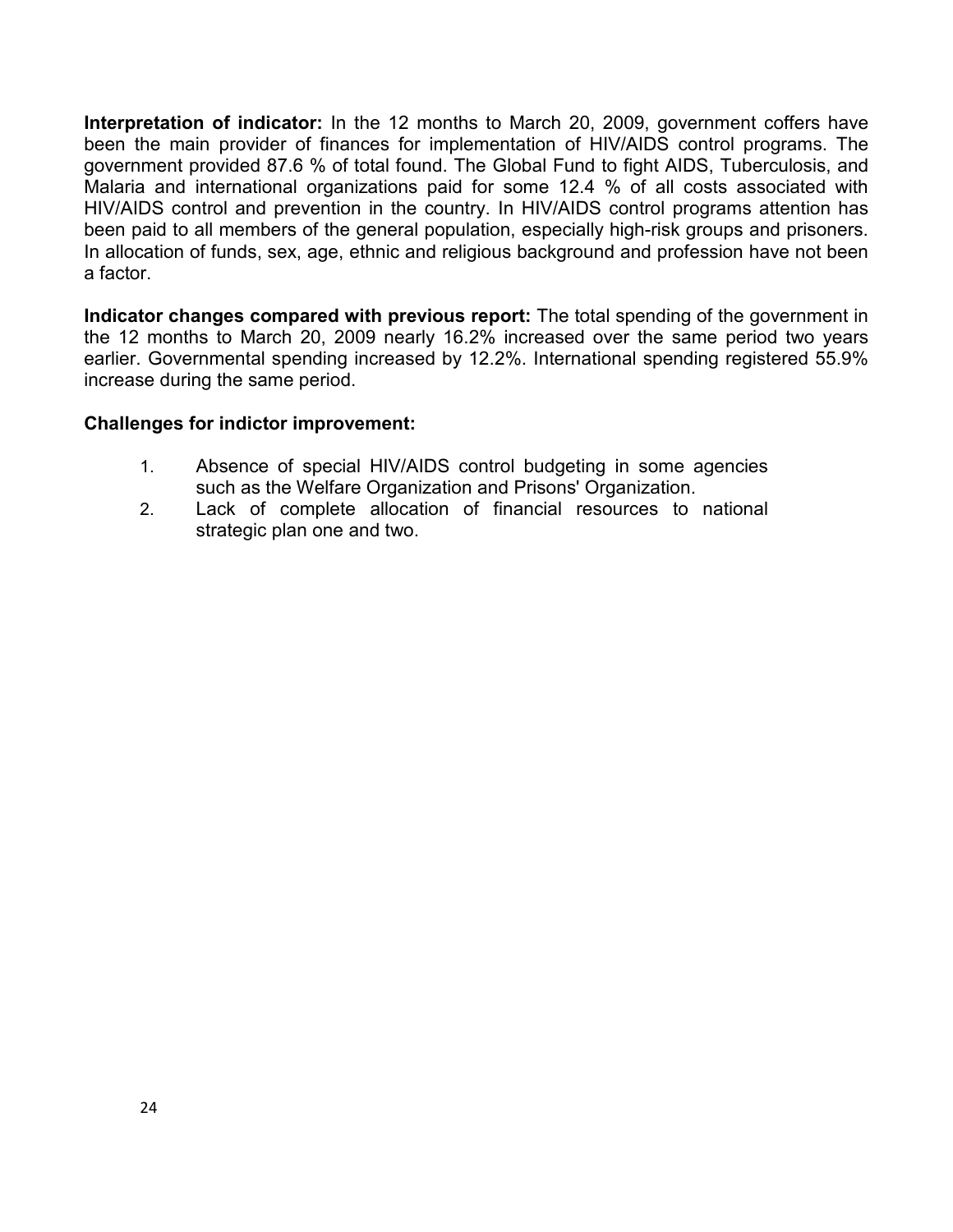# **Indicator 2: National Composite Policy Index**

*This indicator is calculated based on a UNAIDS questionnaire, which was completed using information provided by key informants as indicated in the section on methodology, above.* 

# **I- National Strategic Plan for HIV/AIDS Control and Prevention**

The second National Strategic Plan (NSP) for control and prevention of the HIV and AIDS epidemics was drafted at national level, with the participation of different sectors of relevant government bodies. The second NSP covers a three-year period from 2007 to 2009.  $(11)$  This multi-sectorial approach was taken up eight years ago, when the first NSP was prepared.  $(12)$ Consequently, Ministry of Education, Drug Control Headquarters, Prisons' Organization, Iranian Red Crescent Society, Iranian Blood Transfusion Organization, State Welfare Organization, Islamic Republic of Iran Broadcasting, Law Enforcement Forces, Organization of Bus Terminals, and UN agencies have all contributed to the process while the Ministry of Health, Treatment and Medical Education functioned as the secretariat. (11)

Certain amount of funding has been allocated to the activities performed within the framework of NSP or in the organizational framework of each institution. The NSP focuses on high risk groups, young men and women, and orphans and vulnerable children. It also takes notice of the settings such as schools, workplaces and prisons. Furthermore, it covers issues related to HIV, including poverty, human rights, participation of PLWHA, stigma and discrimination, and women's empowerment. (11) There is no specific program designed for MSM. There has also been no systematic needs assessment study to determine target populations. Instead KAP studies and periodical surveys were used for this purpose. There are still fundamental questions as to the necessity of including certain subgroups, such as military personnel or immigrants in the high-risk category of the NSP target groups. Thus, the target groups for this plan are:

- The general public, including policy makers, blood donors, adolescents, youth, and women;
- At-risk populations including students, soldiers, health workers, drug users, truck drivers, STD patients, sailors and refugees;
- And Most-at-risk populations including injecting drug users and their spouses, prisoners and their spouse, sex workers, street children, PLWHA and their spouses. (11)

The NSP includes an action plan with specific objectives. It also contains a detailed budget delineating funding resources for each objective. <sup>(11)</sup> Yet funding sources are at times vague. It should also be noted that civil society organizations have not contributed fully to the drafting process. Nevertheless, representatives from civil society, PLWHA and academia are present at the National AIDS Committee, technical committees, and the National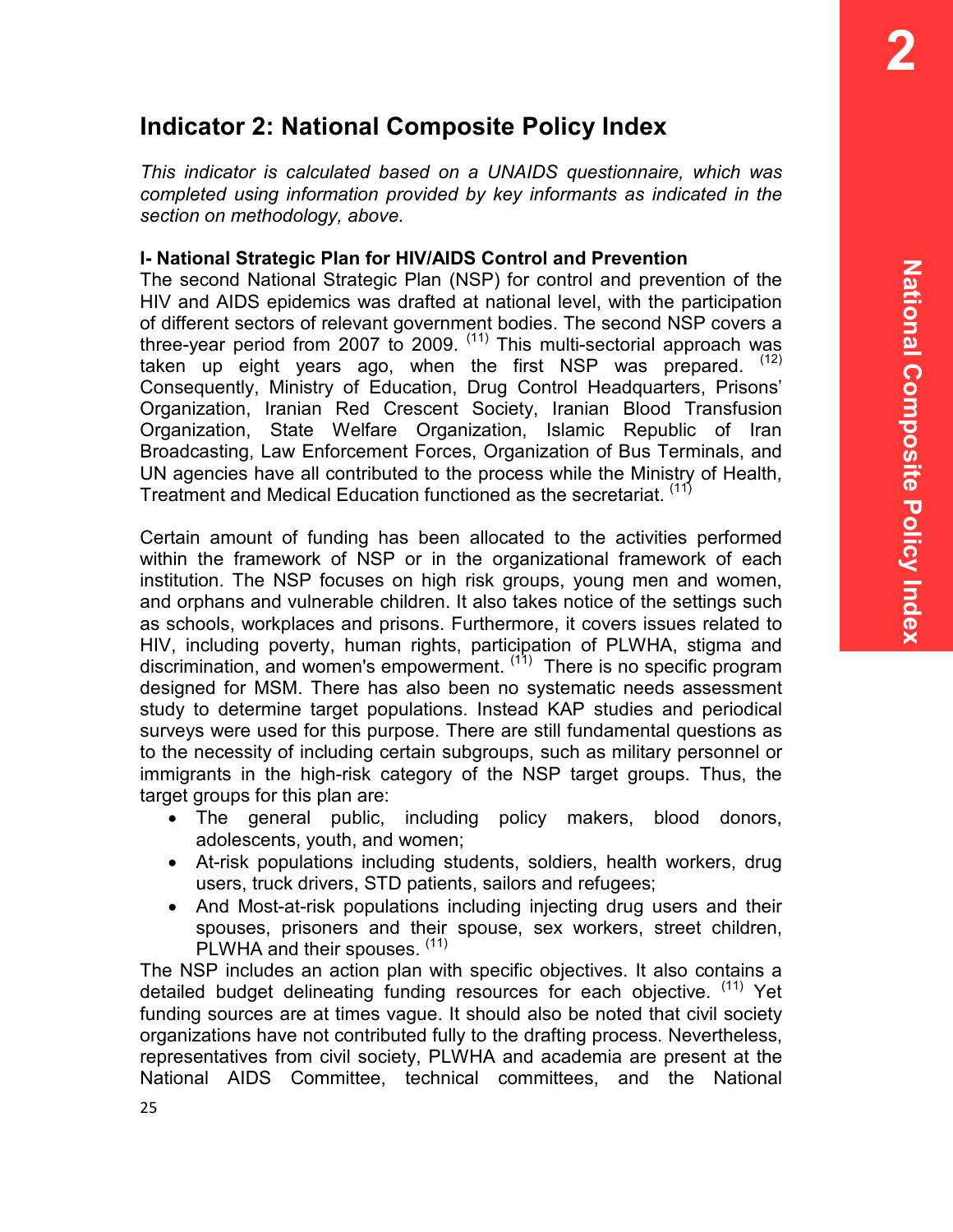Coordination Committee. UN agencies have approved the NSP and tried to adjust their programs accordingly. On the other hand, Iran's Fourth National Economical, Social and Cultural Development Plan has endorsed the program for control and prevention of HIV and AIDS epidemics <sup>(13)</sup>, however, it has not specifically mentioned the correlation of HIV and issues such as treatment of opportunistic infections and antiretroviral therapy, care and support for PLWA and their families, reduction of the impact of AIDS prevalence, decrease in stigma and discrimination, and reduction of economical and gender inequalities. Given the current level of HIV prevalence among the general population, this approach seems reasonable.  $(11)$  Nevertheless, the second NSP has paid special attention to this issue. There was also no need to assess the financial impact of HIV prevalence on economic planning for the same reason. Two surveys, however, have been conducted to measure the direct and indirect economic costs of HIV/AIDS.  $^{(14)}$ <br>and  $^{15)}$  The second NSD has paid attention to the HIV/AIDS preventive The second NSP has paid attention to the HIV/AIDS preventive measures in the armed forces with a focus on behavior change.  $(11)$  At the drafting stage of the NSP, no monitoring and evaluation framework was present; however one was drafted for this purpose later. For awareness of the status of the epidemic, behavioral surveys were conducted among highrisk groups and further studies are being designed. There are laws to protect certain high-risk groups and vulnerable subgroups against discrimination. These include IDUs, inmates and immigrants. Nevertheless, the impact of such legislation and their enforcement in fighting or reducing discrimination remains insufficient.

Iran has attempted to comply with its UNGASS commitments. It has taken those commitments into account and allocated funds to reach the objectives of its NSP. Iran has also undertaken the task of updating its estimates of the sizes of potential target groups. The data has been updated in 2009. (10) There were also measures to monitor the delivery of services to IDUs and PLWHA.<sup>(10)</sup> Attempts have been made to reach reliable estimates of the number of children and adults who will need ARV treatment in the future  $(10)$ . There is disaggregated monitoring of HIV program coverage based on sex, population subgroup and geographical location (though merely down to province level. <sup>(8)</sup> Information attained through such monitoring has been used in revising the NSP. Iran has developed a plan to strengthen its health system including infrastructure, capacity-building/ human resources and medication distribution support systems.

In brief, measures for the HIV strategic Plan were evaluated as positive for the 2008-2009 period, with some progress made, including:

1- Slowing down of the growth of the epidemic among IDUs due to harm reduction programs

2- Control of the epidemic in prisons

3- Establishment of special counseling centers for vulnerable women

4- Advocacy among policymakers and the judiciary for harm reduction interventions among drug users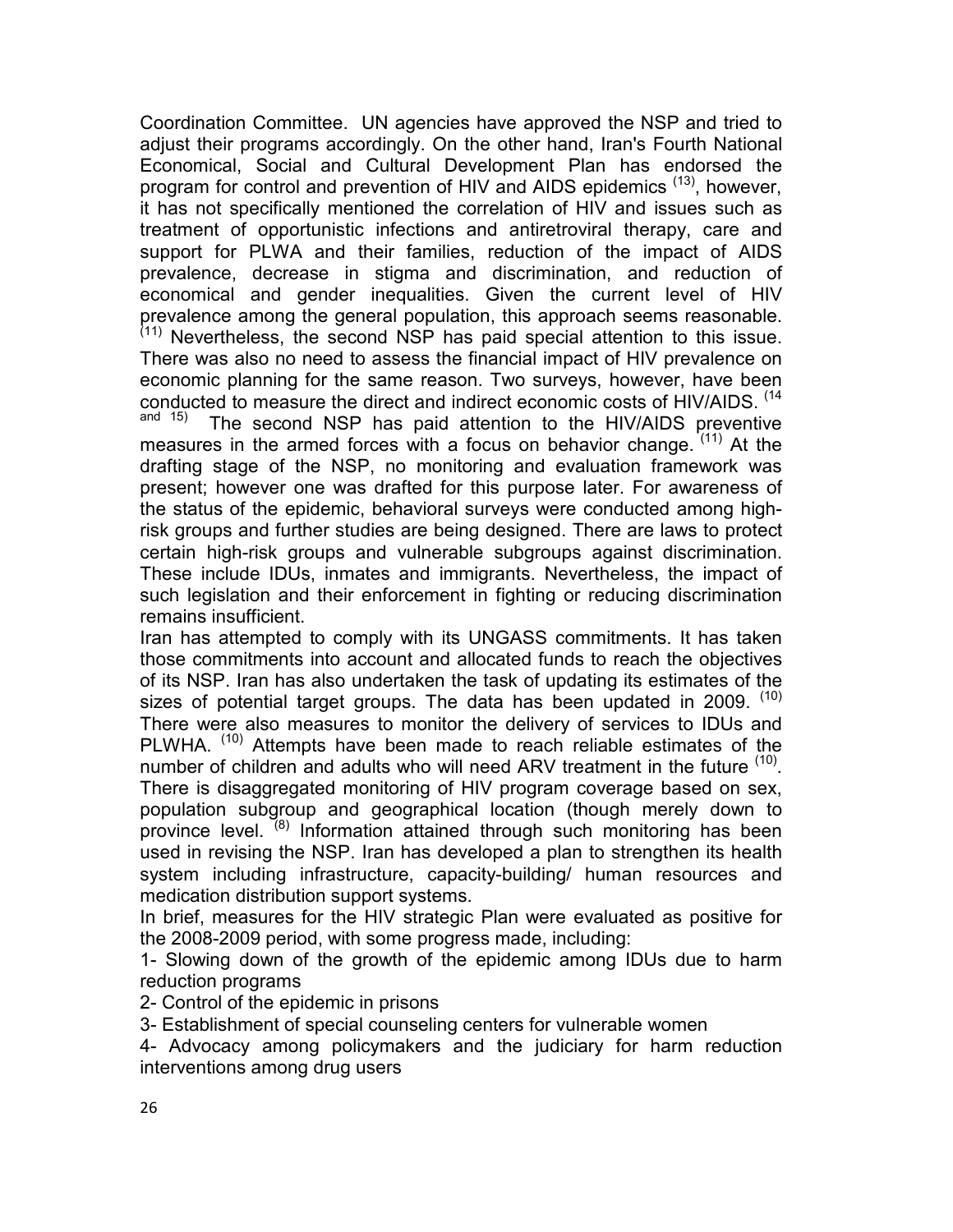5- Insurance coverage

6- Implementation of the M&E plan

Most important challenges against the plan were identified as:

1- Concern among some experts regarding insufficient policy support for certain HIV prevention programs, especially in the area of prevention of sexual transmission

2- Shortcomings in widespread information dissemination by the state broadcaster and through public education

3- Insufficient access to sexually high-risk populations

4- Insufficient information and lack of transparency in information on risky sexual behavior and prevention methods.

5- High cost of detection and prevention services for PLWHA

### **II- Political Support**

The minister of health, treatment and medical education is usually the highest raking state official who speaks on AIDS-related issues at public assemblies. To manage and coordinate the relevant sectors at national level, there is a National AIDS Committee. <sup>(16)</sup> It includes an organizational chart designating its secretariat and board members together with their terms of reference. Yet, the Committee has not been able to hold regular meetings since the last report was submitted. The Committee is comprised of 30 members and is headed by the minister of health, treatment and medical education. At national level, five sub-committees of care and treatment, monitoring and evaluation, vulnerability reduction, social support, and education and communications take into service technical specialists and scientific consultants to review specialized aspects of the program and plan for appropriate interventions. Four of these committees are operational, but the last one has not started its activities yet. It was also anticipated that representatives from civil society organizations and people living with HIV would participate as observers in planning and decision making sessions so that their views would be integrated in the significant processes. <sup>(16)</sup>

One of the tasks of the national committee, its subcommittees and its provincial sub-divisions is to increase the extent of interactions between different stakeholders, such as government bodies, people living with HIV, private sector, and civil society organizations. The most significant achievements of this process are in the implementation of many projects targeting injecting drug users and people living with HIV. In addition, the effective interaction of the stakeholders resulted in action plans drafted by CSOs at provincial level, with specific attention to current needs and capacities. The most challenging barriers to participation of civil society organizations (CSO) at national level include absence of a national body for coordination among CSOs delivering services to people living HIV, insufficient number of NGOs, complicated licensing procedures for service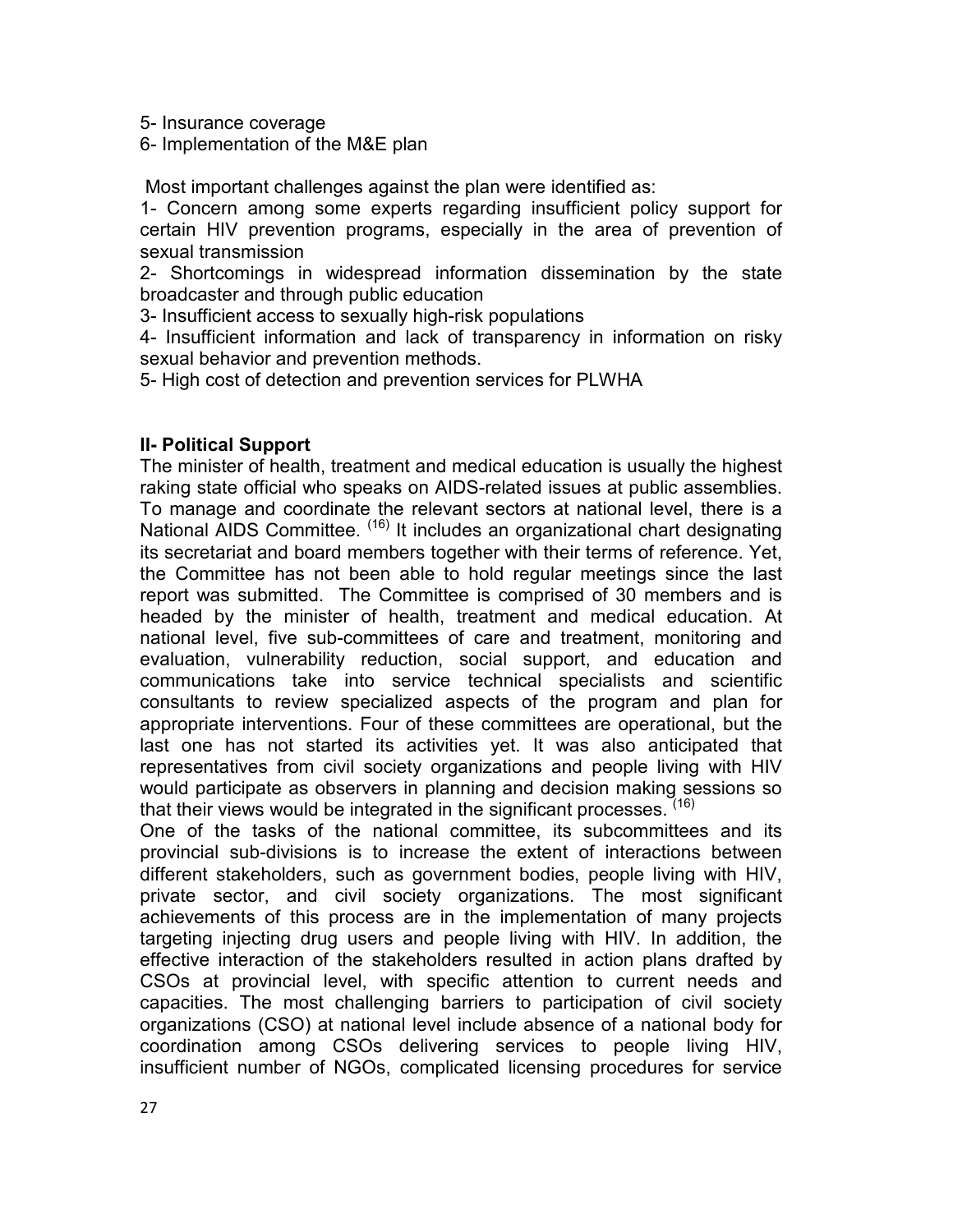delivery to high-risk populations, multitude of licensing entities at the MOHME and State Welfare Organization, and lack of proper coordination among officials in implementing multi-sectorial programs.

Furthermore, the Drug Control Headquarters (DCHQ) has played a significant role in the process of reducing vulnerabilities caused by drug use. It has brought different stakeholders together, attracted and distributed funds among relevant implementing bodies, drawn attention and support from policy makers to revise legislation and regulations concerning drug users. Simultaneously, Iran has tried to look into certain national policies and laws concerning prevalence of HIV and make required revisions. Accordingly, the head of the judiciary issued two directives on the removal of barriers against harm reduction interventions  $(17)$  and prohibition of sentencing of drug users to imprisonment.<sup>(18)</sup> Additionally, there is a vice-presidential instruction to put an end to mandatory blood testing prior to government recruitment and banning the dismissal of HIV-positive state employees<sup>(19)</sup> The Ministry of Education has mandated schools across the country to enroll students living with HIV.<sup>(20)</sup> Other relevant directives stipulate non-segregation of inmates living with  $HIV^{(21)}$ , access to condoms at triangular clinics and provision of private conjugal visiting rooms at prisons<sup> $(22)$ </sup>, recognition of harm reduction programs as treatment and prohibition of indictment of treatment recipients on charges of addiction<sup>(23)</sup> and the prohibition of HIV testing prior to issuance of visas. $(24)$ 

It should be noted that one of the most remarkable achievements has been the ratification by the Expediency Council, with subsequent approval by the Supreme Leader, of Iran's National Policies on Addiction and Harm Reduction Interventions Strategy. (25)

In conclusion, the progress made in attracting political support for control and prevention of HIV and AIDS epidemics program in 2008-2009 was evaluated as acceptable, due to measures toward revision of directives and laws and increased involvement of key officials in AIDS control programs. Remaining challenges include:

1- Rotation of administrators, thus necessitating re-briefing and advocacy among new officials

2- Negative attitudes of certain national policymakers and decision makers regarding some aspects of education about prevention of sexual transmission of HIV

### **III- Prevention**

There is a national strategy for information management, education and communication with the public, regarding HIV control and prevention. (11) Prevention strategies are adopted to enhance the idea faithfulness in terms of sexual relations and condom use. The public is exposed to key messages on abstaining from injecting drug use and promoting the use of sterilized injecting equipment. Strengthening the role of men in reproductive health,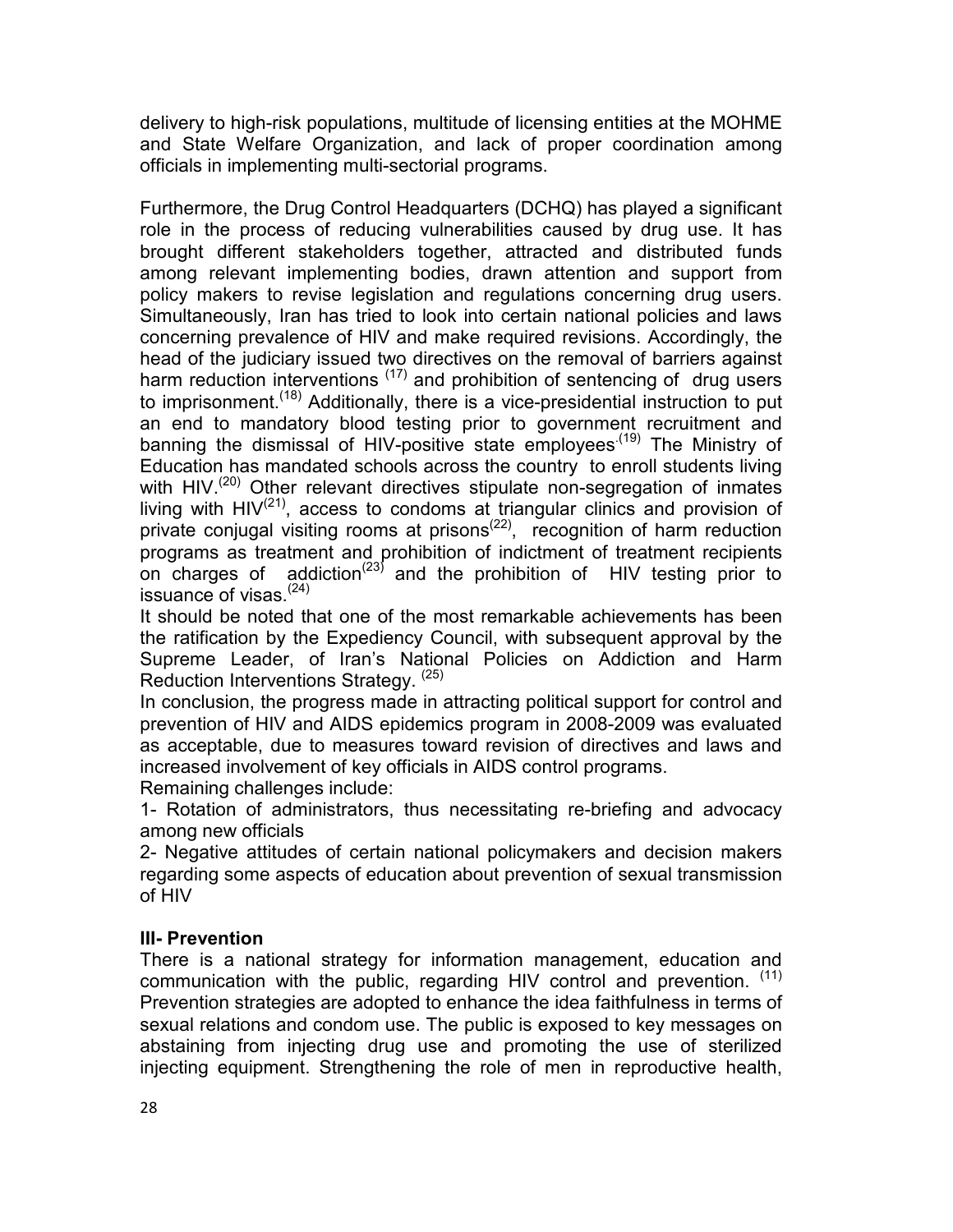awareness of infection status, prevention of MTCT, refraining from nonsanitary tattooing or bloodletting and increasing admission of clients referred to treatment centers are all components of the prevention strategy. <sup>(11)</sup> During this period, no comprehensive program for improving the quality of communication and reporting have been implemented through mass media. There are strategies for educating the youth on reproductive health and safe sex and its relevance to HIV.  $(11)$  However, formal educational curriculum lacks in subjects to educate primary and middle high school children on HIV. Of course, education on HIV is offered in high schools with a cursory coverage also in middle schools. Last year the content of such education was greater as compared to the year before. It should be noted that the education on HIV is offered to boys and girls equally. Yet, no extra-curricular activities have been developed for young people except those at juvenile detention centers. There is also a national strategy for information management, education and other preventive measures for high risk groups. For IDUs these include targeted awareness rising on harm reduction, condom promotion, reproductive health education, VCT, reduction of stigma and discrimination, needle & syringe distribution and methadone maintenance treatment. <sup>(11)</sup> Over the recent past preventive programs were significantly expanded in prisons by the prisons' organization. Preventive services have included systematic and targeted awareness rising regarding HIV transmission and risks, stigma and discrimination reduction, condom promotion, VCT, reproductive health education, harm reduction education detoxification, maintenance treatment, psychotherapy and availability of disposable shaving blades.  $(11)$  In addition, the spouses of prisoners receive the same education and information. Furthermore, preventive programs have included truck drivers among their target populations offering them targeted HIV and condom promotion education.  $(11)$  Female sex workers receive the same harm reduction education and VCT services, but the scope the programs are limited. Similarly, VCT services, condom and reproductive health promotion and STD treatment programs have been foreseen for clients of female sex-workers. (11) In conducting needs assessment for HIV prevention programs Iran has used situation analyses, monitoring and evaluation studies, bio-behavioral studies and KAP studies. Yet there has not been a classical needs assessment study, per se. It would seem that most persons requiring blood safety, standard precautions, drug-injection harm reduction, and information/education on risk reduction have had access to these services.<sup>(8)</sup>. There are, however, serious concerns about access to information / education on de-stigmatization, condom promotion, harm reduction for sex workers and MSM, skills-based HIV education at schools and HIV prevention among non-enrolled youth.<sup>(8)</sup>

On the whole, measures for improvement of policy on HIV prevention during 2008-2009 has been described as positive because of inclusion of more population groups in programs, including sex workers and spouses of IDUs and inmates (11) as well as the drafting of "National Policies on HIV & AIDS"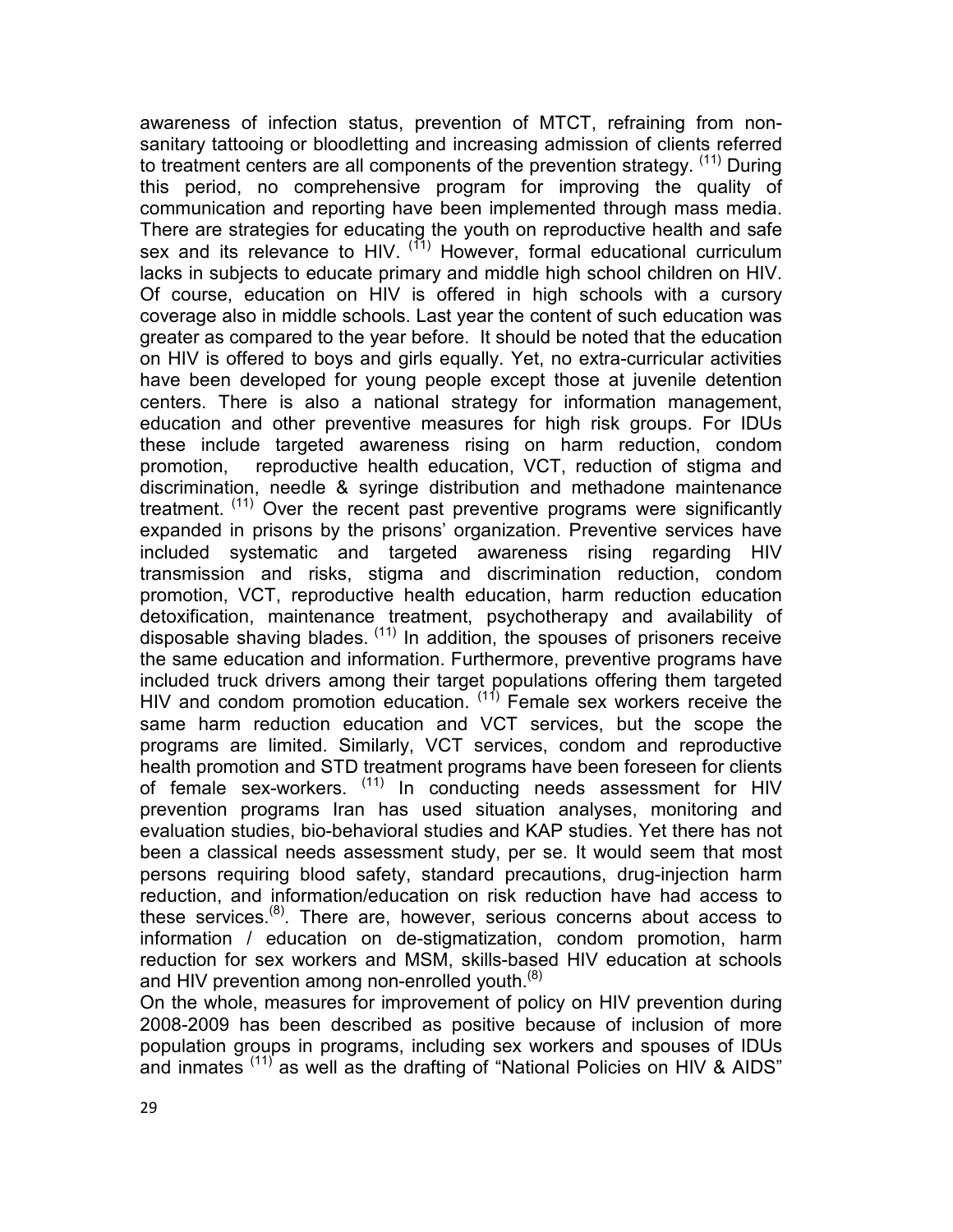$(26)$ . Also measures to implement HIV prevention programs in 2009 have been evaluated as positive. Noteworthy achievements since the previous report include:

- 1- Control of the epidemic among IDUs
- 2- Expansion of prevention programs
- 3- Expansion of educational programs

Remaining challenges include:

- 1- Limitations in access for some at-risk populations
- 2- Limitations in public information dissemination

### **IV- Care and Support**

The national strategy for care and support to people living with HIV/AIDS pays specific attention to women, children, and some high risk groups like injecting drug users. It also focuses on how to remove the barriers for providing services to them. <sup>(11)</sup> Iran has tried to assess the prevailing needs in this regard through monitoring and evaluation of programs, situation analyses and bio-behavioral studies. It would seem that most identified PLWHA requiring ARV treatment, home care, palliative care, screening, TB cotrimoxazole prophylaxis and post-rape prevention have had access to these services.<sup>(8)</sup> Yet there remain concerns regarding STI management and psychological support for patients. Iran has adopted a policy of use of generic medication along with parallel HIV medicine imports and has access to regional mechanisms for ordering and managing procurement of key products such as ARV medication, condoms and substitution drugs.

Overall, measures to implement HIV treatment care and support programs in 2009 have been evaluated as positive. Significant progress has been made since the previous reporting period that includes:

- 1- Development and updating of clinical care guidelines
- 2- Gratuitousness delivery of ARV drugs and services
- 3- Gratuitousness delivery of hospitalization of PLWHA
- 4- Establishment of the PLWH support committee

The key challenge in this regard remains the continuous supply of ARV medication.

It should be noted that in spite of existing strategy and policy on orphans and other children vulnerable to AIDS  $(11)$ , no program has been developed to meet the need of such children. Of course, the issue of street children has been closely observed since a few years ago. At present, certain bylaws authorize the Social Welfare Organization to assume custody of these children. In addition to SWO, municipalities, and to some degree, NGOs working with orphans and children of dysfunctional families are extending their services to street children. All such referees are covered by SWO protection/ subsistence services regardless of cause of affliction and without any discrimination. SWO director has also issued a directive mandating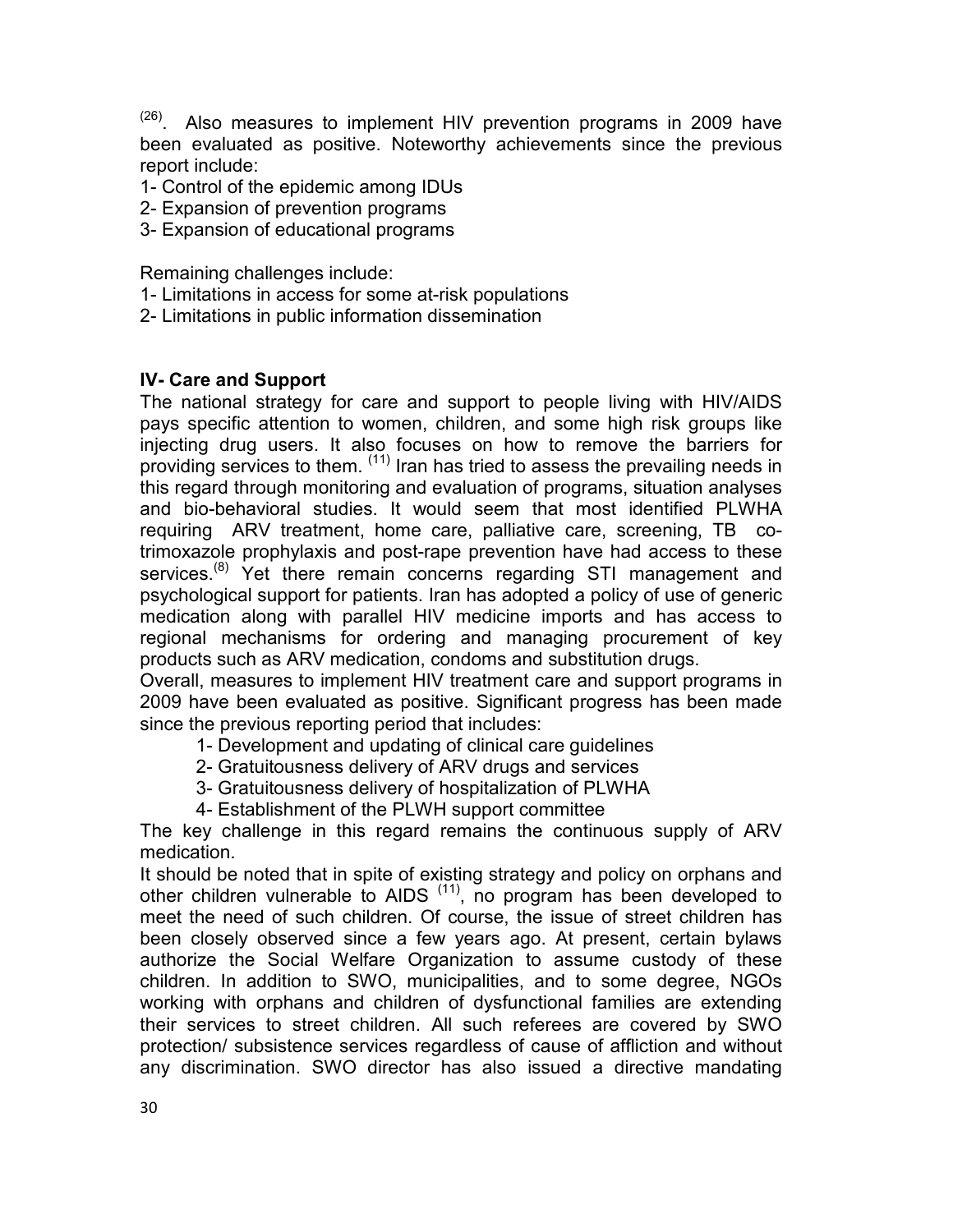admission of PLWH as clients at its affiliated centers.<sup>(27)</sup> Altogether, no remarkable progress was observed in responding the needs of orphans and other children made vulnerable by AIDS in 2008-2009.

# **V- Monitoring and Evaluation**

The strategy for monitoring and evaluation has been drafted and incorporated into the second NSP. Furthermore, an action plan has been prepared. (11) The action plan went into effect in 2009.  $(8)$ . It was designed by key partners to the M&E plan through consultation with PLWH and civil society.<sup>(8)</sup> All key partners have made their monitoring and evaluation needs consistent with national monitoring and evaluation requirements. The national M&E plan includes a data collection strategy for routine monitoring of the plan, behavioral surveys, and HIV care and research studies. It also includes a set of indicators with suitable, standardized definitions. To guide the use of data collection instruments, a guidebook has been developed.  $(28)$  There is a specific strategy in place to evaluate the validity and quality of data, as well as data analysis, reporting and use. Funding has also been set aside for the implementation of the M&E plan which amounts to about 3% of the total budget for the National Plan. The formation of an exclusive unit for monitoring and evaluation has been in the works.<sup>(2)</sup> A mechanism exists to ensure dispatch of all data and reports related to monitoring and evaluation to be included in the national monitoring and evaluation system. This involves recording and collection of data at the level of service delivery centers, and subsequent dispatch to higher levels, all the way to the monitoring and evaluation committee, which in turn holds regular meetings. Establishment of a central databank with a designated officer in charge has been foreseen to compile HIV-related information. The databank will contain relevant information as divided into different areas, target groups and geographic coverage of services as well as information related to service delivery centers<sup>(2)</sup>

A Health Information System (HIS) already exists and operates which extends from the health houses, through rural health & treatment centers, urban health & treatment centers, district health & treatment centers, the local medical sciences universities, on to the Ministry of Health. Monitoring and evaluation reports have not been published on annual basis, but the results of evaluations made thus far have been applied in the development of the National AIDS Control Program, helping significantly in the enhancement of the program and increasing its allocated funding.

Much effort has gone into capacity building and human resources development for monitoring and evaluation. Last year a workshop was held for AIDS experts from medical sciences universities and partner organization officers from the provinces. (8) Furthermore an HIV Care Education Center has been established in Kerman. (29)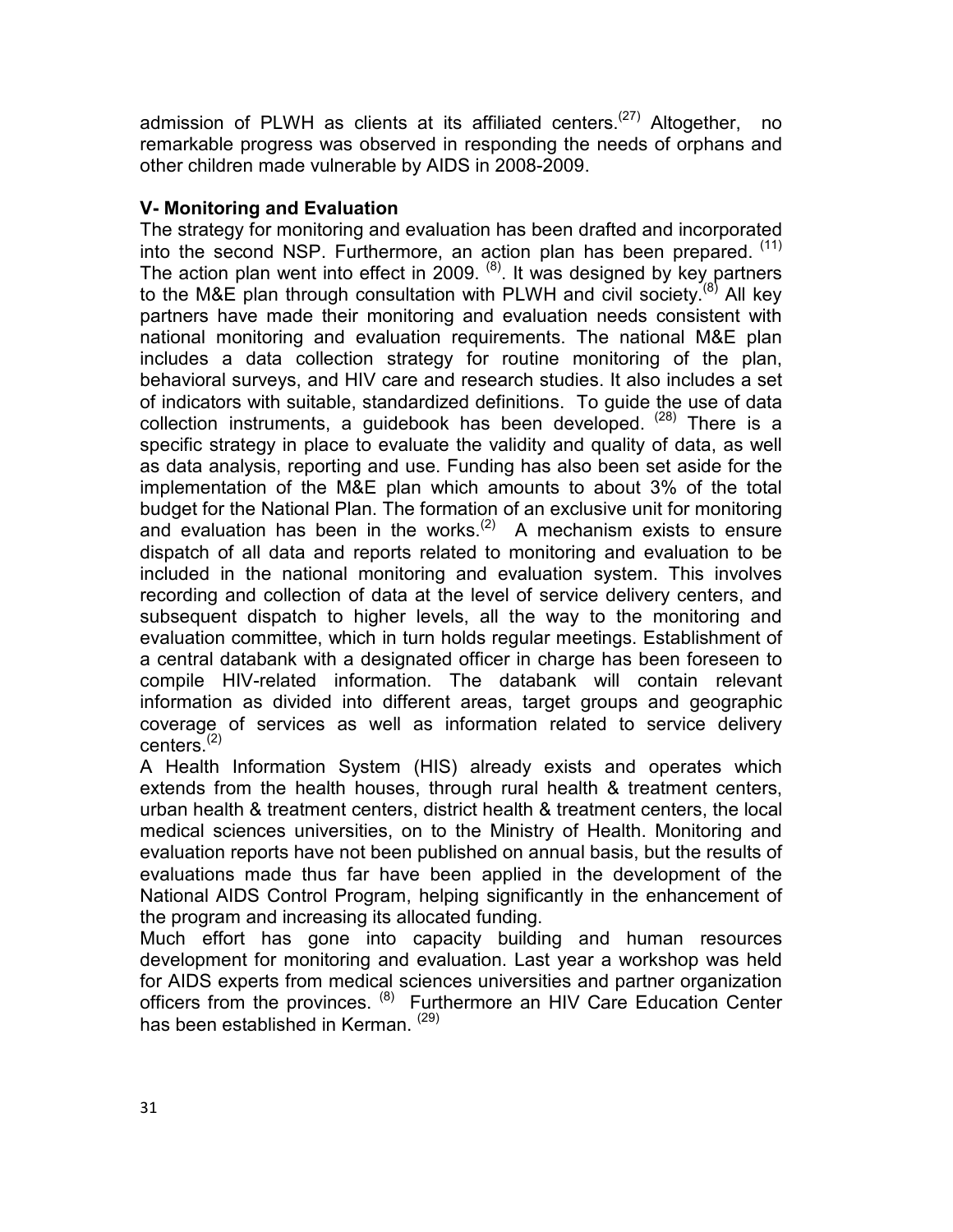On the whole measures implemented for monitoring and evaluation of the HIV plan over the 2008-2009 periods have been assessed as positive. Progress made since 2007 has been significant and includes:

- 1- Implementation of the First M&E Plan in 2009
- 2- Formation of a specific technical team to guide the plan
- 3- Implementation of a training program for field officers

The main challenge in this regard is the phase lag between the flow of the AIDS Control NSP and its M&E plan.

## **VI- Human rights**

There are certain laws and regulations that protect people living with HIV against discrimination. The vice-president issued a circular prohibiting HIV testing prior to employment of government staff. Based on this circular dismissal of the PLWHA staff is disallowed. (19) Another circular issued by the Ministry of Education mandates the enrollment of children living with HIV in schools. <sup>(20)</sup> A circular has been issued to incarceration facilities throughout the country that prohibits segregation of HIV-positive inmates.  $(21)$  A law exempting prisoners with hard-to-cure illnesses from punitive action has been extended to inmates in the AIDS phase of the disease.<sup>(30)</sup> Various articles in the Constitution of the Islamic Republic of Iran stress the equality of all persons before the law, the State's responsibility in eliminating unfair discrimination against any person in whatever material and spiritual term, equal enjoyment of political, economic, cultural and human rights for all citizens and equality of access to health and treatment services.  $(31)$ 

The NSP emphasizes the right of patients to confidentiality as a human right.  $(11)$  There is no gender disparity in access to preventive measures. The local or national ethics committee should be informed of and approve all HIV/AIDS research protocols involving human subjects. There are some rules and regulations for elimination of discrimination against IDUs and inmates and for protection of their rights. The directive by the head of judiciary prohibiting the indictment of IDUs in harm reduction programs stands out as an example of the existing legal protection in this regard. Even though addiction is considered an offence under prevailing laws. (19) Other official directives demand the expansion of harm reduction programs in prisons  $(17)$  and drug users' immunity from arrest on charges of addiction. (18)

The director of the National Welfare Organization has also issued a circular mandating admission of HIV positive clients at SWO affiliated centers, nonsegregation of HIV positive clients and children at these centers and prohibition of mandatory HIV testing of clients at admission, allowing for such testing only when services are to be extended, and only with the patient's consent. <sup>(27)</sup> There is, however, no such emphasis regarding other most-atrisk groups.

Furthermore, the draft "Policies on AIDS in the Islamic Republic of Iran" has stressed non-discriminatory service delivery to people with various lifestyle behaviors. (26) However, there is no emphasis on high risk groups. The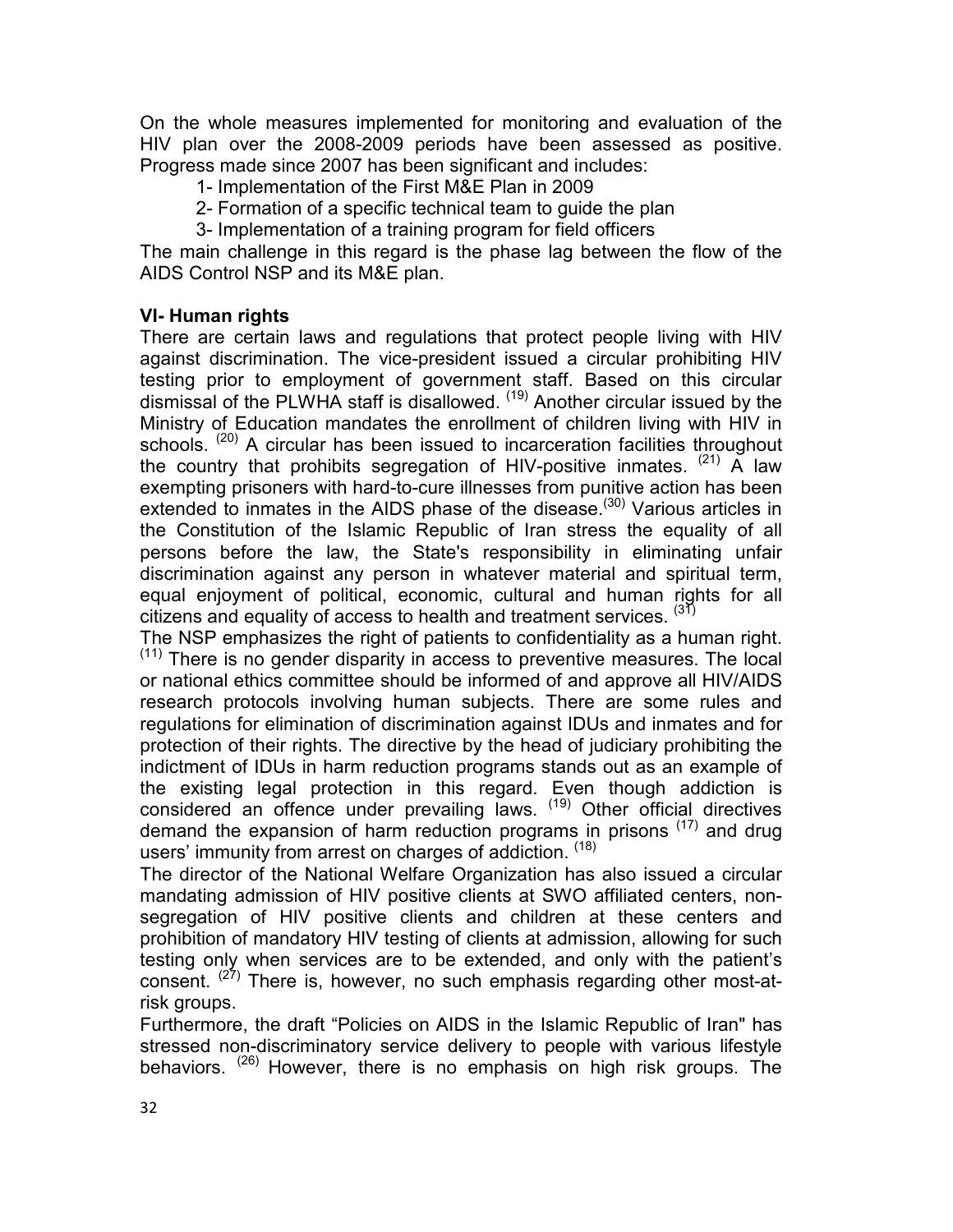government has attempted to involve some of the high risk groups in the planning and implementation of the programs. Some examples are the participation of such groups in the Country Coordination mechanism (CCM), the preparation of UNGASS report, authorization of Society of People Living with HIV, and support to peer groups in helping with harm reduction programs and with recovery of drug users.

Access to preventive measures and antiretroviral therapy is free of charge. Harm reduction services at DICs and outreach teams, methadone treatment, all harm reduction services in prisons, and HIV testing and counseling are also free of charge. Although there is no legal prohibition for high risk groups to access preventive, treatment and care services, female sex workers and MSM have, apparently, less access to such services than drug users and inmates. There have also been some programs broadcasted by media for elimination of discrimination and stigma against people living with HIV/AIDS. There is no concrete mechanism to record, document and deal with cases of discrimination experienced by PLWHA or members of at-risk groups.

General progress in policies, legislation, and regulations for promotion and protection of AIDS-related rights of individuals has been evaluated as less than satisfactory for the years 2008-2009, while key achievements have included:

1- Establishment of Positive Clubs (associations of PLWHA) in various districts

2- Interaction with municipalities, city councils, Imam Khomeini Relief Fund and Social Welfare Organization

### **VII- Civil Society Participation**

In recent years, some civil society institutions have remarkably expanded their scope of work in HIV/AIDS control programs. The contribution of civil society institutions in strengthening political commitment of state officials and participation in development of national policies has been significant. Representative of civil society institutions have been greatly involved in various stages of planning and development of national AIDS policies. Their role has been particularly essential in implementation of harm reduction programs for high risk groups. They have also been involved in the development of the national monitoring and evaluation plan. An important role has been foreseen for civil society institutions in HIV prevention and care in the NSP, national AIDS funding and country reports on AIDS.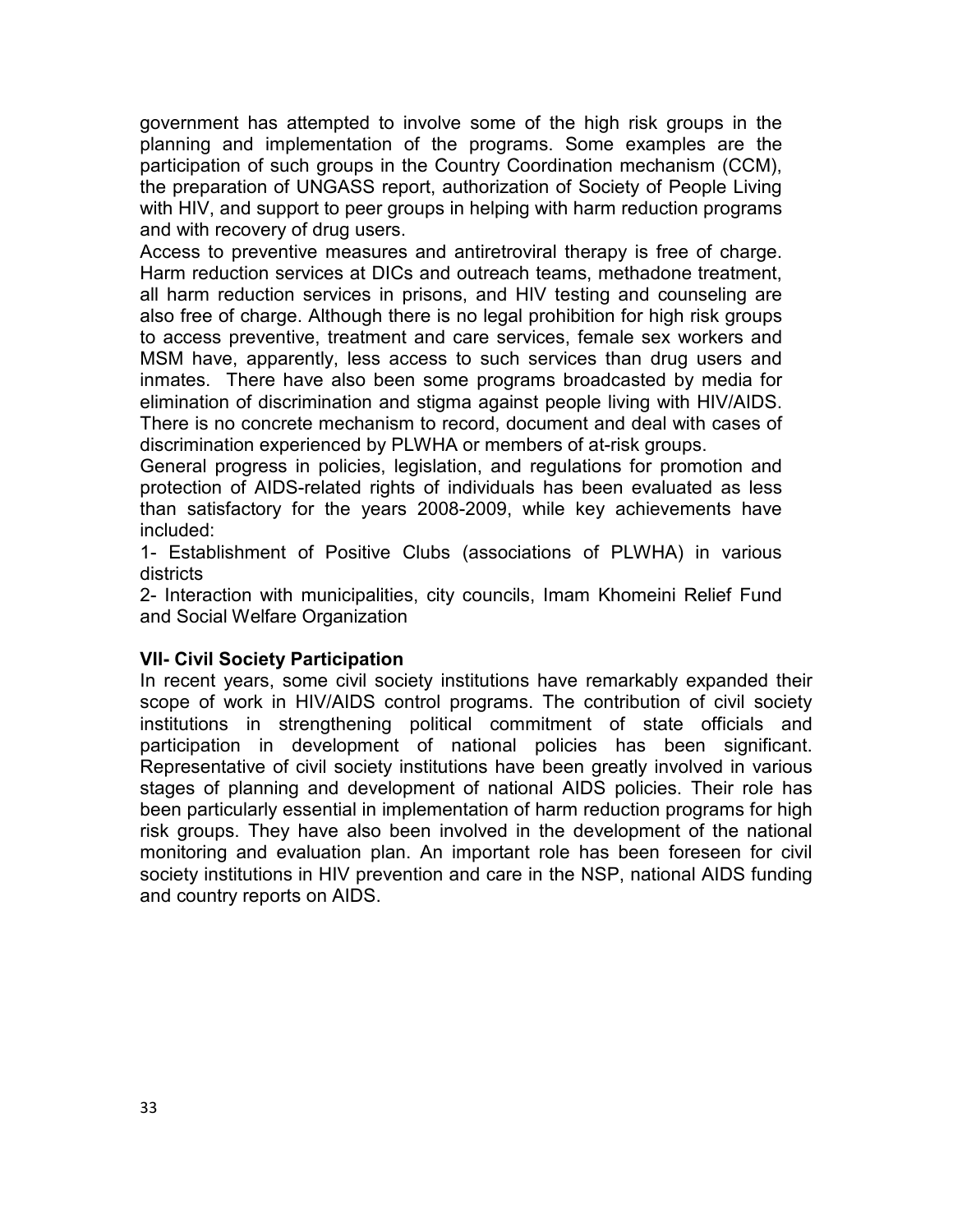

# **National Programmes Indicators**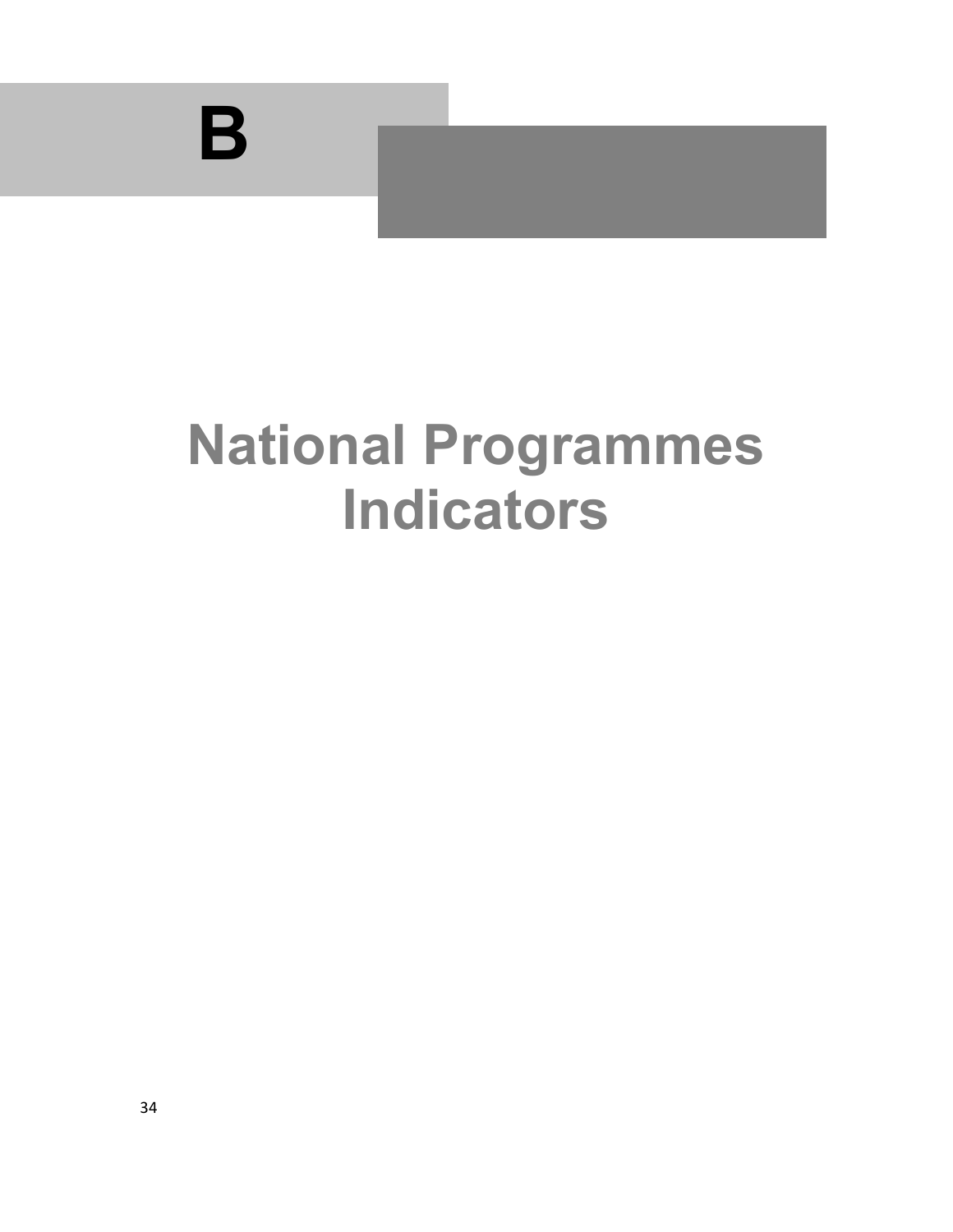# **Indicator 3: Blood Safety**

**Definition of indicator:** Percentage of donated blood units screened for HIV in a quality assured manner

**Purpose of indicator:** To assess progress in ensuring a safe blood supply

**Recommended tools of measurement:** Monitoring of the programmes

**Tools of measurement used by this report**: Monitoring of the programs through inquiries from the Blood Transfusion Organization which is the sole handler of blood supply, processing and transfusion in the country

**Recommended method of measurement**: The following data are acquired through monitoring of the programmes

1. What was the total number of blood units donated in the country? Each of the blood transfusion centres and blood screening laboratories screening donated blood for HIV provide data separately:

2. How many units of blood were donated in each blood transfusion centres/blood screening laboratories?

3. How many donated units were screened in the blood transfusion centres/blood screening laboratories?

4. Does the blood transfusion centres/blood screening laboratories follow documented standard operating procedures for HIV screening?

5. Does the blood transfusion centres/blood screening laboratories participate in an External Quality Assessment Scheme for HIV screening?

**Numerator:** Number of blood units donated and screened in the blood transfusion centers under a documented standard operation procedure and assessed by an External Quality Assessment Laboratory.

**Denominator**: Total number of donated blood units

**Method of measurement used by this report:** The same recommended method

# **Value of Indicator**

- From 21 March 2008 to 21 March 2009, 100% of the donated blood units (Inclusive of 1,784,248 cases of blood donation) have been screened for HIV by Elisa tests (Table No.2)

- 100% of the donated bloods have been screened under a guaranteed quality assurance method.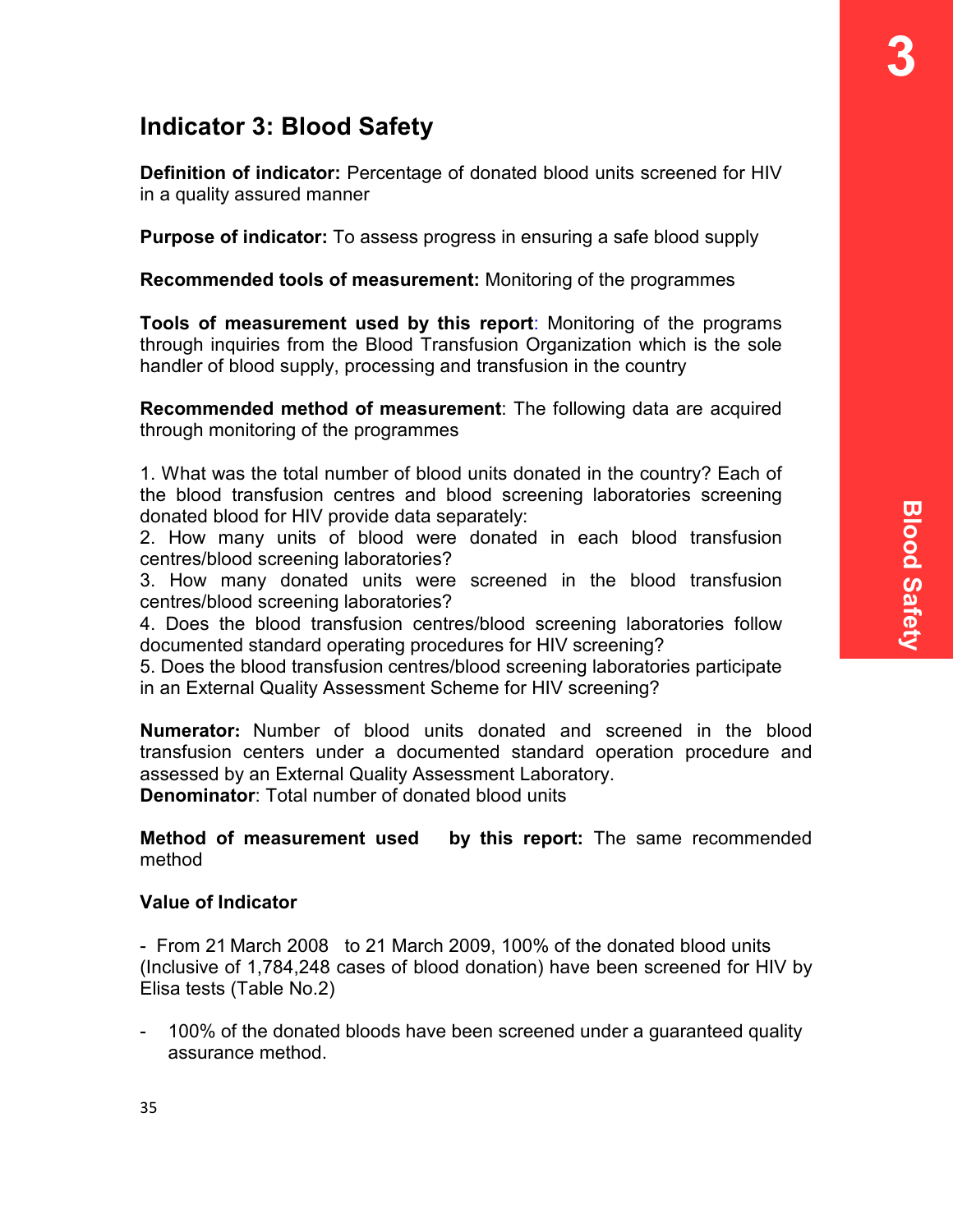- 100% of the laboratories who screened the donated bloods for HIV have followed a standard operating procedure.
- External supervision has been executed on 100% of the donated bloods being screened. A Central laboratory has supervised the operations of provincial laboratories and in turn, a quality control unit operating outside the Blood Transfusion Organization has kept an eye on the central laboratory.

**Interpretation of Indicator:** HIV screening programme was started in the Islamic Republic of Iran in 1989. Since after the year 2003, the system which required mandatory replacement of the blood transfused into patients has been shelved. At the present 100% of the blood donations are voluntarily. Moreover since after the year 2003 confidential self-exclusion system is also being used. In addition some cases of blood donation are cancelled based on a brief history taking and physical examination by professional physician.

**Indicator changes compared with previous report:** On the previous report, likewise this one, the value of indicator was at the rate of 100% with no alteration compared with this report. It seems that serious attention is being paid to the measures to maintain the quality of the donated blood.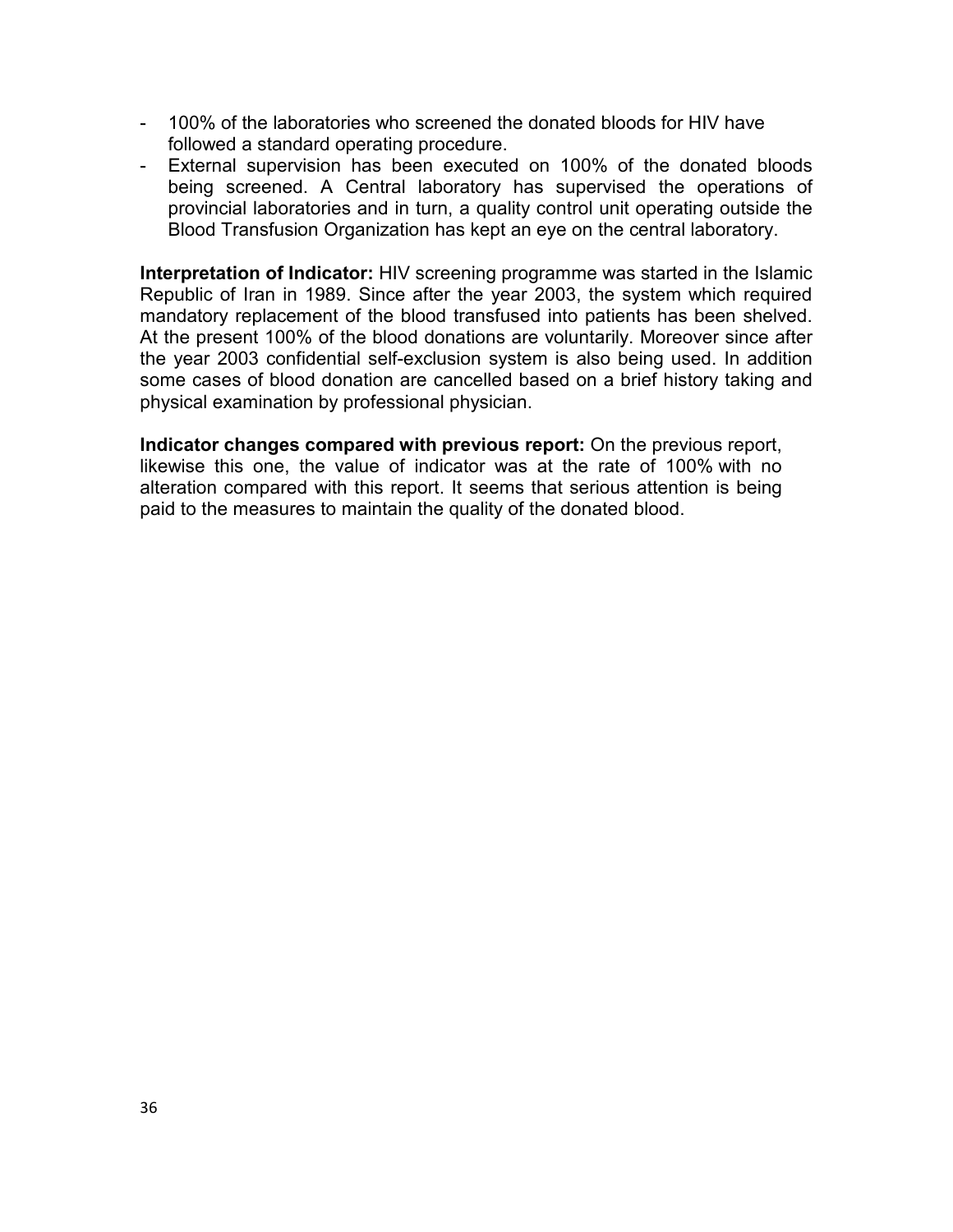| NO.                     | <b>Province</b>          | Number of    | <b>Number of</b><br>screened | <b>Percent of</b><br>blood |
|-------------------------|--------------------------|--------------|------------------------------|----------------------------|
|                         |                          | blood donors | blood                        | screened                   |
| $\mathbf{1}$            | Tehran                   | 415,381      | 415,381                      | 100%                       |
| $\overline{2}$          | Fras                     | 147,953      | 147,953                      | 100%                       |
| 3                       | Khorasan Razavi          | 119,337      | 119,337                      | 100%                       |
| $\overline{\mathbf{4}}$ | Khoozestan               | 115,800      | 115,800                      | 100%                       |
| 5                       | Mazandaran               | 111,775      | 111,775                      | 100%                       |
| 6                       | Esfahan                  | 99,603       | 99,603                       | 100%                       |
| $\overline{7}$          | Gilan                    | 67,616       | 67,616                       | 100%                       |
| 8                       | Kerman                   | 63,940       | 63,940                       | 100%                       |
| 9                       | East Azarbaijan          | 61,481       | 61,481                       | 100%                       |
| 10                      | Sistan &Baluchestan      | 58,515       | 58,515                       | 100%                       |
| 11                      | West Azarbaijan          | 44,058       | 44,058                       | 100%                       |
| 12                      | Kermanshah               | 42,848       | 42,848                       | 100%                       |
| 13                      | Golestan                 | 42,249       | 42,249                       | 100%                       |
| 14                      | Yazd                     | 36,743       | 36,743                       | 100%                       |
| 15                      | Lorestan                 | 32,426       | 32,426                       | 100%                       |
| 16                      | Markazi                  | 31,770       | 31,770                       | 100%                       |
| 17                      | Booshehr                 | 28,078       | 28,078                       | 100%                       |
| 18                      | Hormozgan                | 26,712       | 26,712                       | 100%                       |
| 19                      | Semnan                   | 25,065       | 25,065                       | 100%                       |
| 20                      | Ghazvin                  | 24,395       | 24,395                       | 100%                       |
| 21                      | Kordestan                | 24,241       | 24,241                       | 100%                       |
| 22                      | Hamadan                  | 23,820       | 23,820                       | 100%                       |
| 23                      | Ardebil                  | 23,087       | 23,087                       | 100%                       |
| 24                      | Ghom                     | 22,606       | 22,606                       | 100%                       |
| 25                      | Kohguiluye & Boyerahmad  | 21,286       | 21,286                       | 100%                       |
| 26                      | Chaharmahal & Bakhtiyari | 19,906       | 19,906                       | 100%                       |
| 27                      | Zanjan                   | 17,120       | 17,120                       | 100%                       |
| 28                      | North Khorasan           | 12,807       | 12,807                       | 100%                       |
| 29                      | South Khorasan           | 12,104       | 12,104                       | 100%                       |
| 30                      | llam                     | 11,524       | 11,524                       | 100%                       |
|                         | <b>Total</b>             | 1,784,246    | 1,784,246                    | 100%                       |

**Table 2: Blood donating statistics and characteristics of donated blood in different provinces**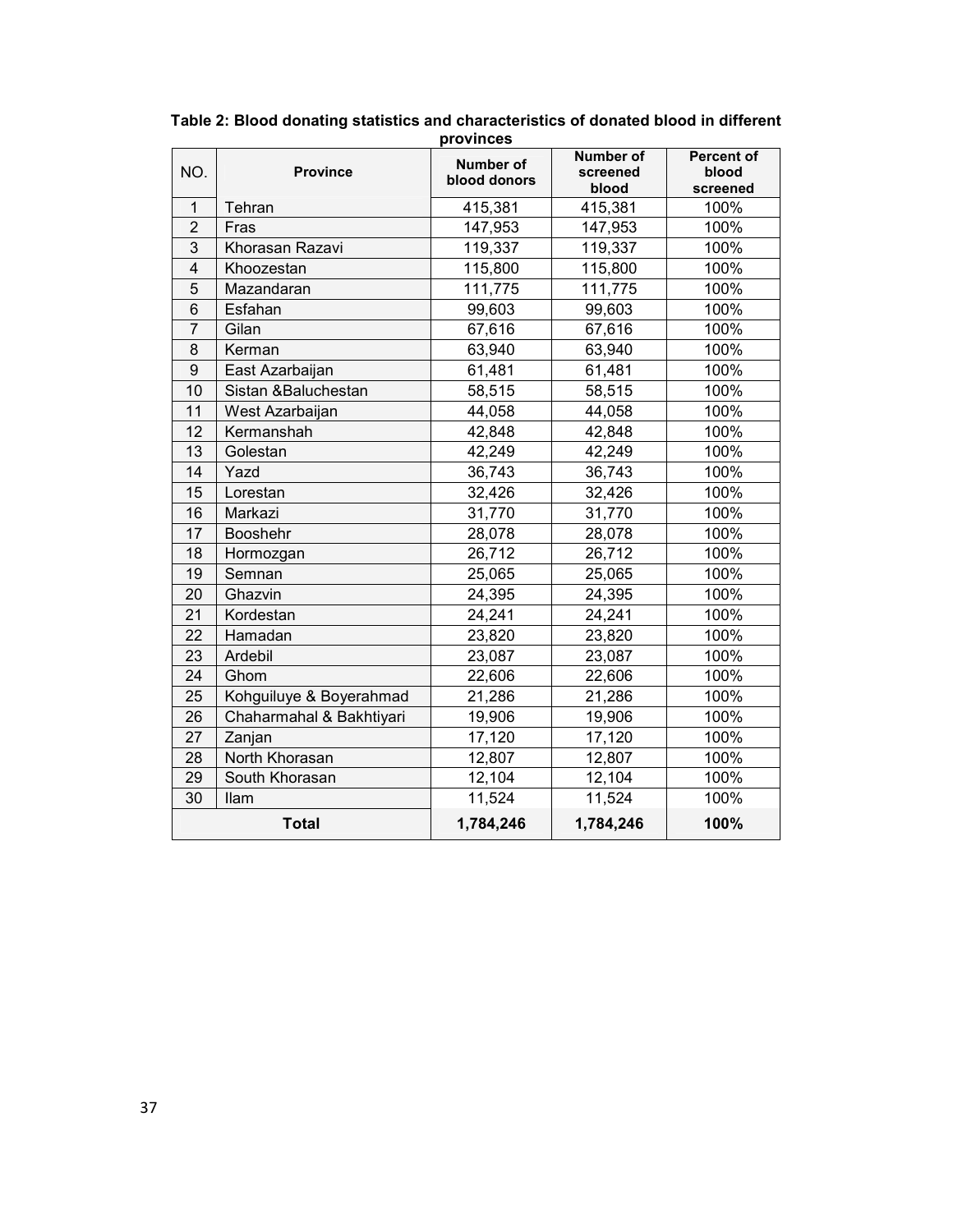# **Indicator 4: HIV Treatment: Antiretroviral Therapy**

**Definition of indicator:** Percentage of adults and children with advanced HIV infection receiving who receive antiretroviral therapy

**Purpose of indicator:** To assess progress towards providing antiretroviral combination therapy to all people with advanced HIV infection

## **Recommended tools of measurement:**

Numerator: Facility based antiretroviral therapy registers and ART cohort, analysis report forms, or programme monitoring tools. Denominator: antenatal clinic surveillance or estimation models.

## **Measurement tools used in this report:**

Numerator: Data acquired from antiretroviral therapy registry system Denominator: Spectrum software for estimation

## **Method of measurement recommended for this report:**

Numerator: Number of the adults and children with advanced HIV infection who are currently receiving antiretroviral therapy in accordance with the nationally approved treatment protocol.

 Denominator: Estimated number of the adults and children with advanced HIV infection.

**Method of measurement used by this report:** The same recommended method.

**Value of indicator:** In January 2010, as a whole, only 9% of the total people who needed antiretroviral therapy received it.

 Numerator: At the end of the year 2009, 1175 persons (Including 218 female and 957 male and 10 unknown genders) were receiving Antiretroviral Therapy. In January 2010, the number raised up to 1496 persons (Including 289 female and 1207 male).

Denominator: Estimated by Spectrum Software, in January 2010, the number of people who need ART across the country is 16,540 persons. In the Table No. 3 estimated number of those in need of ART is classified by age and gender.

|      | below 15 years |                 | 15 years and more |        |                 |  |  |  |
|------|----------------|-----------------|-------------------|--------|-----------------|--|--|--|
| male | female         | Both<br>denders | male              | female | Both<br>denders |  |  |  |
| 130  | 110            | 240             | 11500             | 4800   | 163500          |  |  |  |

**Table3: estimated number of those in need of ART 1n 2009 and 2010**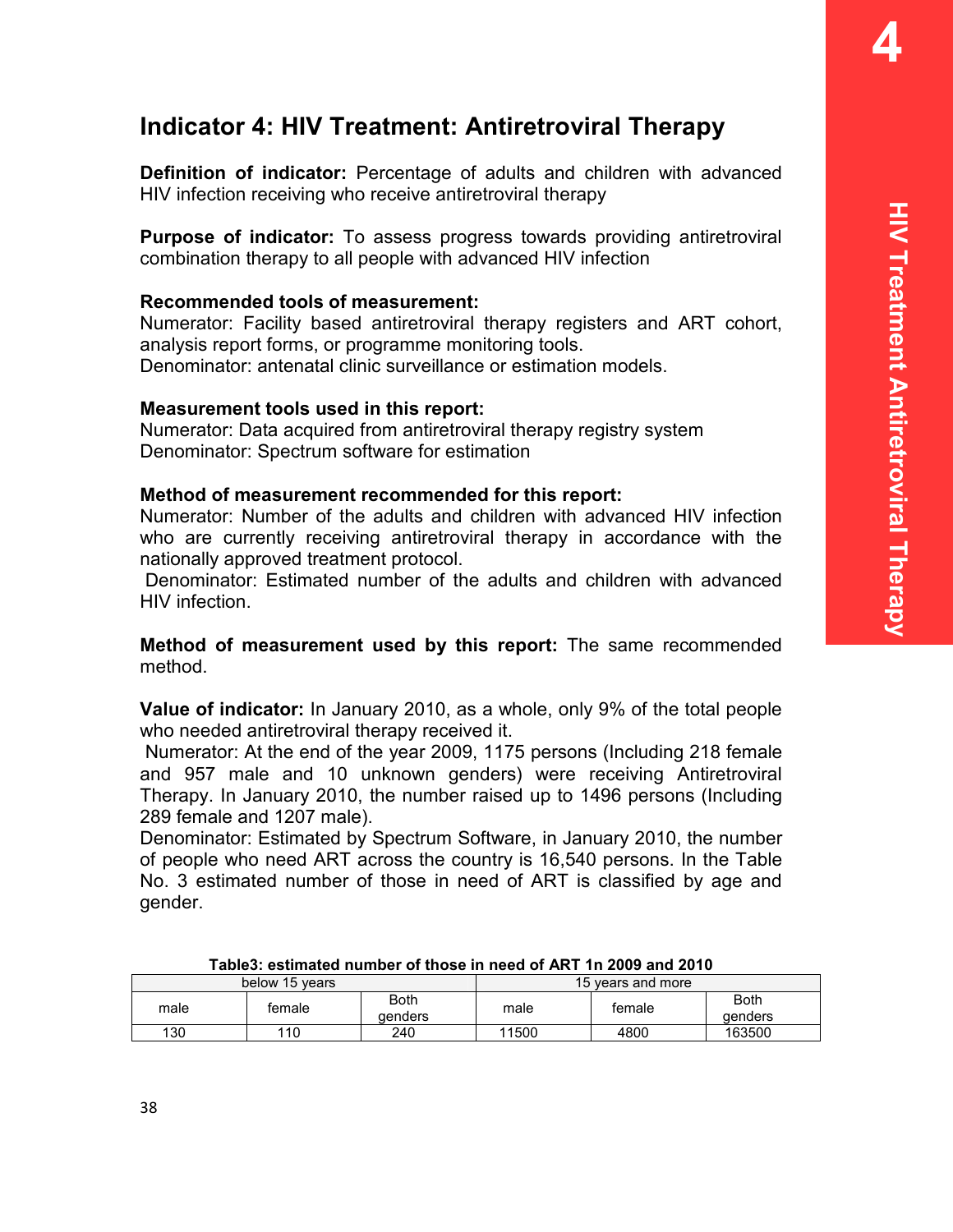In February 2009, 6.8% of those in need of ART were receiving that. In the Table No.4, ART coverage is manifested disaggregated by age and sex.

| Age              |        | Below 15 years under treatment |        |                                  |        |          | 15 years and more under treatment |          |        |          |                        |          |  |
|------------------|--------|--------------------------------|--------|----------------------------------|--------|----------|-----------------------------------|----------|--------|----------|------------------------|----------|--|
| time             | Male   |                                |        | <b>Both</b><br>Female<br>genders |        |          | Male                              |          | Female |          | <b>Both</b><br>genders |          |  |
|                  | number | coverage                       | number | coverage                         | number | coverage | number                            | coverage | number | coverage | number                 | coverage |  |
| 20 March<br>2009 | 16     | 14.6%                          | 24     | 21.8%                            | 43     | $17.9\%$ | 920                               | 8%       | 193    | 4%       | 1122                   | $6.9\%$  |  |
| 20 Jan<br>2010   | 24     | 18.5%                          | 30     | 27 3%                            | 54     | 22.5%    | 1174                              | $10.2\%$ | 258    | 5.4%     | 1432                   | 8.8%     |  |

**Table.4 coverage of antiretroviral therapy** 

It is to be mentioned that the above figures have been extracted from the estimated number of those of need in ART. While if the identified number of cases are taken into account, the coverage will raise to more than 50%.

39 **Interpretation of indicator:** Provision and distribution of antiretroviral drugs became part of the country's healthcare system in 1997 when antiretroviral drugs including lamivudine, zidovudine and Indinavir made it into Iran's pharmacopoeia. Subsequently, Indinavir was removed from the list of Iranian generic drugs and nelfinavir and abacavir were added onto the list. In 2004 the go-ahead to bring in didanozine, stavudine and nevirapine was secured. In 2005 stavudine and nevirapine became available to patients. After a while didanozine also became available. In 2006 as part of a project initiated by the Global Fund to Fight AIDS, Tuberculosis, and Malaria, efavirnez was introduced into the country's drug system. Later in the same year, the global fund tried to bring in kaletra, tenofovir and atazanavir which are now available to patients. Except for the last three items, government has paid for all other antiretroviral drugs available in Iran. The antiretroviral therapy is in line with a country guideline featuring clinical care for HIV/AIDS patients. The guideline has been recently updated. In all, it is possible to prescribe 13 three-drug combinations by the drugs already mentioned. Prescription of antiretroviral drugs on the basis of the national guideline is free and conducted by counselling centers for behavioral diseases (Triangular clinics) which operate under the supervision of Universities of Medical Sciences. There have been no limits as far as the number of patients is concerned. Besides, no one has been given any priority on the basis of gender, age or social background when it comes to availability to drugs. A small percentage of diagnosed patients buy their own antiretroviral drugs. There are no accurate figures on their numbers, but according to key informants, there are very few of them. In the past years, the government has made efforts to increase the availability of centres which offer antiretroviral therapy services. So far 62 cities across 31 provinces have at least one centre capable of rendering such services. In other words, all those who are identified to need treatment, meet the requirements mentioned in the country guideline for the launch of the treatment, and of course are willing to undergo treatment receive antiretroviral therapy free of charge. One of the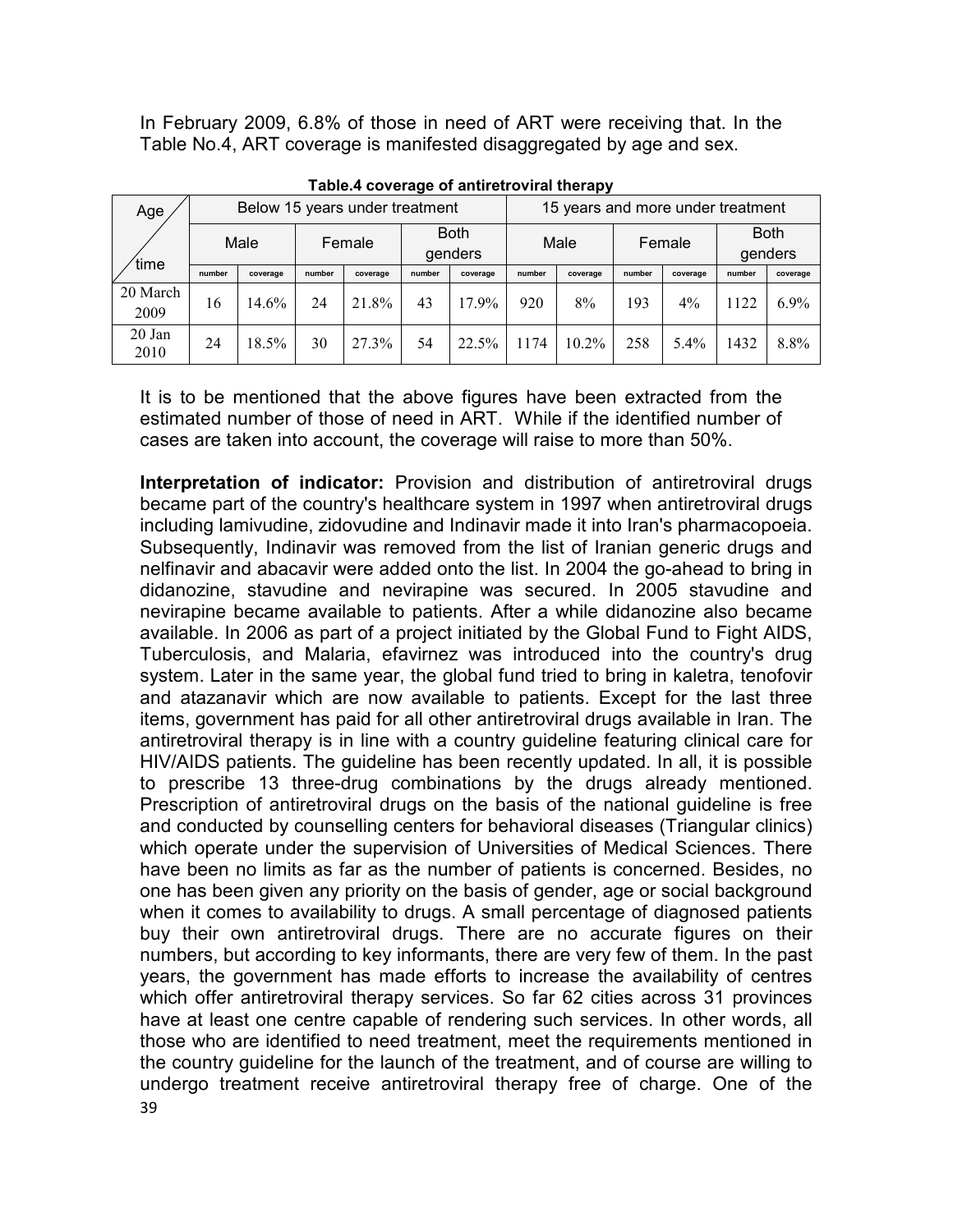significant problems during past two years was shortage of supply change of ARVs. Some actions are undertaken to change the situation to ensure the uninterrupted provision of ARVs. (2)

**Indicator changes compare with previous report:** Although the number of individuals who receive antiretroviral therapy has been raised by 80%, because the growth in coverage has not been in pace with the increase in the number of individuals who need antiretroviral therapy, coverage has not changed significantly.

## **Recommendations for indicator improvement:**

1. Strengthening the clinical information system

2. As indicated in the former reports there are concerns among some pundits about the denominator, that is, estimates of the people who need antiretroviral therapy. They are worried the software is overestimating the need. Launching a study to ease their concerns could be of a lot of assistance.

#### **Challenges and suggestions for indicator improvement: Challenges**

1. A considerable number of HIV-positive individuals have yet to be identified. Unavailability of most-at-risk groups, who account for a considerable percentage of HIV patients in the country, makes their identification all the more difficult.

2. Centres which render services are facing restrictions, on both quality and quantity fronts, in serving most-at-risk and high-risk populations.

3. The fact that physicians are uncertain about compliance of injecting drug users – who account for a great percentage of patients – with the regimens they prescribe dampens their willingness to prescribe medicine because such failure may result in drug resistance.

4. In spite of undertaken efforts to provide CD4 counter over the country in recent years, its unavailability in some clinics offering antiretroviral drugs has resulted in less-than-perfect identification of patients who need antiretroviral therapy. Attempts are still being made to solve this problem.

#### **Suggestions**

1. Expansion of substitution maintenance treatment, when it comes to injecting drug users in order to boost their compliance to ART; and support for programs for people living with HIV (PLWH).

2. Setting the stage for more legal and social support for most-at-risk groups to bolster their willingness to step forward for treatment, and striking more coordination between the judicial and executive branches of government.

3. Advocacy to policymakers and the government to fully implement the Second National Strategic Plan to control HIV/AIDS and materialize its stated objectives. Iran has already had a successful experience in this regard.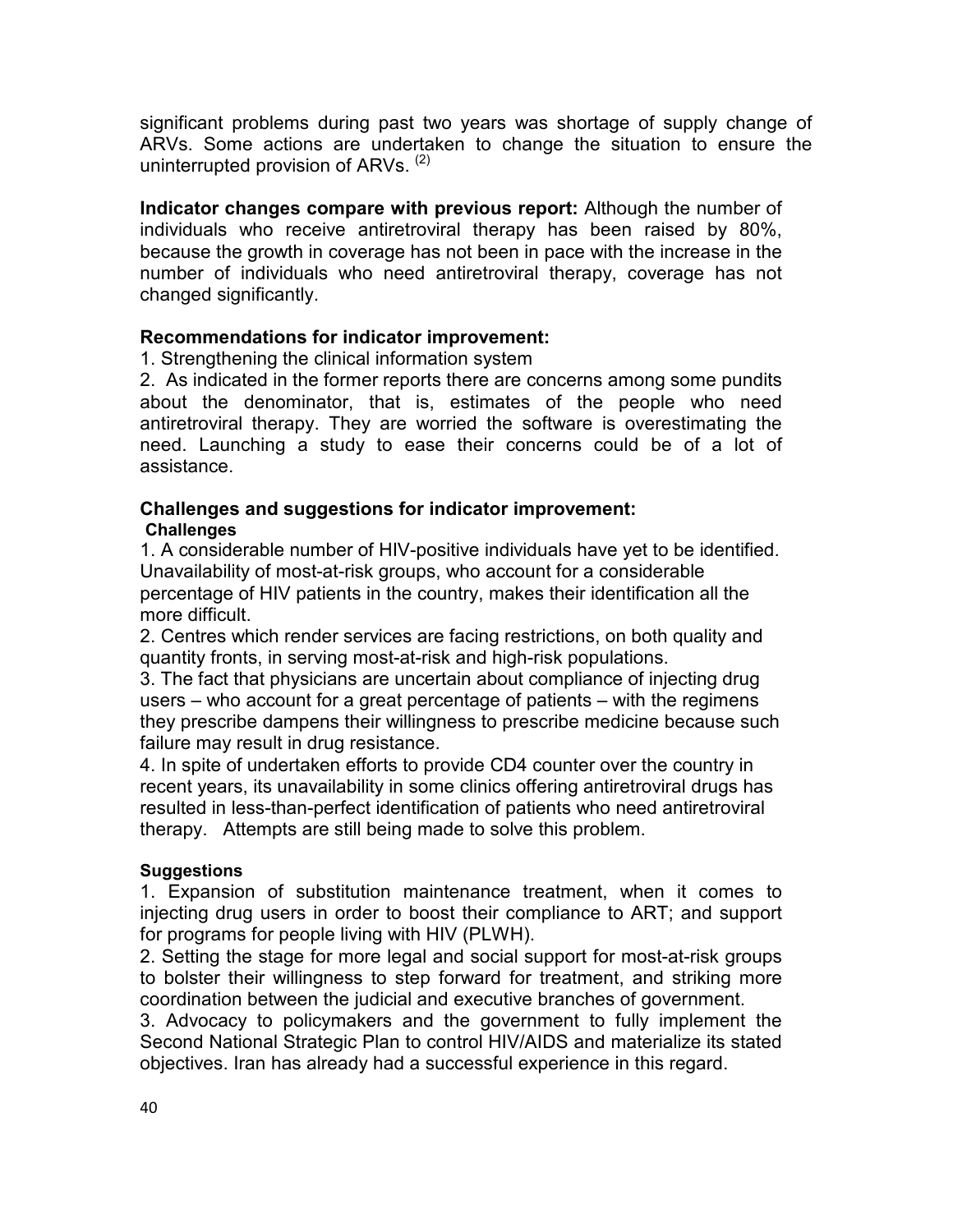4. Training and encouraging NGOs and social groups, interested in cooperation with counselling centres on behavioural disease, to offer antiretroviral therapy.

5. Strengthening clinical diagnosis skills and increasing availability of CD4 Counter.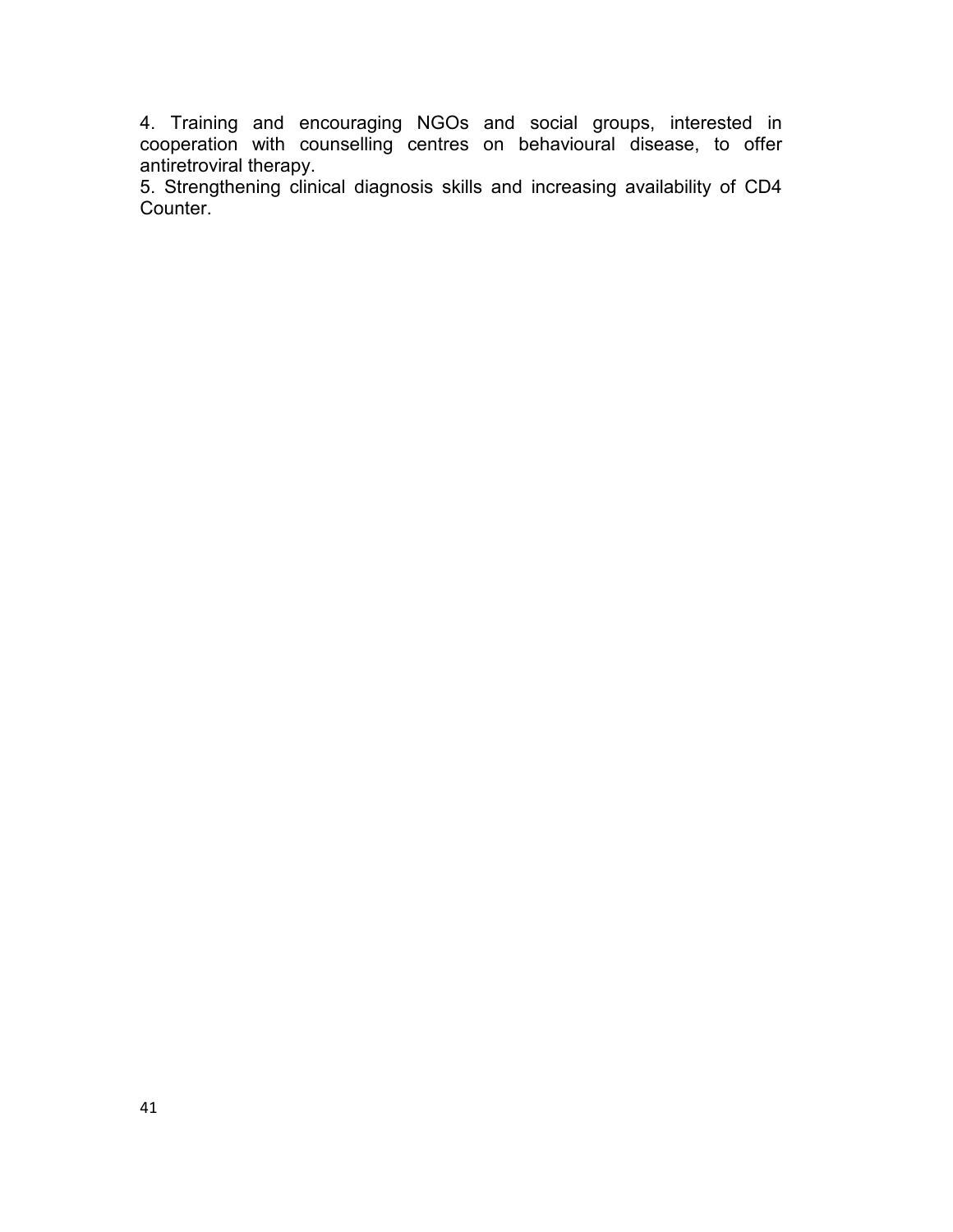# **Indicator 5: Prevention of Mother-to-Child Transmission**

**Definition of indicator:** Percentage of HIV-positive pregnant women who received antiretroviral to reduce the risk of mother-to-child transmission

#### **Purpose of indicator:**

To assess progress in preventing vertical transmission of HIV

#### **Recommended tools of measurement:**

 For the numerator: programme monitoring tools For the denominator: Antenatal clinical surveillance or estimation model

#### **Tools of measurement used by this report**:

Numerator: Data of the Antiretroviral Therapy registers system Denominator: Estimation method

#### **Recommended method of measurement**:

Numerator: Number of HIV-infected pregnant women who received antiretroviral during the last 12 months to reduce mother-to-child transmission.

Denominator: Estimated number of HIV-infected pregnant women in the last 12 months

#### **Method of measurement used by this report:** The same as recommended

#### **Value of indicator:**

Numerator: From 20 March 2008 to 20 March 2009, totally 25 pregnant women and from 21 March 2009 to 22 September 2009, 18 pregnant women received ART for prevention of mother-to-child transmission.

Denominator: Because there were no changes in the number of annual deliveries and surveillance showed no changes in HIV prevalence among pregnant women since 2004, that year's(2004) estimates (220 people) has been accepted as the estimated number of HIV-infected pregnant women in 2009.

Value of indicator has been 11.4% for time period beginning from 20 March 2008 to 20 March 2009. It is to be noted that all identified pregnant HIV positive women, received ART. This fact has been taken into account when constructing the indicator based on estimation of all identified and non-identified cases. All women who received ART to prevent mother-to-child HIV transmission were over 15 years old. 23 persons of them were on 3-drug combination regimen, 1 person on 2-drug combination regimen and 1 person was on one drug regimen.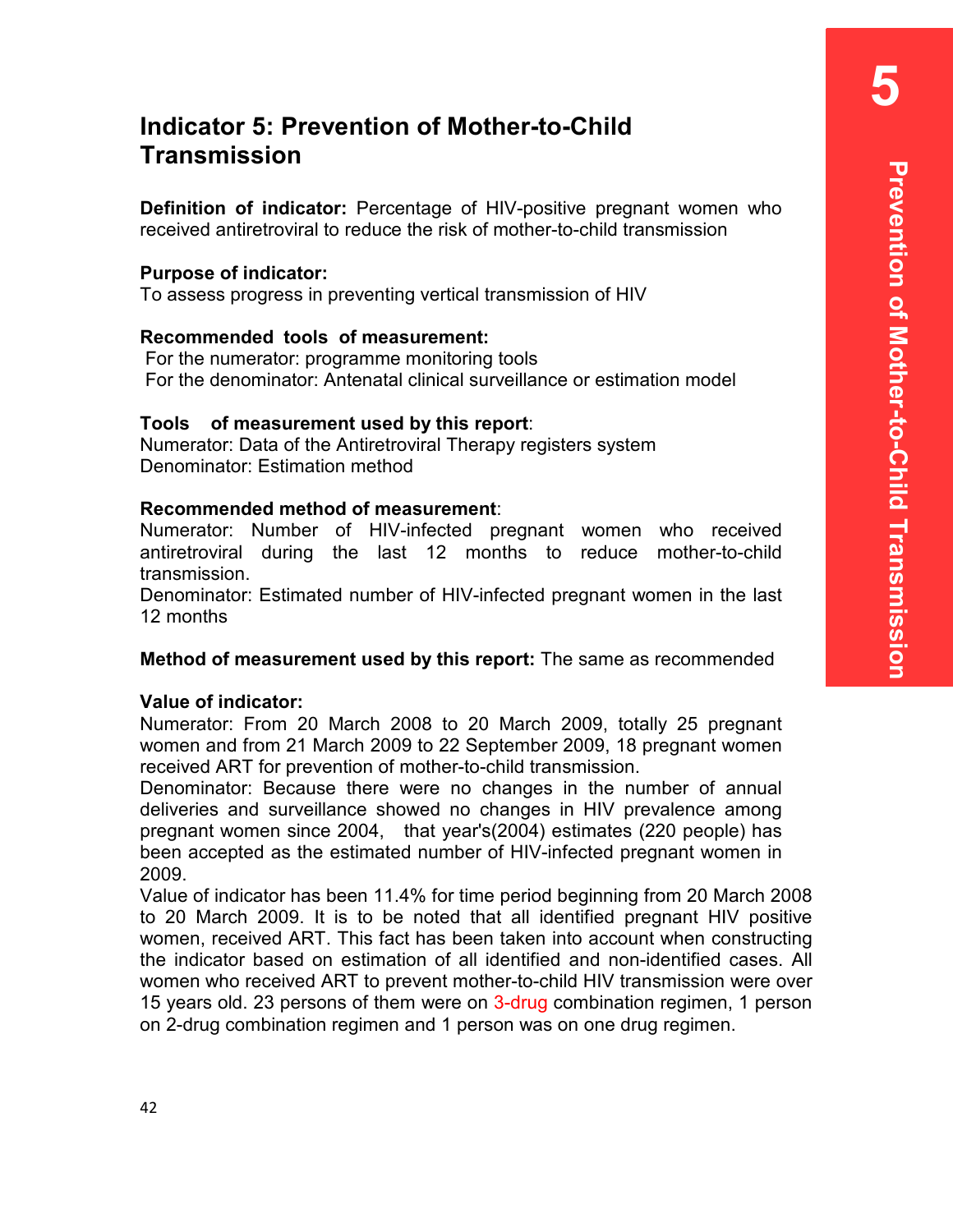**Interpretation of indicator**: In light of the fact that some 25% of children born to HIV-positive mothers will be infected with the virus,  $(33)$  adoption of suitable mechanisms to identify and render services to HIV-positive women who are pregnant seems necessary. Nevertheless there are concerns among some experts about the denominator, that is, estimates of pregnant women who are HIV-positive. They are worried the software has overestimated their numbers. All the individuals who are identified to need treatment receive antiretroviral therapy for free.

**Indicator changes compared with previous report**: There has been no remarkable change in the value of the indicator. The Second National Strategic Plan was to improve identification of HIV positive pregnant women by integration of HIV risk factor evaluation into the prenatal care program since last year.  $(11)$  Monitoring and evaluation of the second NSP indicates that evaluation of the pregnant women at HIV risk needs improvement from both quantity and quality point of view. <sup>(8)</sup>

**Recommendations for indicator improvement:** strengthening of serologic surveillance of pregnant women, particularly those who are married to HIVpositive men and women with high-risk behaviour.

#### **Strengths, challenges and suggestions for indicator improvement: Strengths**

1. Existence of strong health infrastructure including trained human resources and availability of free antiretroviral drugs in Iran

2. There are many prenatal care clinics across Iran alongside the high coverage of this kind of services.

3. Integration of HIV risk factor evaluation into prenatal care programs

#### **Challenges**

1. A considerable percentage of HIV-positive women have yet to be identified. They are unaware of the infection. It is a cause for concern especially for the spouses of male injecting drug users and prisoners.

2. Insufficient experience in HIV diagnosis of those who give service to the pregnant women in identification of the pregnant women at risk.

3. Insufficient availability of HIV diagnosis tests in some rural and remote regions.

4. HIV screening tests without consent and knowledge of the patients and unawareness of them of the test result in some of the private centres.

#### **Suggestions**

1. Centres that provide HIV testing and counselling services should be boosted in order to facilitate visits by women to such centres.

2. Training and dissemination of information is needed to raise awareness and create motivation among most-at-risk and high-risk women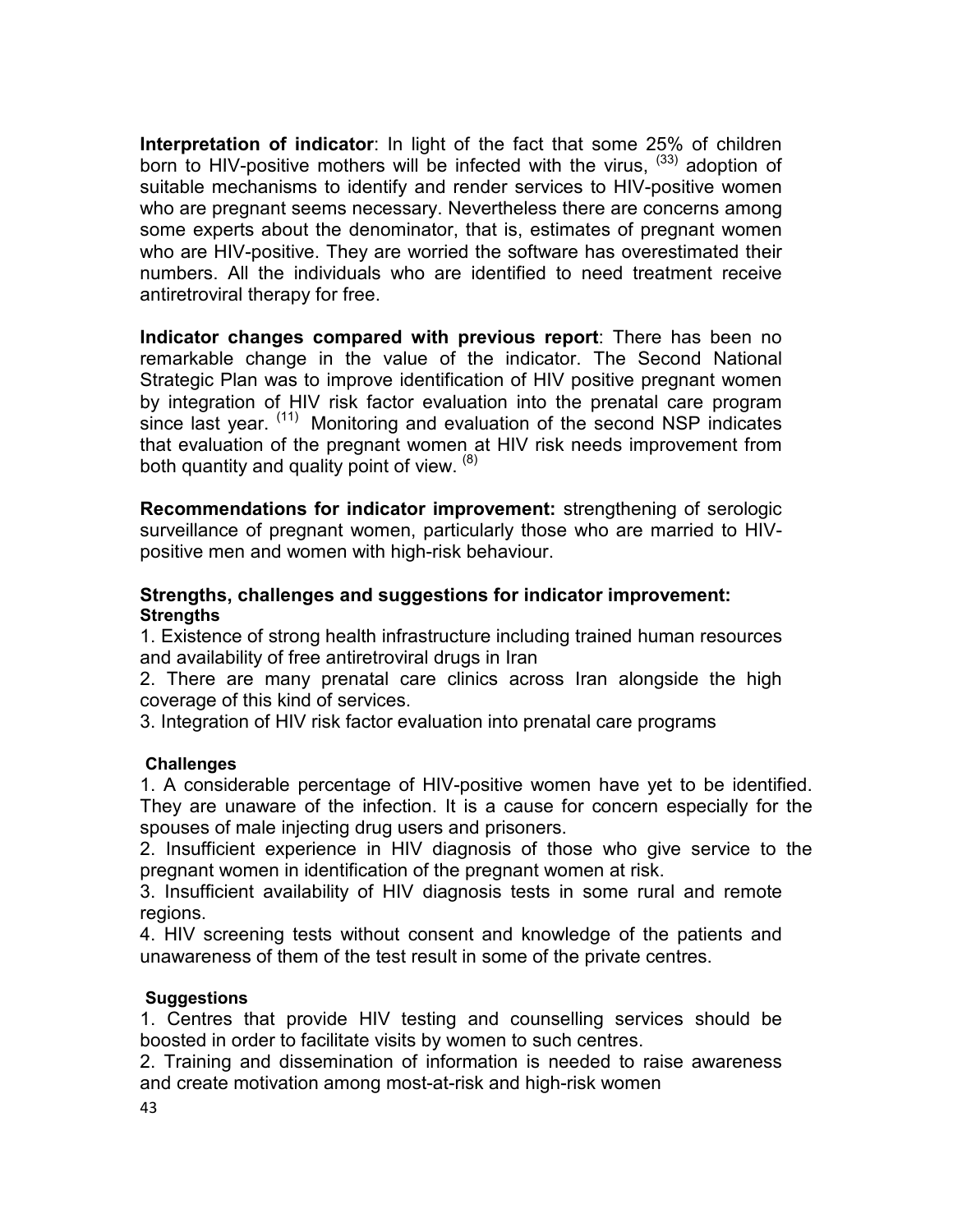3. Improving the private sectors proficiency, taking into account and implement risk factor assessment among pregnant women and offer voluntary counselling and HIV testing in case the need is felt, or to refer them for diagnosis tests and medical treatment services.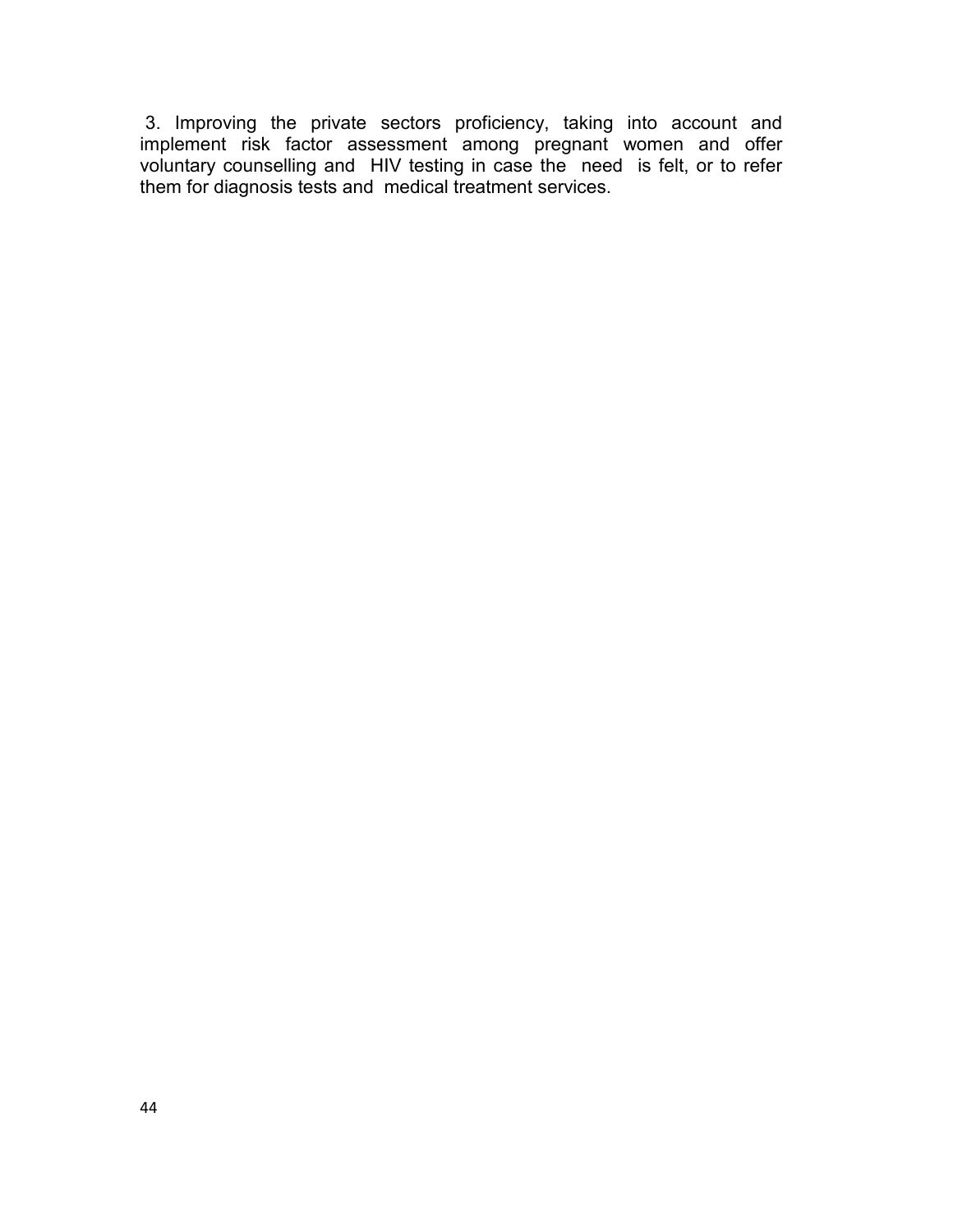**6** 

# **Indicator 6: Co-management of Tuberculosis and HIV Treatment**

**Definition of indicator:** Percentage of estimated HIV-positive incident TB cases that received treatment for TB and HIV

**Purpose of indicator:** To assess progress in detecting and treating TB in people living with HIV

#### **Recommended tools of measurement:**

Nominator: Facility for ART registers and reports of Antiretroviral Therapy; programme monitoring tools Denominator: Estimation method

#### **Tools of measurement used by this report:**

As for the numerator, inquiries were sent to health departments of 41 Universities of Medical Sciences and Health Services. As for the denominator, estimates were at play.

#### **Recommended method of measurement:**

Numerator: Number of adults with advanced HIV infection who are currently receiving Antiretroviral Therapy in accordance with the nationally approved treatment protocol (or WHO/UNAIDS standards) and who were started on TB treatment (in accordance with national TB programme guidelines) within the reporting year.

Denominator: Estimated number of incident TB cases in people living with HIV

#### **Method of measurement used by this report**

Numerator: Recommended method

Denominator: Estimates on number of incident Tuberculosis in people living with HIV, based on the method of measurement described as follows.

#### **Value of indicator**

Numerator: Since 20 March 2008 Till 20 March 2009, 183 persons (Inclusive of 15 women and 168 men) living with HIV, treated because of TB. Among these people 120 persons (Inclusive of 13 female and 107 male) received comanagement of TB and HIV. All of them were over 15 years.

Denominator: Following measures were taken for making estimation.

By taking into account the estimated number of the people who need Antiretroviral Therapy (16540 individuals), <sup>(10)</sup> prevalence of TB in similar population (30%)  $(34)$  and estimation of incident TB in people living with HIV who need ART (About 7.5%), (35) the number of 372 will be obtained.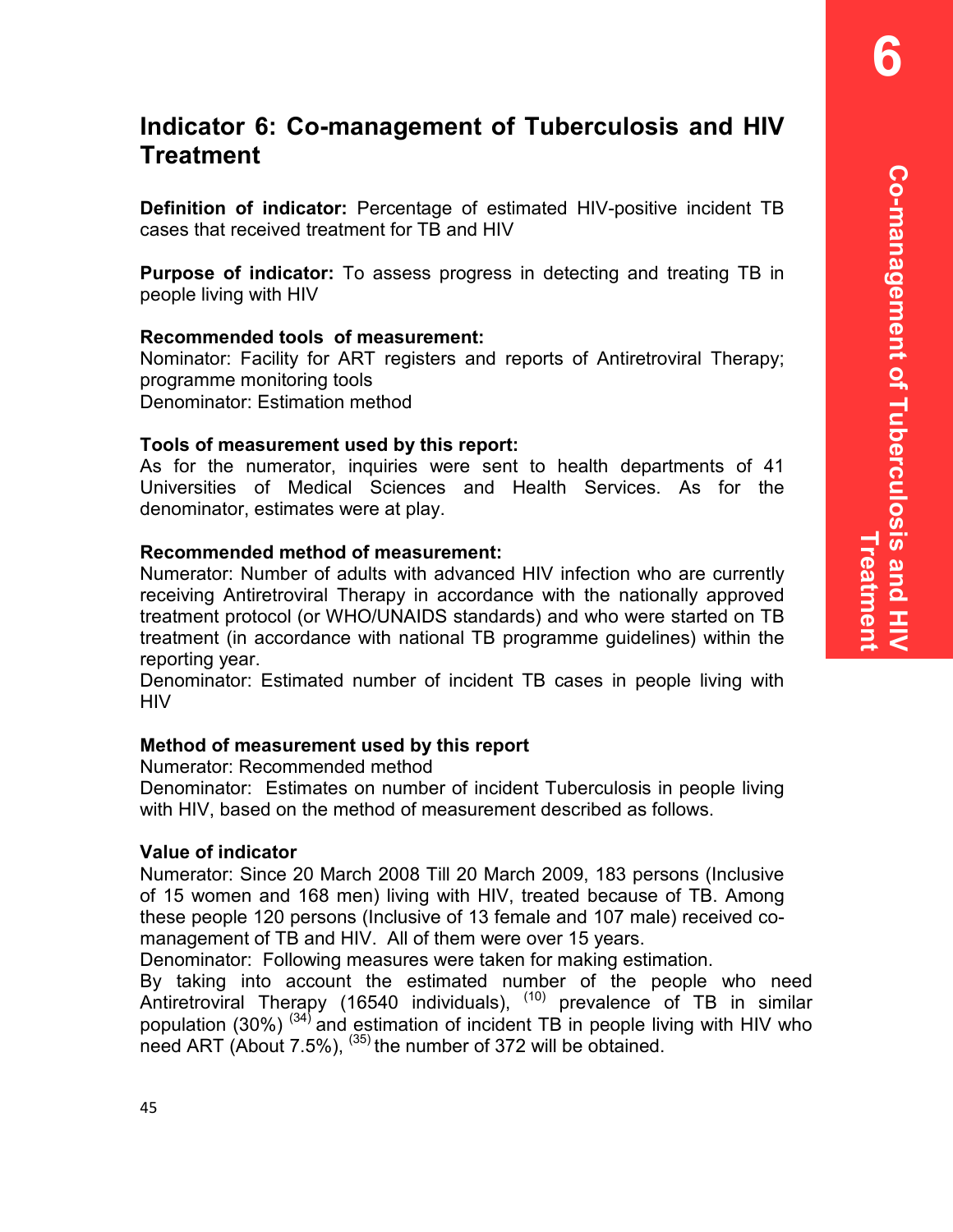Thus totally 32.3% of the individuals who needed co-management of HIV and TB could receive that.

|   |      |  |        | Below 15 years |                 |   |                |     |       |                   |     | 15 years or more |    |        |       |
|---|------|--|--------|----------------|-----------------|---|----------------|-----|-------|-------------------|-----|------------------|----|--------|-------|
|   | male |  | female |                | Both<br>genders |   | female<br>male |     |       |                   |     | Both genders     |    |        |       |
| N | Е    |  | E      |                | Ð               | ⌒ | N              | E   |       |                   |     |                  | N  | Ē<br>н |       |
|   |      |  |        |                |                 | v | 107            | 256 | 41.8% | $\mathbf{\hat{}}$ | 106 | $12.7\%$         | 20 | 372    | 32.3% |

**Table5: estimated coverage of HIV/TB Co-management in 2008** 

N: Number under treatment

E: Estimated number in need of Treatment

C: Coverage

**Interpretation of indicator:** Considering the fact that in Iran TB is a common presentation of advanced HIV infection, the ART coverage in this group seems considerable (32.3%) as compared with other patients with advanced HIV infection (6.8%).

**Recommendations for indicator improvement**: Strengthening the clinical information system including applied studies; and closer links between TB and HIV reporting and register system.

#### **Strengths, challenges and suggestions for indicator improvement: Strengths**

1. A very powerful TB registration system in the healthcare system and registration of identified HIV cases among TB patients in the system

2. Fairly close relations between officials of TB and AIDS programs in universities

3. Including active TB detection among HIV infected patients in national clinical guideline

3. Active TB detection in prisons and co-management of TB and HIV treatment in prisons and their links with the relevant centres across the society.

## **Challenges**

1. A considerable number of HIV-positive individuals in the country remain undetected. Lack of access to most-at-risk populations, who account for a considerable percentage of HIV-infected patients, makes their detection more difficult.

2. Difficulties of identification of some advanced types of TB in the people living with HIV specially injecting drug users.

3. Centres giving services face both qualitative and quantitative restrictions in giving relevant services.

4. Uncertainty about compliance with the terms of antiretroviral treatment among injecting drug users, who account for a great percentage of patients and insufficient experiments of the treatment system for improving adherence to treatment, dampens the willingness of doctors to prescribe medicine.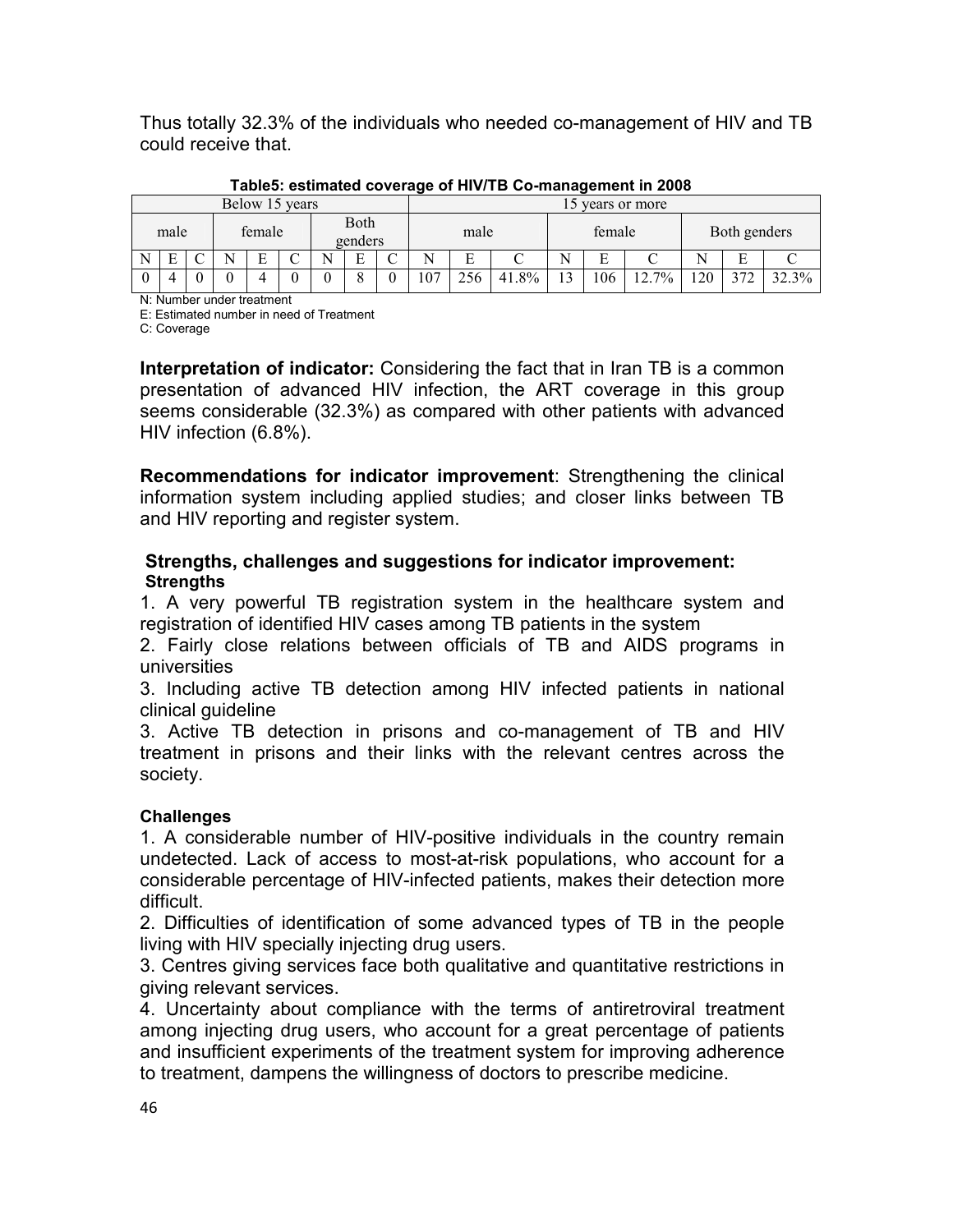#### **Suggestions**

1. Boosting the link between AIDS and TB control programs in universities and in the provinces

2. Promoting the TB detection system and active TB patient detection among HIV-positive individuals

3. Boosting the HIV detection system in most-at-risk populations, especially injecting drug users

4. Expansion of harm reduction programs especially methadone maintenance treatment for injecting drug users in order to improve their compliance

5. Updating HIV-TB clinical guideline according to international evidences and conducting studies to provide evidences for indigenizing these manuals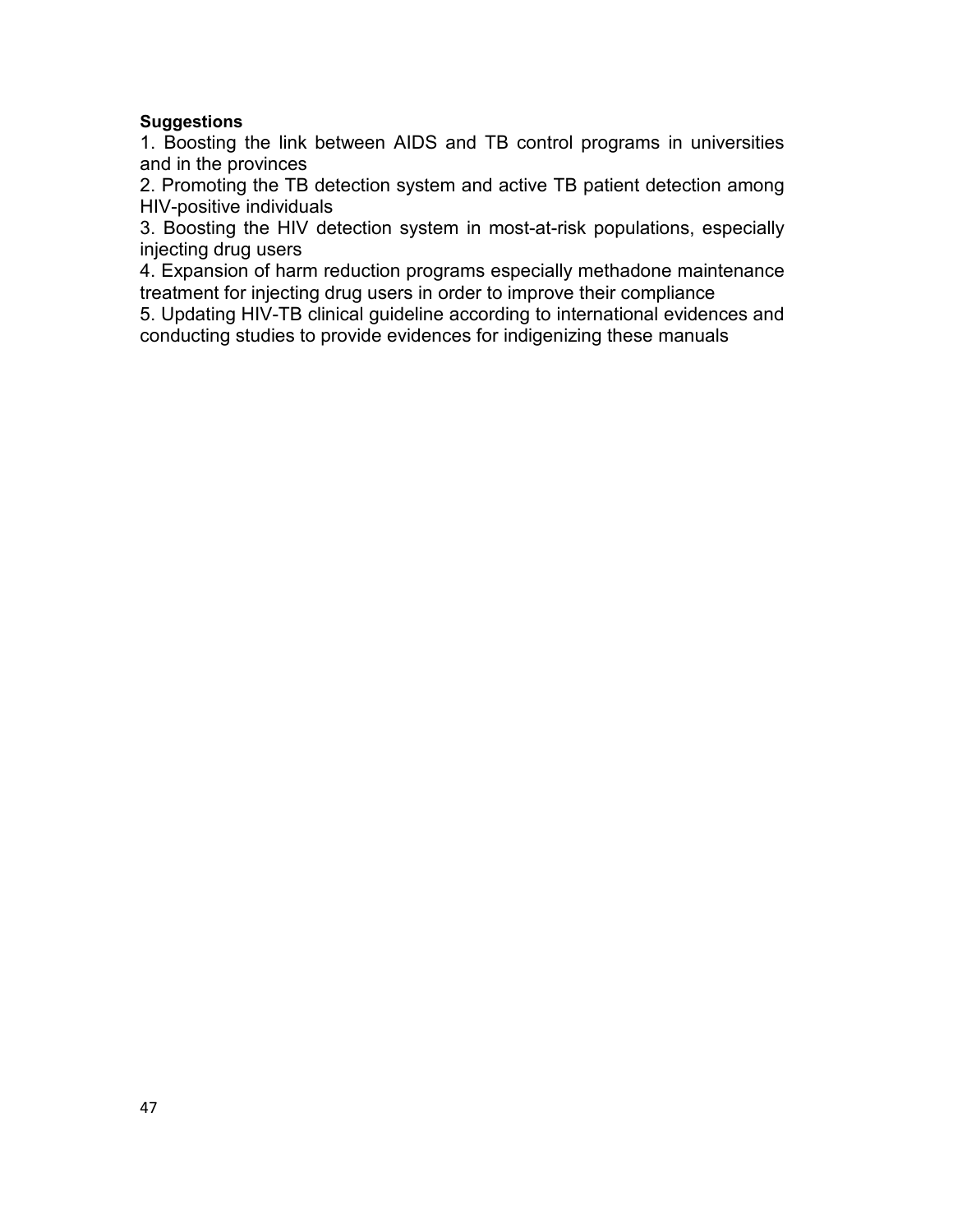**7** 

# **Indicator 7: HIV Testing in the General Population**

**Definition of indicator:** Percentage of women and men aged 15-49 who received an HIV test in the last 12 months and who know their results

**Purpose of indicator:** To assess progress in implementing HIV testing and counselling

**Recommended tools of measurement**: Population-based surveys

**Recommended method of measurement**: Respondents are asked:

1. I don't want to know the results, but have you been tested for HIV in the last 12 months?

2. If yes: I don't want to know the results, but did you get the results of that test?

Numerator: Number of respondents aged 15–49 who have been tested for HIV during the last 12 months and who know their results.

Denominator: Number of all respondents aged 15–49

**Value of indicator**: In the absence of any study to examine these questions, calculation of the indicator is impossible.

**Indicator changes compared with previous report**: Because the indicator was not part of the previous report, it is impossible to assess the changes.

**Recommendations for indicator improvement:** With respect to explanations mentioned below about the young people's sexual behaviour in the relevant indicators, high risk sexual behaviour among the young people in Iran is not infrequent. Therefore, awareness about the fact that what percentage of these young people consult for HIV, gets important. So taking these questions in the periodical investigations which is currently made by some organizations as National Youth Organization or in upcoming Demographic and Health Surveys (DHS) would be helpful.

#### **Strengths, challenges and suggestions for indicator improvement: Strengths**

1. Extensiveness of health care centres over the country

2. Developing of a guideline for HIV counselling and testing taking the regional needs of the country into account

#### **Challenges**

1. The number of centres which conduct HIV testing and offer counselling is not enough.

2. Healthcare providers do not have enough knowledge about HIV testing and counselling.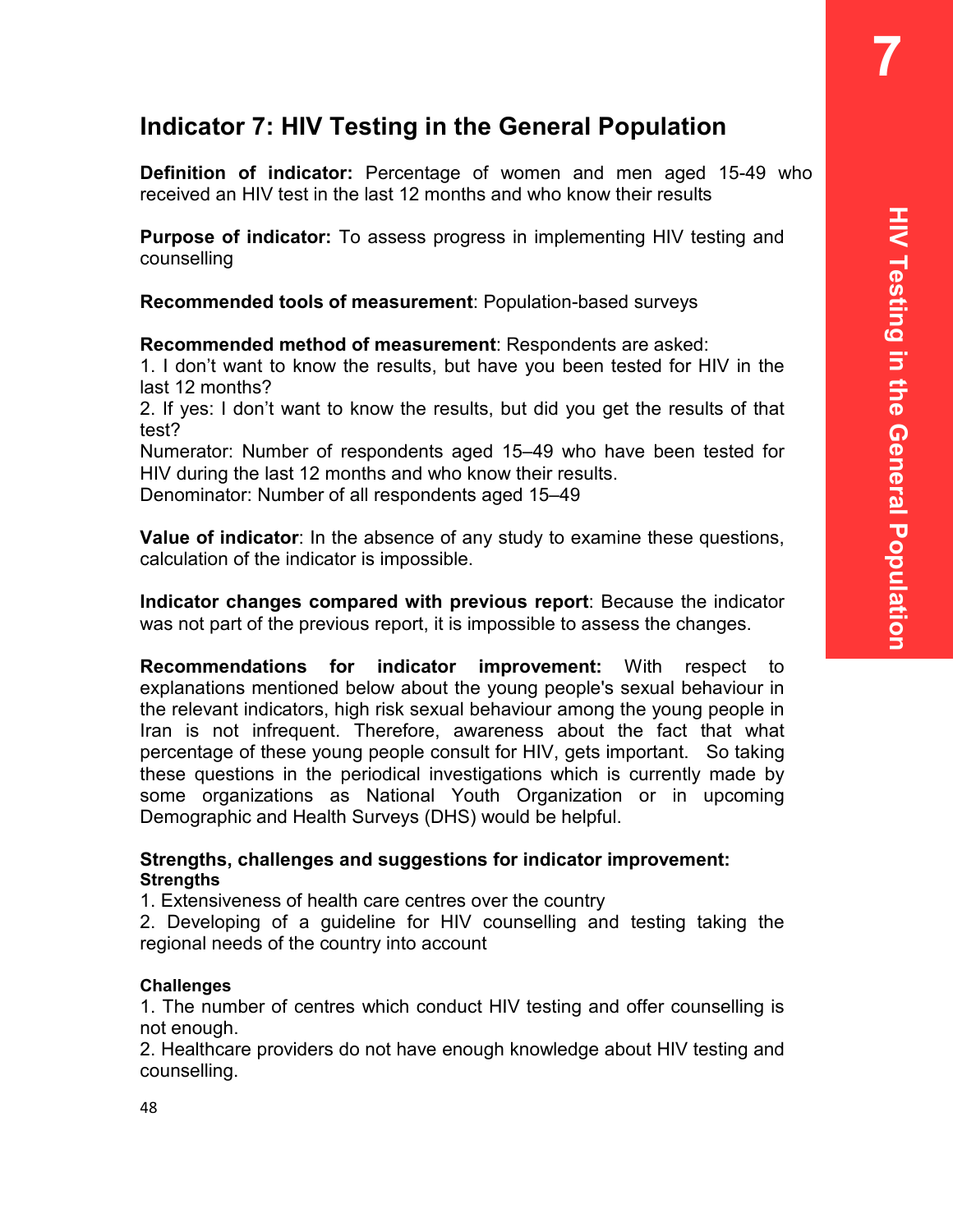3. The number of centres which offer health services to most-at-risk and highrisk populations are not enough.

4. The number of programs to raise awareness in the general population, especially at risk groups such as the youth, women and students, is not enough.

5. The stigma associated with the test and concerns about its confidentiality

6. Low risk perception among general population

#### **Suggestions**

1. Inclusion of HIV testing and counselling education in the training of health workers

2. Boosting public risk perception

3. De-stigmatizing the test and protecting patients' rights.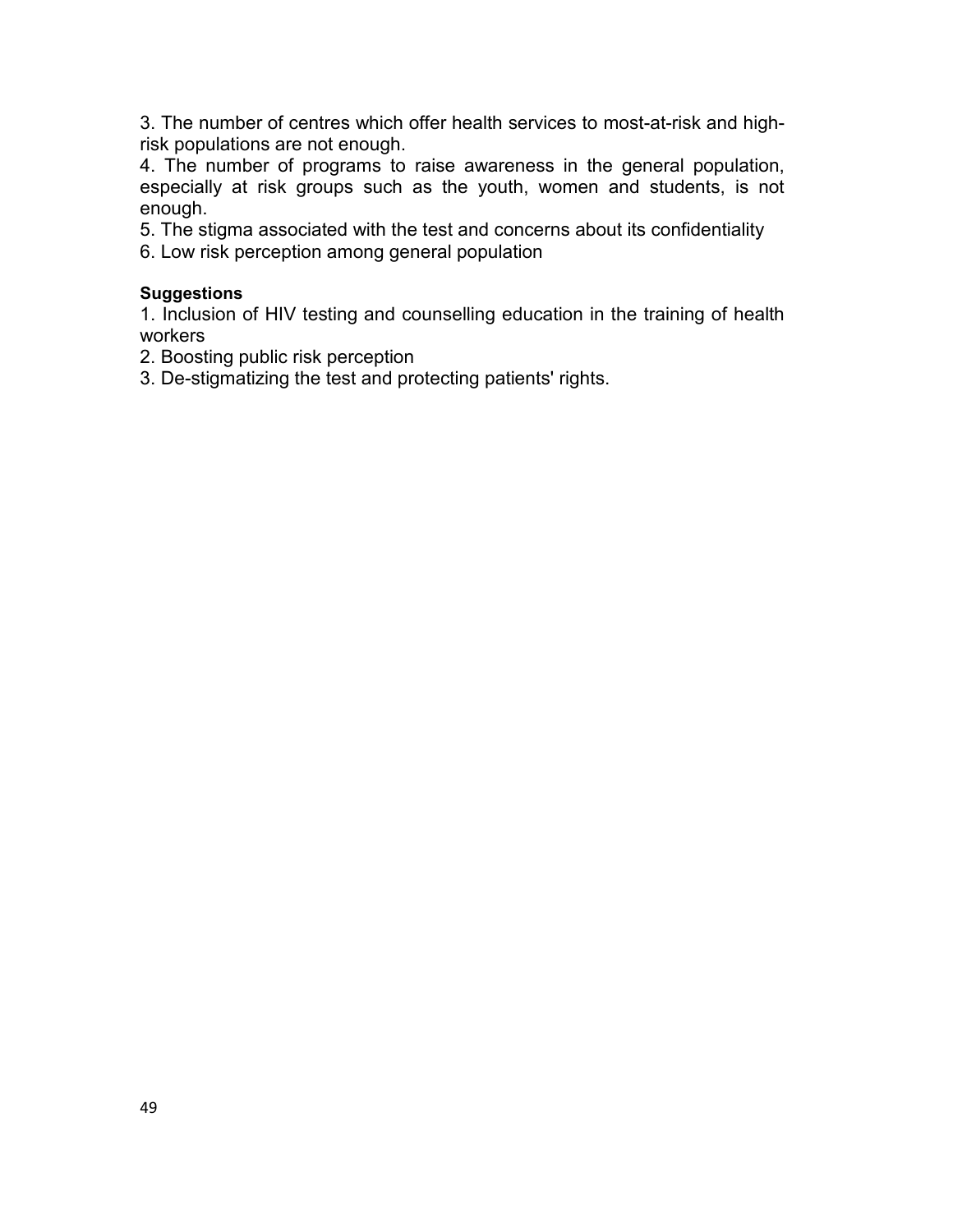**8** 

# **Indicator 8: HIV Testing in Most-at-risk populations**

**Definition of indicator:** Percentage of most-at-risk populations that have received an HIV test in the last 12 months and who know their results

**Purpose of indicator:** To assess progress in implementing HIV testing and counselling among most-at-risk populations

**Recommended tools of measurement**: Behavioural Surveillance Survey or other special surveys

**Measurement tools used by this report:** According to Islamic Republic of Iran second National strategic plan to control HIV/AIDS (2007–2009) injecting drug users and sex workers account for the most important most-at-risk populations in the country. (11) Thus, efforts have been made to work out separate indicators for these two groups. Men who have sex with men (MSM) basically constitute another most-at-risk group. That is why efforts have been made to portray their conditions as well. Although serving time in prison does not amount to a high-risk behaviour in itself, in light of the role that prisons play in the HIV epidemic in Iran and in control programs as well, a separate indicator has been worked out for the prisoner population. Nevertheless the fact should be noted that prisoners do not form a homogenous population. Rather, they are imprisoned on different grounds and many of them do not display same high-risk behaviours. That means control programs for the prison population need different interventions proportionate to subgroups in the prison. In other words, such indicators are not comparable with those of other most-at –risk population groups.

For injecting drug users, the results of a biobehavioral study conducted on a national scale in cooperation with research centres in 2007 were used.  $\binom{7}{1}$  The study was part of an integrated biobehavioral surveillance system for injecting drug users. In its first year, the study was implemented in areas covered by 13 Universities of Medical Sciences in 11 provinces which are amount to typical representation of the entire country. The provinces were chosen based on their geographical distribution as well as their inhabitants' ethnic identities. Three subgroups of IDUs considered for sampling in this study:

- 1. IDUs who visited health/treatment facilities
- 2. IDUs who visited Drop in Centres
- 3. Locations that IDUs regularly visited them for drug use/buy

For sampling, a two stage sampling method was used. At the first stage, these locations were coded. Each coded location was further defined based on different days of the week when IDUs are accessible. By this, a list of units based on time and location (primary sampling unit) were developed and then a random sample of primary sampling units was selected. At the second stage, individual respondents were chosen randomly from within each of the selected sampling units.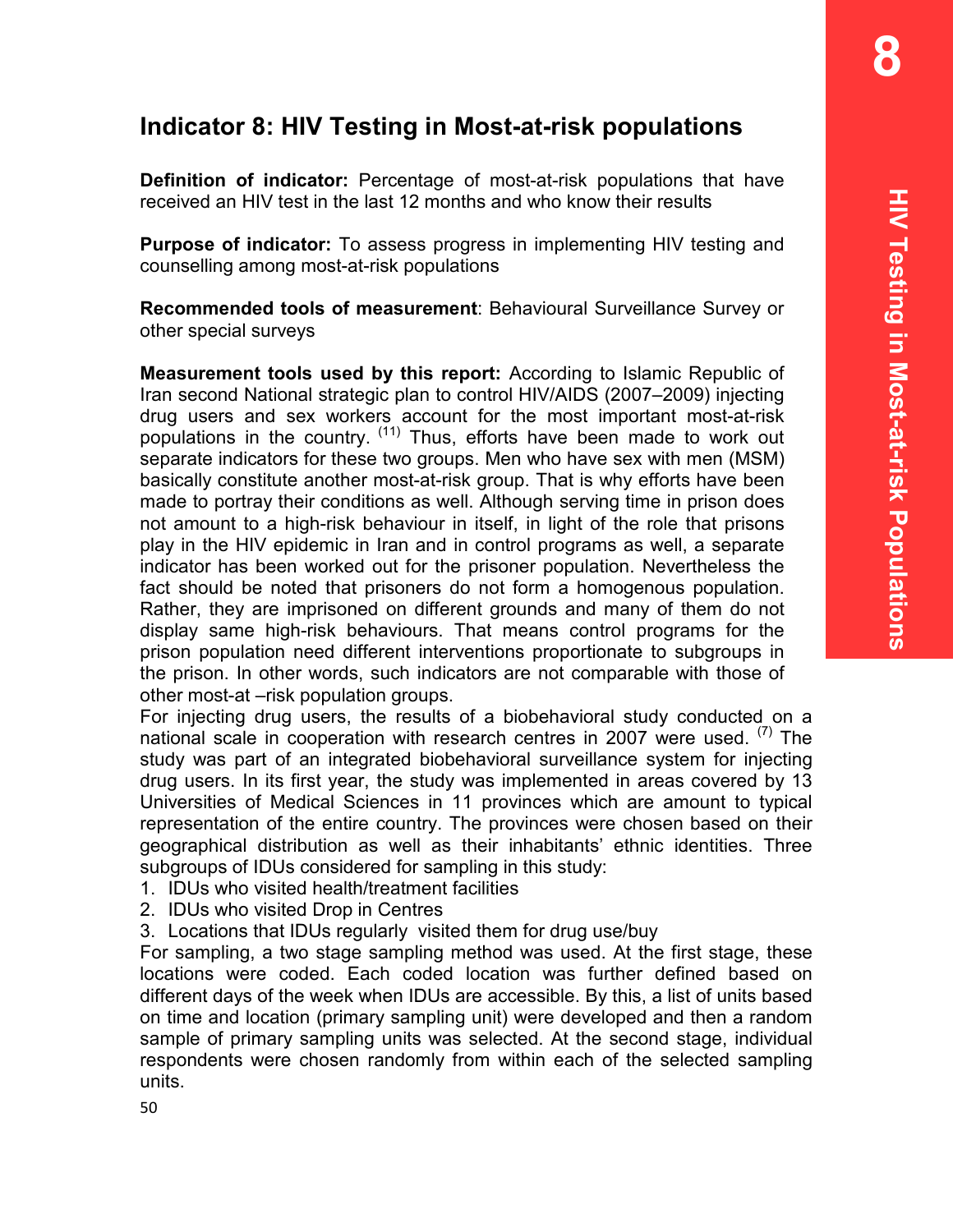For female sex workers a study conducted by research centres in cooperation with the Diseases Management Centre (MOHME) in Tehran in 2007 were used. (36) Structured questionnaire were used to collect data. Sampling method was multi-stage cluster sampling. The sampling method was Multistage cluster sampling. Primary sampling units or clusters were selected based on sex workers' haunt, according to previous studies. These haunts includes streets, squares, parks, passages and shopping areas. In each cluster, a sex worker (primary sampling unit) was selected based on the interviews of key informants of the area and she was requested to introduce another two ones. Of the later one was selected randomly. Ultimate sample size was 287. The number of respondents in the survey stood at 280.

There was a study conducted among men who have sex with men (MSM) in Tehran in 2007. This study included 101 individuals. Sampling method was RDS. But it was not used to express the indicator value, because it was not representative of this group. (37)

For prisoners, a study conducted over the prisons of the country was used in 2009. This study included 5530 prisoners in 27 prisons.  $^{(6)}$  It was a part of an integrated biobehaverial surveillance system.

#### **Recommended method of measurement**: Respondents are asked:

1. I don't want to know the results, but have you been tested for HIV in the last 12 months?

2. If yes: I don't want to know the results, but did you get the results of that test?

Numerator: Number of most at risk population respondents who have been tested for HIV during the last 12 months and who know their results.

Denominator: Number of all most at risk population included in the sample

#### **Method of measurement used by this report**: The same as recommended.

#### **Value of indicator:**

Value of indicator for injecting drug users in the year 2007 was 22.9% (702 out of 3060 individuals) and for the female sex workers in Tehran in the same year was 20.4% (57 out of 280 individuals). For the other most-at-risk groups and detailed description, please refer to figures presented in the tables' no. 6 and 7 and section of interpretation.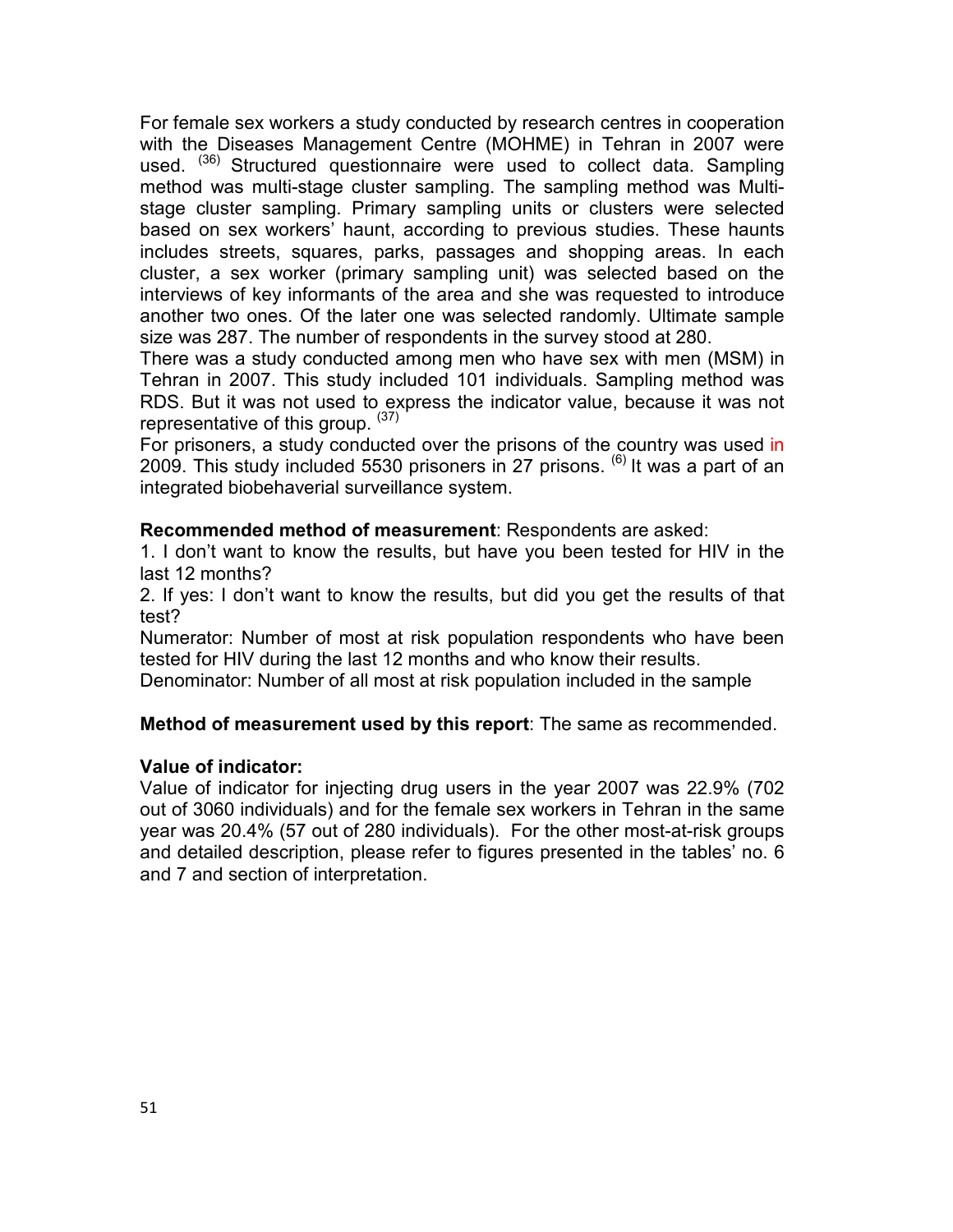|                               | age group                   |                                 | Less than 25 year               |                     |                          | 25 year and more    |                     |          |
|-------------------------------|-----------------------------|---------------------------------|---------------------------------|---------------------|--------------------------|---------------------|---------------------|----------|
| Population group              |                             | N <sub>1</sub><br><b>Person</b> | N <sub>2</sub><br><b>Person</b> | Rate<br>οf<br>index | N <sub>3</sub><br>Person | <b>N4</b><br>Person | Rate<br>οf<br>index | All ages |
| Female sex worker<br>(Tehran) |                             | 24                              | 105                             | 22.9%               | 33                       | 175                 | 18.9%               | 20.4%    |
| MSM*                          |                             | $\overline{2}$                  | 18                              | 9.5%                | 7                        | 65                  | 8.0%                | $8.0\%$  |
|                               | Female IDU                  | 3                               | 18                              | 16.7%               | $12 \overline{ }$        | 74                  | 16.2%               | 16.3%    |
| <b>IRAN</b>                   | male IDU                    | 66                              | 405                             | 16.3%               | 621                      | 2563                | 24.2%               | 23.1%    |
|                               | The whole of<br>IDU         | 69                              | 423                             | 16.3%               | 633                      | 2637                | 24.0%               | 22.9%    |
|                               | Female IDU                  | 0                               | 2                               | $\Omega$            | 3                        | 10                  | 30.0%               | 25.0%    |
|                               | male IDU                    | 10                              | 76                              | 13.2%               | 126                      | 600                 | 21.0%               | 20.1%    |
| Tehran                        | The whole of<br><b>IDUs</b> | 10                              | 78                              | 12.8%               | 129                      | 610                 | 21.1%               | 20.2%    |

**Table6: Percentage of most-at-risk populations that have received an HIV test in the last 12 months and who know their results** 

N1 = Those who are under 25year old and have received an HIV test in the last 12 months and know their results N2= Total number of those under 25 year old included in the sample

N3 = Those who are 25year old or more and have received an HIV test in the last 12 months and know their results N4 = Total number of those 25 year old or more included in the sample

\* Regarding sampling procedure of the study, i.e. RDS, weighted number were use for calculating proportions

**Table7: .Percentage of prisoners that have received an HIV test in the last 12 months and who know their results** 

| age group                  |                     | Less than 25 year               |                                  |                                 | 25 year and more           |                           |                                           |
|----------------------------|---------------------|---------------------------------|----------------------------------|---------------------------------|----------------------------|---------------------------|-------------------------------------------|
| <b>Population</b><br>group | N1<br><b>Person</b> | N <sub>2</sub><br><b>Person</b> | <b>Indicator</b><br><b>Value</b> | N <sub>3</sub><br><b>Person</b> | <b>N4</b><br><b>Person</b> | <b>Indicator</b><br>Value | <b>Indicator</b><br>Value for<br>All ages |
| <b>Male Prisoners</b>      | 221                 | 994                             | 19.7%                            | 1524                            | 4124                       | 34.8%                     | 16.6%                                     |
| <b>Female Prisoners</b>    | 15                  | 43                              | 34.2%                            | 53                              | 176                        | 35.9%                     | 31.0%                                     |

∆: Prisoners are not homogenous group and they sentenced for different offences ,many of these offences not related to HIV high risk behaviours, so the data of prisoner are represented in a different table

N1: The number of the people who where under the age of 25 years and during the last 12 month they have been examined for HIV and they know its results.

N2: Total number of the people who where under the age 25 year and they have been asked.

N3: The number of the people who where 25 year or more and they have been asked.

N4: Total number of the people who where 25 year or more and they have been asked.

**Interpretation of indicator:** A look at Tables 6 and 7 suggests that the highest figure for most-at-risk groups belongs to male injecting drug users 25 years of age or older. This could be a result of harm reduction programs in society or in prisons.

After a limited study featuring 287 female sex workers, the responses of 280 of them were accepted in working out the indicator. It should be mentioned, however, the study just represented part of the sex workers community in Tehran and may not be generalized to other parts of the country.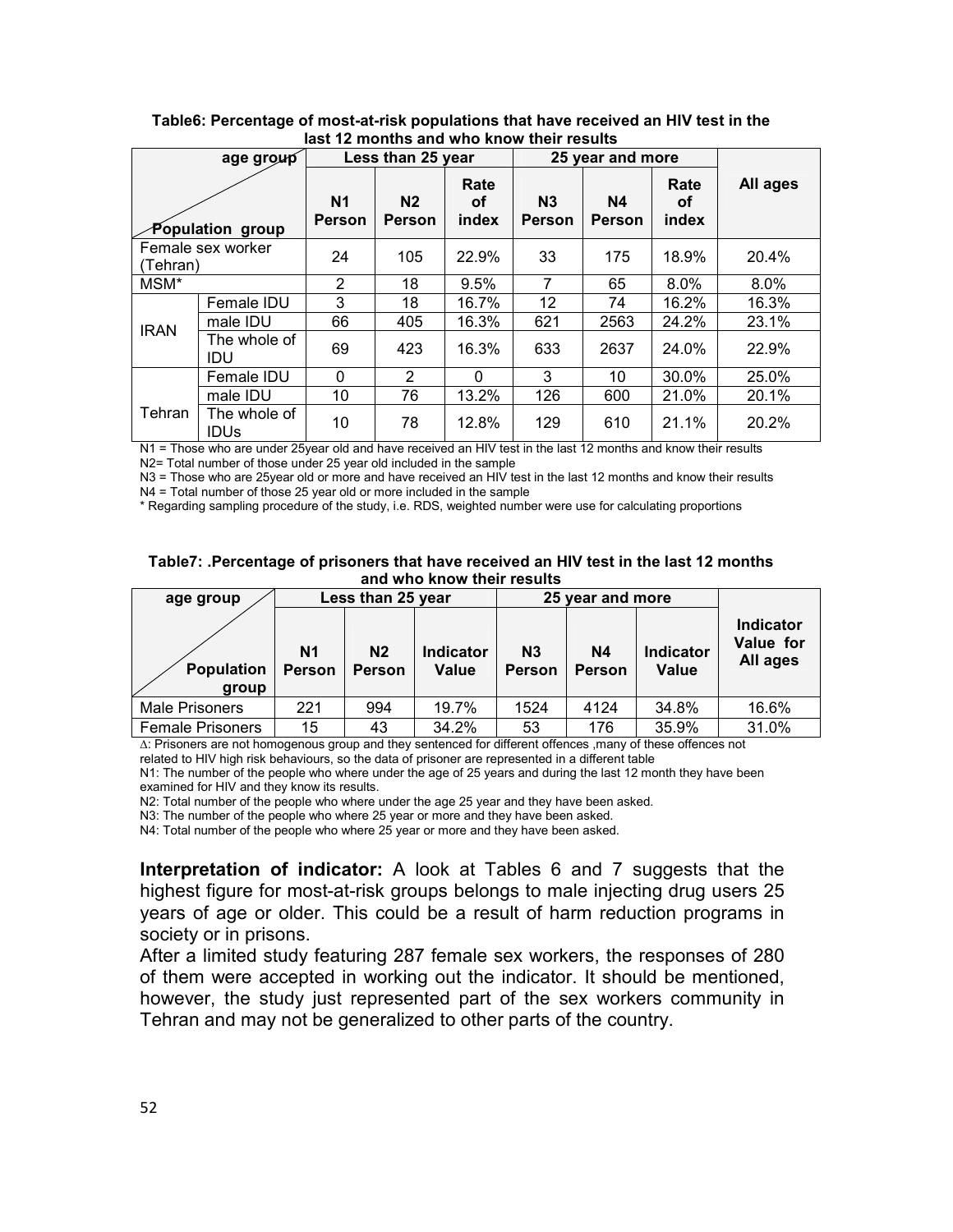**Indicator changes compared with previous report**: Lack of new survey on the IDUs, makes evaluation of the changes impossible. Although provisions have been made for implementation of the second bio- behavioural survey on this group within integrated epidemiologic surveillance system. It will commence soon.  $(2)$  Another survey is being implemented on the female sex workers but the data have not been finalized yet.  $(2)$  That makes evaluation of changes on this group impossible as well. Regarding the prisoners, improvement on the former report is considerable. Although comparison must be marked by excessive care, for, former report took use of small scale survey over the Tehran province. But this report took use of the first biobehavioral survey within integrated epidemiologic surveillance system.

**Suggestions for indicator improvement:** Full application of biobehavioral surveillance to most-at-risk groups so that it could amount to representation of the issue on a national scale.

#### **Strengths, challenges and suggestions for indicator improvement Strengths**

1. Cohesive studies involving IDUs have been conducted between release of the previous report and this one and similar reports has been commenced on the other HIV at risk groups.

2. Increasing of IDUs' access to the current services and creating new possibilities for access of the the women at risk to the services between release of the former report and this one.

3. Free Prevention services such as voluntary counselling and testing (VCT) at the above mentioned centers.

 4. Existence of widespread laboratory networks, being able to conduct ELISA tests.

5. Existence of widespread primary healthcare network which makes integration of these services possible.

#### **Challenges**

- 1. Limited access to high-risk groups due to legal, cultural and social limitations and of course the stigma associated with the HIV infection
- 2. Failure of the private sector to actively contribute to VCT services
- 3. Limitations in organizational flow chart of the triangular clinics.

#### **Suggestions**

- 1. Bolstering of social marketing for VCT services.
- 2. Conducting a study to pave the way for VCT marketing
- 3. Launching a rapid test system to spread and facilitate access to VCT in different service giving centres
- 4. Tapping into the potential of the private sector in the fields of VCT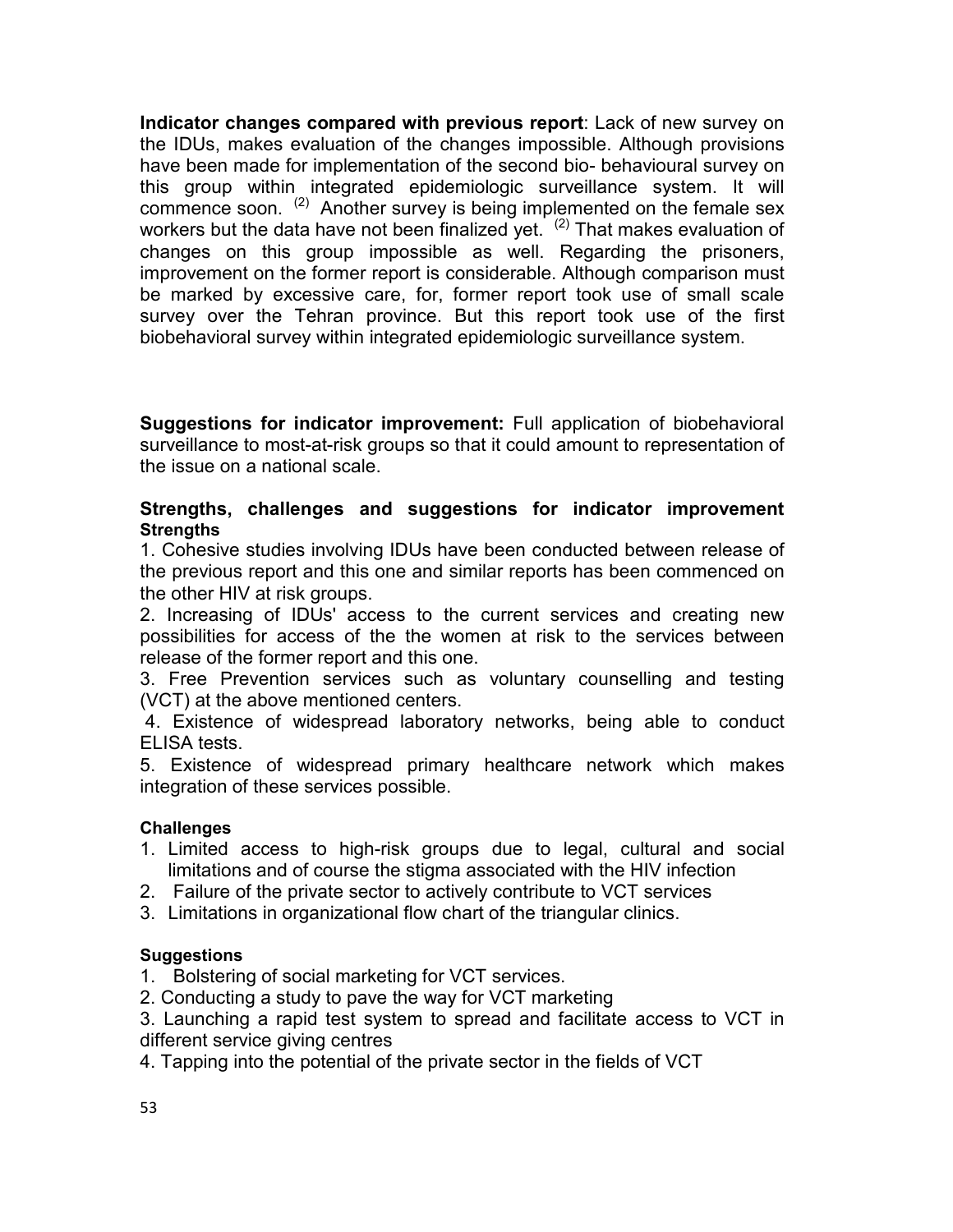5. Encouraging health workers, both public and private, to snatch every opportunity to assess high-risk behaviours and refer the individuals displaying such behaviour to VCT centres

6. Extension of the female specific Harm Reduction centres to raise accessibility of this group to the services

7. Supporting NGOs which deal with children and women at risk population To enable and inspire more number of the people at risk for giving services

8. Bolstering organizational flow charts of the triangular clinics in society and prisons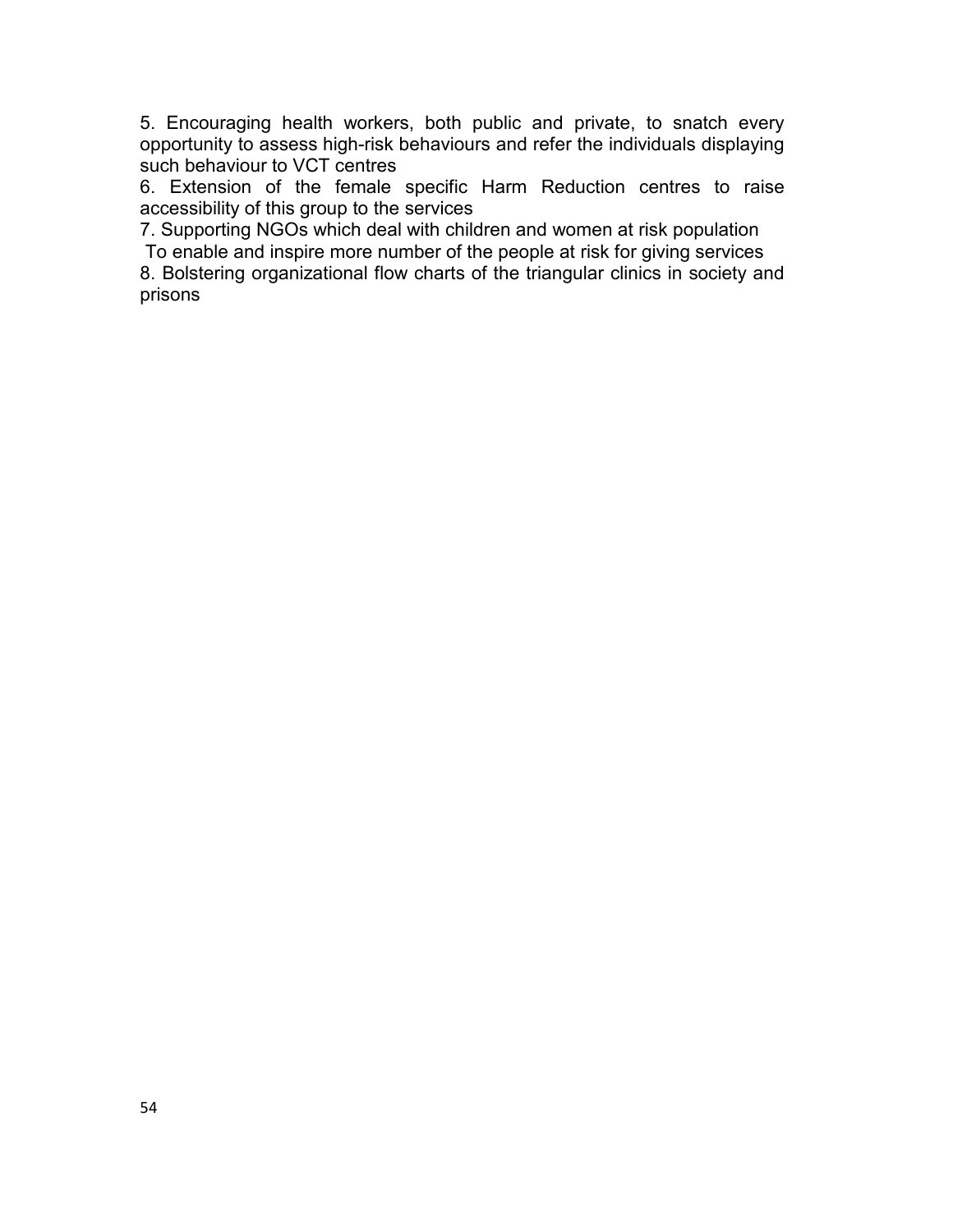# **Indicator 9: Most-at-risk Populations- Prevention Programme**

**Definition of indicator:** Percentage of most-at-risk populations reached with HIV prevention programmes

**Purpose of indicator:** To assess progress in implementing HIV prevention programmes for most-at-risk populations

**Recommended tools of measurement**: Behavioural Surveillance Survey or other special surveys

**Measurement tools used by this report:** According to Islamic Republic of Iran second National strategic plan to control HIV/AIDS (2007–2009) injecting drug users and sex workers account for the most important most-at-risk populations in the country. (11) Thus, efforts have been made to work out separate indicators for these two groups. Men who have sex with men (MSM) basically constitute another most-at-risk group. That is why efforts have been made to portray their conditions as well. Although serving time in prison does not amount to a high-risk behaviour in itself, in light of the role that prisons play in the HIV epidemic in Iran and in control programs as well, a separate indicator has been worked out for the prisoner population. Nevertheless the fact should be noted that prisoners do not form a homogenous population. Rather, they are imprisoned on different grounds and many of them do not display same high-risk behaviours. That means control programs for the prison population need different interventions proportionate to subgroups in the prison. In other words, such indicators are not comparable with those of other most-at –risk population groups.

For injecting drug users, the results of a biobehavioral study conducted on a national scale in cooperation with research centres in 2007 were used.  $(7)$ 

For female sex workers a study conducted by research centres in cooperation with the Diseases Management Centre (MOHME) in Tehran in 2007 were used. <sup>(36)</sup> There was a study conducted among men who have sex with men in Tehran in 2006.  $(37)$  But it was not used to express the indicator value, because it was not representative of this group. For prisoners, a study conducted over the prisons of the country was used in 2009. <sup>(6)</sup> For More detailed description of these studies please refer to indicator no.8.

**Recommended method of measurement**: Respondents in each of the most –at-risk groups are asked the following questions:

1. Do you know where you can go if you wish to receive an HIV test?

2. In the last twelve months, have you been given condoms? (e.g. through an outreach service, drop-in centre or sexual health clinic)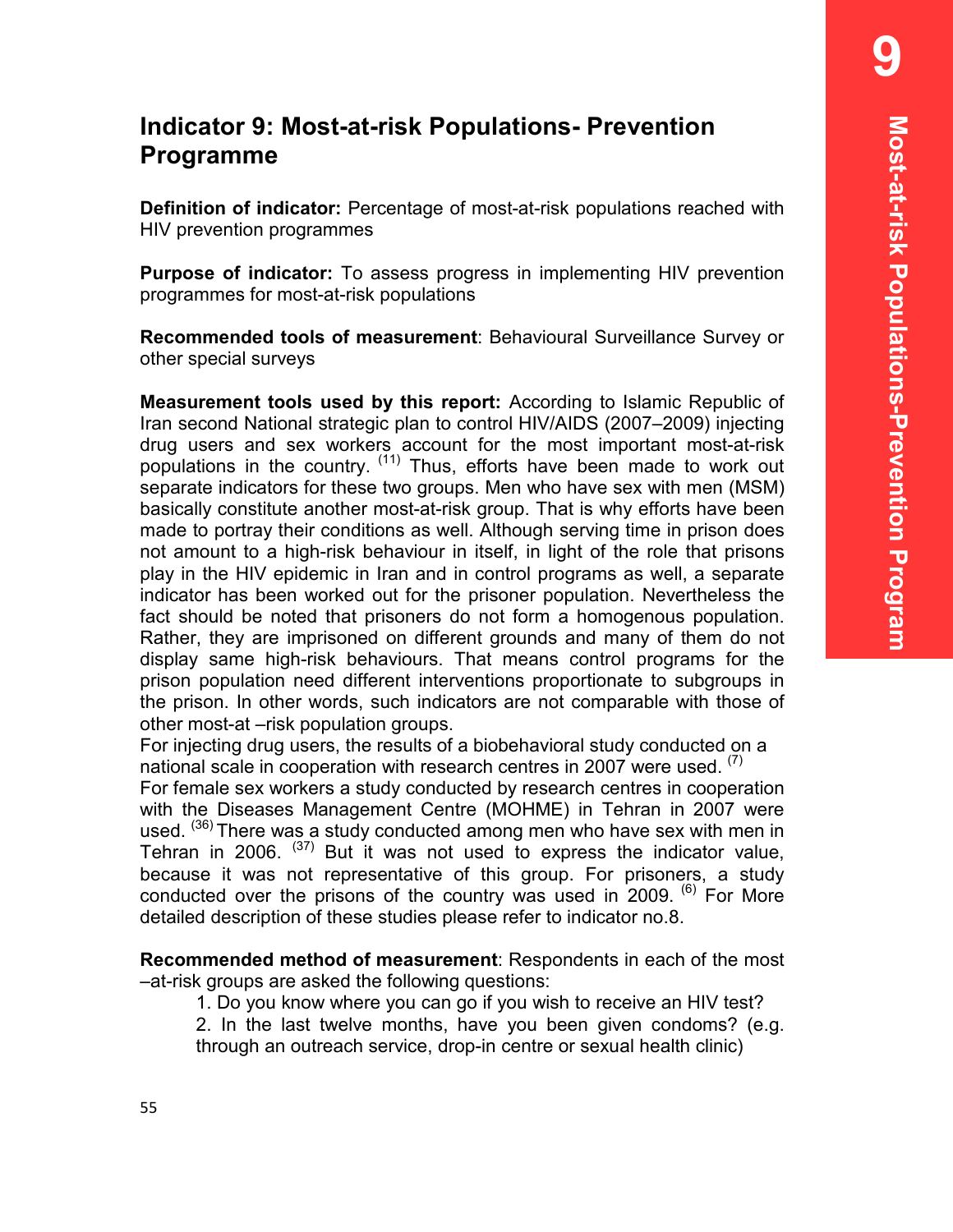Injecting drug users (IDUs) should be asked the following additional question:

3. In the last twelve months, have you been given sterile needles and syringes? (e.g. by an outreach worker, a peer educator, drop in centers or from a needle exchange programme)

Numerator: Number of most-at-risk population respondents who replied "yes" to both (all three for IDUs) questions.

Denominator: Total number of respondents surveyed

Scores for each of the individual questions—based on the same denominator—are required in addition to the score for the composite indicator.

**Method of measurement used by this report:** for conclusion of the above mentioned surveys, some specific questions of value measurement issue were asked, result of which in indicated as under.

**Value of indicator:** Tables 8 and 9 feature the value of indicator for each group of most-at-risk populations.

| Table 8: Proportion of most-at-risk population who know where they can go if they<br>wish to receive an HIV test |  |  |  |  |  |  |  |  |  |  |
|------------------------------------------------------------------------------------------------------------------|--|--|--|--|--|--|--|--|--|--|
| 25 year and more<br>Less than 25 year<br>age group                                                               |  |  |  |  |  |  |  |  |  |  |

|                                                      | age group |                     | Less than 25 year               |                           |                                 | 25 year and more    |                    |                                       |
|------------------------------------------------------|-----------|---------------------|---------------------------------|---------------------------|---------------------------------|---------------------|--------------------|---------------------------------------|
| The group under<br>the expose of the<br>most at risk |           | N1<br><b>Person</b> | N <sub>2</sub><br><b>Person</b> | <b>Indicator</b><br>value | N <sub>3</sub><br><b>Person</b> | N4<br><b>Person</b> | Indicator<br>value | <b>Indicator</b><br>value All<br>ages |
| Female sex worker<br>(Tehran)                        |           | 60                  | 122                             | 41.0%                     | 101                             | 158                 | 63.9%              | 57.5%                                 |
| MSM**                                                |           | 3                   | 18                              | 8.7%                      | 21                              | 65                  | 31.8%              | 28.9%                                 |
| <b>Prisoners</b>                                     | Male      | 513                 | 996                             | 44.3%                     | 2459                            | 4130                | 53.5%              | 51.9%                                 |
|                                                      | Female    | 29                  | 43                              | 70.6%                     | 113                             | 169                 | 73.7%              | 73.1%                                 |

N1: The people who are under the age 25 year and know the place of HIV test.

N2: Total number of the people who where under the age 25 year and they have been asked.

N3: The number of the people who where 25 year or more and know the place of HIV test.

N4: Total number of the people who where 25 year or more and they have been asked.

\* The data has been only for the existence group in the table.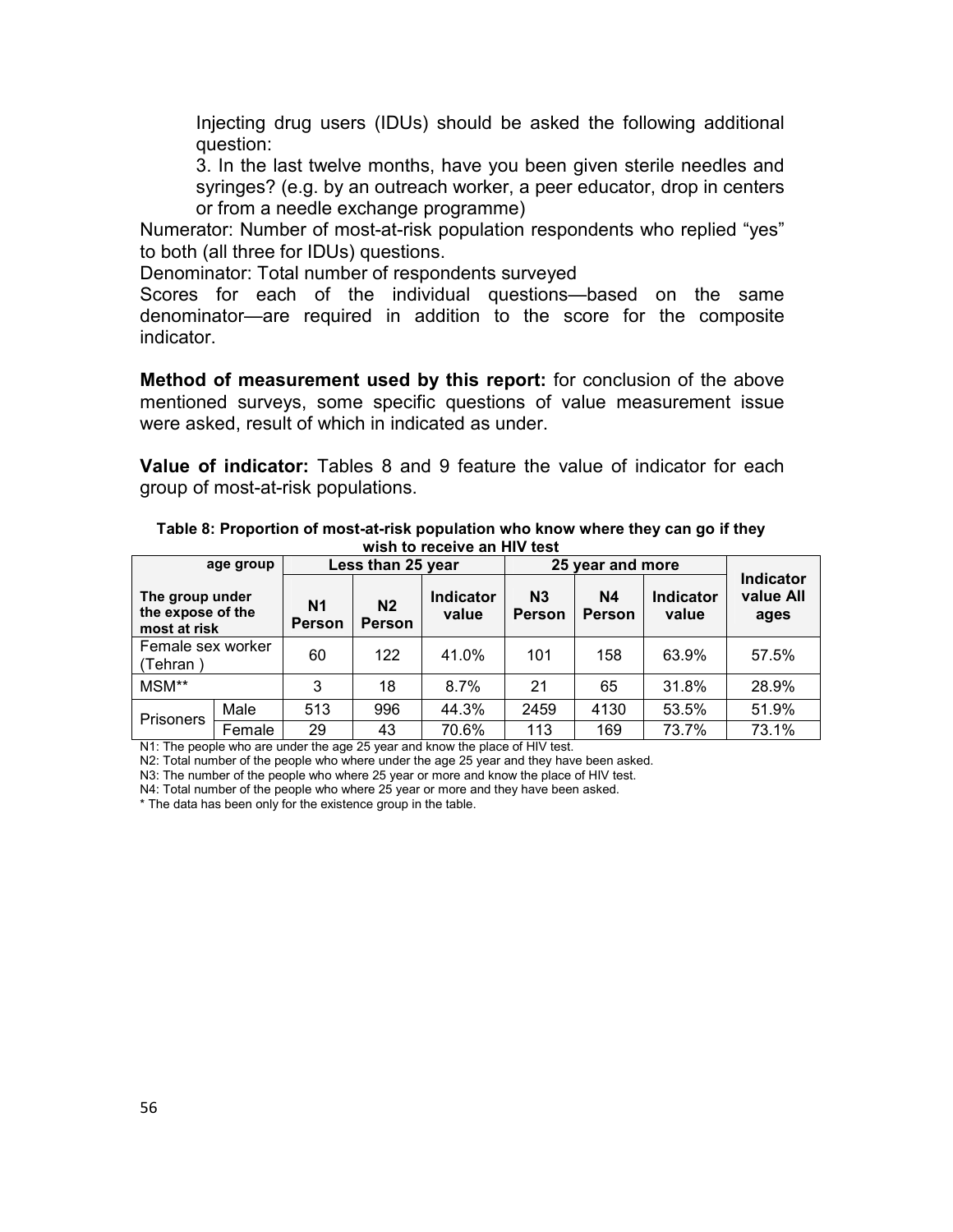|                                                      |                                         |                          |                          | ,,,,,,,,,,,,,,,,,,,,,,, |                            |                          |                     |          |
|------------------------------------------------------|-----------------------------------------|--------------------------|--------------------------|-------------------------|----------------------------|--------------------------|---------------------|----------|
|                                                      | age group                               |                          | Less than 25 year        |                         | 25 year and more           |                          |                     |          |
| The group under<br>the expose of the<br>most at risk |                                         | N <sub>1</sub><br>Person | N <sub>2</sub><br>Person | Rate<br>оf<br>index     | <b>N1</b><br><b>Person</b> | N <sub>2</sub><br>Person | Rate<br>οf<br>index | All ages |
|                                                      | Female IDU                              |                          | 19                       | 5.2%                    | 11                         | 72                       | 15.3%               | 13.2%    |
| <b>IDUS</b>                                          | male IDU                                | 24                       | 423                      | 5.7%                    | 300                        | 2539                     | 11.8%               | 10.9%    |
|                                                      | The whole of<br>IDUs (male<br>& female) | 25                       | 442                      | 5.7%                    | 311                        | 2611                     | 11.9%               | 11%      |
| Prisoners                                            | Male<br>prisoners                       | 71                       | 481                      | 31.9%                   | 754                        | 2426                     | 47.6%               | 45.6%    |
|                                                      | Female<br>prisoners                     | 9                        | 17                       | 87.8%                   | 25                         | 94                       | 48.9%               | 55.9%    |

**Table9. Proportion of most-at-risk-population who have been given condoms in the last twelve months** 

\* The data has been only for the existence group in the table.

N1: The number of the people who where under the age 25 year and they have been condom in the last 12 month.

N2: Total number of the people who where under the age 25 year and they have been asked.

N3: The number of the people who where 25 year or more and they have been condom in the last 12 month.

N4: Total number of the people who where 25 year or more and they have been asked.

As the tables show, not all of the questions were asked on the studies.

As to the of HIV counselling and test centres, till the year 2008, in 204 out of 336 cities across the country (61%) at least one centre or station was launched by Universities of Medical sciences for HIV counselling and test (Totally 361 centres).  $^{(8)}$  This ratio has been 26% in the year 2005.  $^{(6)}$ 

Amongst that centres, 86 centres are offering simultaneously such advanced services as antiretroviral treatment.  $(8)$  In 85 prisons of the country, one HIV counselling centre has been launched by Prisons Organization. <sup>(8)</sup> Number of these counselling centres in the same year of 2008 increased at the rate of 67% in comparison with the rate of 2005.  $(4)$ 

As well, till the year 2008, 32 HIV counselling centres were also established by Red Crescent Community. But since end of this year some of the centres affiliated to Red Cross Organization stopped their activities. <sup>(8)</sup> Blood Transfusion Organization was also offering such services in 21 centres of her own as well as two nongovernmental organization who have been active in that field.  $(8)$ 

According to the information obtained from Drug Control Headquarters,

in the year 2008, totally 173 Drop in centres existed across the country for giving services to the IDUs. 274 outreach team are offering harm reduction services to the IDUs. According to first BSS among IDUs in 2007, those who injected drug during the last month before the study, 48.6% most of the time bought their syringe and needles from pharmacies. 21% (642 out of 3053)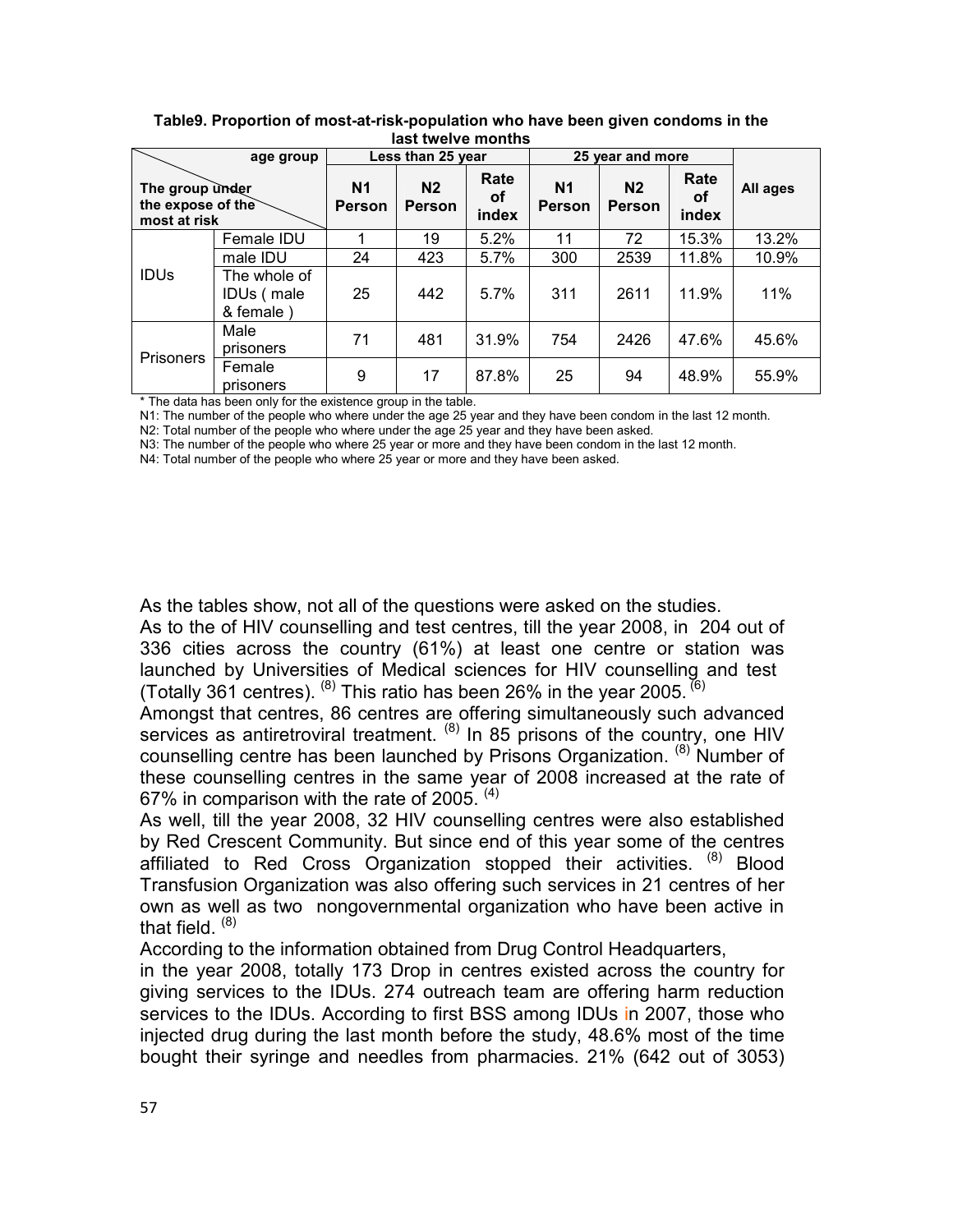and 6.6% (202 out of 3053) received their syringes and needles most of the time from outreach workers and DICs respectively. (7)

As well 1569 centres for addiction treatments, including Methadone Maintenance treatment, Buperonorfin maintenance treatment and detoxification centres existed in the same year. At the end of the year 2008, a total number of 166711 drug users received methadone maintenance treatment through centers under supervision of Universities of Medical Science, State Welfare Organization, Prisons Organization and Private Sectors.<sup>(39)</sup> This figure in the year 2006 was 57000 individuals on the former report  $(9)$  so presents a 2.9 folds increase. At the same time, 25407 individuals in the prisons across the country were receiving Methadone Maintenance treatment. <sup>(9)</sup> According to first BSS among IDUs in 2007, 33% of study population was under MMT at the time of study.  $(7)$ 

**Interpretation of indicator:** After a limited study featuring 287 female sex workers, the responses of 280 of them were accepted in working out the indicator.  $(36)$  It should be mentioned, however, the study just represented part of the sex workers community in Tehran and may not be generalized to other parts of the country.

Another point is that the study involving men who have sex with men included a very limited group who had mostly drug use to their record.  $(37)$  Besides, most of them had no fixed abode. The sample community in the study was too small. That means the findings of the study may not generalize to others in the same group of MSM. At the same time 25407 prisoners were under methadone maintenance treatment in prisons of al over the country.

**Indicator changes compared with the previous report:** Lack of new survey on the IDUs, makes evaluation of the changes impossible. Although provisions have been made for implementation of the second bio- behavioural survey on this group within epidemiologic surveillance system. It will commence soon.  $(2)$  Another survey is being implemented on the female sex workers but the data have not been finalized yet  $(2)$  that make evaluation of changes on this group impossible as well. Regarding the prisoners, improvement on the former report is considerable. Although comparison must be marked by excessive care, for, former report took use of small scale survey over the Tehran province. But this report took use of the first biobehavioral survey within integrated epidemiologic surveillance system.

**Suggestions for indicator improvement:** Bolstering and full application of biobehavioural surveillance to most-at-risk groups and establishment of such surveys on other groups at risk in the period between the former and this report.

#### **Strengths, challenges and suggestions for indicator improvement: Strengths**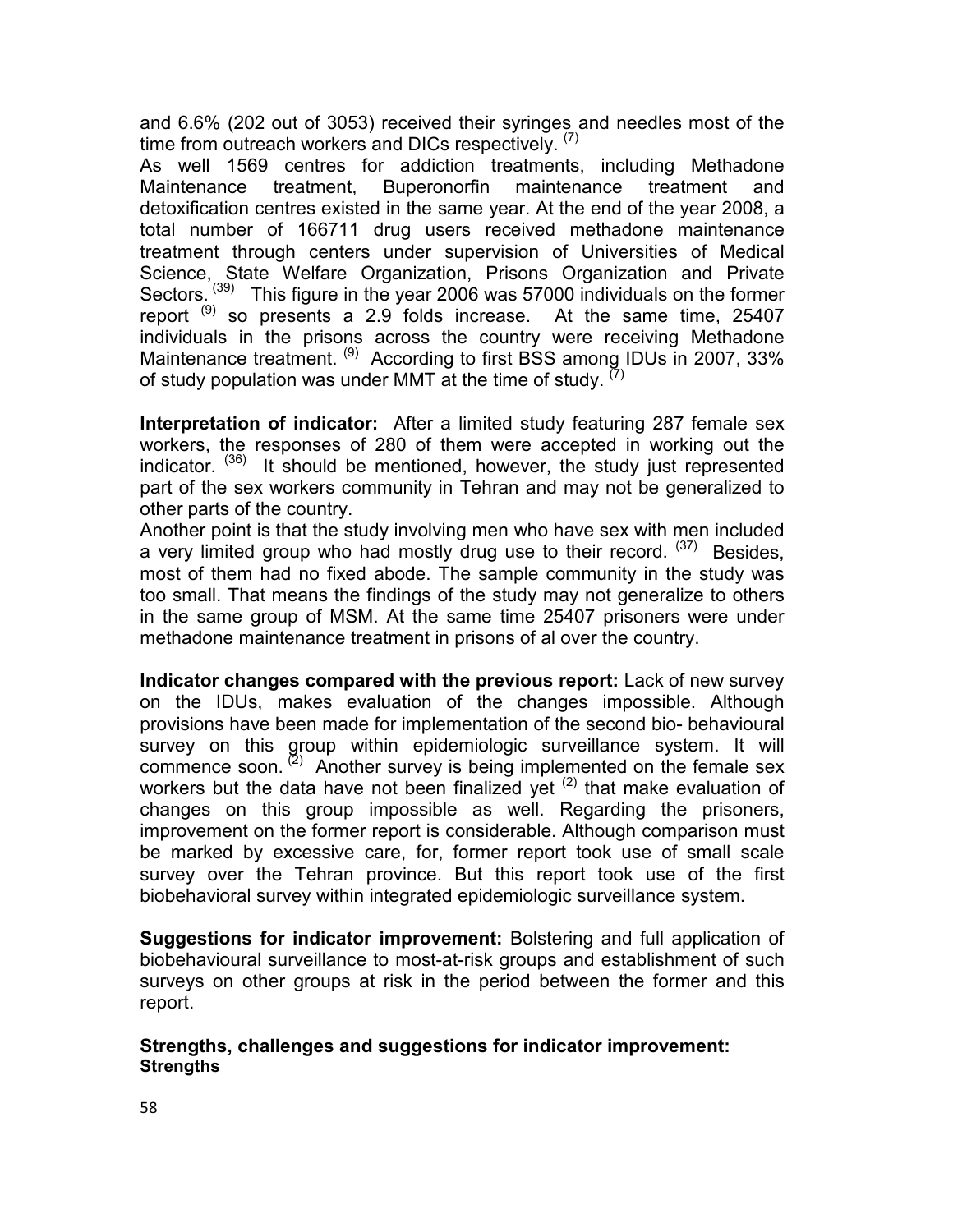1. Cohesive studies involving most-at-risk populations and establishment of new surveys on the other groups at risk within the period between release of the former report and this one.

2. Bolstering of the drug users' access to the existing services and establishment of new possibilities for access of the female at risk to the services in the period between the former and this report.

3. A considerable part of the services such as prevention services including free distribution of sterile syringe and needle as well as cheap methadone maintenance treatment in the service giving centres

4. A vast primary healthcare network providing possibilities of integration of such services.

#### **Challenges**

• Limited access to high-risk groups due to legal, cultural and social limitations and of course the stigma associated with HIV.

#### **Suggestions**

- 1. Extension of the female harm reduction centres to raise accessibility of this group to the services
- 2. Supporting NGOs which deal with children and women at risk population
- 3. To enable and inspire more number of the people at risk for giving service
- 4. Bolstering organizational flow charts of the triangular clinics in society and prisons
- 5. Supporting NGOs in the field of giving service to the most at risk groups
- 6. Increasing of drop in centres and of outreach teams
- 7. Planning and executing the plans in the field of prevention and surveillance of the other groups most at risks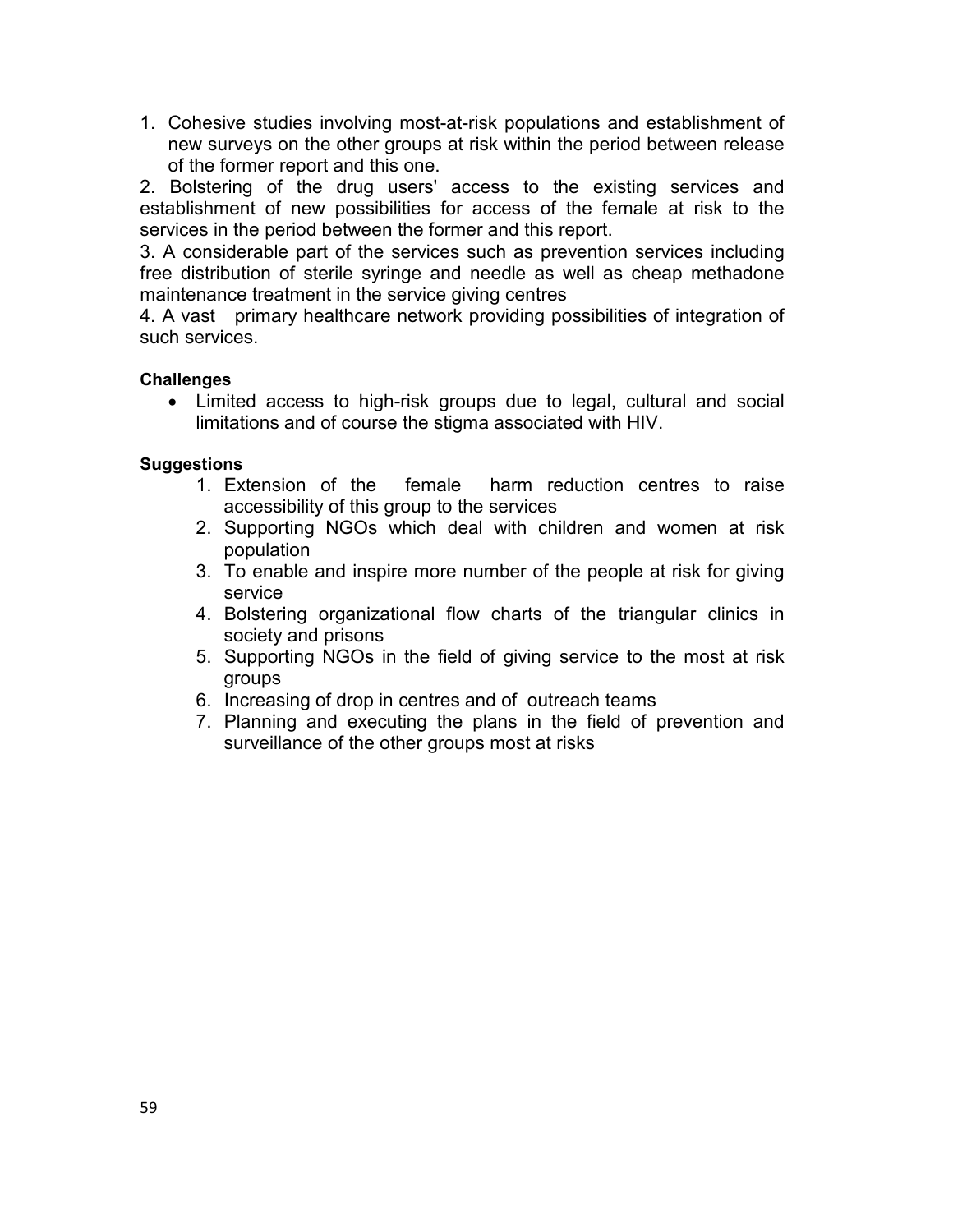# **Indicator10: Support for Children Affected by HIV and AIDS**

**Definition of indicator:** Percentage of orphaned and vulnerable children aged 0-17 whose households received free basic external support in caring for the child

**Purpose of Indicator**: To assess progress in providing support to households that are caring for orphaned and vulnerable children aged 0-17 **Measurement Tools Recommended:** Population based survey

**Measurement tools used in this report:** Considering that there has been no survey conducted on this indicator, data acquired by Social Welfare Organization was used to portray a general picture about the indicator

**Recommended Method of Measurement:** By referring to the homes and after all orphaned and vulnerable children aged 0-17 in the houses have been identified, the household heads are asked the following four questions about the types and frequency of support received, and the primary source of the help for each orphan and vulnerable child, Each question is to be asked for each child.

- 1- Has this household received medical support, including medical care and /or medical care supplies, within the last 12 months?
- 2- Has this household received school-related assistance, including school fees, within the last 12 months? (This question is to be asked only of children aged 5-17
- 3- Has this household received emotional/ psychological support, including counseling from a trained counselor and/or emotional/spiritual support or companionship within the last three months?
- 4- Has this household received other social support including socioeconomic support and /or instrumental within the last three months?

Numerator: Number of 0-17 aged orphaned and vulnerable children who live in households that received at least one of the four types of support for each child

Denominator: Total number of orphaned and vulnerable children aged 0-17

## **Value of Indicator:** Impossible to work out.

In the Islamic Republic of Iran, the government is obliged to provide support to all those children who have lost their both parents for any reason or the child with non-appropriate household head. At the present Welfare Organization is in charge of such services. Some of these children are HIV infected and some of them have lost their parents of this disease. These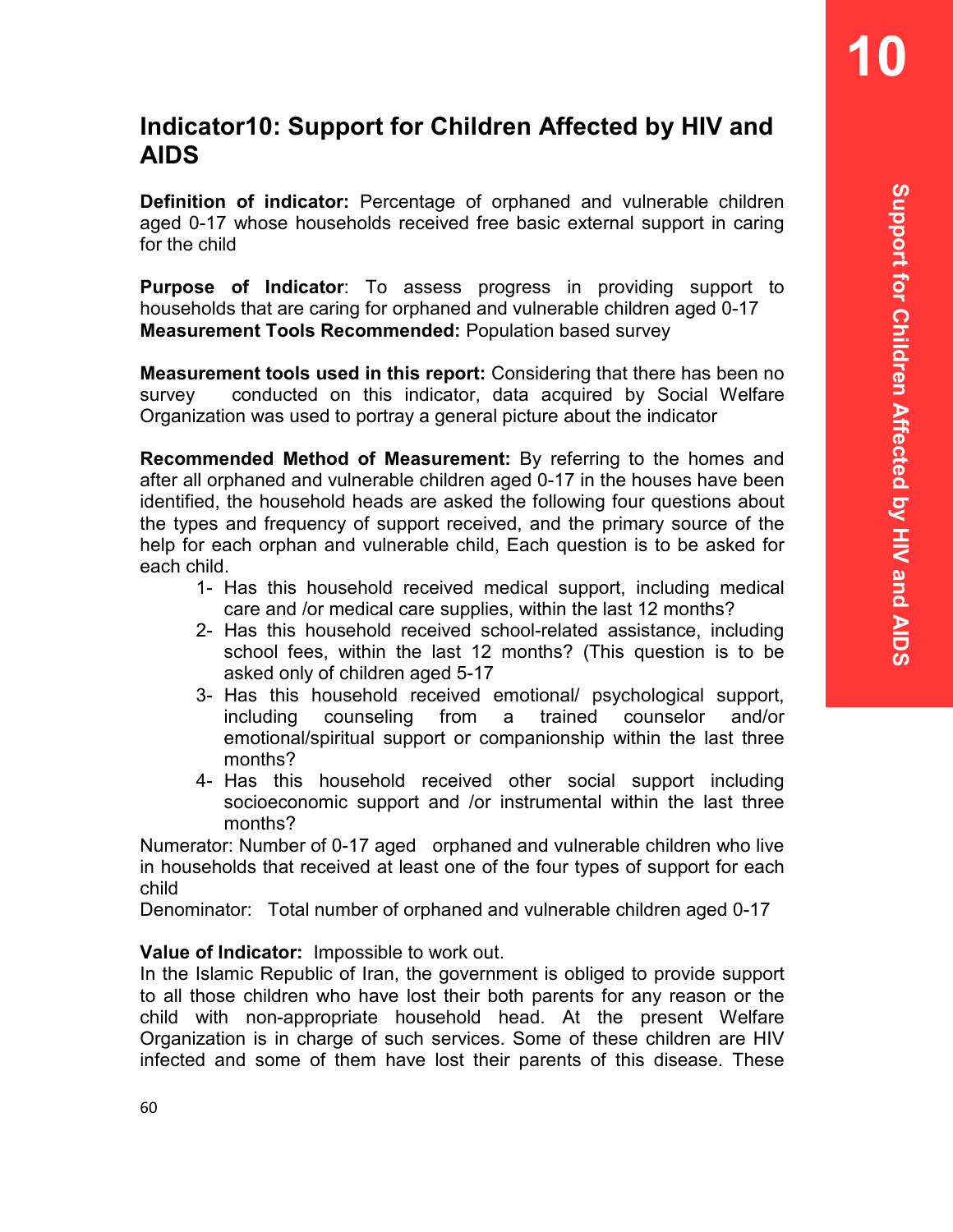children receive such extra services as supportive, social, emotional and medical services in addition to the general supervisory services.

Such children are not separated but are referred to Ministry of Health and Medical Education to receive medical counseling, and health care and medical treatment services. The children living with HIV receive the same services as the other children under coverage do. Moreover necessary actions are taken to adopt these children to the volunteer contemporary parents who themselves might be affected by HIV.

**Indicator changes comparing with the former report:** Indicator was not worked out in the previous report so comparison gets impossible

**Suggestions for improvement of the indicator:** Including the relevant questions in the current population based surveys such as DHS.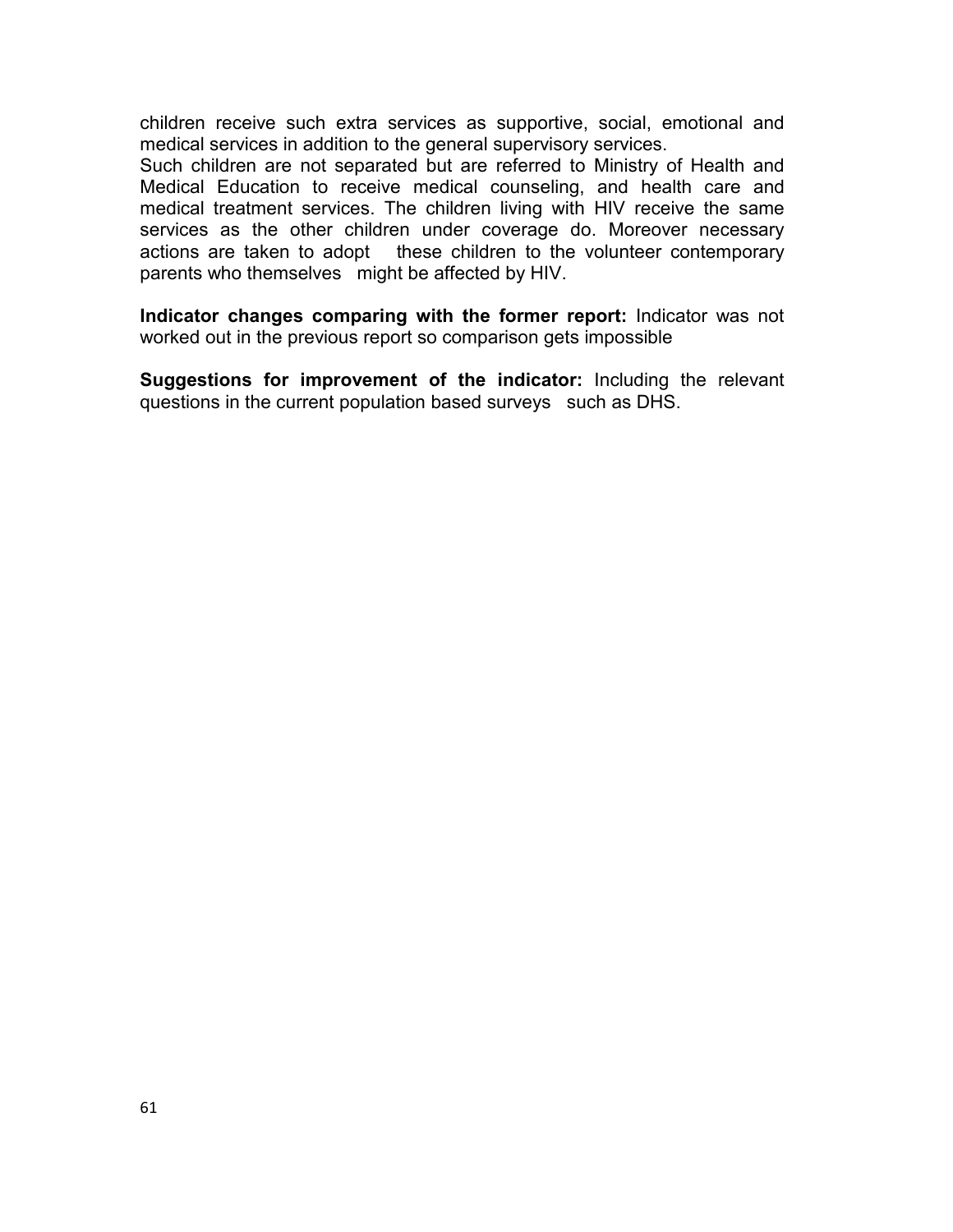## **Indicator11: Life Skills-based HIV Education in schools**

**Definition of indicator**: Percentage of schools that provided life skills-based HIV education in the last academic year

**Purpose of indicator**: To assess progress towards implementation of life skills-based HIV education in all schools recommended

**Measurement tools**: School survey or education programme review

**Measurement tools used by this report:** Reviewing HIV education programs of Ministry of Education

**Recommended method of measurement**: Principals/heads of a nationallyrepresentative sample of schools are asked: Within the last academic year, did your school provide at least 30 hours of life skills training to each grade? Numerator: Number of schools that provided life skills-based HIV education in the last academic year.

Denominator**:** Number of schools surveyed

**Method of measurement used by this report:** Due to the centralized learning programs in the educational system of Iran and access to the data through the relevant ministry, there was no need for a separate survey. The report benefits from the indicators set for the monitoring assessment of Life Skills Program that is implemented at schools. The Bureau for Health and Fitness of the Ministry of Education and the Bureau of Prevention of Social Vulnerabilities of the Social Welfare Organization that in charge of implementation of Life Skills at schools were corresponded and requested to share their data on the program at pre-school, primary school, and junior and senior high school in the previous year and their teaching text were reviewed.

**Value of Indicator:** The review of the curriculum showed that at present no specific HIV education is included in Life Skills program of the schooling. Alongside there are some HIV teachings at schools. According to the results of the national program monitoring, in the year 2008, for covering each 1000 individual groups of primary, junior high school and senior high school students, respectively 1.1 , 1.5 and 1.5 coaches got HIV training that is not a considerable change in comparison with the figures of the year 2007.

In 2008, correspondingly 2%, 4% and 5% of the primary, junior high school and senior high school students received relevant trainings. These figures were respectively 1%, 2% and 3% in 2007, evidencing 2 folds increase of training coverage of the schools in 2008 in comparison with that of the previous year. (8)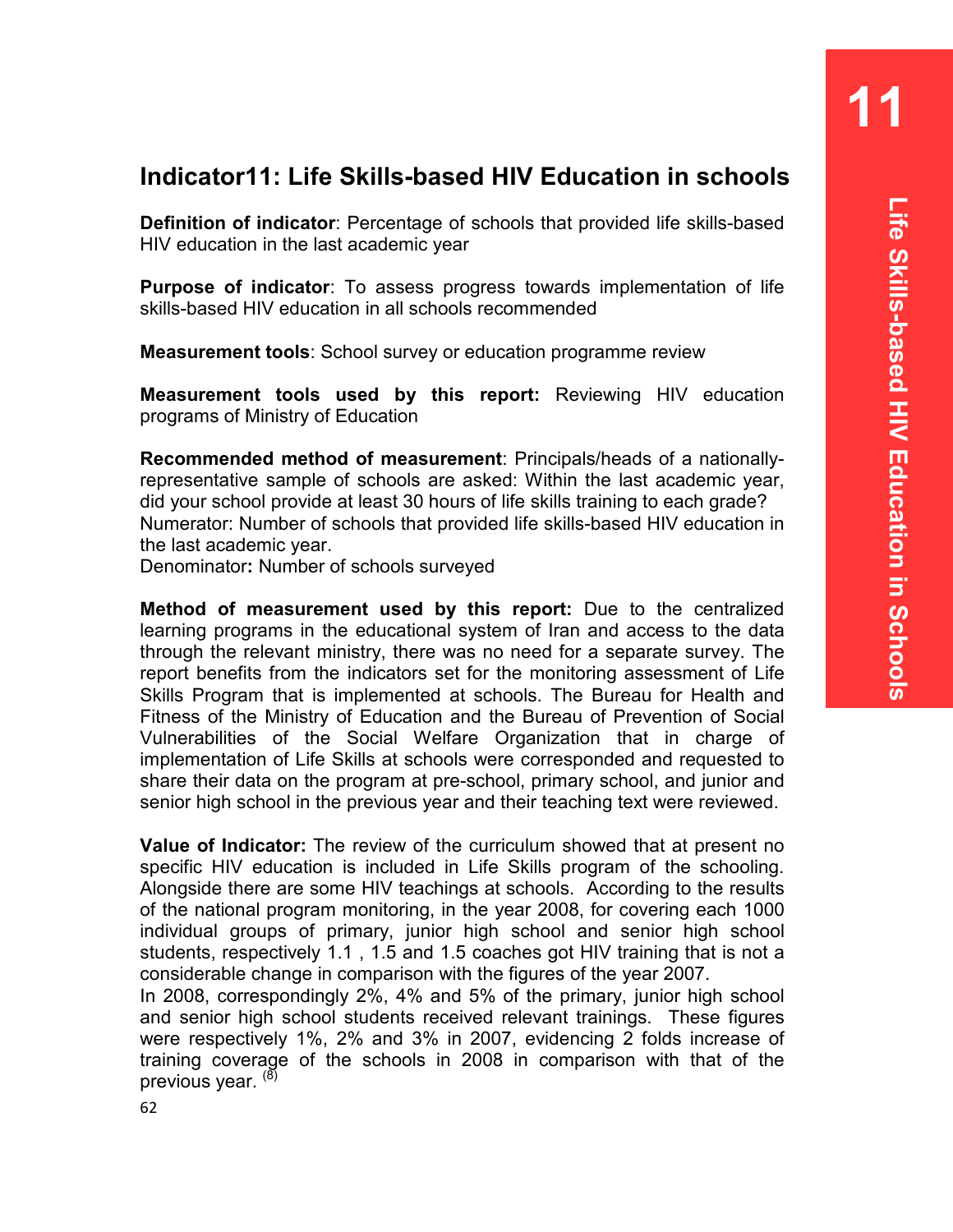**Interpretation of indicator:** The Life Skills course include training on ten skills of awareness, empathy, inter-personal communication, effective communication, creative thoughts, critical thoughts, problem solving, decision making, coping with excitements, and coping with stress(especially during puberty). The program is obviously not designed for HIV education, but it is likely that the teachings of the course increase the self confidence of children and strengthens their skills of abstaining from things, such as peer group pressure, and helps them to say "No". Consequently, the course can play a role in preventing HIV transmission.

**Indicator changes compared with the previous report:** Life Skills teaching program started at primary and junior high schools in 1998. But, this process should speed up. It is also recommended to include life skill based HIV education in the program.

## **Strength, Weaknesses, Challenges, and Recommendations for Indicator Improvemen**t:

#### **Strengths**

- 1. Beginning to offer the life skill course to students at some schooling grades
- 2. Training of the teachers on HIV and skill-based teaching

#### **Weaknesses**

- 1. Insufficient coverage of the course in all grading and all schools
- 2. Lack of direct education on the ways to prevent sexually transmission of **HIV**

#### **Challenges**

- 1. Concerns of some authorities in charge of education about the probable adverse effects of training on prevention of sexually transmitted diseases
- 2. Insufficient knowledge of parents on the necessity of skill-based training and their little role in supporting such training

**Recommendations for Indicator Improvement:** Advocate for attracting the comprehensive support of policy makers, officials, and parents for complete implementation of Life Skills Program at all levels of schools;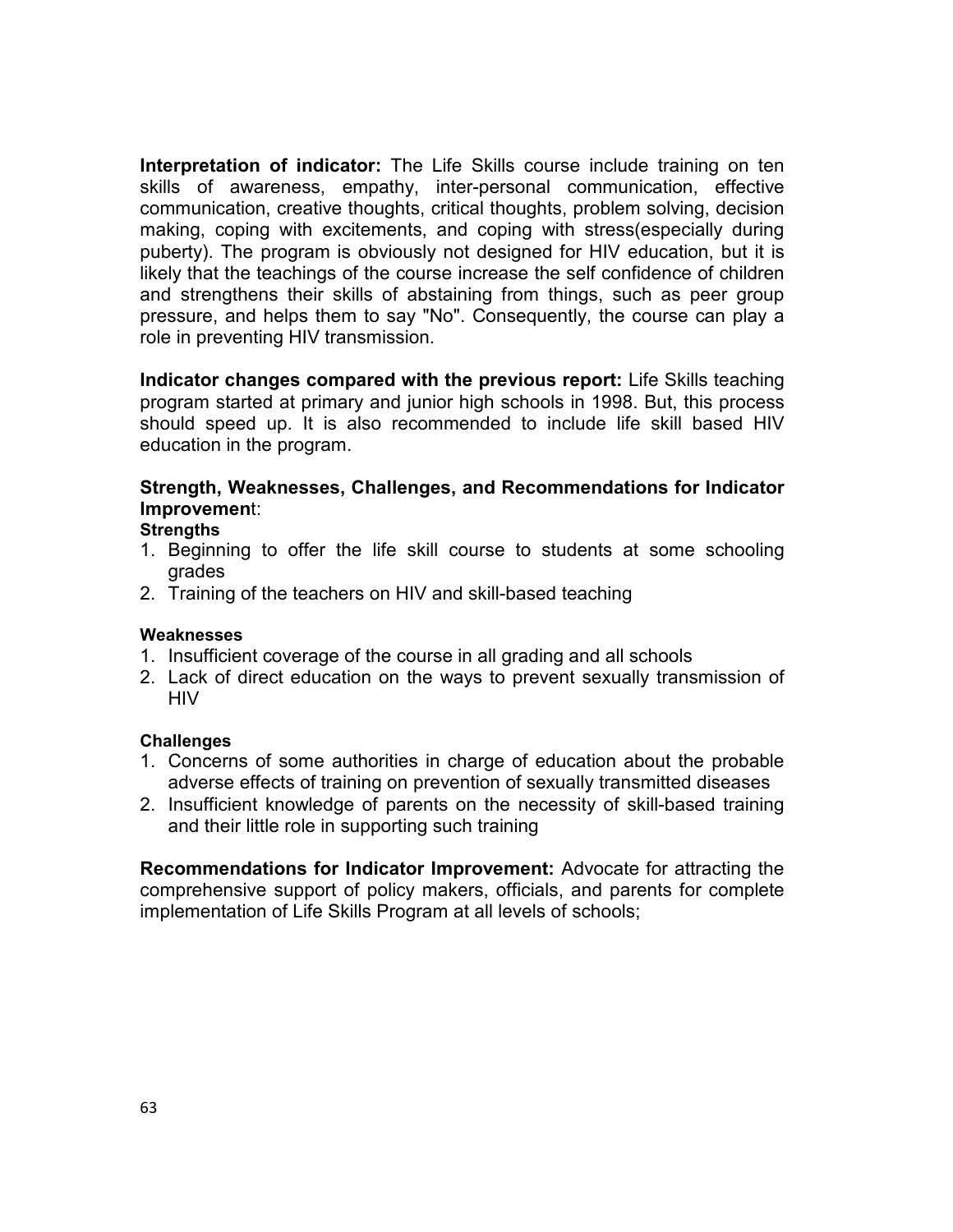

# **Knowledge and Behaviour indicators**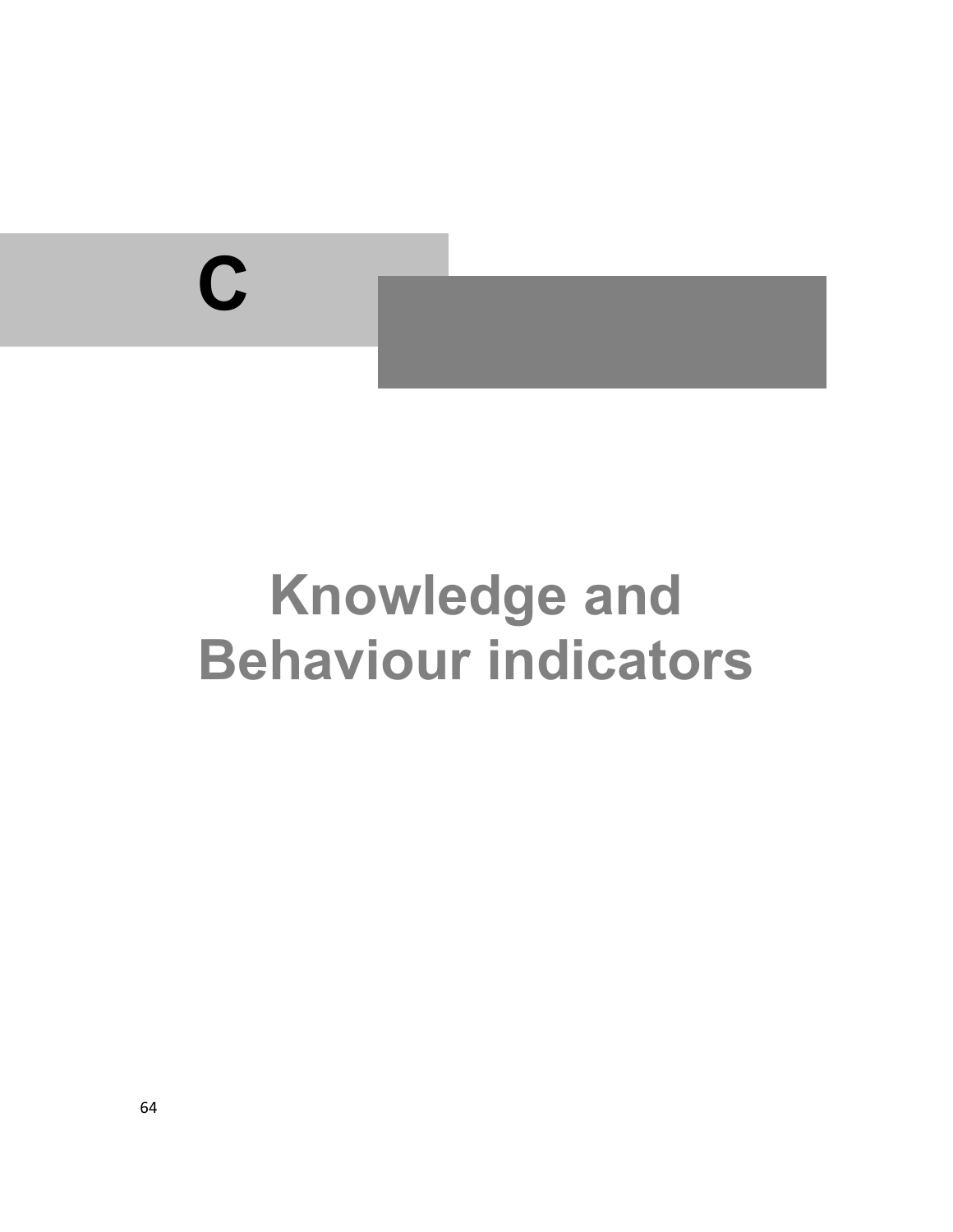# **Indicator12: Orphans: School Attendance**

**Definition of Indicator**: Current school attendance among orphans and nonorphans aged 10-14

**Purpose of Indicator:** To assess progress towards preventing relative disadvantage in school attendance among orphans and non-orphans

**Recommended Measurement Tools:** Household based survey

**Measurement tools used by this report:** A society based survey was utilized to work out this indicator. Based on multiple cluster random sampling, a survey was implemented in 2008 on 2000 teen aged and young individuals aged 10-24 with record of over one year residence in the cities of Zahedan (Shirabad, Karimabad), Tehran (Ekbatan, yaftabad), Khoramabad (Shamshirabad), Mashad (Khajeh Rabie), Gheshm, Bandar Abbas and Bam..Knowledge scale of the young people was measured by a standard questionnaire. In this way target data about the young people aged 15-24 was acquired.  $(39)$ 

**Recommended Method:** For every child aged 10-14 living in a household, a household member is asked:

- 1. Is this child's natural mother still alive? If yes, does she live in the household?
- 2. Is this child's natural father still alive? If yes, does he live in the household?

3. Did this child attend school at any time during the school year? Numerator: Number of children both of whose parents are alive, who are living with at least one parent and who attend school

> Denominator: Number of children both of whose parents are alive who are living with at least one parent

#### **Method of Measurement used by this report**: The same recommended method

**Value of Indicator:** 92.4% of the children survey in this report and aged 10- 14 with at least one parent alive attended school at the time of the study. Due to the small number of those children who had lost both parents, it is impossible to give reliable figures for this group (table10).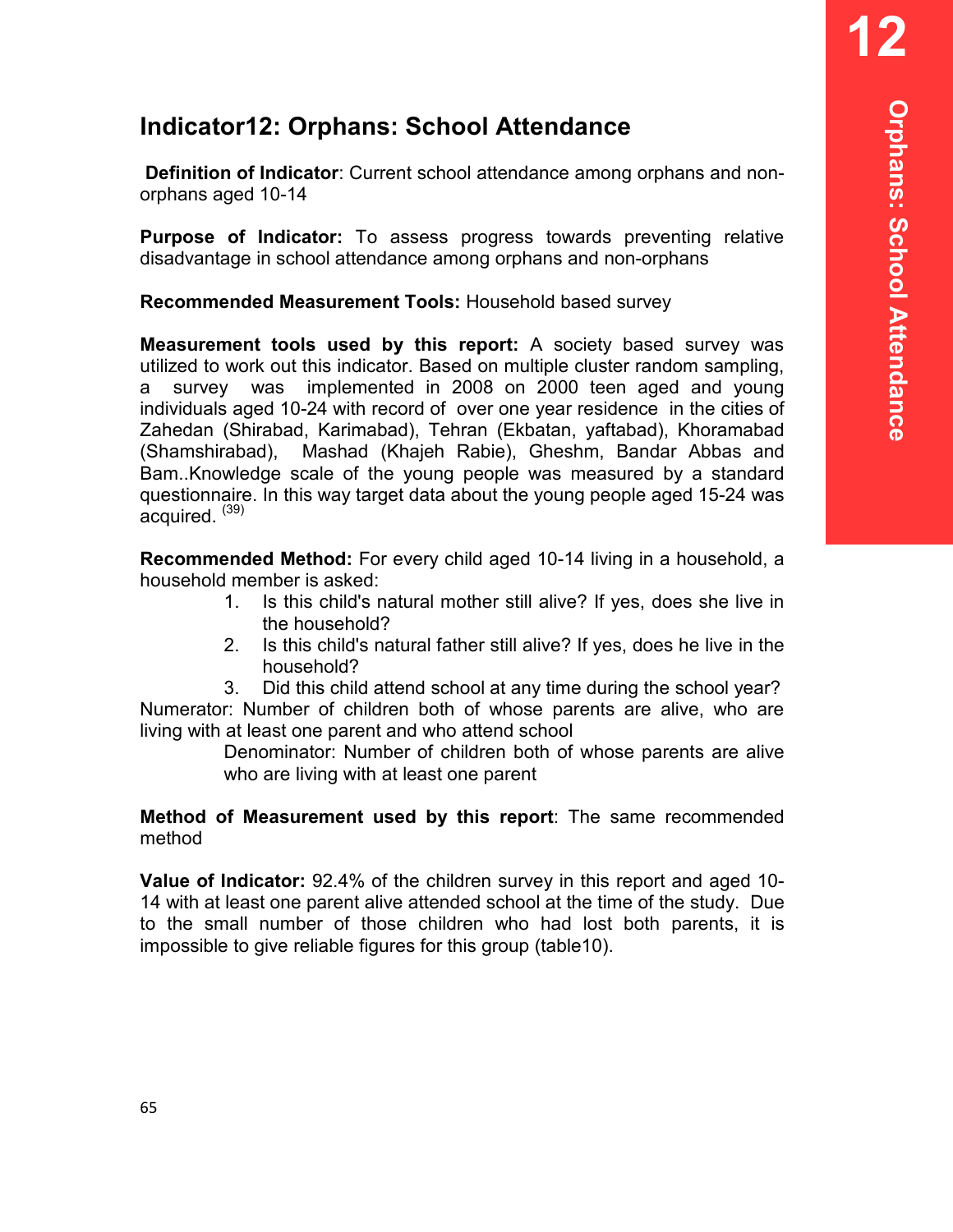| Parents'<br>condition<br><b>Sex</b> | N1(person) | $N2$ (person) | Indicator<br>Value       | $N3$ (person) | N4(person) | Indicator<br>Value |  |
|-------------------------------------|------------|---------------|--------------------------|---------------|------------|--------------------|--|
| Male                                |            |               |                          | 320           | 295        | 92.2%              |  |
| Female                              |            |               | $\overline{\phantom{0}}$ | 286           | 265        | 92.7%              |  |
| Total                               |            |               | -                        | 606           | 560        | 92.4%              |  |

**Table10: Current school attendance among orphans and non-orphans aged 10-14** 

N1: Number of children who have lost both parents and who attend school

N2: Number of children who have lost both parents

N3: Number of children both of whose parents are alive, who are living with at least one parent and who attend school N4: Number of children both of whose parents are alive who are living with at least one parent

**Interpretation and analysis:** Scope of sample in this survey has been 2000 individual and study conducted only in urban regions excluding the rural areas.<sup>(39)</sup> Therefore interpretation of the results implies carefulness.

**Changes of indicator in comparison with the former report:** In the former report, this indicator was not worked out so comparison is impossible.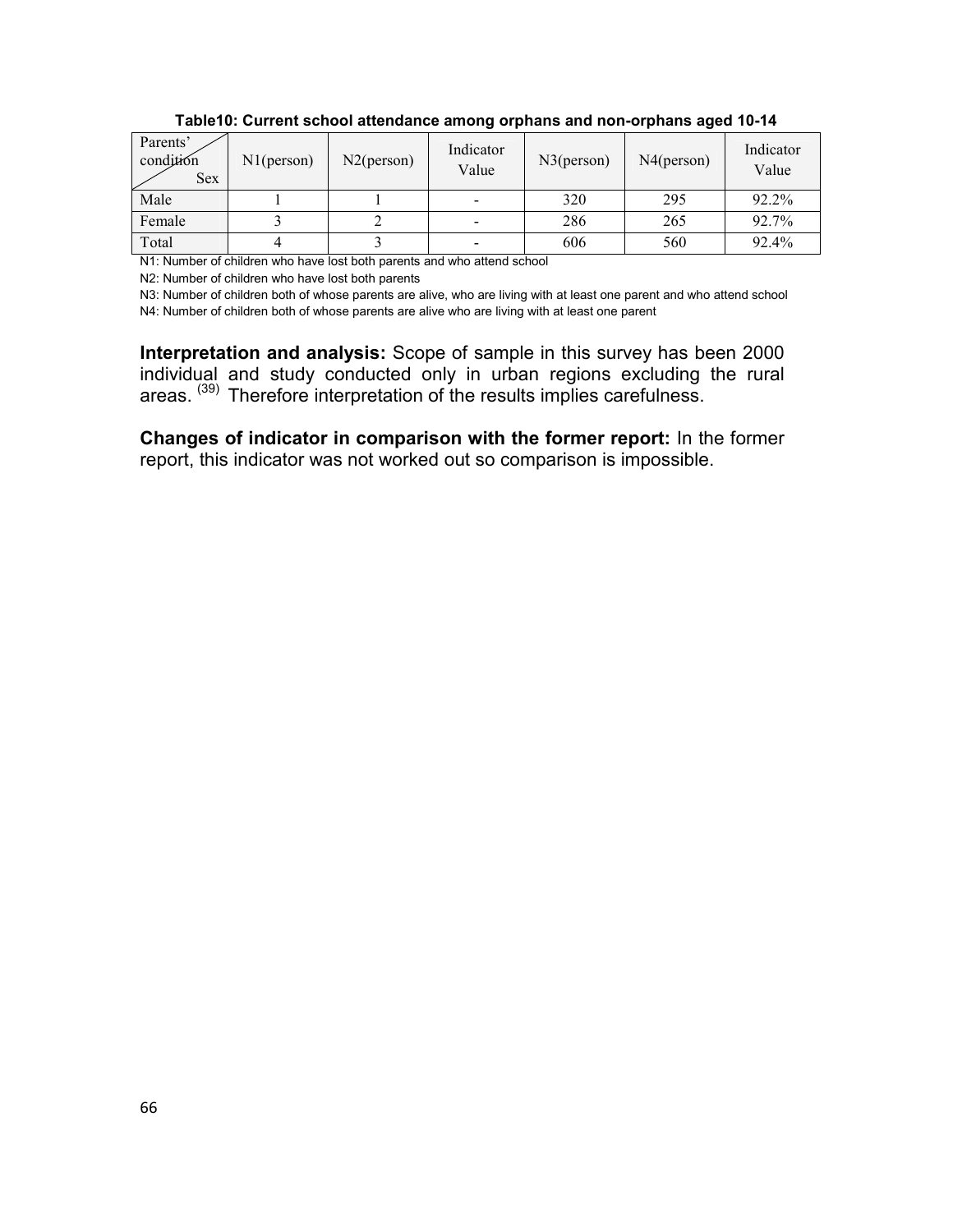# **Indicator13: Young People: Knowledge about HIV Prevention**

**Definition of indicator:** Percentage of young women and men aged 15–24 who both correctly identify ways of preventing the sexual transmission of HIV and who reject major misconceptions about HIV transmission

**Purpose of indicator:** To assess progress towards universal knowledge of the essential facts about HIV transmission

**Recommended measurement tools**: Population-based surveys

**Measurement tools used by this report:** A society based survey was utilized to work out this indicator. Based on multiple cluster random sampling, a survey was implemented in 2008 on 2000 teen aged and young individuals aged 10-24 with record of over one year residence in the cities of Zahedan (Shirabad, Karimabad), Tehran (Ekbatan, yaftabad), Khoramabad (Shamshirabad), Mashad (Khajeh Rabie), Gheshm, Bandar Abbas and Bam. Knowledge scale of the young people was measured by a standard questionnaire. In this way target data about the young people aged 15-24 was  $acquired.$   $(39)$ 

**Recommended method of measurement:** This indicator is constructed from responses to the following set of prompted questions:

1. Can the risk of HIV transmission be reduced by having sex with only one uninfected partner who has no other partners?

2. Can a person reduce the risk of getting HIV by using a condom every time they have sex?

3. Can a healthy-looking person have HIV?

4. Can a person get HIV from mosquito bites?

5. Can a person get HIV by sharing food with someone who is infected?

Numerator: Number of respondents aged 15-24 years who gave the correct answer to all five questions

Denominator: Number of all respondents aged 15–24

**Method of measurement used by this report:** The same as recommended.

**Value of indicator:** The 15-24 aged young people surveyed to measure this indicator had correct knowledge: 93.1% about transmission of infection through shared syringe and needle, 83.4% about infection through sexual intercourse without using condom and respectively 42.3% and 45.9% about the point that one will not get HIV through mosquito bite or sneeze or cough( Table No 11). As a whole, average grade of correct knowledge of the respondents is 63.55% of the maximum defined grade of 100. Just 15.5% of the male and 17.5% of female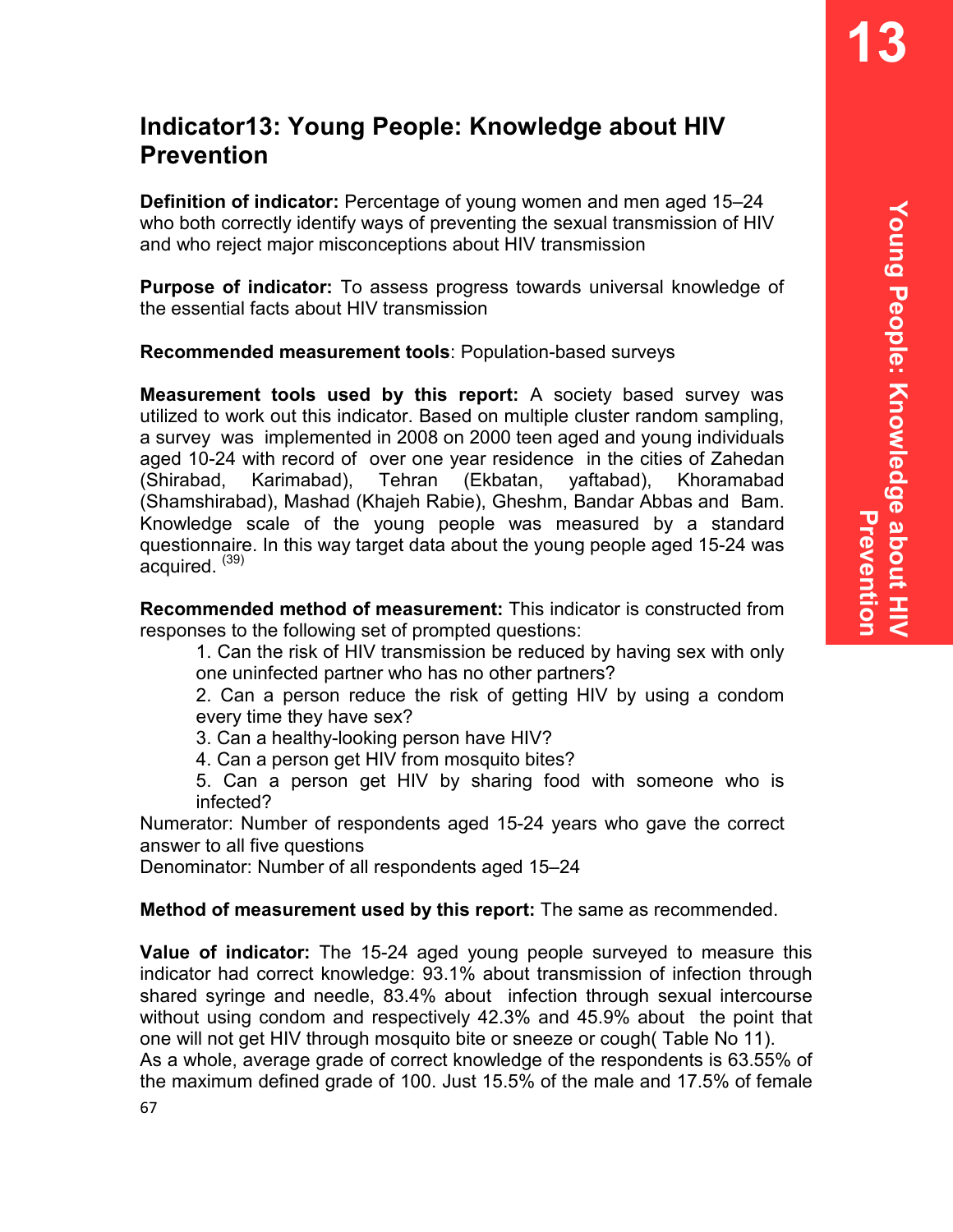young individuals gave correct response to all of the questions. There was not a significant difference between level of knowledge among the female and male young respondents. 87% were of the opinion that relation between HIV and sexual issues must be openly taught and 86% of the opinion that HIV education must be started at schools. The most important data sources of male group of the survey on HIV, has been schools (45.3%), broadcasting 44%) and friends and individuals of the same ages (27.5%).  $^{(39)}$  The figure is presented in table 11:

| <b>Title</b>                                        |        | Sex / Age                                                                                                            | number of<br>correct<br>answers<br>(person) | <b>Total number of</b><br>people who<br>have been<br>under the<br>question<br>(person) | <b>Correct</b><br>answer |
|-----------------------------------------------------|--------|----------------------------------------------------------------------------------------------------------------------|---------------------------------------------|----------------------------------------------------------------------------------------|--------------------------|
| Knowledge about                                     | female | $15-19$ years                                                                                                        | 266                                         | 372                                                                                    | 71/5                     |
| reduced risk of HIV                                 |        | 20-24 years                                                                                                          | 213                                         | 277                                                                                    | 76/9                     |
| transmission be by<br>having sex with only one      |        | $15-19$ years                                                                                                        | 298                                         | 428                                                                                    | 69/6                     |
| uninfected partner who                              | male   | $20-24$ years                                                                                                        | 244                                         | 326                                                                                    | 74/8                     |
| has no other partners                               |        | Total                                                                                                                | 1021                                        | 1403                                                                                   | 72/8                     |
| Knowledge about                                     | female | 15-19 years                                                                                                          | 235                                         | 372                                                                                    | 63/2                     |
| reduced risk of getting                             |        | $20-24$ years                                                                                                        | 201                                         | 277                                                                                    | 72/6                     |
| HIV by using a condom                               |        | 15-19 years                                                                                                          | 330                                         | 428                                                                                    | 77/1                     |
| every time they have                                | male   | 20-24 years                                                                                                          | 271                                         | 326                                                                                    | 83/1                     |
| sex                                                 | Total  |                                                                                                                      | 1037                                        | 1403                                                                                   | 73/9                     |
|                                                     | female | 15-19 years                                                                                                          | 222                                         | 372                                                                                    | 59/7                     |
| Knowledge about                                     |        | $20-24$ years                                                                                                        | 182                                         | 277                                                                                    | 65/7                     |
| possibility of healthy-<br>looking of a person with | male   | 15-19 years                                                                                                          | 268                                         | 428                                                                                    | 62/6                     |
| HIV                                                 |        | 229<br>20-24 years<br>Total<br>901<br>167<br>15-19 years<br>117<br>277<br>$20-24$ years<br>192<br>428<br>15-19 years | 326                                         | 70/2                                                                                   |                          |
|                                                     |        |                                                                                                                      |                                             | 1403                                                                                   | 64/2                     |
|                                                     | female |                                                                                                                      |                                             | 372                                                                                    | 45/9                     |
| Knowledge about                                     |        |                                                                                                                      |                                             |                                                                                        | 42/2                     |
| impossibility of getting                            | male   |                                                                                                                      |                                             |                                                                                        | 44/6                     |
| HIV from mosquito bites                             |        | $20-24$ years                                                                                                        | 118                                         | 326                                                                                    | 36/2                     |
|                                                     |        | Total                                                                                                                | 594                                         | 1403                                                                                   | 42/3                     |
| Knowledge about                                     | female | 15-19 years                                                                                                          | 217                                         | 372                                                                                    | 58/3                     |
| impossibility of getting                            |        | $20-24$ years                                                                                                        | 173                                         | 277                                                                                    | 62/4                     |
| HIV by sharing food with                            | male   | $15-19$ years                                                                                                        | 221                                         | 428                                                                                    | 51/6                     |
| someone who is                                      |        | 20-24 years                                                                                                          | 182                                         | 326                                                                                    | 55/8                     |
| infected                                            |        | Total                                                                                                                | 793                                         | 1403                                                                                   | 56/5                     |
|                                                     |        | 15-19 years                                                                                                          | 62                                          | 372                                                                                    | 16/7                     |
| correct answer                                      | female | 20-24 years                                                                                                          | 51                                          | 277                                                                                    | 18/4                     |
| to all five questions                               |        | 15-19 years                                                                                                          | 68                                          | 428                                                                                    | 15/9                     |
|                                                     | male   | $20-24$ years                                                                                                        | 48                                          | 326                                                                                    | 14/2                     |
|                                                     | Total  |                                                                                                                      | 229                                         | 1403                                                                                   | 16/3                     |

**Table11. Knowledge of general population about prevention of HIV (15-45 year)**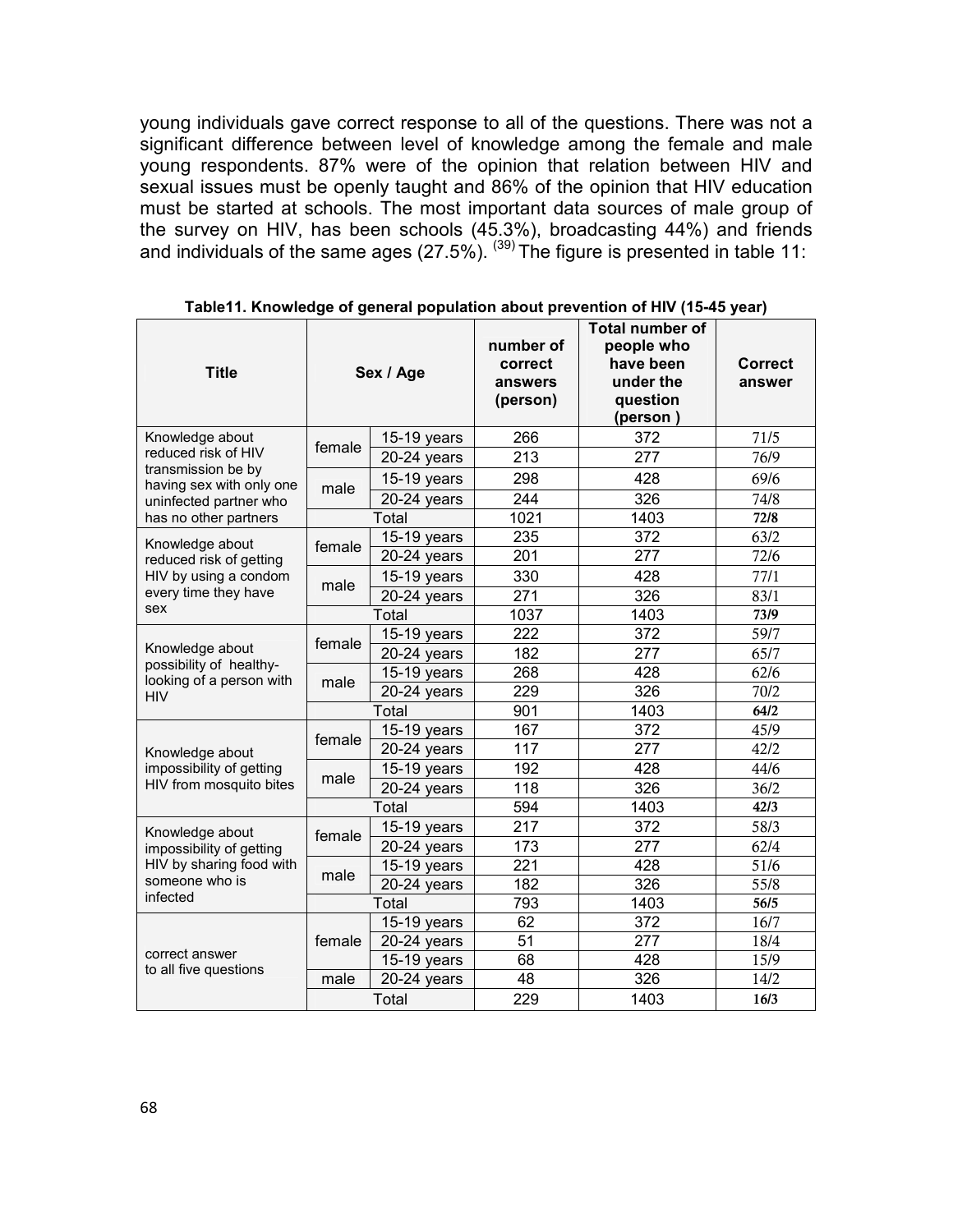**Interpretation and analysis of indicator:** The study was conducted on 2000 individuals to construct this indicator but coverage was only to the urban districts and did not extended to the rural regions. (39)

**Changes of indicator in comparison to the former report:** By comparing figures of this report with that of the former one it seems that general knowledge about effects of using condom in HIV prevention as well as effects of syringe and needle has improved although it is still far from the desired figures. But there was not considerable increase in general knowledge on the infected persons who might be healthy. Lack of knowledge about major misconceptions may contribute to stigma and discrimination.

**Recommendations for Indicator Improvement**: Developing population based survey among the target groups or including relevant questions in the current surveys implemented by some organizations, such as the National Youth Organization

## **Strengths, Weaknesses, Challenges, and Recommendations for Indicator Improvement**

## **Strengths**

- 1. High rate of literacy countrywide (over  $85\%$ )<sup>(40)</sup>
- 2. Ministry of Education is taking more attention to the relevant HIV education at schools.
- 3. Religious edicts (fatwa) issued by many high rank clerics authorizing the education on HIV prevention measures<sup>(41)</sup>
- 4. Nationwide coverage of National Broadcasting and establishing more accessibility to information technology.

## **Challenges**

1. High number of young population

2. Negative attitude of some policy makers and decision makers about offering education on HIV prevention measures

3. Cultural restriction of mass media towards raising awareness on preventive measures of sexually transmission of HIV

## **Recommendations for Indicator Improvement**:

- 1. Plan advocacy programs for attracting the support of policy makers and decision makers to authorize for education on preventive measures of sexually transmission of HIV
- 2. Reinforcement of the relevant HIV training at schools from quantity and quality point of view
- 3. More involvement of the mass media
- 4. Permanency of offering planned frequent information package
- 5. Creating variety in the manners of offering educational services such as utilizing peer group educations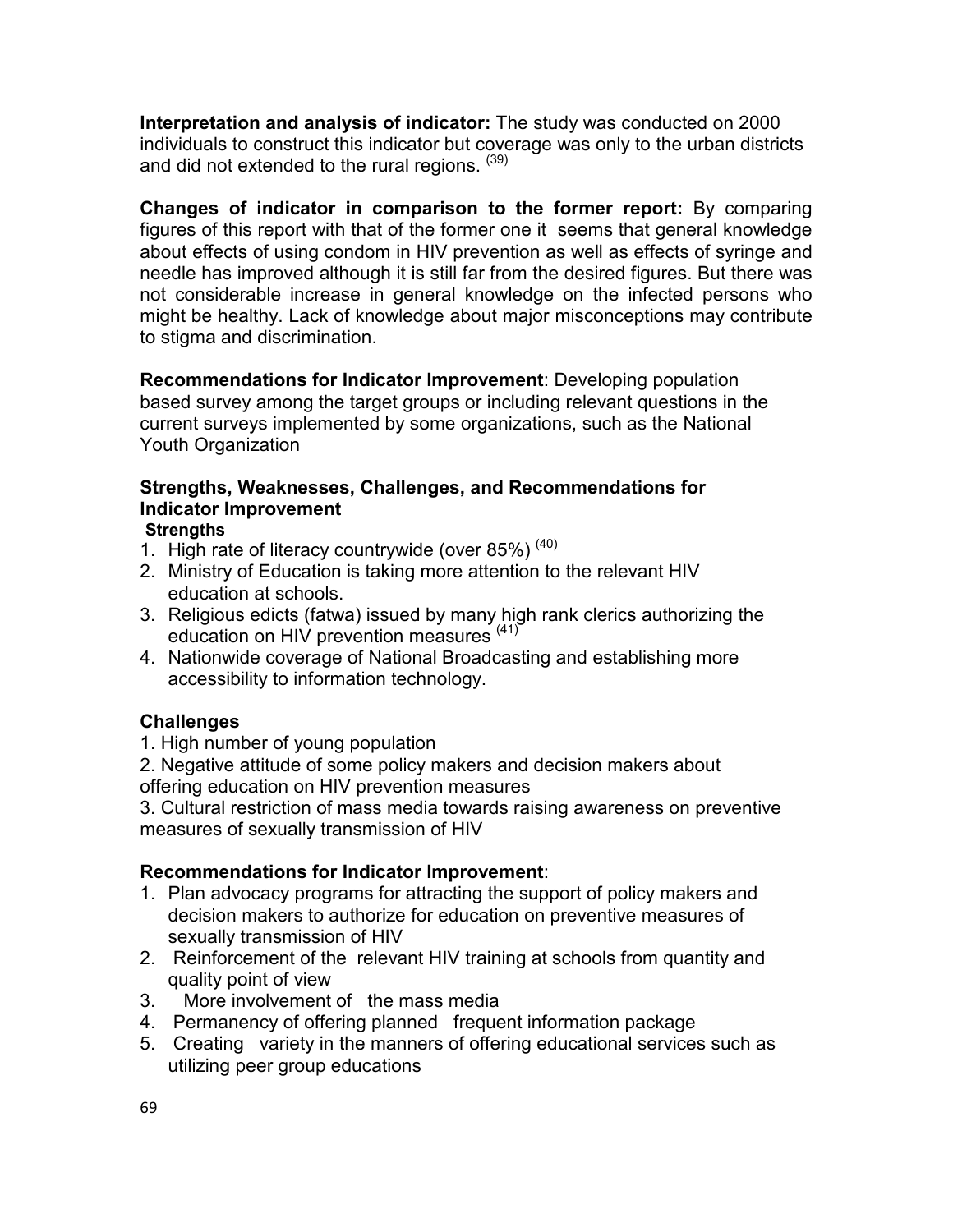# **Indicator14: Most-at-risk populations: knowledge about HIV Prevention**

**Definition of indicator:** Percentage of most-at-risk populations who both correctly identify ways of preventing the sexual transmission of HIV and who reject major misconceptions about HIV transmission

**Purpose of indicator:** To assess progress in building knowledge of the essential facts about HIV transmission among most-at-risk populations

**Recommended tools of measurement:** Special behavioural surveys

**Measurement tools used by this report:** According to Islamic Republic of Iran second National strategic plan to control HIV/AIDS (2007–2009) injecting drug users and sex workers account for the most important most-at-risk populations in the country. (11) Thus, efforts have been made to work out separate indicators for these two groups. Men who have sex with men (MSM) basically constitute another most-at-risk group. That is why efforts have been made to portray their conditions as well. Although serving time in prison does not amount to a high-risk behaviour in itself, in light of the role that prisons play in the HIV epidemic in Iran and in control programs as well, a separate indicator has been worked out for the prisoner population. Nevertheless the fact should be noted that prisoners do not form a homogenous population. Rather, they are imprisoned on different grounds and many of them do not display same high-risk behaviours. That means control programs for the prison population need different interventions proportionate to subgroups in the prison. In other words, such indicators are not comparable with those of other most-at –risk population groups.

For injecting drug users, the results of a biobehavioral study conducted on a national scale in cooperation with research centres in 2007 were used.  $(7)$ 

For female sex workers a study conducted by research centres in cooperation with the Diseases Management Centre (MOHME) in Tehran in 2007 were used. <sup>(36)</sup> There was a study conducted among men who have sex with men in Tehran in 2006.  $(37)$  For prisoners, a study conducted over the prisons of the country was used.  $(6)$  For More detailed description of these studies please refer to indicator no.8.

**Recommended method of measurement:** Respondents are asked the following five questions:

1. Can having sex with only one faithful, uninfected partner reduce the risk of HIV transmission?

2. Can using condoms reduce the risk of HIV transmission?

3. Can a healthy-looking person have HIV?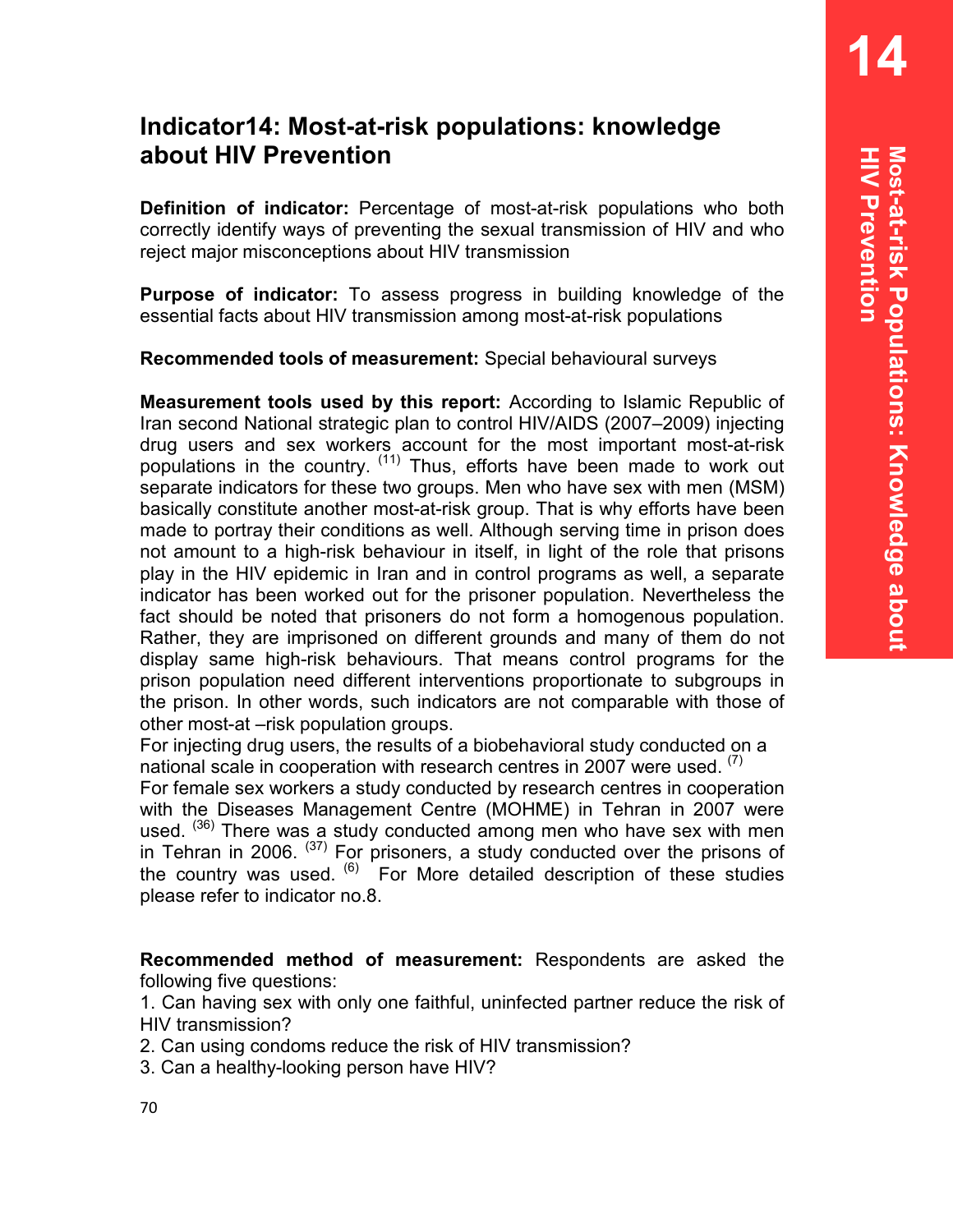4. Can a person get HIV from mosquito bites?

5. Can a person get HIV by sharing a meal with someone who is infected? Numerator: Number of most-at-risk population respondents who gave the correct answers to all five questions.

Denominator: Number of most-at-risk population respondents who gave answers, including "don't know", to all five questions

#### **Method of measurement used in this report:** The same as recommended.

**Value of Indicator:** Tables 12 to 16 represent the value of indicators for the high risk groups.

| age                                                                                                                                            | Less than 25 year                           |        |                                                |        |                                        |        |                                             | 25 year and more |                                                |        |                                        |        | proporti<br>on of                          |
|------------------------------------------------------------------------------------------------------------------------------------------------|---------------------------------------------|--------|------------------------------------------------|--------|----------------------------------------|--------|---------------------------------------------|------------------|------------------------------------------------|--------|----------------------------------------|--------|--------------------------------------------|
| group                                                                                                                                          | The number of<br>correct answer<br>(person) |        | <b>Total number</b><br>of answerer<br>(person) |        | The proportion<br>of correct<br>answer |        | The number of<br>correct answer<br>(person) |                  | <b>Total number</b><br>of answerer<br>(person) |        | The proportion<br>of correct<br>answer |        | correct<br>answer<br>in all<br>ages<br>and |
| <b>Title</b>                                                                                                                                   | Male                                        | Female | Male                                           | Female | Male                                   | Female | Male                                        | Female           | Male                                           | Female | Male                                   | Female | both<br>gender                             |
| Knowledge about<br>reduced risk of HIV<br>transmission be by<br>having sex with<br>only one uninfected<br>partner who has no<br>other partners | 299                                         | 12     | 405                                            | 18     | 73.8%                                  | 66.7%  | 2172                                        | 51               | 2563                                           | 74     | 84.7%                                  | 69.0%  | 82.8%                                      |
| Knowledge about<br>reduced risk of getting<br>HIV by using a condom<br>every time they have<br>sex                                             | 324                                         | 12     | 405                                            | 18     | 80.0%                                  | 66.7%  | 2156                                        | 54               | 2563                                           | 74     | 84.1%                                  | 73.0%  | 83.2%                                      |
| Knowledge about<br>possibility of healthy-<br>looking of a person with<br><b>HIV</b>                                                           | 289                                         | 9      | 405                                            | 18     | 71.4%                                  | 50.0%  | 2000                                        | 44               | 2563                                           | 74     | 78.9%                                  | 59.5%  | 76.5%                                      |
| Knowledge about<br>impossibility of getting<br>HIV from mosquito bites                                                                         | 141                                         | 9      | 405                                            | 18     | 34.8%                                  | 50.0%  | 1145                                        | 35               | 2563                                           | 74     | 44.7%                                  | 47.3%  | 43.5%                                      |
| Knowledge about<br>impossibility of getting<br>HIV by sharing food with<br>someone who is<br>infected                                          | 235                                         | 13     | 405                                            | 18     | 58.0%                                  | 72.2%  | 1732                                        | 41               | 2563                                           | 74     | 67.6%                                  | 55.4%  | 66.0%                                      |
| answer<br>to all five questions                                                                                                                | 67                                          | 1      | 405                                            | 18     | 16.5%                                  | 5.6%   | 647                                         | 13               | 2563                                           | 74     | 25.2%                                  | 17.6%  | 23.7%                                      |

**Table 12: Knowledge of the IDUs in Iran about HIV prevention**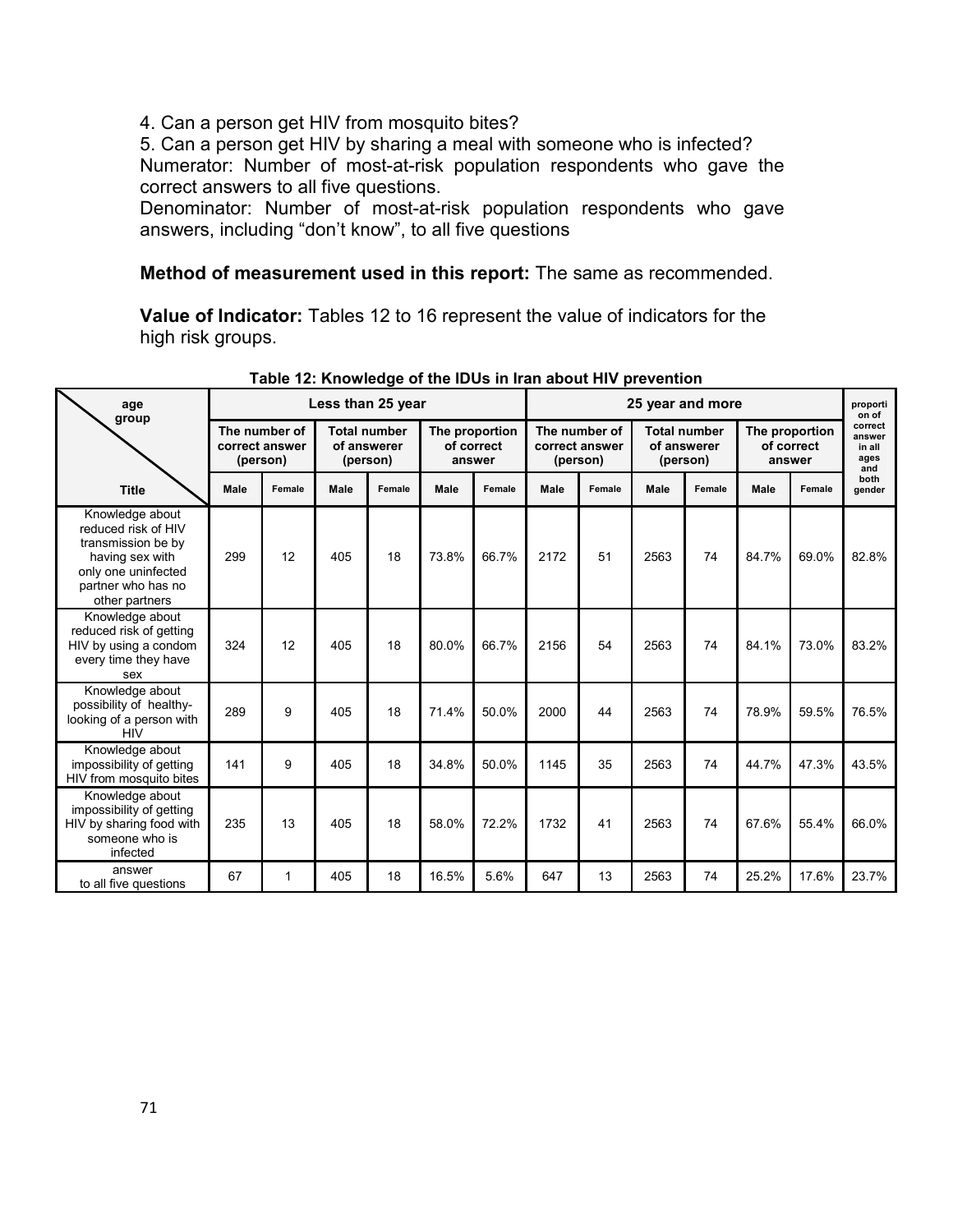| age group                                                                                                                                      | Less than 25 year                              |                |                                                   |                |                                        |          | 25 year and more                               |        |                                                   |        |                                        |        | <b>The</b>                                                    |
|------------------------------------------------------------------------------------------------------------------------------------------------|------------------------------------------------|----------------|---------------------------------------------------|----------------|----------------------------------------|----------|------------------------------------------------|--------|---------------------------------------------------|--------|----------------------------------------|--------|---------------------------------------------------------------|
|                                                                                                                                                | The number<br>of correct<br>answer<br>(person) |                | <b>Total</b><br>number of<br>answerer<br>(person) |                | The proportion<br>of correct<br>answer |          | The number<br>of correct<br>answer<br>(person) |        | <b>Total</b><br>number of<br>answerer<br>(person) |        | The proportion<br>of correct<br>answer |        | proportion<br>of correct<br>answer in<br>all ages<br>and both |
| <b>Title</b>                                                                                                                                   | <b>Male</b>                                    | Female         | Male                                              | Female         | Male                                   | Female   | <b>Male</b>                                    | Female | <b>Male</b>                                       | Female | <b>Male</b>                            | Female | gender                                                        |
| Knowledge about<br>reduced risk of HIV<br>transmission be by<br>having sex with only<br>one uninfected<br>partner who has no<br>other partners | 60                                             | 2              | 76                                                | $\overline{2}$ | 80.0%                                  | 100%     | 516                                            | 9      | 600                                               | 10     | 86.0%                                  | 90.0%  | 85.3%                                                         |
| Knowledge about<br>reduced risk of<br>getting HIV by using<br>a condom<br>every time they<br>have sex                                          | 66                                             | 1              | 76                                                | $\overline{2}$ | 86.4%                                  | 50.0%    | 529                                            | 10     | 600                                               | 10     | 88.2%                                  | 100%   | 88.1%                                                         |
| Knowledge about<br>possibility of<br>healthy-looking of a<br>person with HIV                                                                   | 59                                             | 1              | 76                                                | $\overline{2}$ | 77.3%                                  | 50.0%    | 478                                            | 9      | 600                                               | 10     | 79.7%                                  | 90.0%  | 79.5%                                                         |
| Knowledge about<br>impossibility of<br>getting HIV from<br>mosquito bites                                                                      | 34                                             | $\Omega$       | 76                                                | $\overline{2}$ | 44.7%                                  | $\Omega$ | 394                                            | 6      | 600                                               | 10     | 65.7%                                  | 6%     | 62.2%                                                         |
| Knowledge about<br>impossibility of<br>getting HIV by<br>sharing food with<br>someone who is<br>infected                                       | 47                                             | $\overline{2}$ | 76                                                | $\overline{2}$ | 61.8%                                  | 100%     | 391                                            | 9      | 600                                               | 10     | 65.2%                                  | 90.0%  | 62.3%                                                         |
| answer<br>to all five questions                                                                                                                | 13                                             | 0              | 76                                                | 2              | 17.1%                                  | 0        | 186                                            | 5      | 600                                               | 10     | 31.0%                                  | 50.0%  | 29.3%                                                         |

**Table 13: the knowledge of IDU in Tehran about HIV prevention**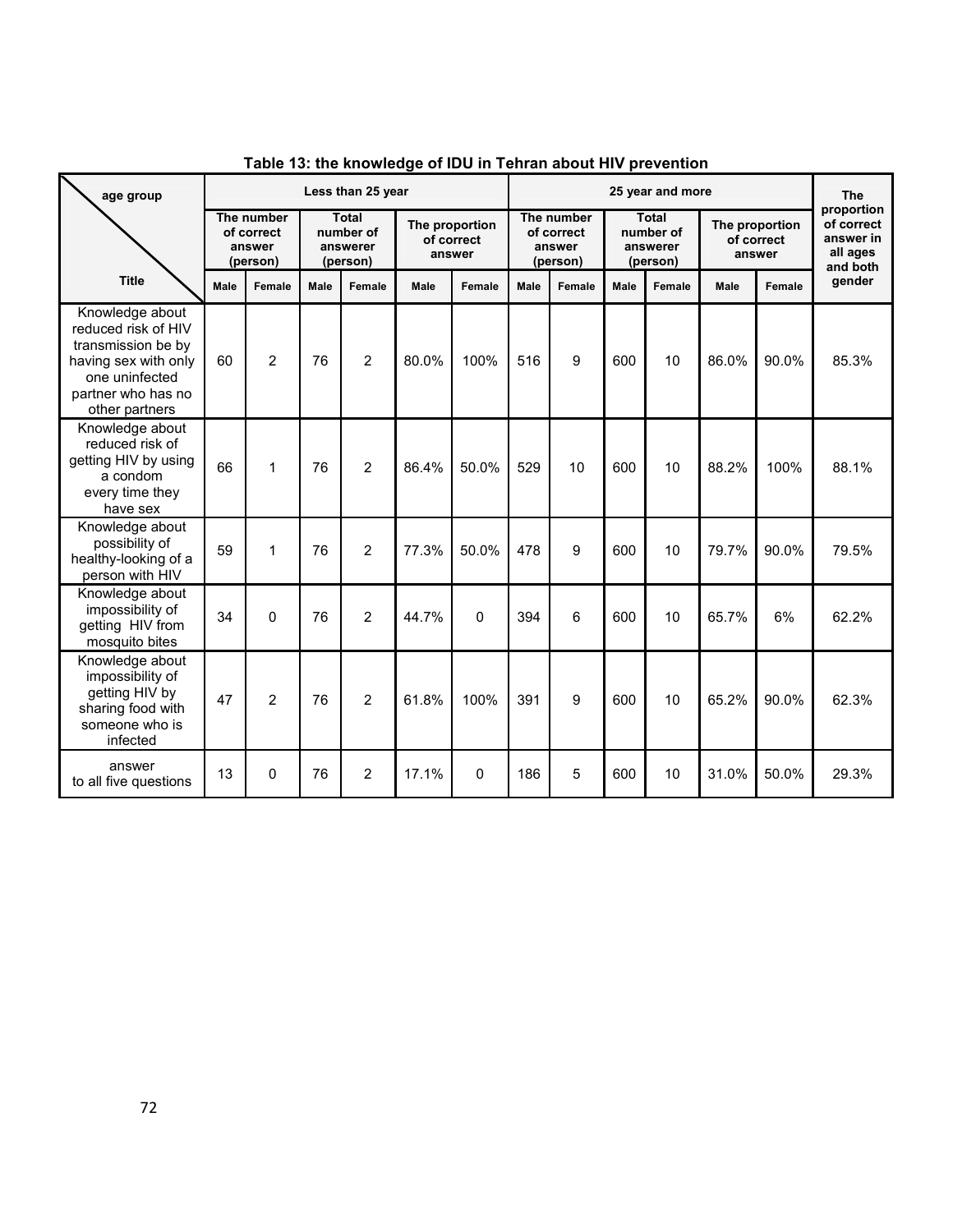| age group                                                                                                                                |                                                             | Less than 25 year                             |                                                  |                                                      | 25 year and more                              |                                                  | The                                               |
|------------------------------------------------------------------------------------------------------------------------------------------|-------------------------------------------------------------|-----------------------------------------------|--------------------------------------------------|------------------------------------------------------|-----------------------------------------------|--------------------------------------------------|---------------------------------------------------|
| <b>Title</b>                                                                                                                             | <b>The</b><br>number<br>οf<br>correct<br>answer<br>(person) | Total<br>number<br>Ωf<br>answerer<br>(person) | <b>The</b><br>proportion<br>of correct<br>answer | The<br>number<br>of<br>correct<br>answer<br>(person) | Total<br>number<br>Ωf<br>answerer<br>(person) | <b>The</b><br>proportion<br>of correct<br>answer | proportion<br>of correct<br>answer in<br>all ages |
| Knowledge about reduced<br>risk of HIV transmission be by<br>having sex with<br>only one uninfected partner<br>who has no other partners | 45                                                          | 122                                           | 36.9%                                            | 52                                                   | 158                                           | 32.9%                                            | 31.1%                                             |
| Knowledge about reduced<br>risk of getting HIV by using a<br>condom every time they have<br>sex                                          | 78                                                          | 122                                           | 63.9%                                            | 107                                                  | 158                                           | 67.7%                                            | 66.1%                                             |
| Knowledge about possibility<br>of healthy-looking of a<br>person with HIV                                                                | 83                                                          | 122                                           | 68.0%                                            | 76                                                   | 158                                           | 48.1%                                            | 56.8%                                             |
| Knowledge about<br>impossibility of getting HIV<br>from mosquito bites                                                                   | 51                                                          | 122                                           | 41.8%                                            | 74                                                   | 158                                           | 46.8%                                            | 44.6%                                             |
| Knowledge about<br>impossibility of getting HIV by<br>sharing food with someone<br>who is infected                                       | 75                                                          | 122                                           | 61.5%                                            | 106                                                  | 158                                           | 67.1%                                            | 64.6%                                             |
| Answer to all five questions                                                                                                             | 12                                                          | 122                                           | $9.8*$                                           | 10                                                   | 158                                           | 6.3%                                             | 7.9%                                              |

#### **Table 14: Female sex workers' knowledge about HIV prevention**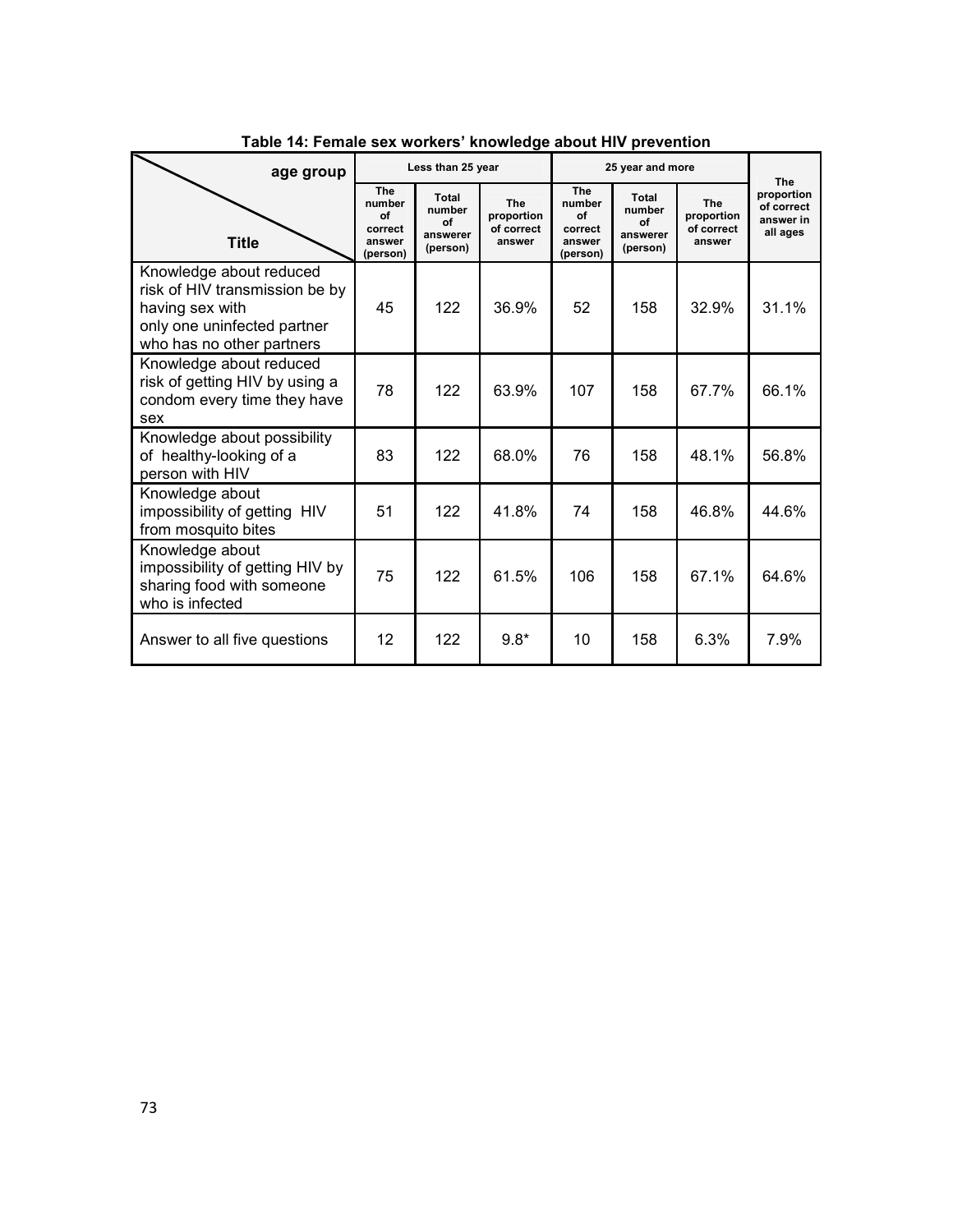| Age                                                                                                                                            |      | Below 15 years                             |      |                                            |      |                                        |      |                                            |      | 15 year and older                          |      |                                        | The                                   |
|------------------------------------------------------------------------------------------------------------------------------------------------|------|--------------------------------------------|------|--------------------------------------------|------|----------------------------------------|------|--------------------------------------------|------|--------------------------------------------|------|----------------------------------------|---------------------------------------|
| Knowledge category                                                                                                                             |      | The number of<br>correct<br>answer(person) |      | <b>Total number of</b><br>answerer(person) |      | The proportion<br>of correct<br>answer |      | The number of<br>correct<br>answer(person) |      | <b>Total number of</b><br>answerer(person) |      | The proportion<br>of correct<br>answer | proportion<br>of correct<br>answer in |
|                                                                                                                                                | male | female                                     | male | female                                     | male | female                                 | male | female                                     | male | female                                     | male | female                                 | all ages                              |
| Knowledge about<br>reduced risk of HIV<br>transmission be by<br>having sex with<br>only one uninfected<br>partner who has no<br>other partners | 750  | 29                                         | 818  | 35                                         | 90.5 | 91.7                                   | 3257 | 124                                        | 3596 | 149                                        | 89.4 | 88.0                                   | 89.5                                  |
| Knowledge about<br>reduced risk of getting<br>HIV by using a<br>condom<br>every time they have<br>sex                                          | 811  | 24                                         | 860  | 32                                         | 92.5 | 81.6                                   | 3433 | 118                                        | 3634 | 132                                        | 93.8 | 89.8                                   | 93.4                                  |
| Knowledge about<br>possibility of healthy-<br>looking of a person<br>with HIV                                                                  | 725  | 29                                         | 850  | 35                                         | 79.8 | 79.5                                   | 3064 | 122                                        | 3561 | 135                                        | 80.9 | 91.8                                   | 81.2                                  |
| Knowledge about<br>impossibility of getting<br>HIV from mosquito<br>bites                                                                      | 329  | 22                                         | 755  | 31                                         | 42.8 | 78.9                                   | 1344 | 48                                         | 3245 | 137                                        | 42.5 | 33.4                                   | 42.5                                  |
| Knowledge about<br>impossibility of getting<br>HIV by sharing food<br>with someone who is<br>infected                                          | 540  | 24                                         | 851  | 35                                         | 60.9 | 74.7                                   | 2522 | 95                                         | 3575 | 145                                        | 68.0 | 64.6                                   | 66.8                                  |
| Answer to all five<br>questions                                                                                                                | 172  | 5                                          | 1040 | 44                                         | 12.4 | 9.3                                    | 801  | 16                                         | 4264 | 181                                        | 15.3 | 10.9                                   | 14.6                                  |

#### **Table15: Knowledge of prisoners about HIV prevention**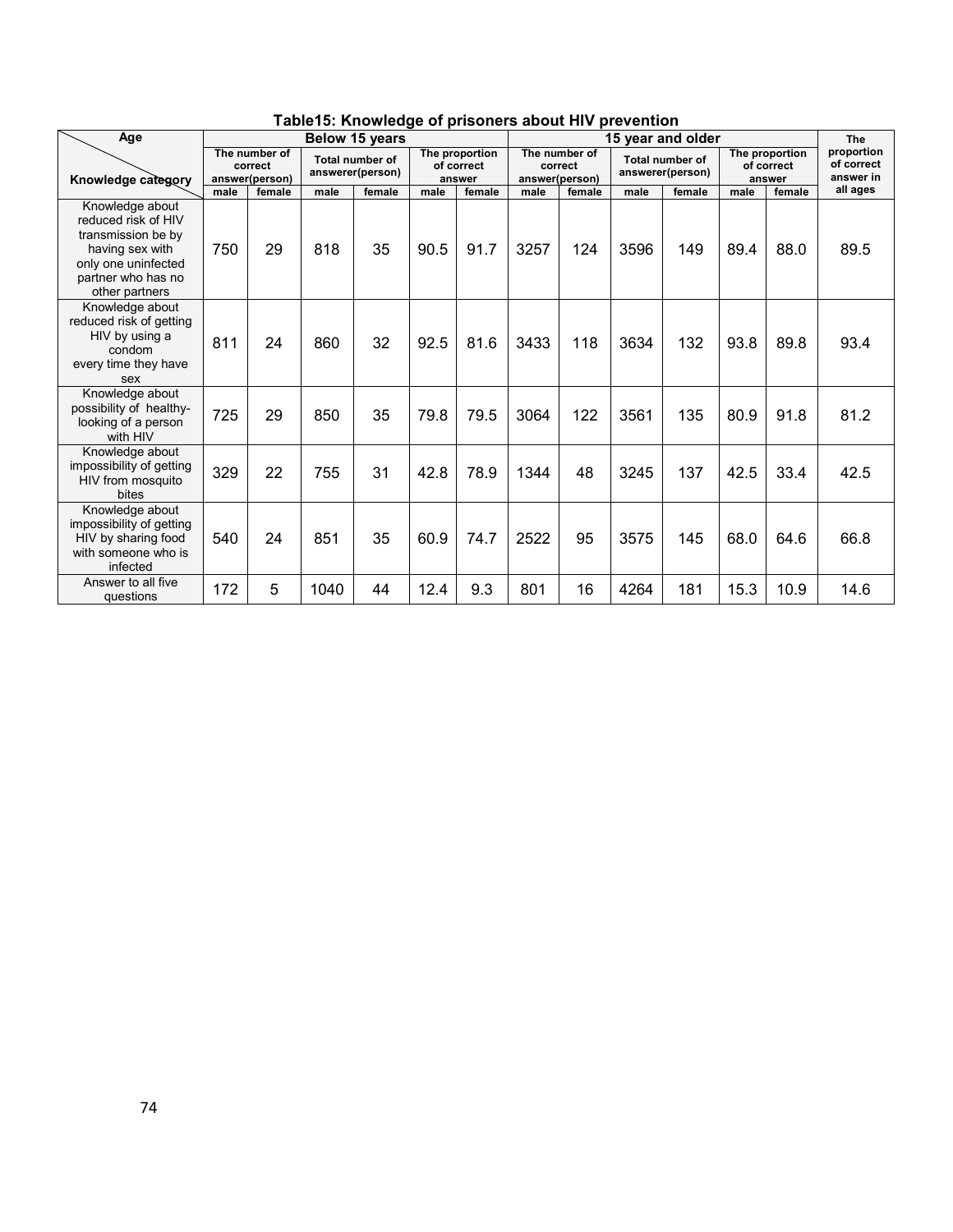| age group                                                                                                                                   |                                                          | Less than 25 year                          |                                           |                                                          | 25 year and more                           |                                                      | <b>The</b>                                            |
|---------------------------------------------------------------------------------------------------------------------------------------------|----------------------------------------------------------|--------------------------------------------|-------------------------------------------|----------------------------------------------------------|--------------------------------------------|------------------------------------------------------|-------------------------------------------------------|
| <b>Title</b>                                                                                                                                | <b>The</b><br>number<br>of correct<br>answer<br>(person) | Total<br>number of<br>answerer<br>(person) | The<br>proportion<br>of correct<br>answer | <b>The</b><br>number of<br>correct<br>answer<br>(person) | Total<br>number of<br>answerer<br>(person) | <b>The</b><br>proportio<br>n of<br>correct<br>answer | proportio<br>n of<br>correct<br>answer in<br>all ages |
| Knowledge about<br>reduced risk of HIV<br>transmission be by<br>having sex with only one<br>uninfected partner who<br>has no other partners | 13                                                       | 18                                         | 66.8%                                     | 47                                                       | 65                                         | 66.0%                                                | 65.9%                                                 |
| Knowledge about<br>reduced risk of getting<br>HIV by using a condom<br>every time they have sex                                             | 12                                                       | 18                                         | 53.3%                                     | 53                                                       | 65                                         | 80.1%                                                | 71.7%                                                 |
| Knowledge about<br>possibility of healthy-<br>looking of a person with<br><b>HIV</b>                                                        | 10                                                       | 18                                         | 45.1%                                     | 47                                                       | 65                                         | 79.2%                                                | 68.6%                                                 |
| Knowledge about<br>impossibility of getting<br>HIV from mosquito bites                                                                      | 5                                                        | 18                                         | 22.1%                                     | 13                                                       | 65                                         | 17.7%                                                | 19.0%                                                 |
| Knowledge about<br>impossibility of getting<br>HIV by sharing food with<br>someone who is<br>infected                                       | 6                                                        | 18                                         | 42.2%                                     | 37                                                       | 65                                         | 58.7%                                                | 53.5%                                                 |
| answer<br>to all five questions                                                                                                             | 2                                                        | 18                                         | 4.5%                                      | 4                                                        | 65                                         | 11.7%                                                | 5.3%                                                  |

**Table 16: the knowledge of MSM about HIV prevention** 

\* For earning (requiring) the relative (proportion) in this group it has been used weighted.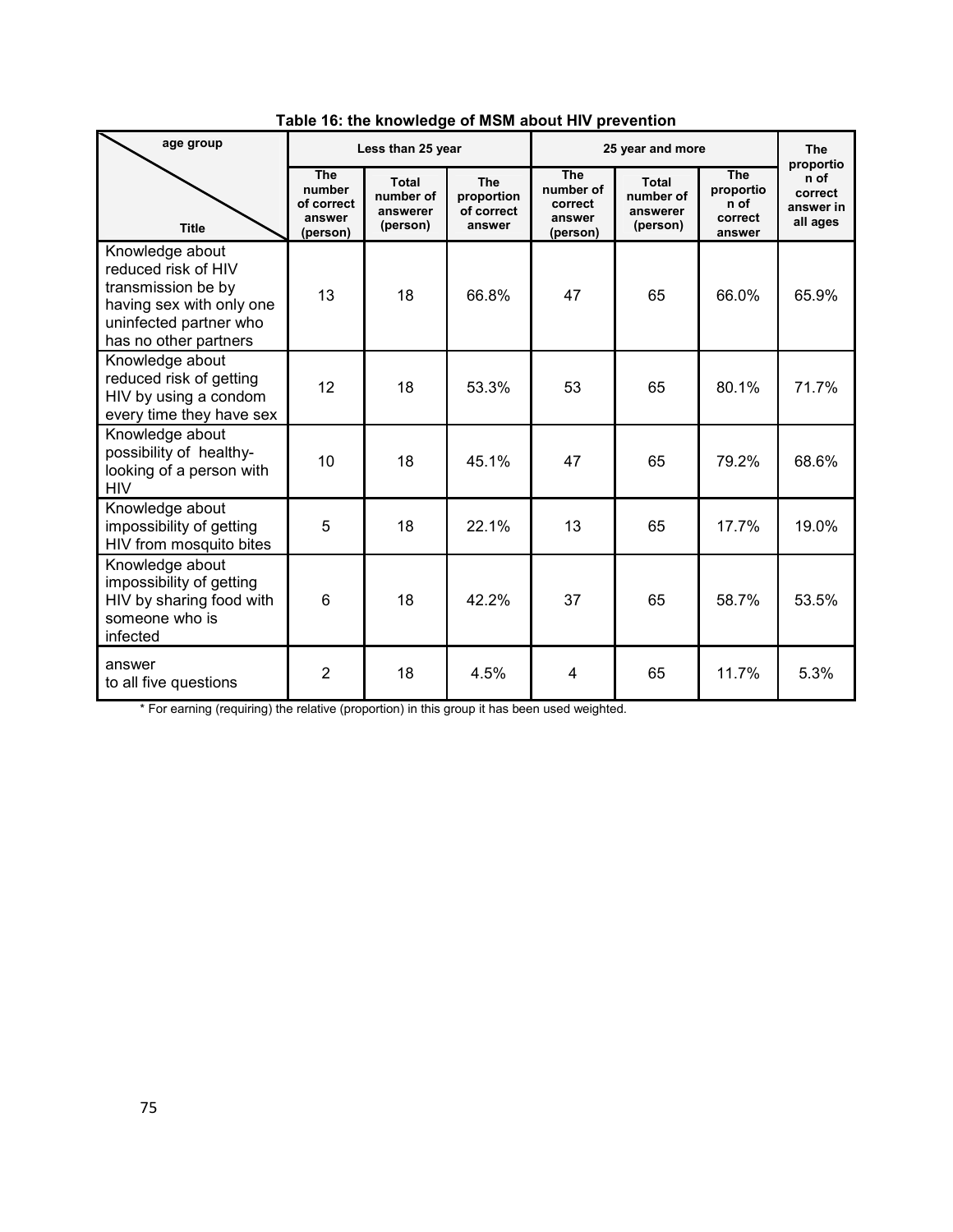**Interpretation and Analysis:** It should be noted that result of the survey which was conducted on the sex workers, covers only a part of Female Sex Workers in Tehran, cannot be applied to the whole country.

In addition, the target group of MSM was too restricted and specific, the majority had a history of drug using in their record and a considerable number of them lacked a permanent place for living. Moreover, the sample group was too small to apply the finding of the survey to all MSM.  $(37)$ 

Comparison made between level of knowledge amongst most-at-risk population made it known that injecting drug users and prisoners know more than other members of high risk groups about the HIV prevention measures. This can be due to implementation of HIV prevention programs that started in country in recent years. Besides, it seems that the sample group also knows more about general ways of HIV transmission than knowing the fact HIV is not transmitted through ordinary contacts. Such a gap is possibly rooted in stigma and discrimination against people living with HIV.

**Changes of indicator:** Due to lack of a new survey on IDUs, evaluation of the changes gets impossible. Although necessary provisions has been made for imminent commencement of the second biobehavorall surveys within the framework of the integrated epidemiologic surveillance system.  $(2)$  Another survey is under construction on the female Sex Workers but the relevant data have not been finalized yet  $(2)$  which makes comparison impossible. Regarding the prisoners, considerable improvement was found out. In spite of this, comparison implies much more care because the former report implemented with a restricted scope across Tehran. But the new report is taking use of the first biobehavioral survey within the framework of epidemiologic surveillance system.

**Recommendations for Indicator Improvement:** Reinforcement and full implementation of integrated biobehavioral surveillance system on the target groups of most at risk in a scale that can be applicable to the whole country.

#### **Strengths, Weaknesses, Challenges, and Recommendations for Indicator Improvement**

**Strengths**

- 1. Consistent surveys on the target groups of IDUs and establishment of the same surveys on other groups at risk during the reporting periods.
- 2. Increasing accessibility of the IDUs to the existing services and establishment of the same access for the women at risk during the reporting periods
- 3. A relatively extensive network of primary health care services, to provide possibility of integration of such services.

#### **Challenges**

Limited access to some of the most at risk groups, due to current legal, cultural, and social restrictions and stigma and discrimination against people living with HIV

76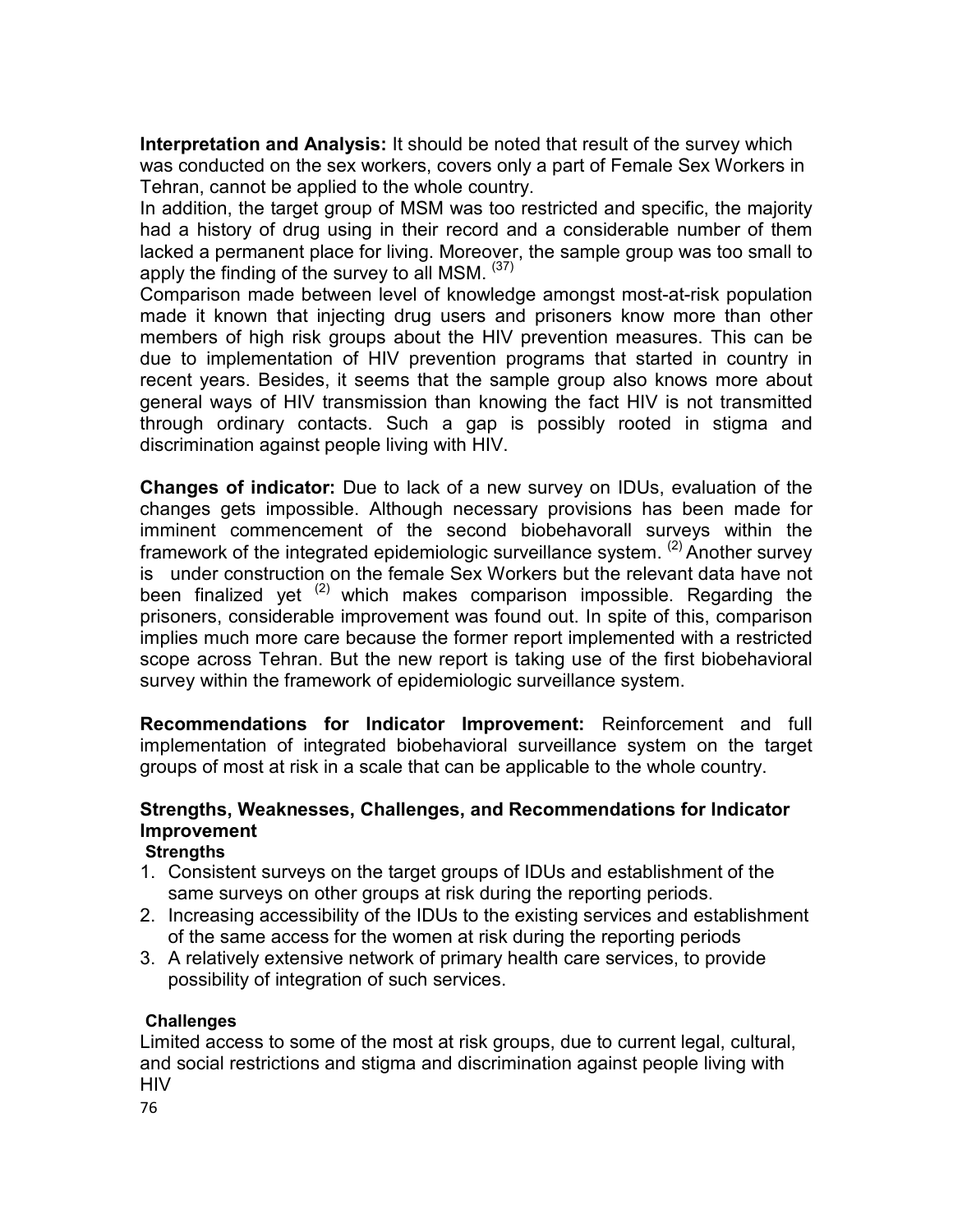#### **Recommendations**

- 1. Extension of the women specific harm reduction centres to increase their access to the services
- 2. Strengthening of the NGOs in the field of offering service to the women and children at risk
- 3. Reinforcement and attraction of wider participation of the individuals who belong to the at risk population in giving service
- 4. Supporting the NGOs in their services to the most at risk population
- 5. Increasing the number of DICs and outreach teams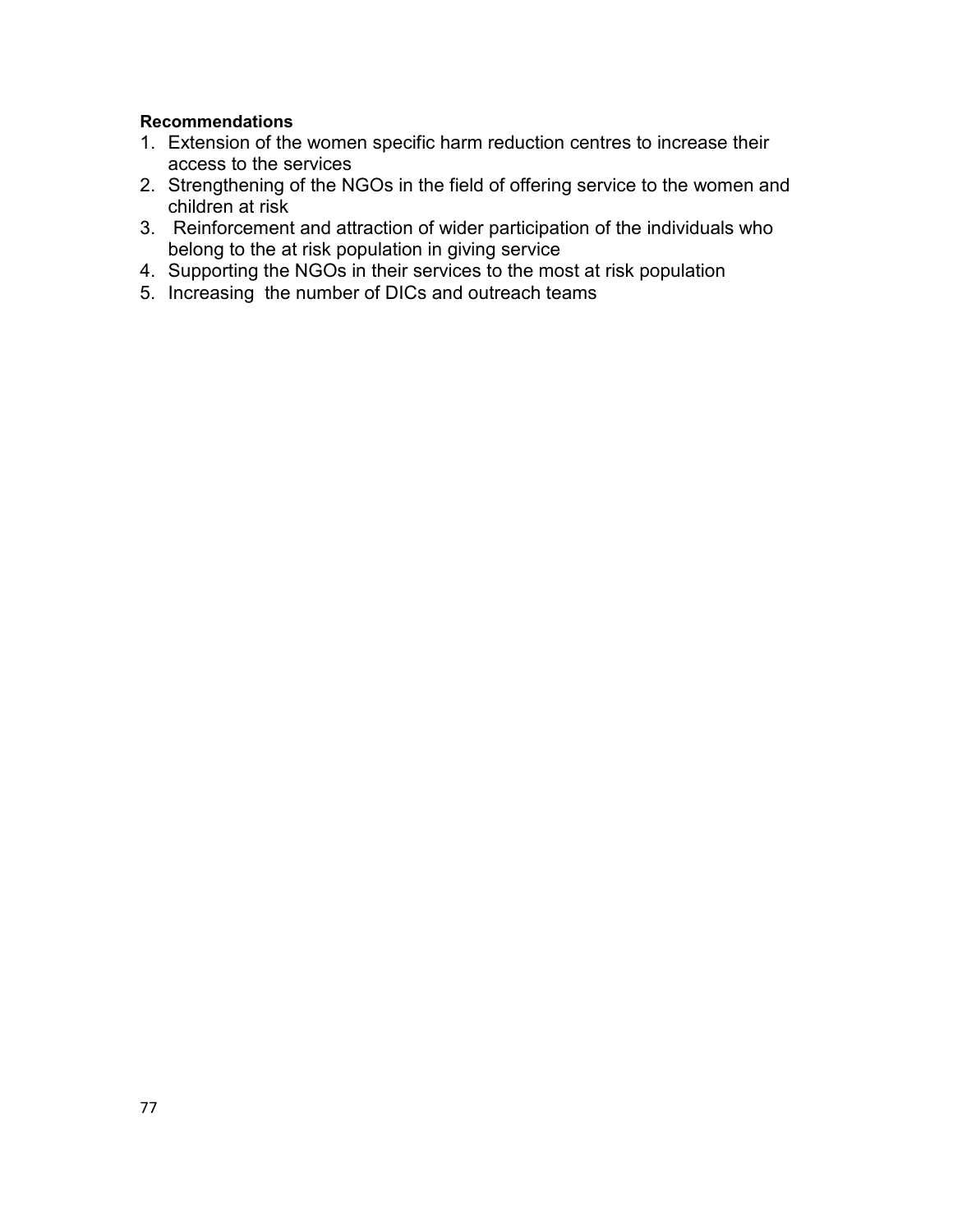# **Indicator15. Sex before the age of 15**

**Definition of indicator:** Percentage of young women and men aged 15–24 who have had sexual intercourse before the age of 15

**Purpose of indicator:** To assess progress in increasing the age at which young women and men aged 15–24 first have sex

**Recommended measurement tools**: Population-based surveys

**Measurement tools used by this report:** A society based survey was utilized to work out this indicator. Based on multiple cluster random sampling, a survey was implemented in 2008 on 2000 teen aged and young individuals aged 10-24 with record of over one year residence in the cities of Zahedan (Shirabad, Karimabad), Tehran (Ekbatan, yaftabad), Khoramabad (Shamshirabad), Mashad (Khajeh Rabie), Gheshm, Bandar Abbas and Bam. Knowledge scale of the young people was measured by a standard questionnaire. In this way target data about the young people aged 15-24 was acquired.  $(39)$ 

**Recommended method of measurement**: Following questions are asked from the respondents

- 1. Have they ever experienced sexual intercourse?
- 2. In case of positive answer, they are asked that how old they were at the time of their first sexual intercourse?

Numerator: Number of respondents (aged 15–24 years) who report the age at which they first had sexual intercourse as less than 15 years.

Denominator: Number of all respondents aged 15–24 years.

**Method of measurement used by this report:** The same recommended.

**Value of indicator**: The study showed that 6% (53 out of 754 Male) and 1% (7 out of 649 Female) have had sexual intercourse at the age under 15 (table 16). As well 16.6% (125 out of 754 male) and 2.8% (18 out of 649 female) have had sexual intercourse at the age under 18 (Tables 17 & 18).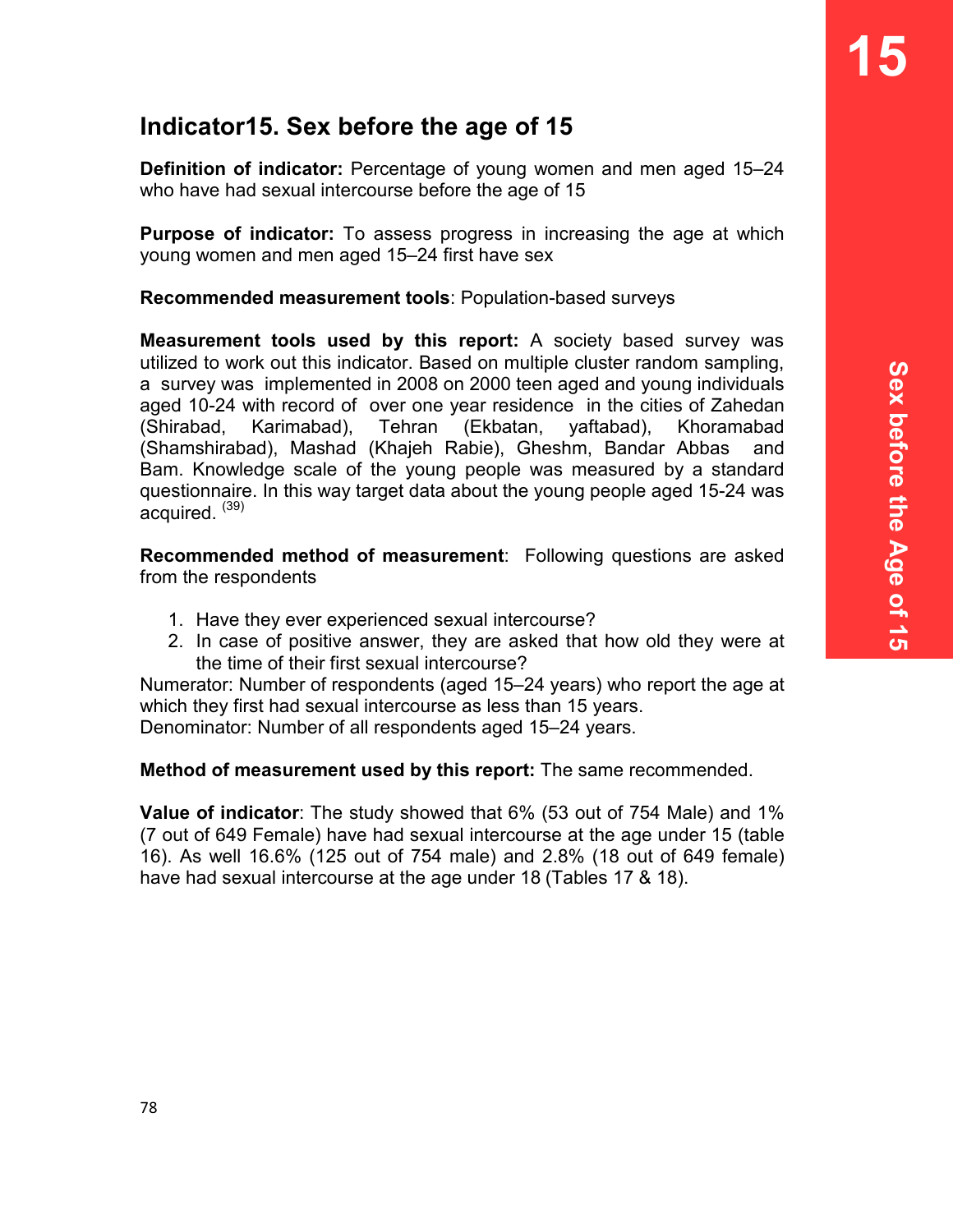|            |                                                | 15-19 year                           |                       | $20-24$ year                            |                                 |                       |  |
|------------|------------------------------------------------|--------------------------------------|-----------------------|-----------------------------------------|---------------------------------|-----------------------|--|
| Age<br>Sex | History<br>of the<br>sexual<br>intercou<br>rse | Total<br>numb<br>er of<br>sampl<br>e | Proportion<br>$(\% )$ | History of the<br>sexual<br>intercourse | Total<br>number<br>0t<br>sample | Proportion<br>$(\% )$ |  |
| Female     |                                                | 372                                  | 1.6                   |                                         | 277                             | 0.4                   |  |
| Male       |                                                | 428                                  | 9.5                   | 12                                      | 326                             | 3.6                   |  |

**Table17: History of before the age of 15** 

#### **Table18: History of before the age of 18**

|                   | 15-19 year                                     |                                 |                       |                                         | $20-24$ year                    |                       |  |  |
|-------------------|------------------------------------------------|---------------------------------|-----------------------|-----------------------------------------|---------------------------------|-----------------------|--|--|
| Age<br><b>Sex</b> | History<br>of the<br>sexual<br>interco<br>urse | Total<br>number<br>0f<br>sample | Proportion<br>$(\% )$ | History of<br>the sexual<br>intercourse | Total<br>number<br>οf<br>sample | Proportion<br>$(\% )$ |  |  |
| Female            | 15                                             | 372                             | 4.3                   | 3                                       | 277                             | 1.2                   |  |  |
| Male              | 73                                             | 428                             | 17.1                  | 52                                      | 326                             | 15.9                  |  |  |

**Interpretation and analysis of the indicator:** Scope of the sampling in this report covered 2000 individuals and survey was conducted only in urban regions, excluding the rural areas.  $(39)$  on the other side, due to cultural restriction, questions were raised only on having or not having sexual relationship without referring to the kind of that. However the respondents seem to having got fully justified about the question and their manner of giving response to the questions on condom use is a proof that they have got right concept of the question. Nevertheless one should be careful for interpretation of the result.

**Changes of the indicator in comparison with the former report:** Generally it seems that sexual relationship is common. Comparison of the figures of this report with that of the former one exhibits a slight change in beginning of sexual relationship in male and almost no change in the female. But what seems noteworthy in this record is that number of beginning sexual relationship under the age of 15 as well as under 18 in the group of 15-19 aged individuals is higher than the 20-24 aged group.  $(39)$  This is an alarm giving point which necessitates implementing promotion safer sex programs in a vast scale.

#### **Recommendations for improvement of the indicator:**

• To set up organized periodic behavioral studies on the target group and include relevant questions in the current studies which is under process by some of the organizations as National Youth Organization.

#### **Strengths, challenges and suggestions for indicator improvement: Strengths**

79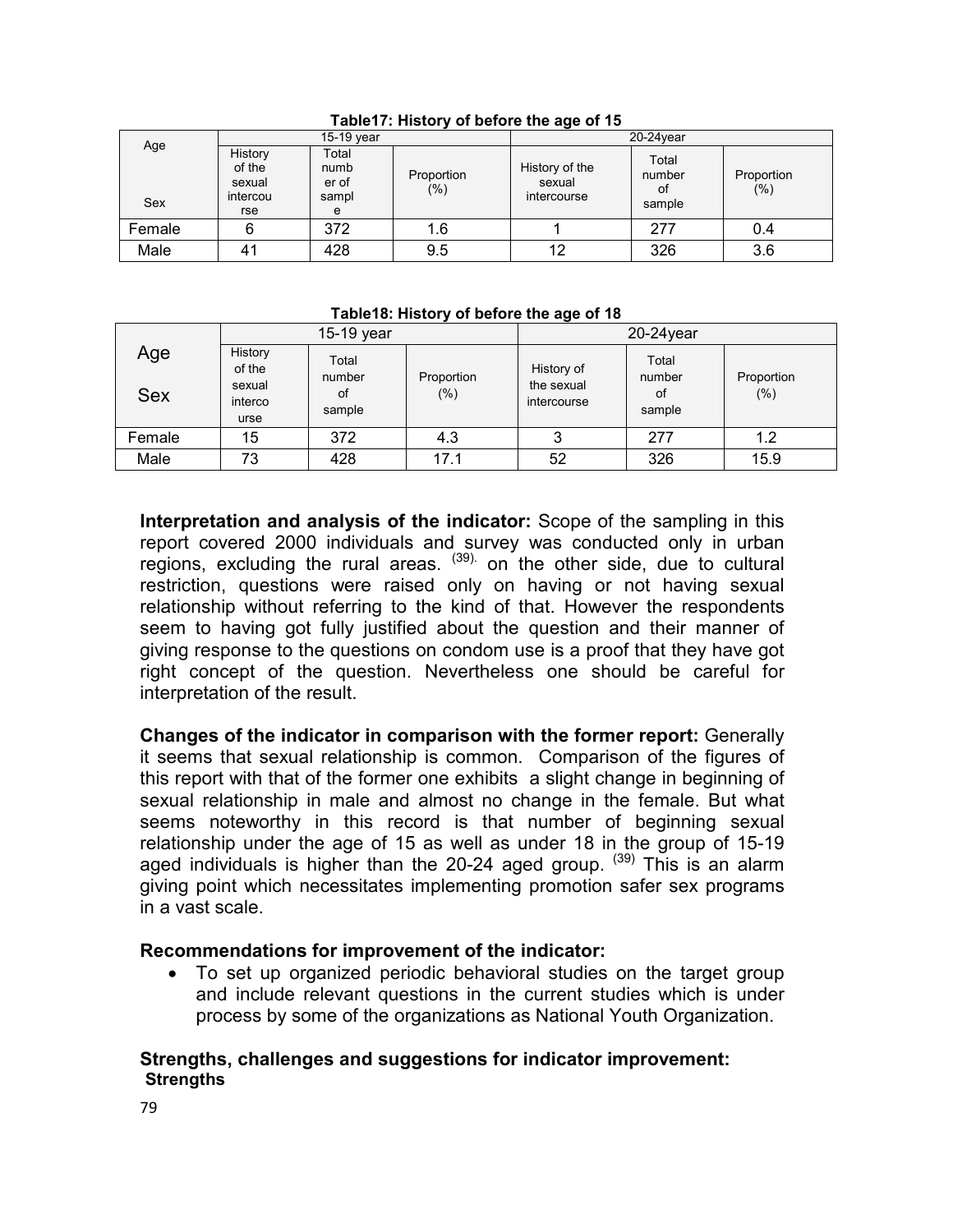Religious beliefs, traditions and social relations can help drive a certain extent of abstinence in society.

#### **Challenges**

1. Cultural limitations in relation to openly providing necessary educations

2. Ambiguous educational policies and the point that not all of the authorities provide support to the safer sex education

3. Life skills education has yet to be scaled up

4. Existence of a denial sense against the problems that are threatening the youth

5. The population is young

6. Extensive communicational networks which can leave destructive effects on the sexual behavior of the youth

#### **Suggestions**

1. Offering HIV based skill-based education at schools

2. Making use of mass media to promote safer sex

3. Working out programs to promote abstinence before marriage, encourage youngsters to get married after reaching the legal age, and promote being faithful among those married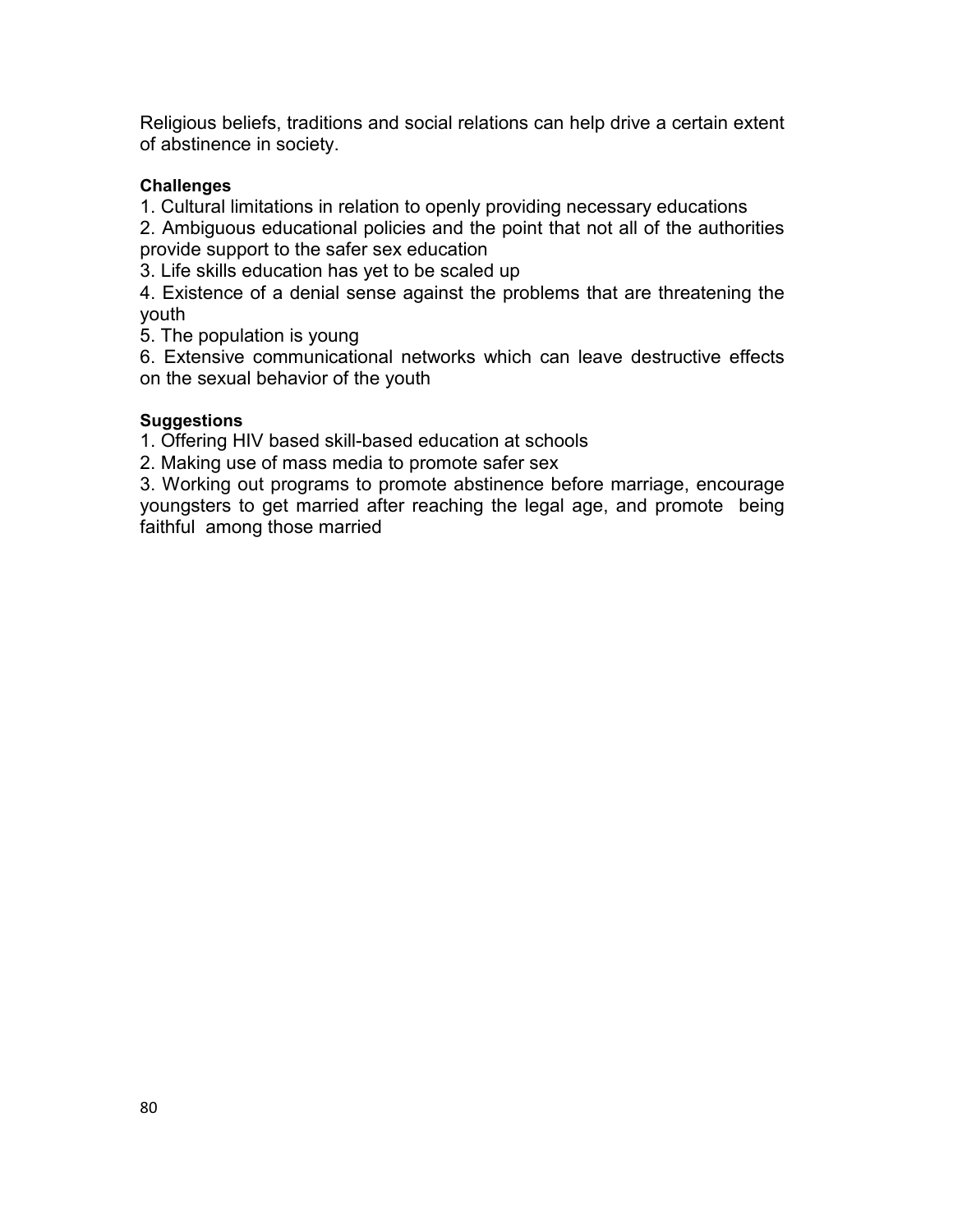# **Indicator 16: Higher-risk sex**

**Definition of indicator:** Percentage of women and men aged 15–49 who have had sexual intercourse with more than one partner in the last 12 months

**Purpose of indicator:** To assess progress in reducing the percentage of people who have higher-risk sex

**Recommended tools of measurement:** Population-based surveys

**Measurement tools used by this report:** A society based survey was utilized to work out this indicator. Based on multiple cluster random sampling, a survey was implemented in 2008 on 2000 teen aged and young individuals aged 10-24 with record of over one year residence in the cities of Zahedan (Shirabad, Karimabad), Tehran (Ekbatan, yaftabad), Khoramabad (Shamshirabad), Mashad (Khajeh Rabie), Gheshm, Bandar Abbas and Bam. Knowledge scale of the young people was measured by a standard questionnaire. In this way target data about the young people aged 15-24 was acquired.  $(39)$ 

**Recommended method of measurement:** Respondents are asked whether or not they have ever had sexual intercourse and, if yes, they are asked:

In the last 12 months, how many different people have you had sexual intercourse with?

Numerator: Number of respondents aged 15–49 who have had sexual intercourse with more than one partner in the last 12 months.

Denominator: Number of all respondents aged 15–49

**Method of measurement used by this report:** The same as recommended except for the age of the studied people that has been 24 years on this study. (39)

**Value of indicator:** 11.2% of the boys and 1.2% of the girls have had sex with more than one partner (table 19).

|            |                | 15-19 year                          |      | $20-24$ year   |                |                    |  |
|------------|----------------|-------------------------------------|------|----------------|----------------|--------------------|--|
| Age<br>Sex | N <sub>1</sub> | Proportion<br>N <sub>2</sub><br>(%) |      | N <sub>1</sub> | N <sub>2</sub> | Proportion<br>(% ) |  |
| Female     | 5              | 372                                 | 1.3  | 3              | 277            | 1.8                |  |
| Male       | 46             | 428                                 | 10.7 | 46             | 326            | 14.1               |  |

| Table19: History of higher risk sex |  |  |  |
|-------------------------------------|--|--|--|
|                                     |  |  |  |

N1: Number of respondents who have had sexual intercourse with more than one partner in the last 12 months N2: Number of all respondents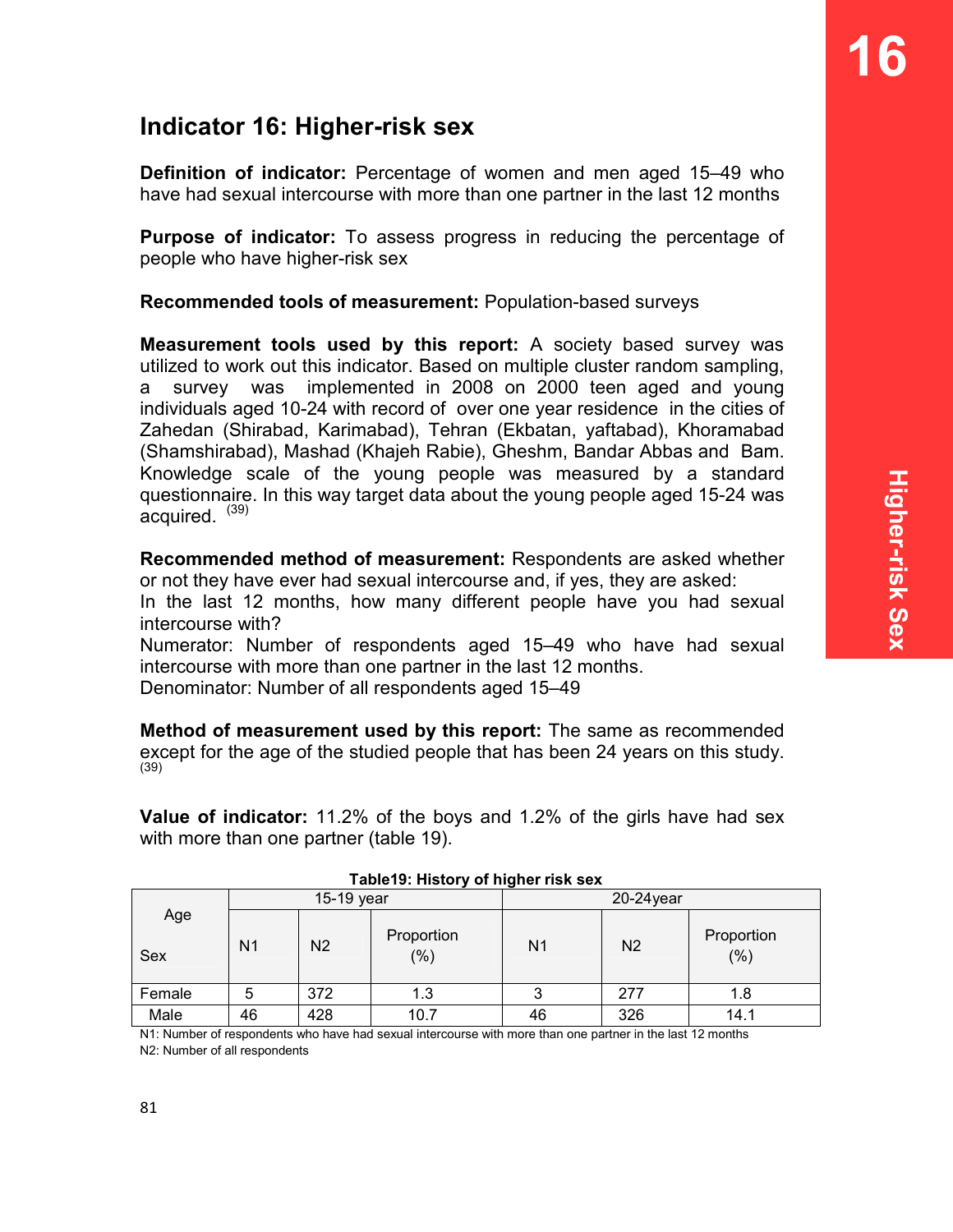**Interpretation and analysis of the indicator**: Scope of the sampling in this report covered 2000 individuals and survey was conducted only in urban regions, excluding the rural areas  $(39)$ . On the other side, due to cultural restriction, questions were raised only on having or not having sexual relationship without referring to the kind of that. However the respondents seem to having got fully justified about the question and their manner of giving response to the questions on condom use is a proof that they have got right concept of the question. Nevertheless one should be careful for interpretation of the result.

**Indicator changes compared with previous report:** Lack of any figure for the indicator value on the former report makes comparison impossible.

**Suggestions for indicator improvement:** to set up organized periodic behavioral studies on the target group and include relevant questions in the current studies which is under process by some of the organizations as National Youth Organization.

#### **Strengths, challenges and suggestions for indicator improvement: Strengths**

• Religious beliefs, traditions and social relations can help drive a certain extent of abstinence in society.

#### **Challenges**

1. Cultural limitations in relation to openly providing necessary educations

2. Ambiguous educational policies and the point that not all of the authorities provide support to the safer sex education

3. Existence of a denial sense against the problems that are threatening the youth

4. Life skills education has yet to be scaled up

5. The population is young and Extensive communicational networks which can leave destructive effects on the sexual behavior of the youth

#### **Suggestions**

1. Offering HIV based skill-based education at schools

2. Making use of mass media to promote safer sex

3. Working out programs to promote abstinence before marriage, encourage youngsters to get married after reaching the legal age, and promote being faithful among those married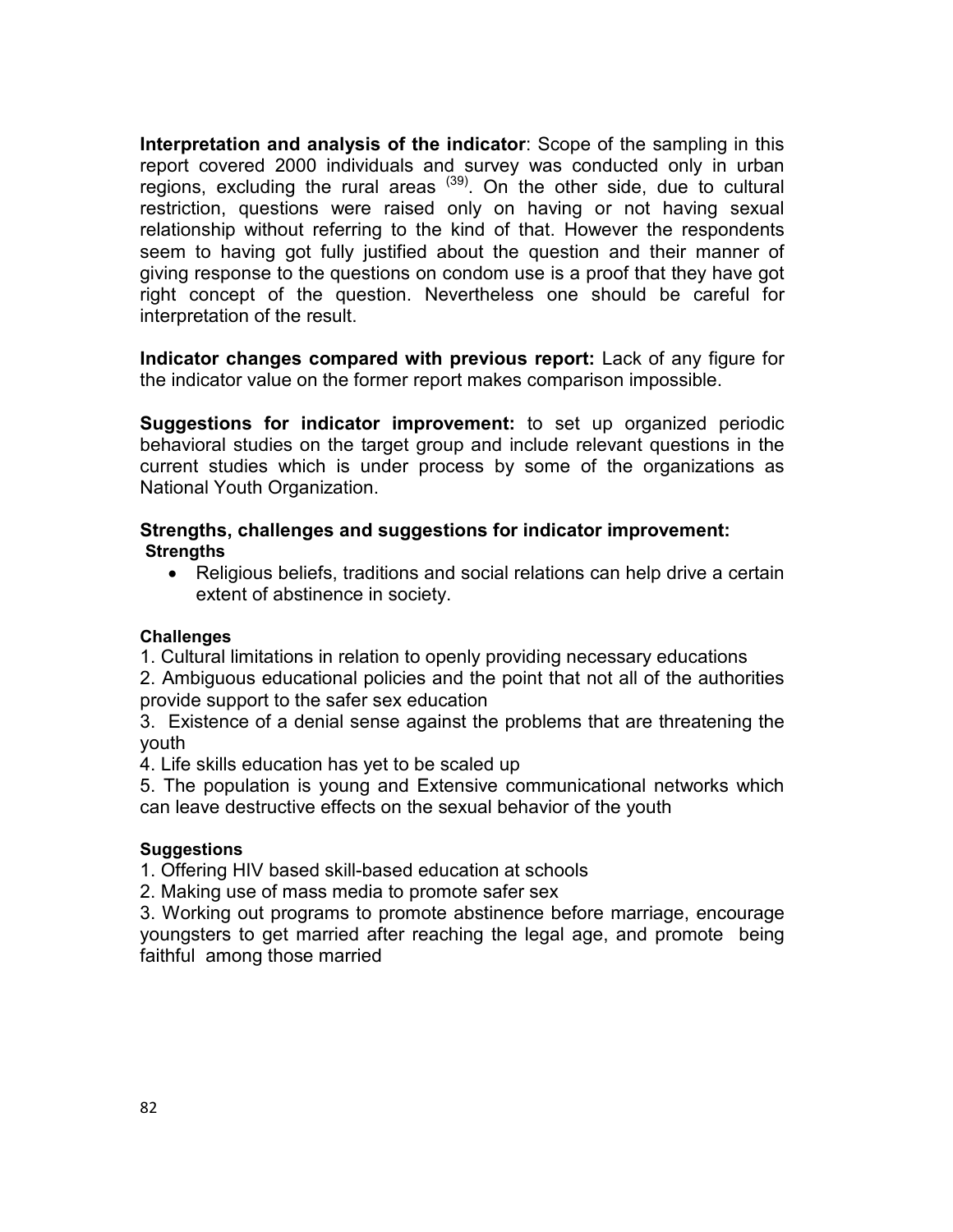**17** 

# **Indicator 17: Condom Use during Higher-risk sex**

**Definition of indicator:** Percentage of women and men aged 15–49 who had more than one sexual partner in the past 12 months reporting the use of a condom during their last sexual intercourse

**Purpose of indicator:** To assess progress towards preventing exposure to HIV through unprotected sex with non-regular partners

**Recommended tools of measurement:** Population-based surveys

**Measurement tools used by this report:** A society based survey was utilized to work out this indicator. Based on multiple cluster random sampling, a survey was implemented in 2008 on 2000 teen aged and young individuals aged 10-24 with record of over one year residence in the cities of Zahedan (Shirabad, Karimabad), Tehran (Ekbatan, yaftabad), Khoramabad (Shamshirabad), Mashad (Khajeh Rabie), Gheshm, Bandar Abbas and Bam. Knowledge scale of the young people was measured by a standard questionnaire. In this way target data about the young people aged 15-24 was acquired.  $(39)$ 

**Recommended method of measurement:** Respondents are asked whether or not they have ever had sexual intercourse and, if yes, they are asked:

1. In the last 12 months, how many different people have you had sexual intercourse with?

If more than one, the respondent is asked:

2. Did you or your partner use a condom the last time you had sexual intercourse?

Numerator: Number of respondents (aged 15–49) who reported having had more than one sexual partner in the last 12 months who also reported that a condom was used the last time they had sex.

Denominator: Number of respondents (15–49) who reported having had more than one sexual partner in the last 12 months

**Method of measurement used by this report:** The same as recommended except for the age of the studied people that has been 24 years on this study.

**Value of indicator:** 55.4% of men aged 15-24 who had sex with more than one partner in the past 12 months leading to the study, have used condom in their last sexual intercourse. As to the women due to small figures extracted, it is not possible to represent a reliable ratio (table 19).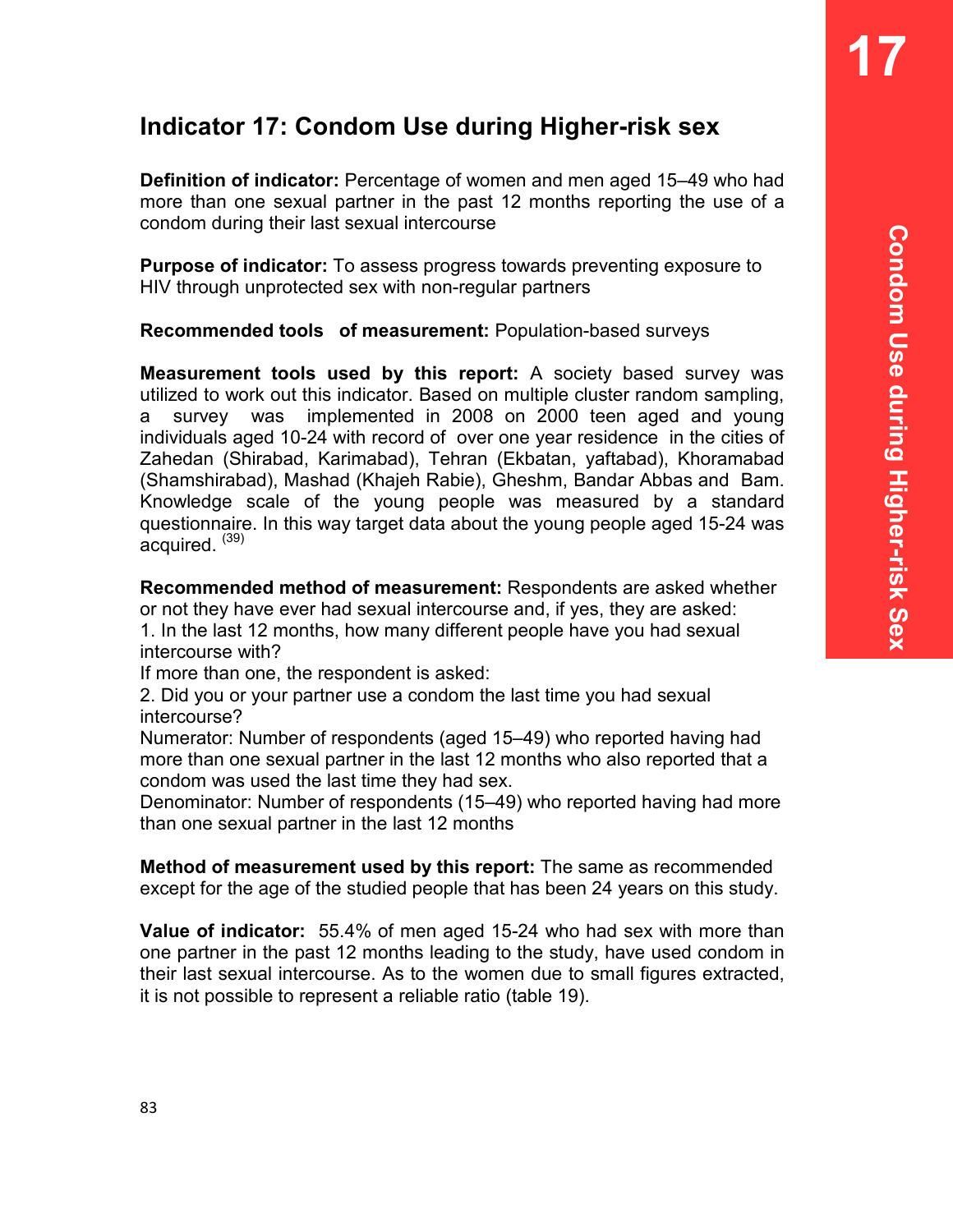| Age    | 15-19 year     |                |            |                | $20-24$ year   |            |  |  |
|--------|----------------|----------------|------------|----------------|----------------|------------|--|--|
| Sex    | N <sub>1</sub> | N <sub>2</sub> | Proportion | N <sub>1</sub> | N <sub>2</sub> | Proportion |  |  |
| Female | ◠<br>J         | 5              | -          |                | u              |            |  |  |
| Male   | 24             | 46             | 52%        | 27             | 46             | 58.6%      |  |  |

#### **Table20: History of condom use during higher risk sex**

N1: Number of respondents who reported having had more than one sexual partner in the last 12 months who also reported that a condom was used the last time they had sex

N2: Number of respondents who have had sexual intercourse with more than one partner in the last 12 months

**Interpretation and analysis of the indicator**: Scope of the sampling in this report covered 2000 individuals and survey was conducted only in urban regions, excluding the rural areas.  $^{(39)}$  On the other side, due to cultural restriction, questions were raised only on having or not having sexual relationship without referring to the kind of that. However the respondents seem to having got fully justified about the question and their manner of giving response to the questions on condom use is a proof that they have got right concept of the question. Nevertheless one should be careful for interpretation of the result.

**Indicator changes compared with previous report:** The fact that there was no value for the indicator in the previous report made it impossible to draw a comparison between the two.

#### **Suggestions for indicator improvement:**

Designing new population-based measurements by relevant organizations can paint a more accurate picture of this issue in the years to come. Until new studies are organized under fresh arrangements, one-off studies conducted here and there should include questions which produce an accurate response as far as this indicator is concerned. Besides, it is advisable that a data bank featuring the results of various studies be set up at the Ministry of Health and Medical Education to avert waste of time in accessing the results of such studies.

#### **Strengths, challenges, and suggestions for indicator improvement: Strengths:**

1. There is enormous potential at various institutions with unfettered access to different parts of the country to educate youngsters aged 15-24 as to how HIV can be avoided.

2. Public health centres offer condoms free of charge.

3. Several reproductive health programs are underway across the country.

These programs make it possible to integrate prevention programs into the system.

4. Extension of access to condom and more variety of the condom offering centres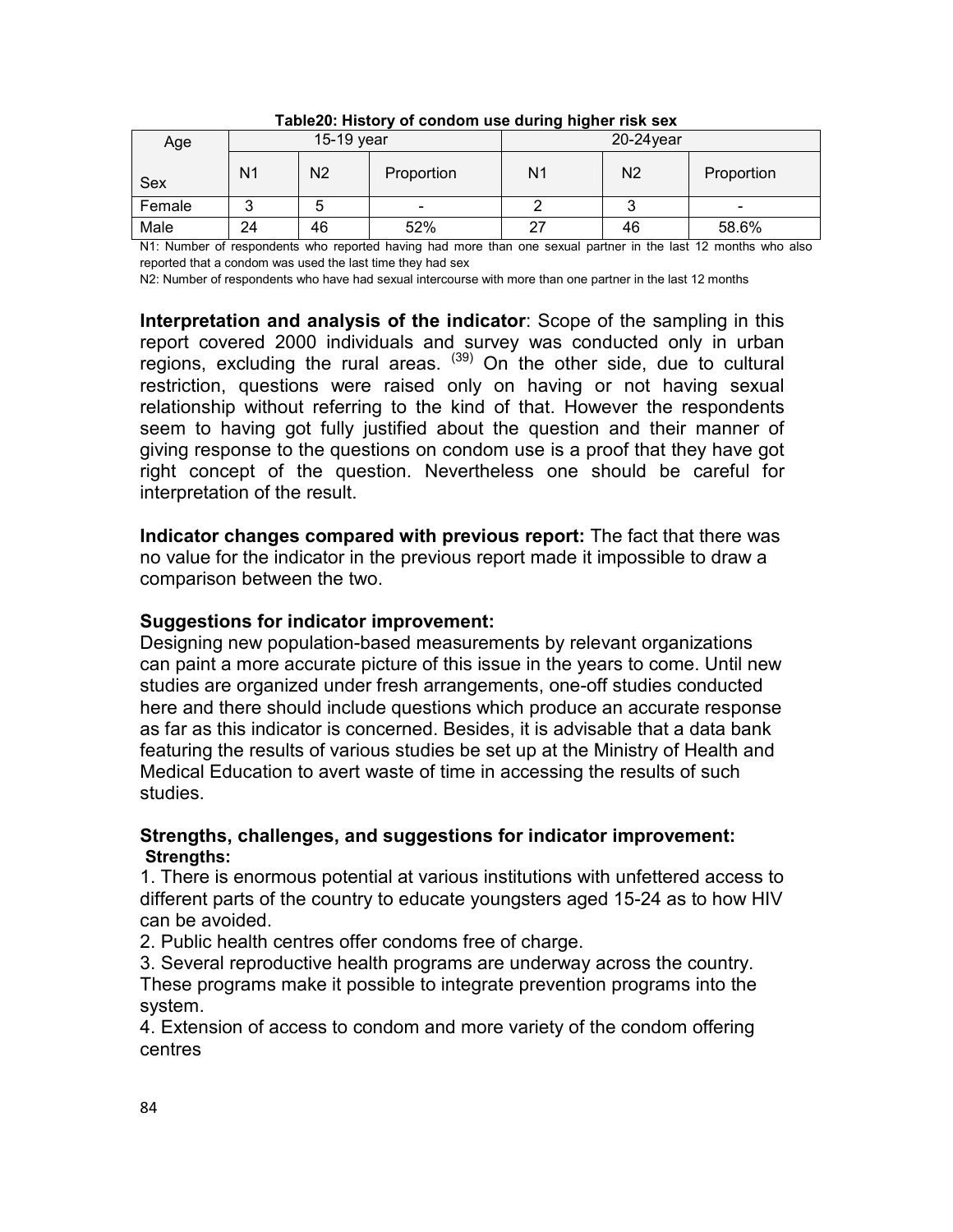#### **Challenges:**

1. Some of the key officials show resistance when it comes to safe sex education.

2. Training in life skills has yet to grow

3. The population is fairly young and there are extensive systems of communications which can affect the sexual behaviour of the youth.

4. Access to condom at certain ages by certain groups could be difficult and associated with stigma

5. Some people take a negative view of condom use

6. Some people know little about condom and cannot use it properly

#### **Suggestions:**

- 1. Offering HIV based skill-based education
- 2. Making use of mass media
- 3. Ready availability of condom along with training for the target population
- 4. Engaging the organizations which deal with youth affairs in this issue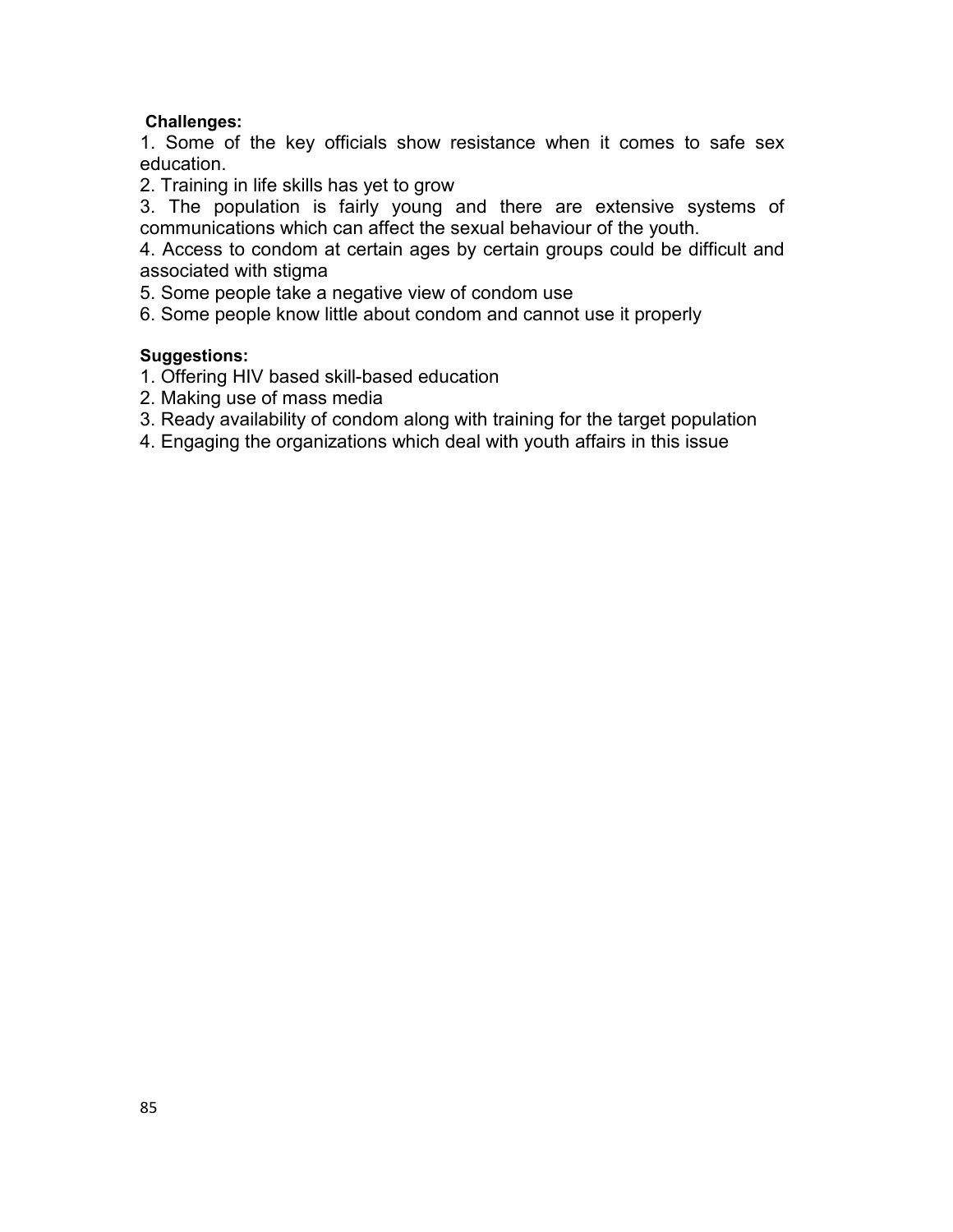# **Indicator 18: Sex Workers: Condom Use**

**Definition of indicator:** Percentage of female and male sex workers reporting the use of a condom with their most recent client

**Purpose of indicator:** To assess progress in preventing exposure to HIV among sex workers through unprotected sex with clients

**Recommended method of measurement:** Behavioural surveys

**Method of measurement used by this report:** A 2007 study featuring female sex workers has been used.  $(36)$  For more detailed description of this study please refer to indicator number 8.

**Recommended method of measurement:** Respondents are asked the following question:

Did you use a condom with your most recent client in the last 12 months? Numerator: Number of respondents who reported that a condom was used with their last client in the last 12 months.

Denominator**:** Number of respondents who reported having commercial sex in the last 12 months

**Method of measurement used by this report:** The same as recommended

**Value of indicator:** The number of respondents in the survey stood at 280. Of that figure 154 (55%) used a condom in sexual intercourse with their last client.  $(36)$ <sup>(Table 21)</sup>

| Age                      | Less than 25 year     |              |            | 25 year and more   |              |            |  |
|--------------------------|-----------------------|--------------|------------|--------------------|--------------|------------|--|
| Group                    | Using<br>οf<br>condom | <b>Total</b> | proportion | Using of<br>condom | <b>Total</b> | proportion |  |
| Female<br>sex<br>workers | 72                    | 122          | 59.0%      | 82                 | 158          | 52.0%      |  |

| Table21: Percentage of female sex workers reporting the use of a condom with their most recent client |  |  |  |
|-------------------------------------------------------------------------------------------------------|--|--|--|
|                                                                                                       |  |  |  |

As it was mentioned earlier, there are no figures available on male sex workers who have used a condom in their most recent intercourse. That means it is impossible to make any comment.

**Interpretation of indicator:** Because the study solely featured female sex workers in Tehran, it cannot be generalized to the whole country.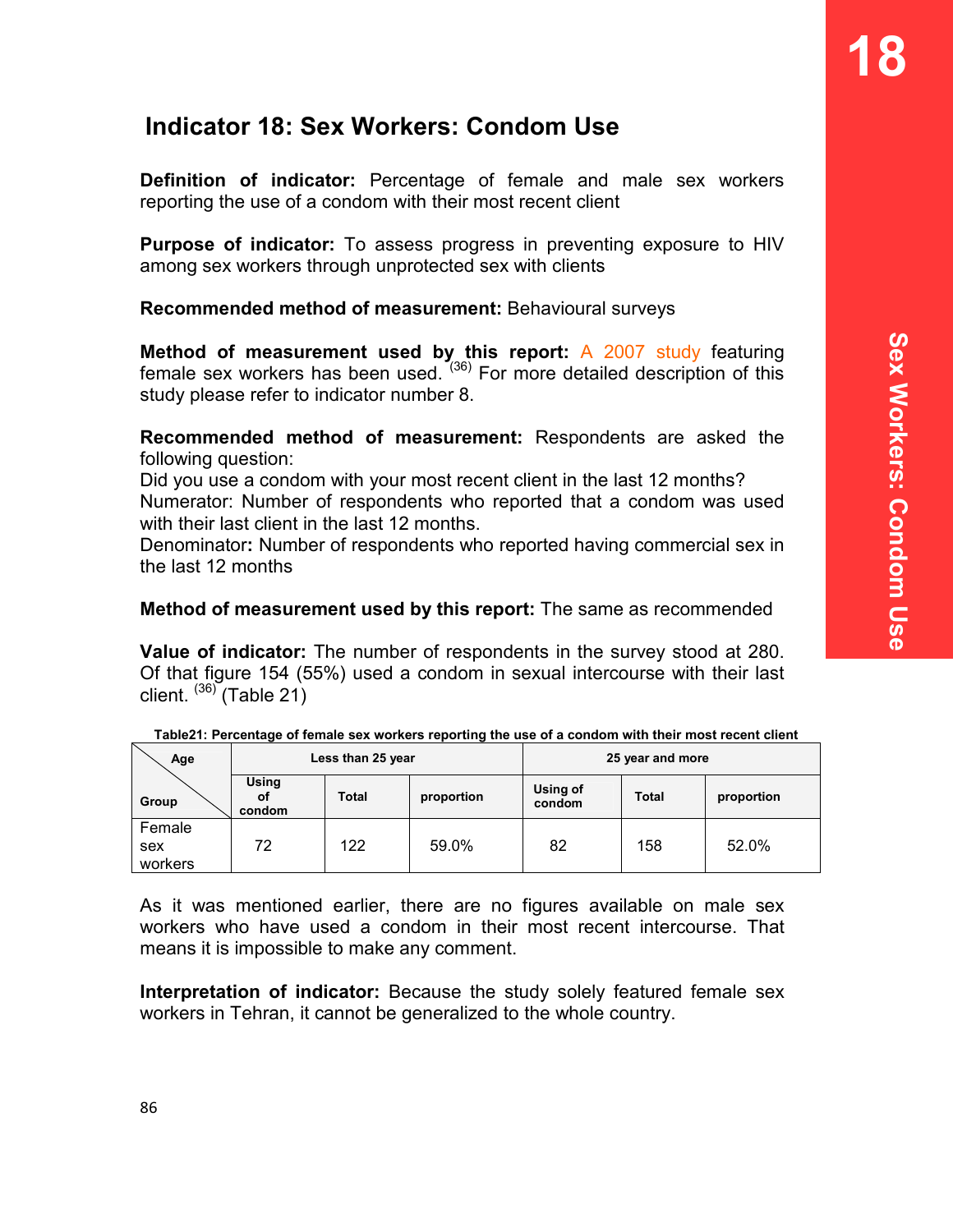**Indicator changes compared with previous report:** The fact that there was no value for the indicator in the previous report makes it impossible to draw a comparison between the two. But at the present a survey is being conducted on sexual behaviour of the female Sex Workers result of which will be published in near future.

**Suggestions for indicator improvement:** Reinforcement and full implementation of integrated biobehavioral surveillance system on the target groups of most at risk in a scale that can be applicable to the whole country.

#### **Strengths, challenges, and suggestions for indicator improvement: Strengths:**

1. Some political leaders and health officials have a positive attitude toward harm reduction programs for sex workers

2. Existence of Triangular and methadone clinics and drop-in centres, some of them specifically designed for at risk women.

3. Public awareness has been raised.

4. A fairly elevated level of awareness among female sex workers surveyed (although the survey does not represent the whole country)

#### **Challenges:**

1. Failure of the clients of sex workers to use a condom

2. Lack of access to sex workers

3. Absence of a comprehensive plan to prevent HIV infection among female sex workers

#### **Suggestions:**

1. Working out a comprehensive program for female sex workers to prevent HIV infection and at the same time empower them and eventually cut their numbers

2. Taking use of various service offering systems such as outreach teams, peer groups and attraction of private sectors participation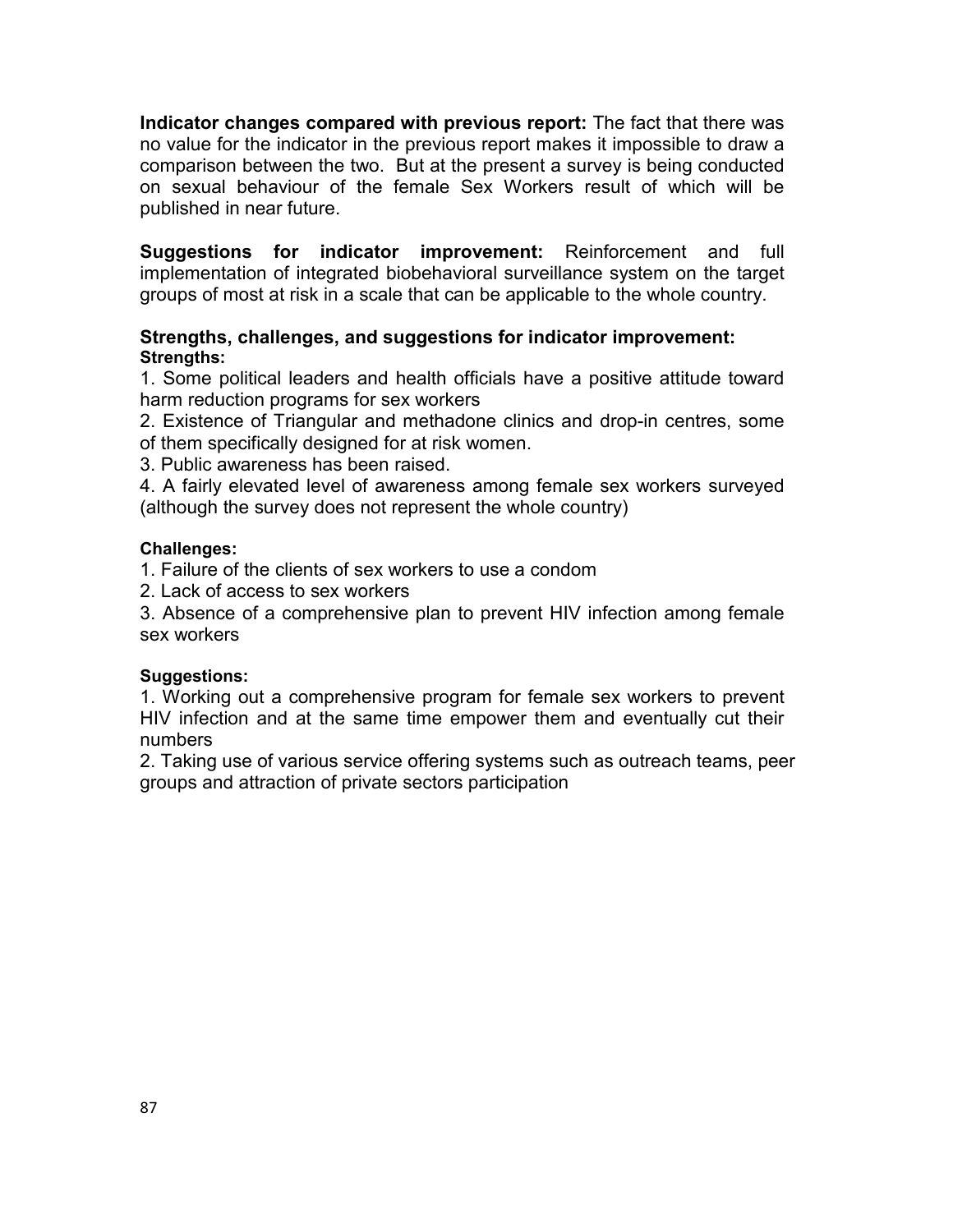**19** 

# **Indicator 19: Men who have sex with Men: Condom Use**

**Definition of indicator:** Percentage of men reporting the use of a condom the last time they had anal sex with a male partner

**Purpose of the indicator:** To assess progress in preventing exposure to HIV among men who have unprotected anal sex with a male partner

**Recommended method of measurement:** Behaviour surveys or other special studies

**Method of measurement used by this report:** There is a study that used Respondent Driven Sampling (RDS) to study Men who have Sex with Men (MSM) in neighbourhoods south of Tehran.  $(37)$  For more detailed description of this study please refer to indicator number 8.

**Recommended method of measurement:** In a behavioural survey of a sample of men who have sex with men, respondents are asked about sexual partnerships in the preceding six months, about anal sex within those partnerships and about condom use when they last had anal sex.

Numerator: Number of respondents who reported that a condom was used the last time they had anal sex.

Denominator: Number of respondents who reported having had anal sex with a male partner in the last six months

**Method of measurement used by this report:** In this study, respondents were asked whether they used a condom when they last had anal sex with either male sex workers or non-sex workers.

**Value of indicator:** The study is not representative and so the value of the indicator is not calculable. However, the abovementioned study suggested that five out of eight people under 25 years of age used a condom when they last had anal sex with male sex workers. Considering the method of measurement, one comes up with 80.3% (4.9 over 6.1). The figure for those over 25 years of age was 18 out of 49. That means 33.8% (15.8 over 46.8). As for partners who were not sex workers, it was five out of 11 in the under-25 age group. In other words, the figure stood at 42.5% (3.4 over 8.0). The figure for those over 25 years of age was 24 out of 68. That means 38.2%  $(26.8$  over 70.1).  $(37)$ 

**Interpretation of indicator:** The study involving men who had sex with other men included a very limited group who had mostly drug use to their record. Besides, most of them had no fixed abode and the sample community in the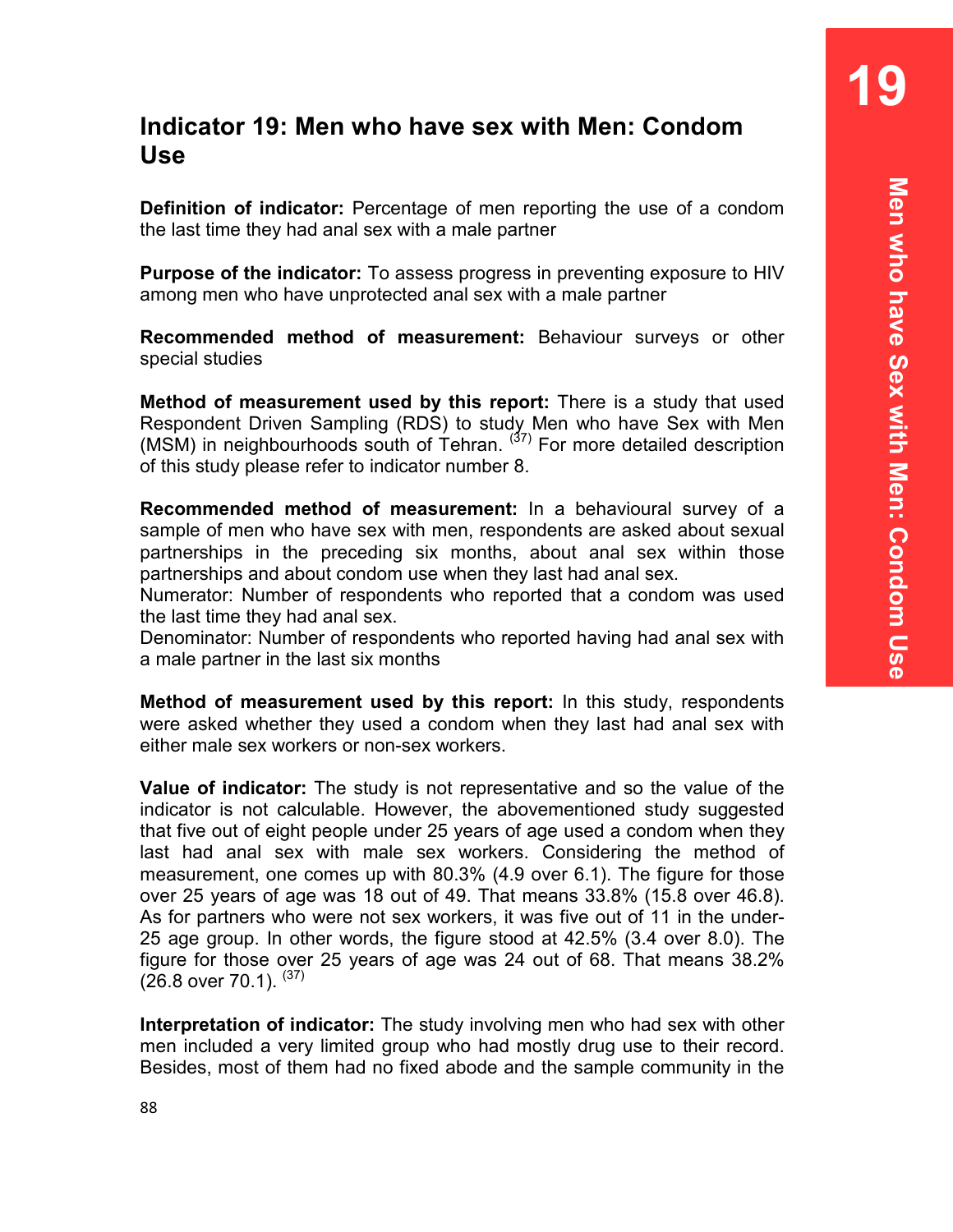study was too small. That means generalization of the findings of the study to others in the same group is not advisable.

Little information is available on the extent of prevention services, on the behaviour of men who have sex with other men, and on HIV prevalence among them. Besides, programs to render services to most-at-risk groups do not specifically target these men. In other words, one cannot say there is a specific prevention and voluntary counselling and testing program for this group.

**Indicator changes compared with previous report:** Due to lack of representative studies, comparison is not possible.

#### **Strengths, challenges, and suggestions for indicator improvement: Strengths:**

• There is a vast network to render services to drug users and the facilities of the same network can be used to access other most-at-risk populations.

#### **Challenges:**

• Little information is available on the conditions of men who have sex with other men.

#### **Suggestions:**

• Efforts should be made to win at least minimum indirect access to members of this group by rendering more services to all high-risk populations.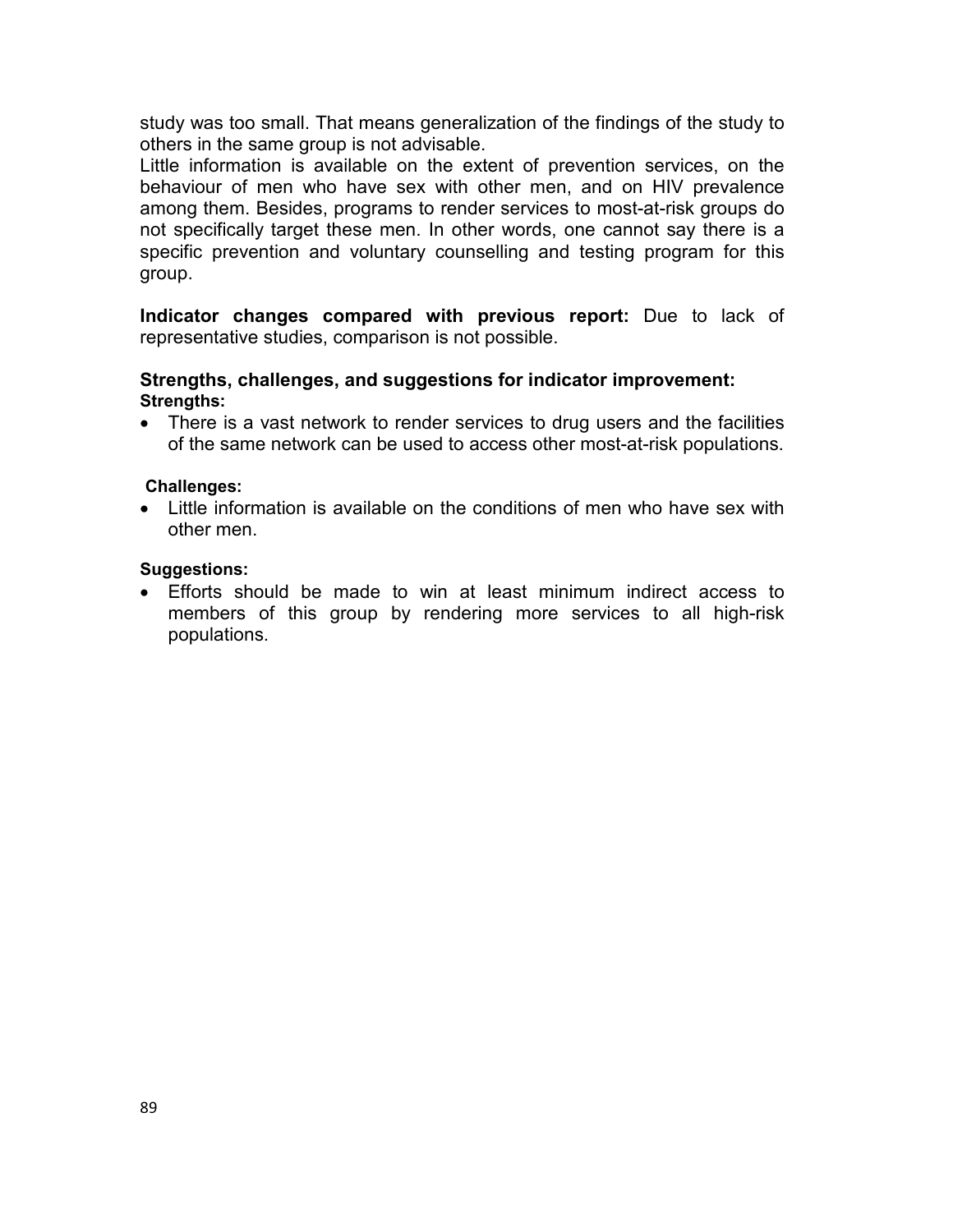# **Indicator 20: Injecting Drug Users: Condom Use**

**Definition of indicator:** Percentage of injecting drug users reporting the use of a condom the last time they had sexual intercourse

**Purpose of indicator:** To assess progress in preventing sexual transmission of HIV

**Recommended tools of measurement:** Behaviour Surveillance Survey or other special surveys

**Tools of measurement used by this report:** For injecting drug users, the results of a biobehavioral study conducted on a national scale in cooperation with research centres in 2007 were used. (7) More description on this survey is detailed in the indicator 8.

**Recommended method of measurement:** Respondents are asked the following sequence of questions:

1. Have you injected drugs at any time in the last month?

2. If yes: Have you had sexual intercourse in the last month?

3. If yes in answer to both 1 and 2: Did you use a condom in your last sexual intercourse?

Numerator: Number of respondents who reported that a condom was used the last time they had sexual intercourse.

Denominator: Number of respondents who reported having had sexual intercourse in the last month

**Method of measurement used by this report:** The method is very similar to the recommended one; except that the question about the most recent sexual intercourse in a month has been replaced by another focusing on such intercourse in a year.

**Value of indicator:** A surveillance conducted on a national scale, surveyed 2,063 injecting drug users who had injected drugs during the course of the month before the study. Of that figure 1,583 (76.7%) had sex in the year prior to the study. Figures about condom use in their ranks in Tehran and in Iran appear in Tables 22 and 23.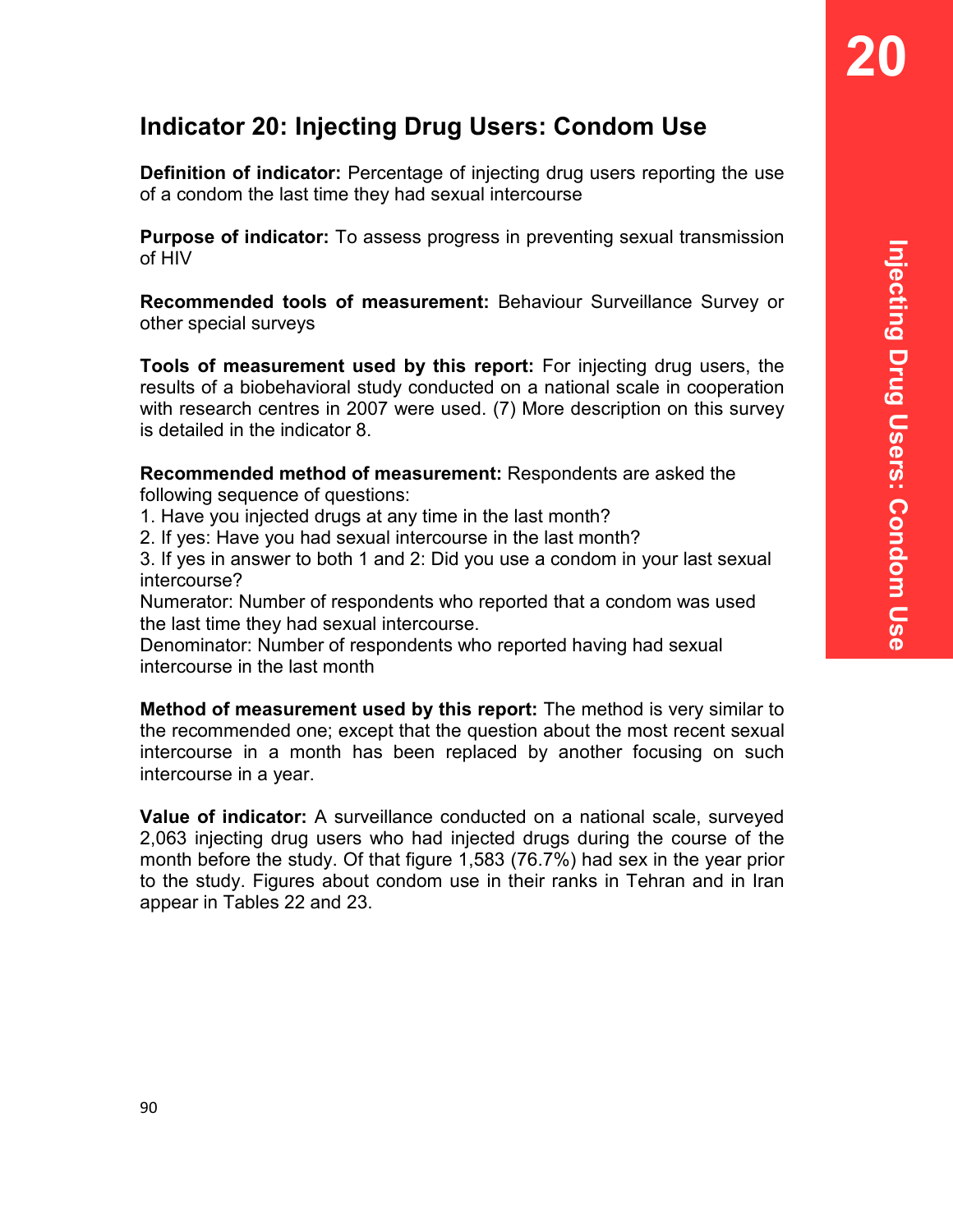|            | <u>UIGY HOU SCAUGH INIGICOUISC (OCIOSS LIIG COUNTINY)</u> |              |            |                  |              |            |  |  |
|------------|-----------------------------------------------------------|--------------|------------|------------------|--------------|------------|--|--|
| Age        | Less than 25 year                                         |              |            | 25 year and more |              |            |  |  |
| <b>Sex</b> | $N1\alpha$                                                | $N2^{\circ}$ | proportion | $N1\alpha$       | $N2^{\circ}$ | proportion |  |  |
| Male       | 203                                                       |              | 34.5%      | 1346             | 439          | 32.6%      |  |  |
| female     |                                                           |              | 28.6%      | 26               |              | 30.8%      |  |  |

#### **Table22: Percentage of injecting drug users reporting the use of a condom the last time they had sexual intercourse (across the country)**

α N1: The number of IDU who has injection in the last month and have the sexual intercourse in the last year. ° N2: The number of IDU who has injection in the last month and in the last sexual intercourse they have use condom.

| Table23: Using of the condom in the last sexual intercourse among the IDUs in Tehran. |  |  |
|---------------------------------------------------------------------------------------|--|--|
|---------------------------------------------------------------------------------------|--|--|

| Age        |            | Less than 25 year |                     | 25 year and more |              |            |  |
|------------|------------|-------------------|---------------------|------------------|--------------|------------|--|
| <b>Sex</b> | $N1\alpha$ | $N2^{\circ}$      | proportion          | $N1\alpha$       | $N2^{\circ}$ | proportion |  |
| Male       | າາ         | 10                | 45.5%               | 189              |              | 38.1%      |  |
| female     |            |                   | <b>Incalculable</b> |                  |              | 100%       |  |

α N1: The number of IDU who has injection in the last month and have the sexual intercourse in the last year. ° N2: The number of IDU who has injection in the last month and in the last sexual intercourse they have use condom.

**Interpretation of indicator:** Overall, around 33% of injecting drug users in Iran has used a condom during their last sexual intercourse. The study has produced similar results for men under and over 25 years of age. Although the study has come up with similar results for women, it cannot be viewed as conclusive because of the small number of individuals surveyed. In Tehran, around 39% of injecting drug users had used a condom during their last sexual intercourse. In men over 25 years of age, similar results were produced. As for men and women under 25 years of age, it is impossible to make definitive conclusions because of the small number of respondents.

**Indicator changes compared with previous report:** Due to lack of new surveys on the injecting drug users, assessment of changes to this indicator is impossible. Although provisions have been made for the second biobehavioural survey within the epidemiologic surveillance system which will be imminently commenced. (2)

**Suggestions for indicator improvement:** Bolstering and full application of bio-behavioral surveillance on the groups most-at-risk in a scale that can be generalized to the whole country.

#### **Strengths, challenges, and suggestions for indicator improvement: Strengths:**

1. Existence of bio-behavioural surveillance system on this group

2. A fairly extensive service offering network involving injecting drug users have been conducted between the release of the previous report and this one.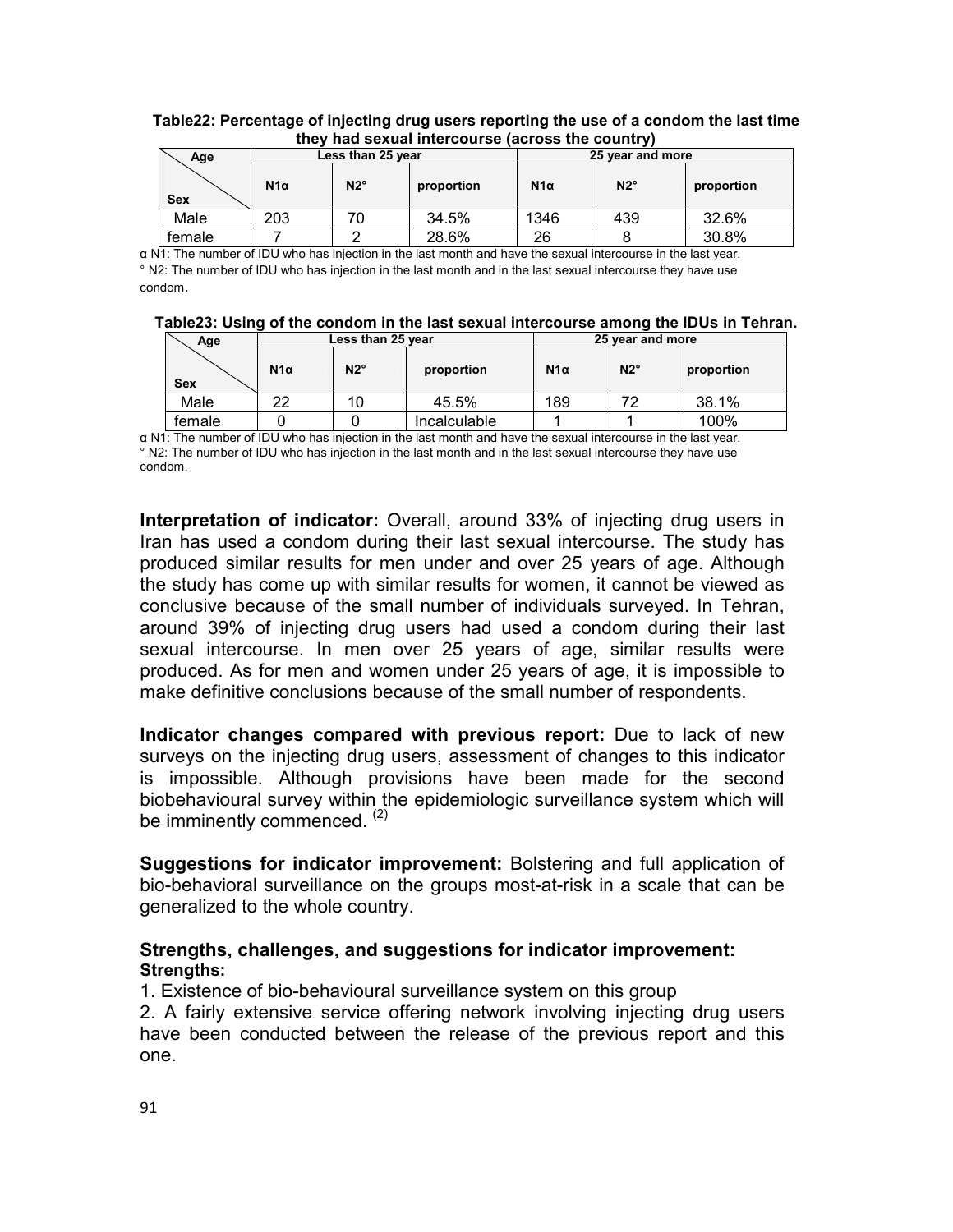3. Offering free prevention services such as condom in the service giving centres

4. There exists a vast primary healthcare network which makes integration possible

#### **Challenges:**

1. Difficulties in gaining knowledge about condom when it comes to education of this group

2. Some members of target group have a negative attitude towards condom use

2. Inadequate knowledge and skill on condom use

#### **Suggestions:**

1. Supporting NGOs which offer services to most-at-risk populations

2. Securing the contribution of most-at-risk populations to the awareness campaign and tapping into the potential of the peers

3. Condom distribution along with education to those who visit public and private rehabilitation centres

4. Increasing the number of drop-in centres and outreach groups

5. Making safe sex education an integral part of services offered to inject drug users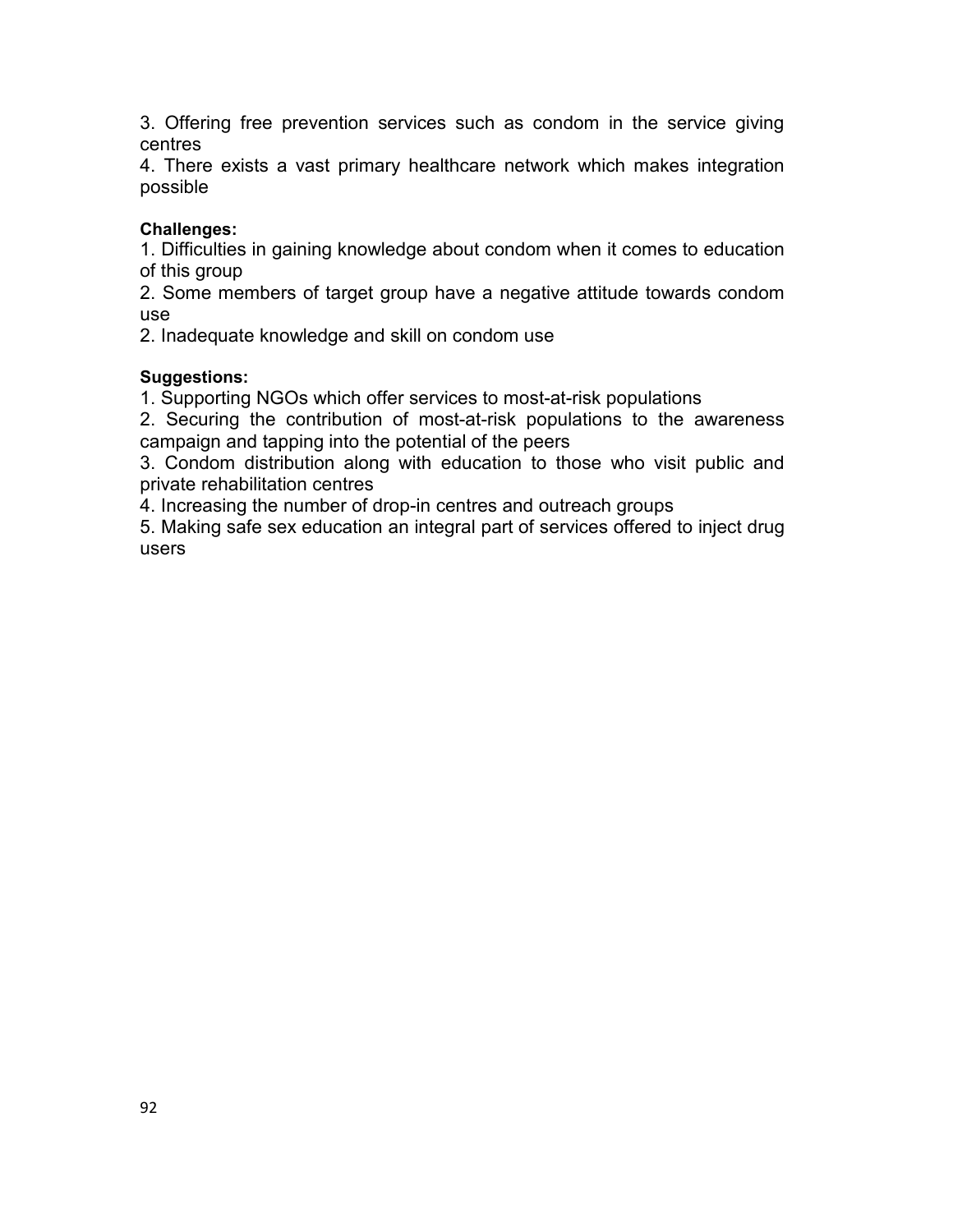# **Indicator 21: Injecting Drug Users: Safe Injecting Practices**

**Definition of indicator:** Percentage of injecting drug users reporting the use of sterile injecting equipment the last time they injected

**Purpose of indicator:** To assess progress in preventing injecting drug useassociated HIV transmission

**Recommended tools of measurement:** Behaviour Surveillance Survey or other special surveys

**Tools of measurement used by this report:** The results of a bio-behavioral study among injecting drug users which was conducted at a nationwide scale in the summer of 2007 were employed in this report.  $(7)$  Details of this process have already been discussed in the section on the eighth indicator.

**Recommended method of measurement:** Respondents are asked the following questions:

1. Have you injected drugs at any time in the last month?

2. If yes: The last time you injected drugs, did you use a sterile needle and syringe?

**Numerator**: Number of respondents who report using sterile injecting equipment the last time they injected drugs.

**Denominator:** Number of respondents who report injecting drugs in the last month

**Method of measurement used by this report:** The same as recommended

**Value of indicator:** Overall 74.5% Of IDUs used sterile needle and syringes in their last injection, Tables 24 and 25 include separate values of indicator in Tehran and the entire country.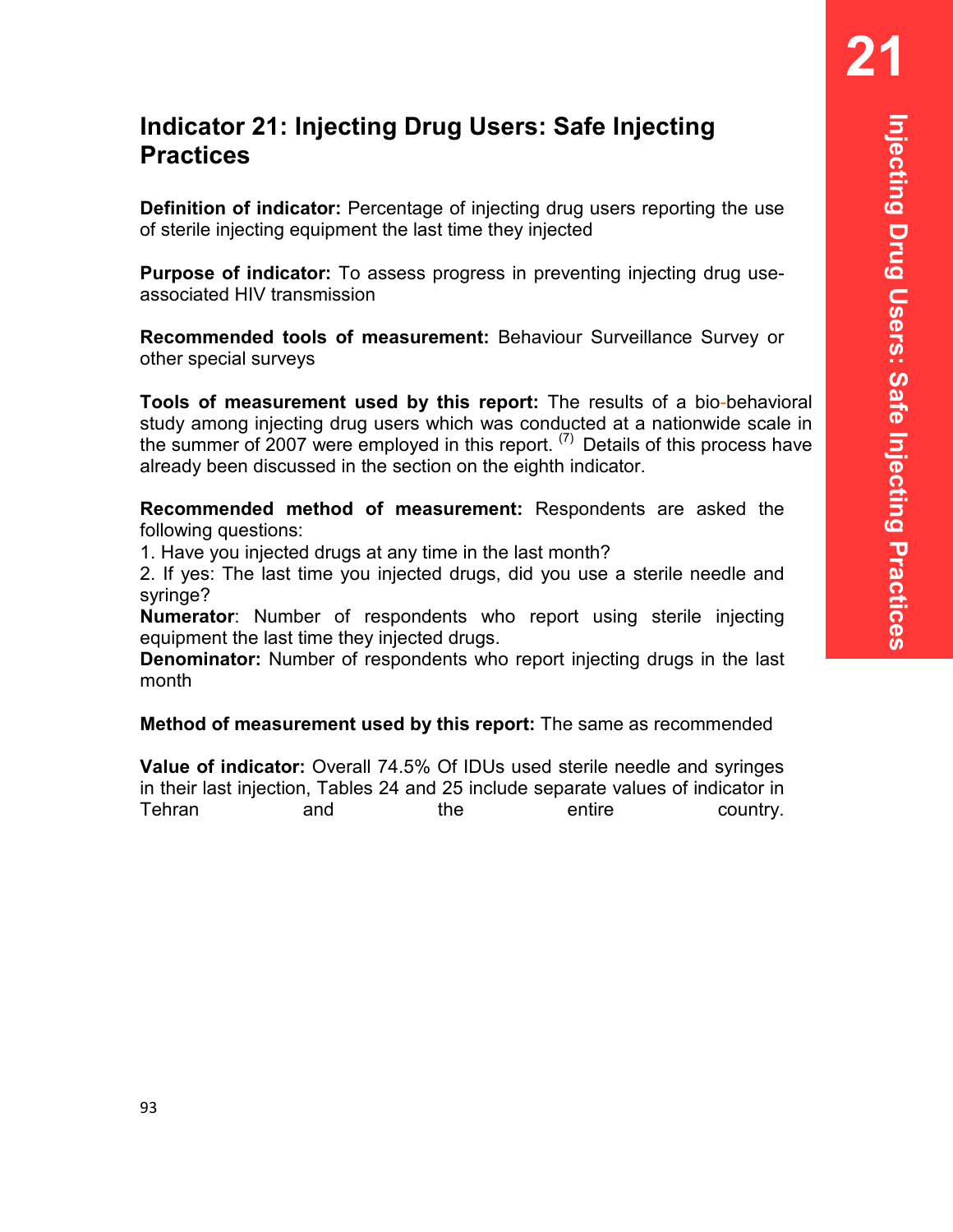| Age<br><b>Sex</b> | Less than 25 year |              |     |                                              |                                            | 25 year and more |              |      |                                                     |                                            |
|-------------------|-------------------|--------------|-----|----------------------------------------------|--------------------------------------------|------------------|--------------|------|-----------------------------------------------------|--------------------------------------------|
|                   | $N1\alpha$        | $N2^{\circ}$ | N30 | The<br>proportion<br>of sterile<br>iniection | <b>Proportion</b><br>of safer<br>injection | $N1\alpha$       | $N2^{\circ}$ | N30  | <b>The</b><br>proportion<br>of sterile<br>iniection | <b>Proportion</b><br>of safer<br>injection |
| Male              | 218               | 57           | 283 | 77.0%                                        | 97.0%                                      | 1264             | 336          | 1698 | 74.4%                                               | 94.2%                                      |
| female            |                   | 4            | 11  | 63.6%                                        | 100%                                       | 27               | 13           | 44   | 61.4%                                               | 85.1%                                      |

#### **Table24: Percentage of injecting drug users reporting the use of lower risk injection the last time they injected (across the country)**

α N1: Number of injecting drug users reporting the use of sterile injecting equipment the last time they injected during last month

°N2 :Number of injecting drug users reporting the use of their own injecting equipment the last time they injected during last month

◊N3 :Total number of injecting drug users reporting drug injection during last month

β: Including injection with sterile syringe and used syringe by themselves.

#### **Table 25: Percentage of injecting drug users reporting the use of lower risk injection the last time they injected (in Tehran)**

| Age        | Less than 25 year |              |     |                                              |                                            |            | 25 year and more |     |                                              |                                     |  |
|------------|-------------------|--------------|-----|----------------------------------------------|--------------------------------------------|------------|------------------|-----|----------------------------------------------|-------------------------------------|--|
| <b>Sex</b> | $N1\alpha$        | $N2^{\circ}$ | N30 | The<br>proportion of<br>sterile<br>iniection | <b>Proportion of</b><br>safer<br>injection | $N1\alpha$ | $N2^{\circ}$     | N30 | The<br>proportion<br>of sterile<br>iniection | Proportion<br>of safer<br>injection |  |
| Male       | 24                | 8            | 33  | 72.7%                                        | 96.7%                                      | 236        | 34               | 283 | 83.4%                                        | 95.4%                               |  |
| female     |                   |              |     | Incalculable                                 | Incalculable                               |            |                  |     | 100%                                         | 100%                                |  |

α N1 :Number of injecting drug users reporting the use of sterile injecting equipment the last time they injected during last month

°N2 :Number of injecting drug users reporting the use of their own injecting equipment the last time they injected during last month

◊N3 :Total number of injecting drug users reporting drug injection during last month

β: Including injection with sterile syringe and used syringe by themselves.

**Interpretation of indicator:** Overall, around 95% of injecting drug users in Iran had not shared a syringe in their last injection. Almost two-thirds of them had used sterile syringes in their last injection. The study produced similar results for men under and over 25 years of age. Although the study came up with similar results for women, it cannot be viewed as conclusive because of the small number of individuals surveyed. In Tehran, more than 95% of injecting drug users had not shared a syringe in their last injection. In men over 25 years of age, similar results were produced. As for men and women under 25 years of age, it is impossible to make definitive conclusions because of the small number of respondents.

#### **Indicator changes compared with previous report:**

Since no new assessments have been made on injecting drug users, it is not possible to evaluate the changes. The preliminary steps for the conduction of the second bio-behavioral study within the framework of the epidemiological surveillance system are in place, however, and the study is to be launched shortly.<sup>(2)</sup>

#### **Recommendations for indicator improvement:**

The bio-behavioral surveillance system must be consolidated and established in its entirety among most at-risk groups such that it would be representative of the country.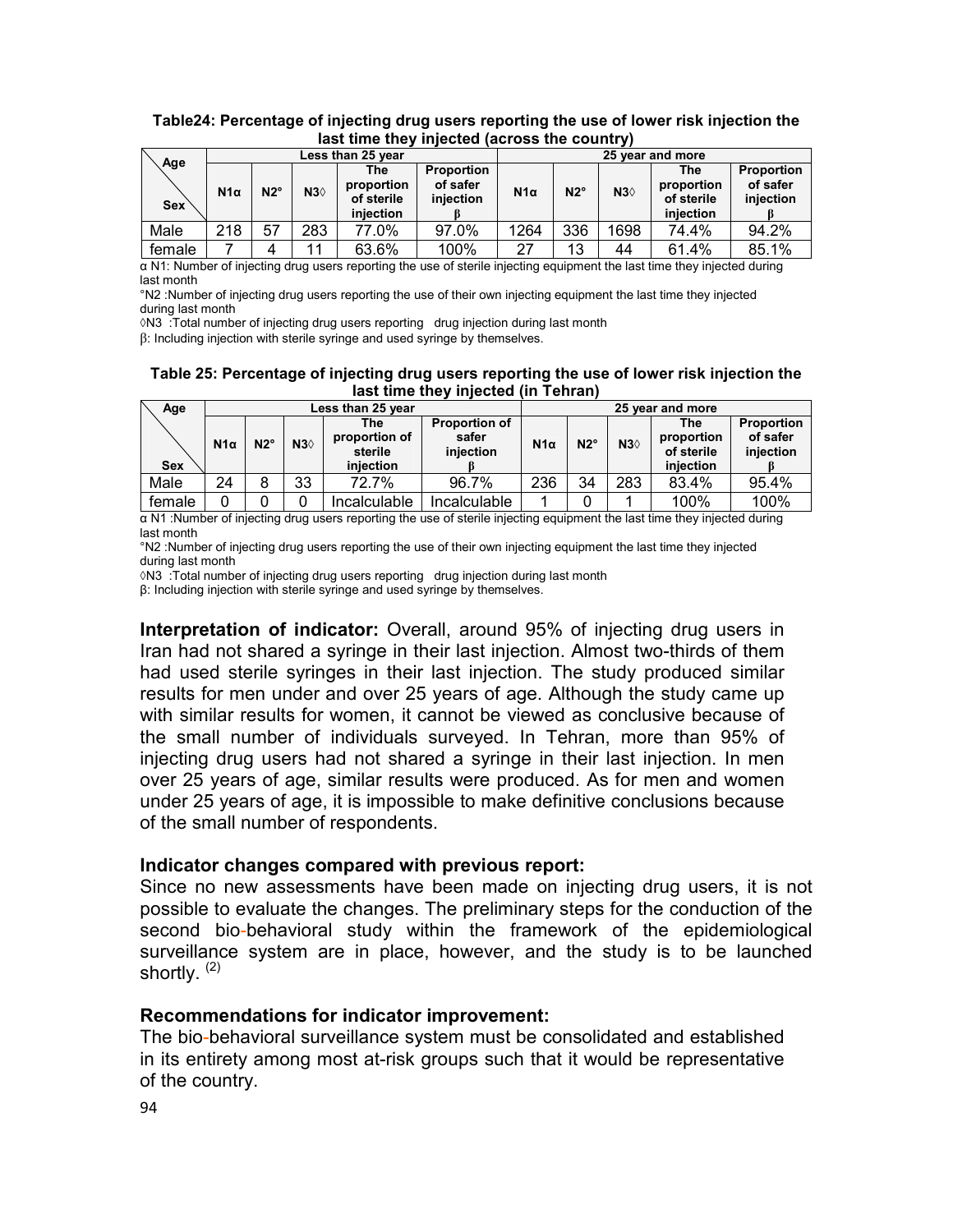#### **Strengths, challenges, and suggestions for indicator improvement: Strengths:**

- 1. Starting coherent studies among injecting drug users in the timeframe between the previous and the current report.
- 2. Establishing a relatively extended network to contact injecting drug users since the previous report.
- 3. Providing free-of-charge prevention services including syringes and needles in the aforementioned centers.
- 4. Providing services through the extended primary healthcare (PHC) system which enables integration.

#### **Challenges:**

- 1. Difficulty in accessing injecting drug users.
- 2. Inadequate attention to the quality of harm reduction services.
- 3. Disproportionateness of the coverage of harm reduction services to the extent of the problem.

#### **Recommendations:**

- 1. Supporting NGOs which provide services to most at-risk groups.
- 2. Promoting the participation of individuals in most at-risk groups in awareness raising campaigns and peer work.
- 3. Expanding drop-in centers and outreach teams.
- 4. Launching the training campaign "A New Syringe for Every Injection" among injecting drug users who have not yet been covered by prevention programs and continue injecting drugs.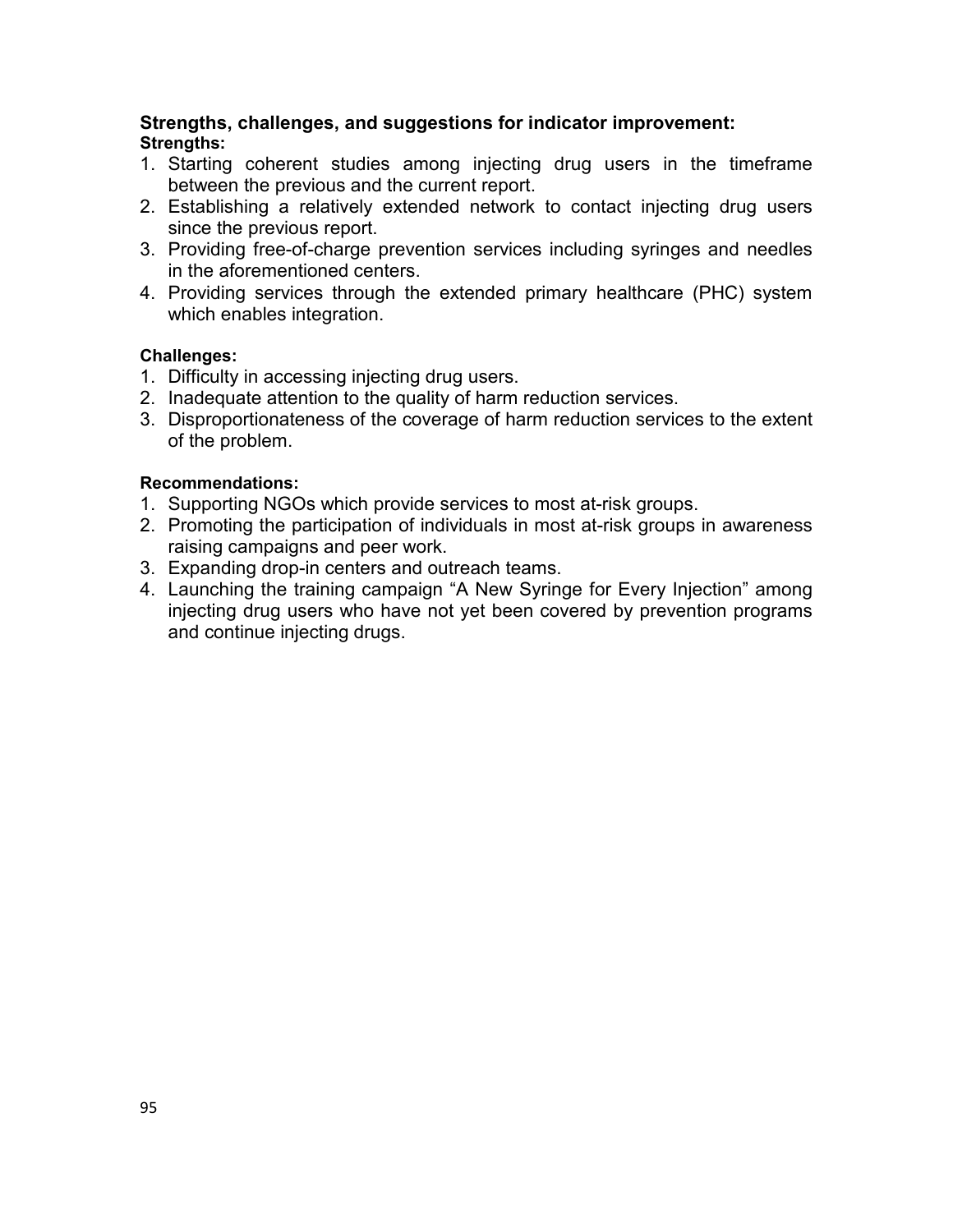

# **Impact indicators**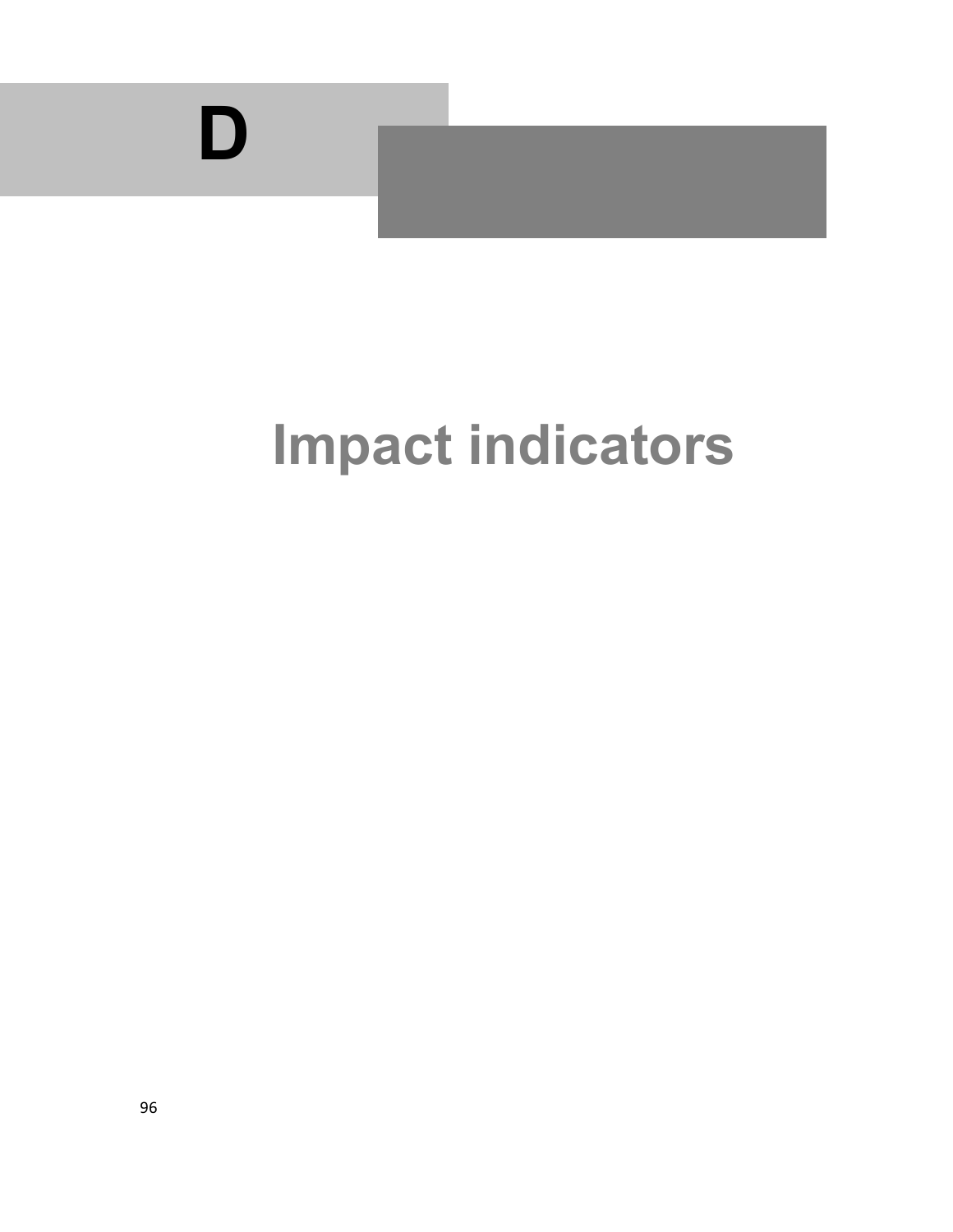# **Indicator 22: Reduction in HIV Prevalence**

**Definition of indicator;** Percentage of young women and men aged 15–24 who are HIV infected

**Purpose of indicator:** To assess progress towards reducing HIV infection

**Tools of measurement:** HIV sentinel surveillance

**Tools of measurement used by this report:** The same as recommended

**Recommended method of measurement:** This indicator is calculated using data from pregnant women attending antenatal clinics in HIV sentinel surveillance sites in the capital city, other urban areas and rural areas. Numerator: Number of antenatal clinic attendees (aged 15–24) tested whose HIV test results are positive.

Denominator**:** Number of antenatal clinic attendees (15–24) tested for their HIV infection status

#### **Method of measurement used by this report:** The same as recommended

**Value of indicator:** In 29 surveys conducted in nine cities among 5235 pregnant women between 1997 and 2008, not one single case of HIV infection was identified.<sup>(5)</sup>

**Interpretation of indicator:** Data from surveillances and separate studies suggest that HIV prevalence in the general population is very low, so much so that no infections have been spotted in surveillances involving pregnant women in these years.

**Indicator changes compared with previous report:** Based on the survey trend of these years, there appears no significant change in HIV prevalence among pregnant women.

**Recommendations for indicator improvement:** Continuity and reinforcement of the aforementioned surveys.

#### **Strengths, challenges, and suggestions for indicator improvement: Strengths:**

• The low prevalence of HIV infection among the general public is an opportunity not to be wasted.

#### **Challenges:**

1. HIV prevalence is high among injecting drug users.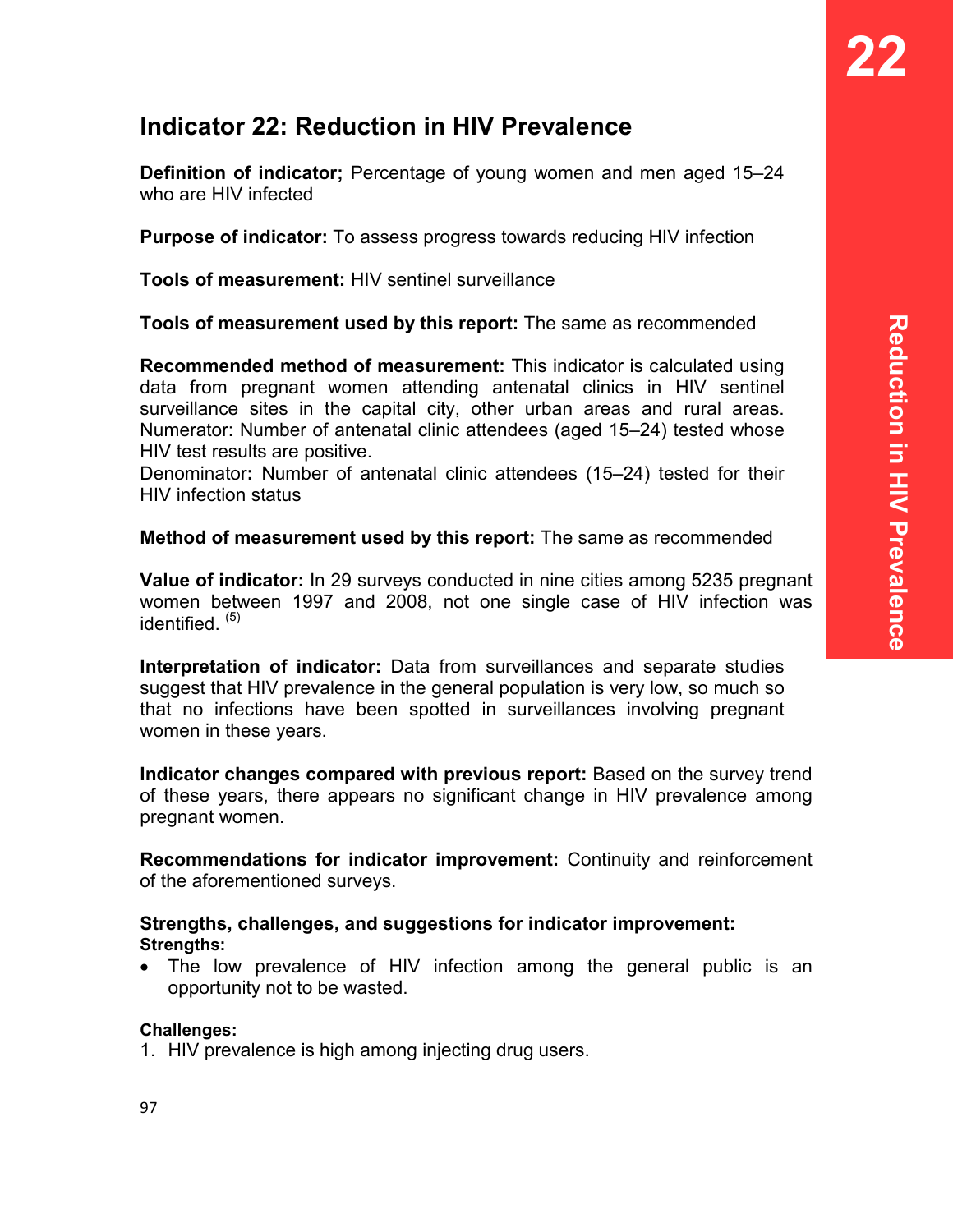2. Many of them are sexually active and condom use is uncommon. There are indications of a rise in HIV transmission through sexual contact. The ratio of sexual intercourse among the youths is considerable. All these could be very detrimental for the expansion of HIV prevalence in Iran.

#### **Suggestions:**

• Currently, the major cause for concern when it comes to an uncontrollable HIV epidemic among the general public is risky sexual behaviors among the youths, the general public, and certain other population cohorts such as sex workers, MSM, and their linking rings with injecting drug users. Accordingly, policymakers, planners, clerics, other key groups, and the general public must be sensitized in this regard and their support must be gained particularly to conduct life skills trainings among youths and the general public and also safer sex promotion for all high-risk and at-risk groups. Furthermore, stable marriages and reinforcing the institution of the family can play a decisive role in HIV prevention.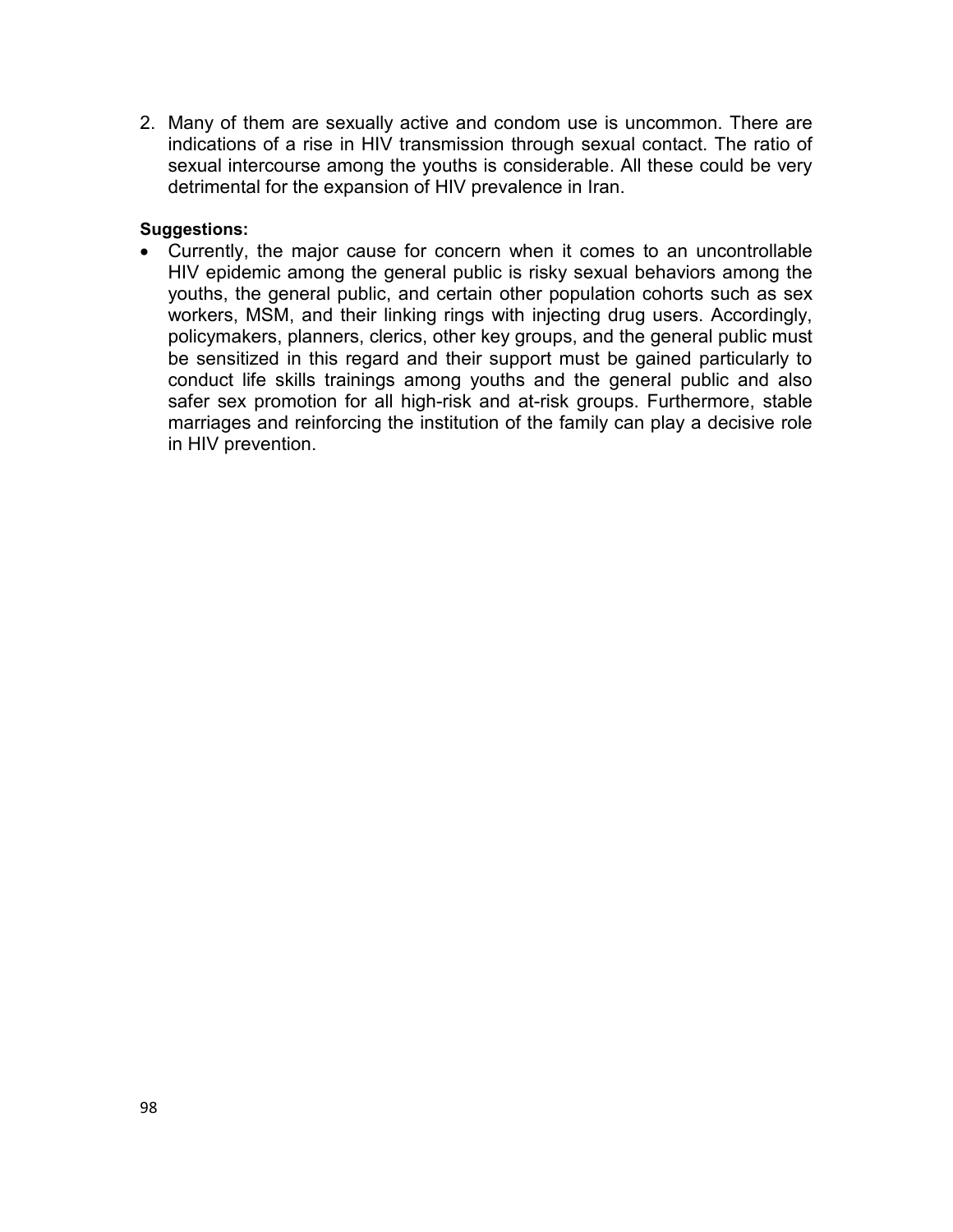# **Indicator 23: Most-at-risk Populations: Reduction in HIV Prevalence**

**Definition of indicator:** Percentage of most-at-risk populations who are HIV infected Annual HIV

**Purpose of indicator:** To assess progress on reducing HIV prevalence among most-at-risk populations

**Recommended tools of measurement:** UNAIDS/WHO Second Generation Surveillance Guidelines

**Tools of measurement used by this report:** The results of a bio-behavioral study conducted at the nationwide scale through the collaboration of a research institution in the summer of 2007 were used for injecting drug users.  $(7)$  This study is a section of an integrated bio-behavioral surveillance on HIV among injecting drug users in an area spreading 11 provinces of Iran and under the jurisdiction of 13 medical universities so that it could be representative of the whole country. The study was conducted through the time-location sampling process.  $(7)$  To calculate the indicator among inmates, the results of a bio-behavioral study conducted in the summer of 2009 within the framework of an integrated epidemiological surveillance system were used. <sup>(6)</sup> And to display an image of HIV prevalence among female sex workers, a series of separate studies and a number of small-scale surveys in Tehran  $(42)$  and some other cities were employed.  $(5)$ 

**Recommended Method of measurement:** This indicator is calculated using data from HIV tests conducted among members of most-at-risk population groups in the capital city.

Numerator: Number of members of the most-at-risk population who test positive for HIV.

Denominator: Number of members of the most-at-risk population tested for HIV.

**Method of measurement used by this report**: The same as recommended

#### **Value of indicator:**

1. **Among injecting drug users**: In the aforementioned survey, the prevalence of HIV among injecting drug users all around the country was 14.3% (415 cases of HIV infections among the overall 2899 persons who took the test, including 406 males among 2815, i.e. 14.4%, and nine women among 84, i.e. 10.7%, and 9.4% under 25 and 15.1% over 25) and 12.3% in Tehran (18 among the 149 persons tested).  $(7)$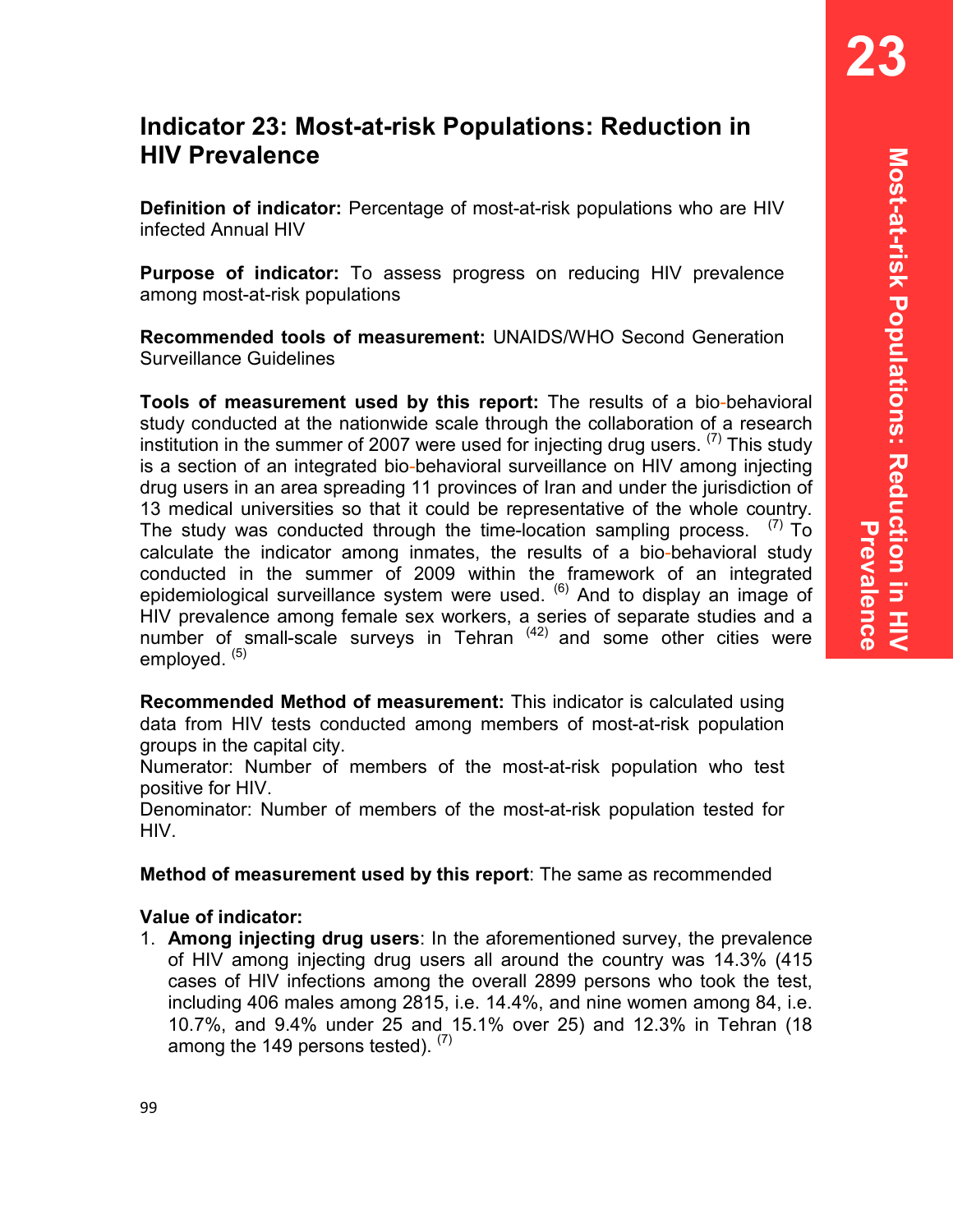- 2. **Among inmates:** The prevalence of HIV among inmates according to the latest bio**-**behavioral study done in 2009 was 1.27% among male inmates and 0.75% among female inmates. <sup>(6)</sup>
- 3. **Among female sex workers:** The data of some separate studies done here and there indicate that HIV prevalence is still low among female sex workers who are not injecting drug users and has definitely not reached the critical 5% level. However, the results of the national monitoring program in 2009 over 10 provinces show that among the female sex workers who referred to VCT centers for counseling and testing services, 5% and 7% were HIV infected in 2007 and 2008, respectively.  $^{(8)}$  The extent of the coincidence of injecting drug use within this category is not specified in the study. Some separate studies on female sex workers who are also injecting drug users illustrate that HIV prevalence among this group is very much akin to that of other drug injectors.
- 4. **Among MSM:** Concerning HIV among MSM, there are extremely limited studies available which cannot possibly allow generalize able findings.

#### **Indicator changes compared with previous report:**

- 1. **Injecting drug users:** HIV prevalence among injecting drug users towards the late 1990s and early 2000s underwent a rapid increase surpassing the critical 5% point.  $(4)$  It seems, nevertheless, that thanks to the relative expansion of harm reduction initiatives in penitentiaries and also the society at large, the explosive pace of the increase slowed down in the mid-2000s and thus Iran avoided reaching the stance  $(43)$  of certain regions in the world where no harm reduction programs are in place.
- 2. **Inmates**: HIV prevalence in penitentiaries has also undergone a pattern similar to that of injecting drug users; yet, the degree of the prevalence has always been lower.
- 3. **Female sex workers:** The limited existing data show that HIV prevalence has not gone up during these years. Yet one has to be very cautious in this interpretation.

**Recommendations for indicator improvement:** Complete establishment of the bio**-**behavioral survey among most at-risk groups so that it could be representative of the country.

#### **Strengths, challenges, and suggestions for indicator improvement: Strengths:**

- 1. Support of a main sector of religious leaders in providing services to most atrisk groups.
- 2. Commencement of coherent studies among injecting drug users since the last report.

#### **Challenges:**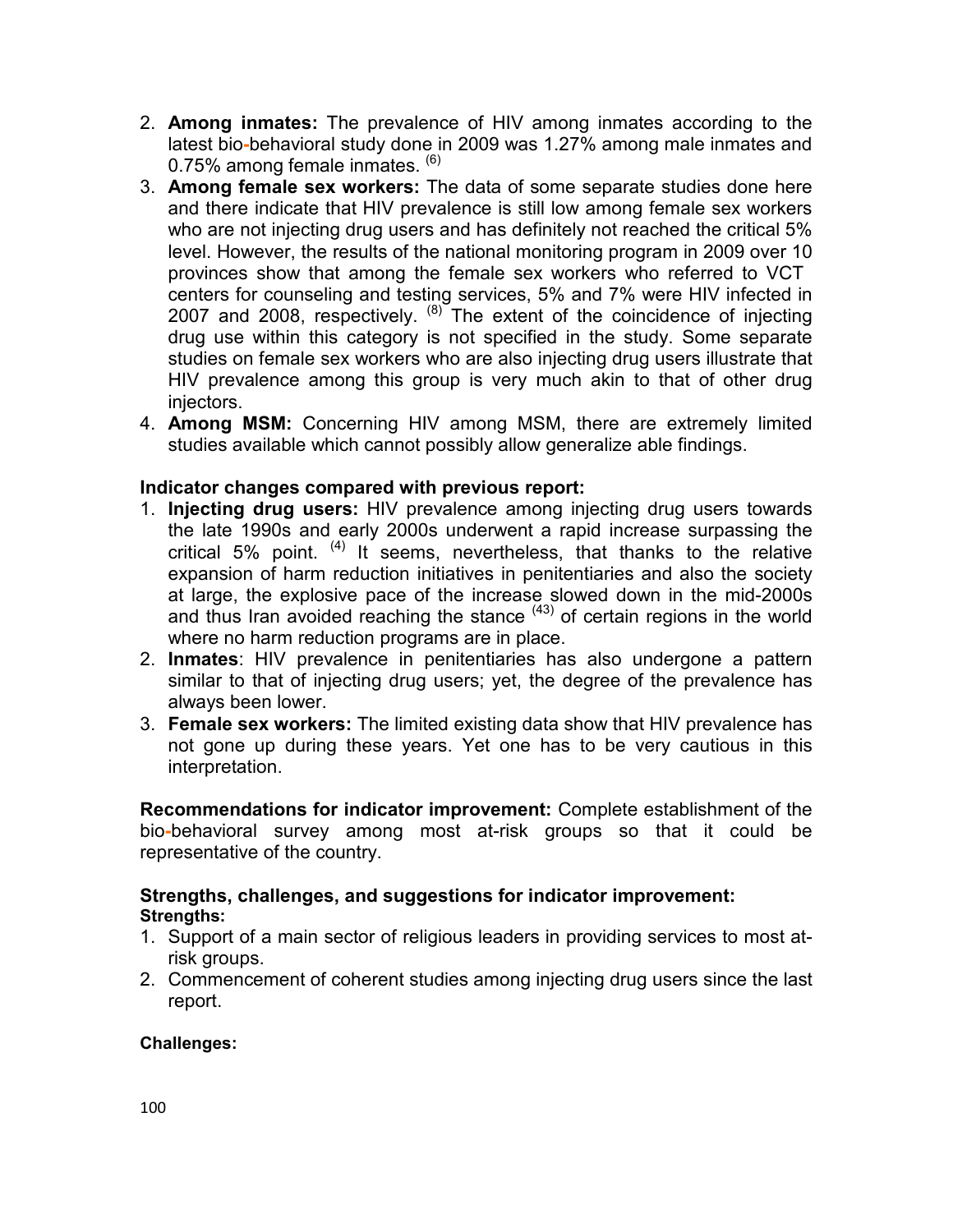• Limited access to most-at-risk groups due to legal, cultural, and social limitations and stigmatization.

#### **Suggestions:**

• Attempts to gain support in complete adoption of the national strategic plan to control HIV/AIDS.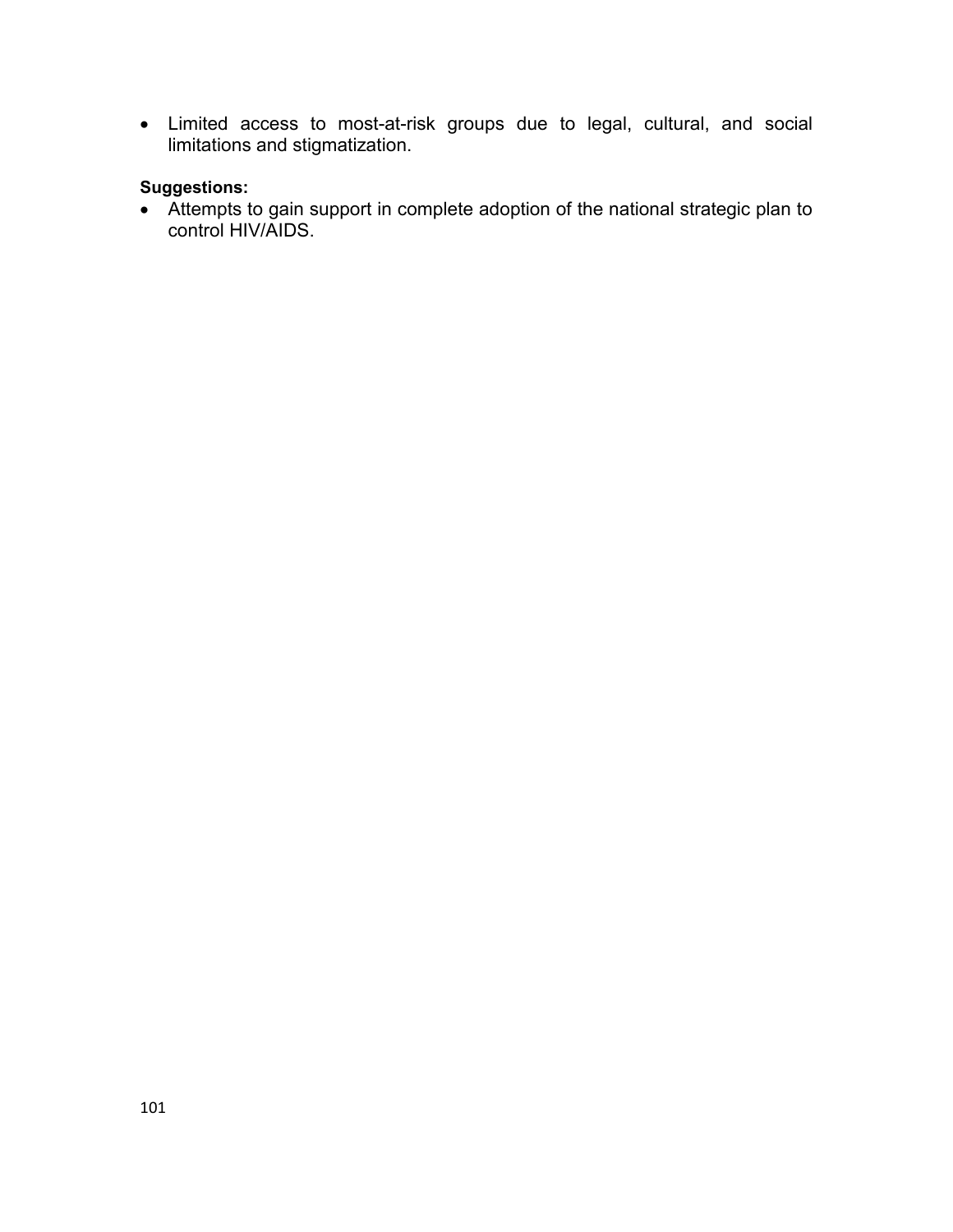**24** 

# **Indicator 24: HIV Treatment Survival after 12 months on Antiretroviral Therapy**

**Definition of indicator:** Percentage of adults and children with HIV known to be on treatment 12 months after initiation of antiretroviral therapy

**Purpose of indicator:** To assess progress in increasing survival among infected adults and children by maintaining them on ART

#### **Recommended tools of measurement:**

Programme monitoring tools; cohort/group analysis forms

#### **Tools of measurement used by this report:** Programme monitoring

#### **Recommended method of measurement:** ART registers

Numerator: Number of adults and children who are still alive and on ART at 12 months after initiating treatment.

Denominator**:** Total number of adults and children who initiated ART who were expected to achieve 12-month outcomes within the reporting period, including those who have died since starting ART, those who have stopped ART, and those recorded as lost to follow-up at month 12.

#### **Method of measurement used by this report:** The same as recommended

**Value of indicator:** The values of the indicator based on the ART registry system for 2000-08  $(44)$  are displayed in Table 26.

|      |       |                | $\overline{\phantom{a}}$ adjects. Survival and the monitors on ART |            |            |            |  |  |
|------|-------|----------------|--------------------------------------------------------------------|------------|------------|------------|--|--|
| year |       | N <sub>1</sub> |                                                                    | N2         |            |            |  |  |
|      | total | female         | male                                                               | total      | female     | male       |  |  |
| 2000 | 5     |                | 4                                                                  | $5(100\%)$ | $1(100\%)$ | $4(100\%)$ |  |  |
| 2001 | 7     | $\overline{2}$ | 5                                                                  | $7(100\%)$ | $2(100\%)$ | $5(100\%)$ |  |  |
| 2002 | 15    | $\overline{4}$ | 11                                                                 | 14(93%)    | $4(100\%)$ | 10(91%)    |  |  |
| 2003 | 27    | 9              | 18                                                                 | 22(81%)    | 8(89%)     | 14(78%)    |  |  |
| 2004 | 143   | 21             | 122                                                                | 117(82%)   | 20(95%)    | $97(80\%)$ |  |  |
| 2005 | 136   | 22             | 114                                                                | 119(88%)   | 18(82%)    | 101(86%)   |  |  |
| 2006 | 280   | 43             | 237                                                                | 239(85%)   | 41(95%)    | 198(84%)   |  |  |
| 2007 | 352   | 58             | 294                                                                | 283(80%)   | 49(84%)    | 234(80%)   |  |  |
| 2008 | 514   | 88             | 426                                                                | 358(70%)   | 63(72%)    | 295(69%)   |  |  |

**Table26: Survival after 12 months on ART** 

N1: Number of adults and children who are still alive and on antiretroviral therapy at 12 months after initiating treatment

N2: Total number of adults and children who initiated antiretroviral therapy who were expected to achieve 12 month outcomes within the reporting period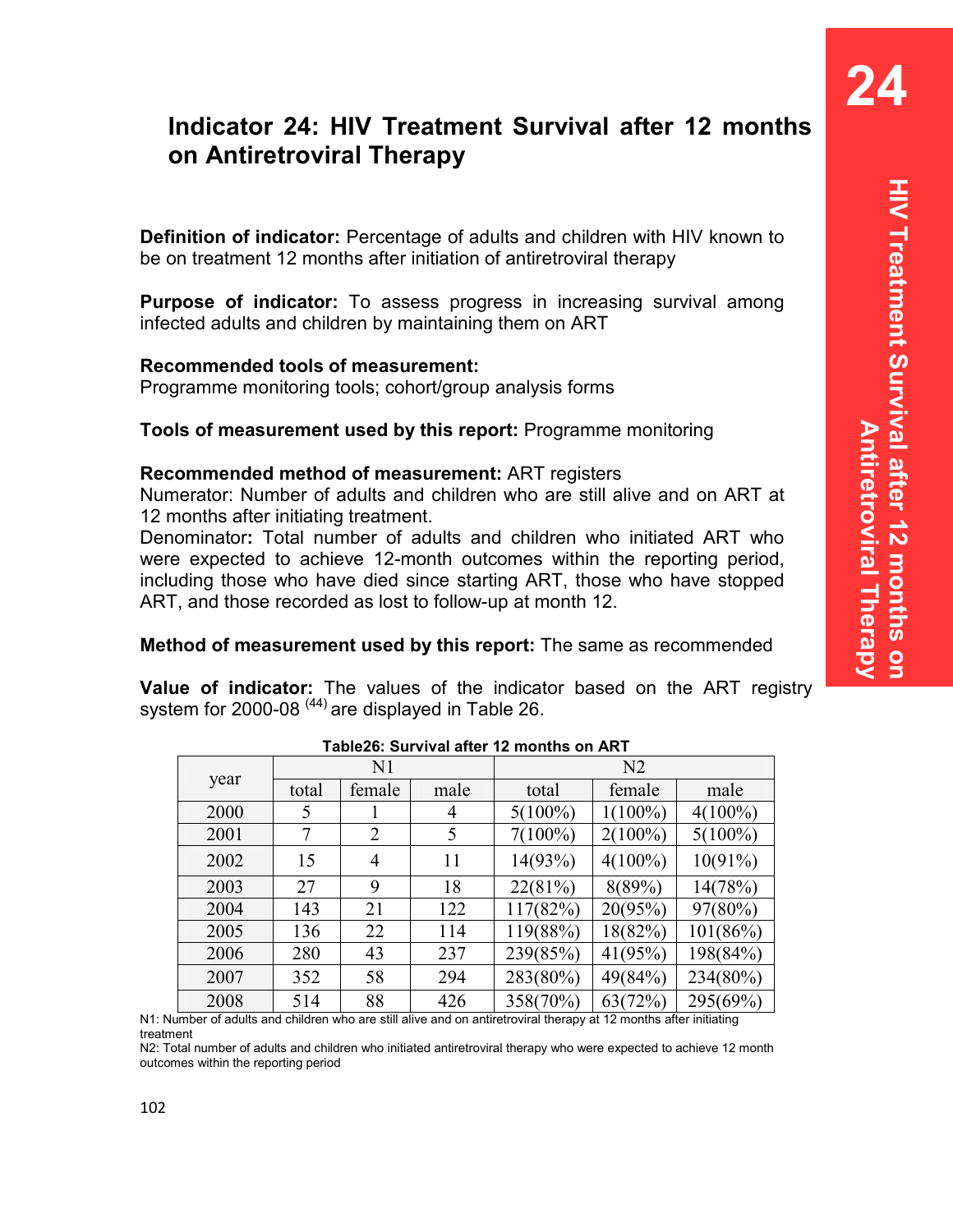**Interpretation of indicator:** A 70% survival rate following 12 months of ARV therapy needs to be improved.

**Indicator changes compared with previous report:** It seems that with the rise in the number of individuals under therapy in recent years, the decline in the 12 month survival after treatment has gone up. An analysis of the figures pertaining to the ART registry system shows that as time goes by, the share of male injecting drug users has risen and, at the same time, mortality and abandonment of therapy has also escalated. The role of other factors of mortality among injecting drug users such as lack of adherence to therapy, delay in beginning the therapy, viral resistances, etc. is not clearly defined in the decline of the treatment. Hence, further studies are required to shed light on this issue.

**Recommendations for indicator improvement:** Strengthening the clinical information system.

#### **Challenges and suggestions for indicator improvement: Challenges:**

- 1. The fact that most at-risk groups which comprise the major portion of HIV infected individuals in Iran are hard to reach makes their identification difficult.
- 2. Patients among the larger population of patients, i.e. injecting drug users, may have other interests that may interfere with their adherence to ART.
- 3. Most of the patients are among injecting drug users in Iran and with respect to the high mortality rate of these individuals vis-à-vis the general public, the survival rate may falls.

#### **Suggestions:**

- 1. Expanding the methadone maintenance therapy among injecting drug users to increase their follow-up of the therapy.
- 2. Enhancing the sensitivity of the system of health services provision in treating opportunistic infections.
- 3. Providing psychosocial support to raise adherence to the ART.
- 4. Setting up studies to determine the causes of decline in 12 month survival after treatment.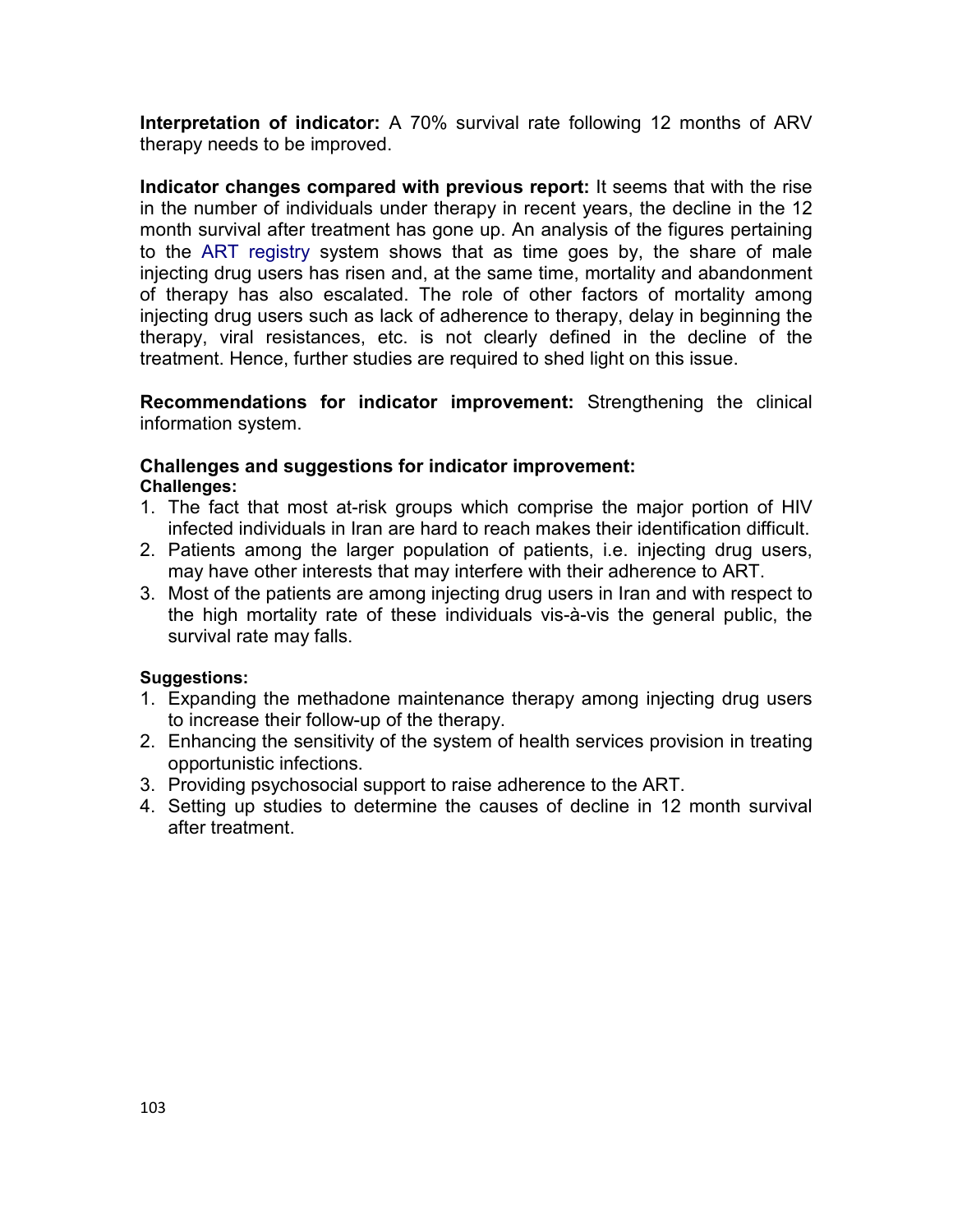**25** 

# **Indicator 25: Decline in Mother-to-Child Transmission of HIV**

**Definition of indicator:** Percentage of infants born to HIV infected mothers who are infected

**Purpose of indicator:** To assess progress in eliminating Mother-to-Child Transmission of HIV

**Recommended tools of measurement:** Spectrum or other statistical modelling that uses programme coverage and efficacy studies

**Tools of measurement used by this report:** Spectrum and programme coverage as presented in indicator value

**Recommended method of measurement:** The indicator will be calculated by taking the weighted average of the probabilities of mother-to-child transmission for pregnant women receiving and not receiving HIV prophylaxis, the weights being the proportions of women receiving and not receiving various prophylactic regimes.

**Method of measurement used by this report:** It is tried to act as recommended.

**Value of Indicator:** The share of preventive therapy in reducing the transmission was 31%.

Description of the calculation is as follows:

- Variables needed:
	- $\triangleright$  The number of pregnant HIV infected women who received preventive therapy in 2008: 25  $(44)$
	- $\triangleright$  The number of estimated pregnant HIV infected women through the Spectrum software in 2008: 118<sup>(10)</sup>
	- $\triangleright$  Mean of the transmission rate without therapy: 25% (33)
	- $\triangleright$  Mean of the transmission rate with therapy: 2% (33)
- Calculation steps:
	- $\triangleright$  Estimating the number of those infected with preventive therapy: [(118-25)\*25%]+ [25\*2%]:118 = 20
	- $\triangleright$  Estimating the number of those infected without preventive therapy: 118\*25%=29
	- $\triangleright$  Estimating the share of preventive therapy in reducing transmission: [29-20]:29= 0.31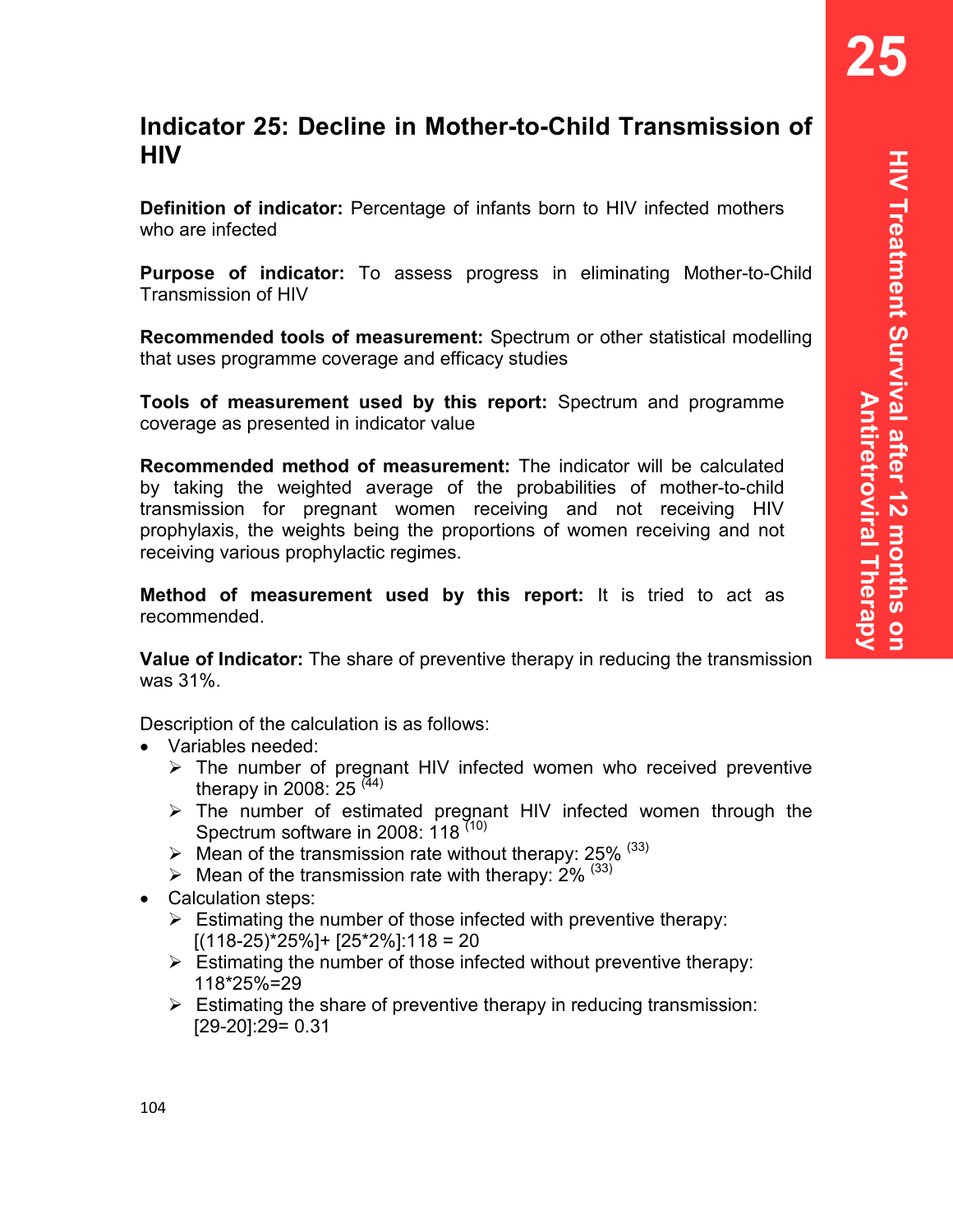# **Best Practices**

In this part, the experiences of the country known as best practice will be presented which has been approved by an international observer.

The Islamic Republic of Iran has taken a variety of measures to control HIV ever since the epidemic emerged, some of which were creative and unique enough to win national and/or international recognition. The most prominent of these measures include: gaining the support of policymakers in conducting harm reduction programs among injecting drug users, setting up behavioral disorder counseling(triangular) centers, HIV prevention programs in penitentiaries, expanding methadone maintenance treatment coverage, setting up insurance coverage for those inflicted, and operationalizing prevention centers for most atrisk women. Setting up triangular clinics and also the practices in penitentiaries have so far gained the recognition and approval of international observers with the pertinent documents having been published for the best practices to be introduced globally. A report is also being currently prepared by the World Health Organization on the centers for most at-risk women. Synopsis of some of the cases raised in the foreword is presented below:

**Advocacy among policy-makers for HIV prevention among IDUs:** High level advocacy on harm reduction measures for injecting drug users- Due to the diversity of attitudes toward substance abuse, proper policymaking on the issue has always been a major challenge throughout the world. Aiming for drug-free societies, many countries have emphasized legal action against substance users. However, the global response to AIDS, while acknowledging the necessity of legal action to control supply, has also stressed the need for policies aimed at demand reduction and harm reduction as well as recognition of every individual's right to access to HIV prevention and treatment services. Over the past decade Iran has implemented significant advocacy measures among senior officials and clerics in order to promote the latter, more comprehensive attitude. The advocacy measures have had a considerable impact on facilitation and expansion of harm reduction initiatives for drug users. Noteworthy in this regard are the 2005 directives by Iran's Chief of Judiciary in support of harm reduction initiatives.<sup>17</sup> Emphasizing the fact that needle and disinfectant distribution for safe psychoactive drug injection does not constitute a criminal offence, these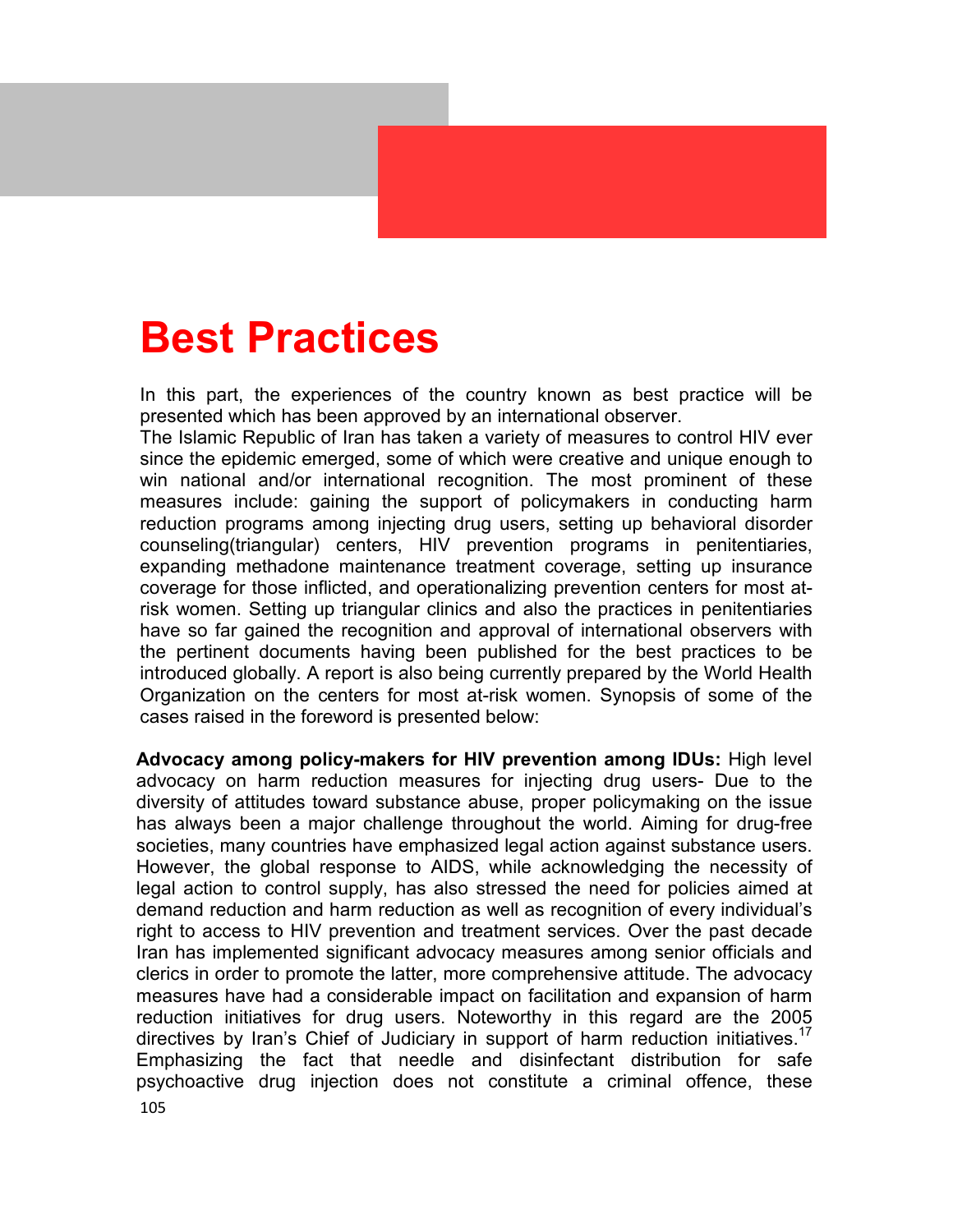directives order Iran's judges to refrain from obstructing such initiatives. The Chief of Judiciary also issued a set of guidelines promoting the expansion of prison harm reduction programs while advising against incarceration of individuals merely because of substance abuse.<sup>18</sup> Further consideration of qualified decriminalization of drug addiction together with efforts to reduce the number of drug addicts entering prisons and reduce the number of inmates are practical measures that will lead to reduction of harms resulting from substance abuse.

**Triangular clinics** (45)**:** These triangular clinics were established due to three epidemics of STI, drug injection and HIV. They were initiated in Kermanshah province for the first time and expanded through out the country as being successful. These consultation centers consider drug injection as a harm reduction approach. Services such as STI and HIV treatment, consultation and prevention are provided in these centers. In this way both prevention and treatment are considered in these clinics and they have the major key factors for a successful HIV prevention programme.

**Prisons:** <sup>(46)</sup> During the past decade due to gradual changes in the view of officials and authorities of Prisons Organization toward the issue of health in prisons and the efforts taken by them, led to improvement of care and treatment standards in the prisons. This made the Prisons Organization to provide the harm reduction services inside the prisons the same as it is provided in the society. In some fields the services provided by the Prisons Organizations was even better than in the society. These services were initiated by the establishment of triangular clinics inside the prisons and continued by provision of hypochlorite solution, disposable blades, trainings and consultations, and methadone maintenance treatments. The coverage of Methadone Maintenance Treatment was expanded in a way which after 2 years of a pilot project with 100 individuals; it covered more than 10000 individuals in 2007. <sup>(4)</sup> On 20 March 2008, 25407 individuals were under MMT over the prisons of the country.  $(38)$  Today sterile needles and syringes are provided in limited scale.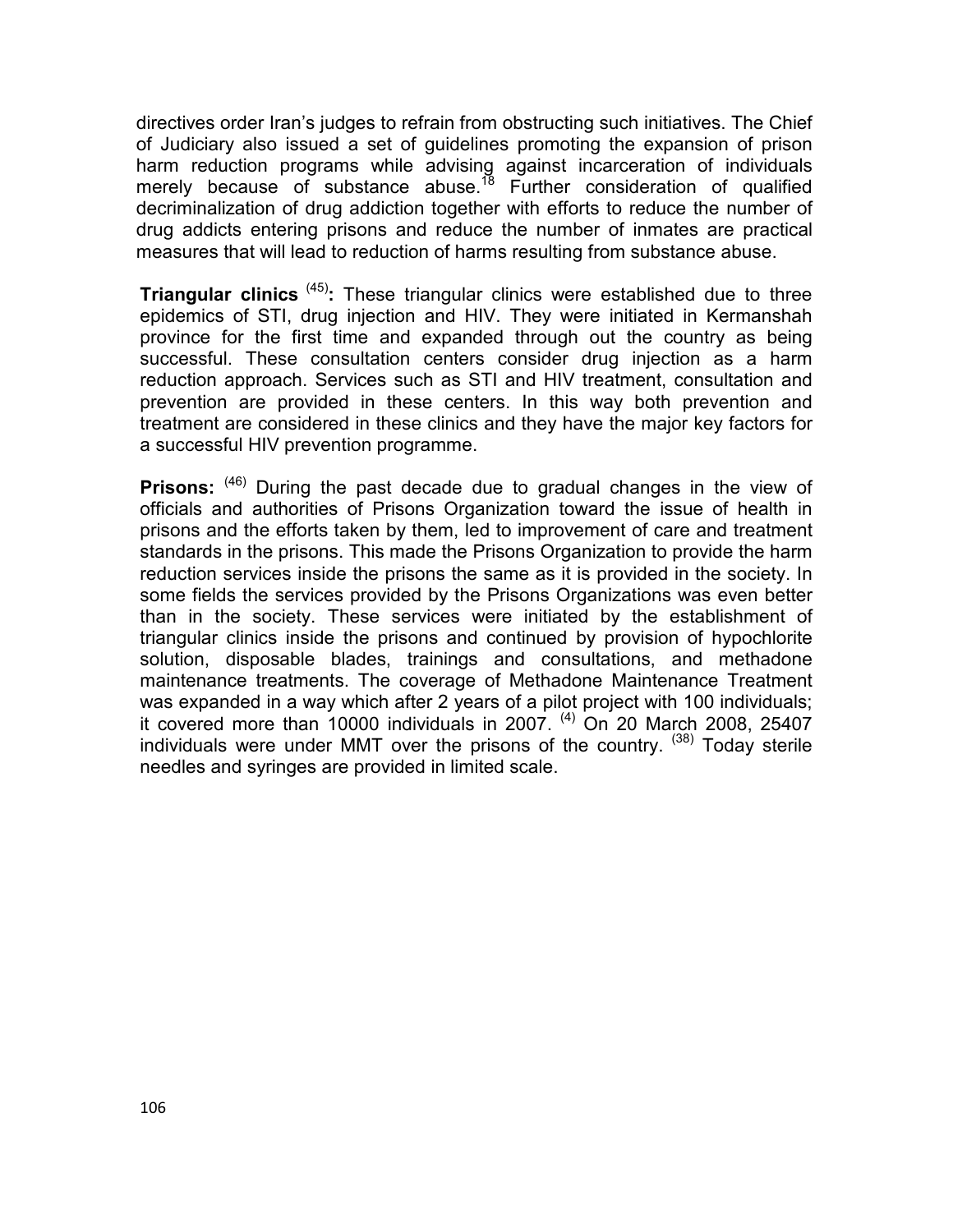# **Major challenges and remedial actions**

*Challenges related to each indictor were discussed in related sections. Most important challenges related to overall HIV control program and ways to address them are summarized below:* 

#### • **Second strategic plan**

- **Challenges** 
	- 1. Cultural barriers and stigma related to high risk behaviours makes access to most at risk groups very hard;
	- 2. Still some policy makers and key persons are concerned about unwanted effects of safer sex promotion programs among general population;
	- 3. Delay in approval of second strategic plan;
	- 4. Delay in development of one monitoring and evaluation plan in order to supervise and evaluate the activities in all related organizations and stakeholders using same methods and definitions;
	- 5. Insufficient involvement of NGOs and private sector in program;
	- 6. Insufficient trained and motivated human resource for expansion of the programs;

#### **Ways to address**

- 1. Increasing advocacy by clarifying adverse effects of HIV epidemic on economic, social and cultural aspects of country and asking for more support on:
	- a. Ensure resources for full implementation of planned activities, including expenditure, infrastructure and human resources.
	- b. Legislation of supporting laws to increase access for most at risk and affected population to prevention and care services.
- 2. Strengthening one high level managerial system for planning, monitoring and evaluating the programs.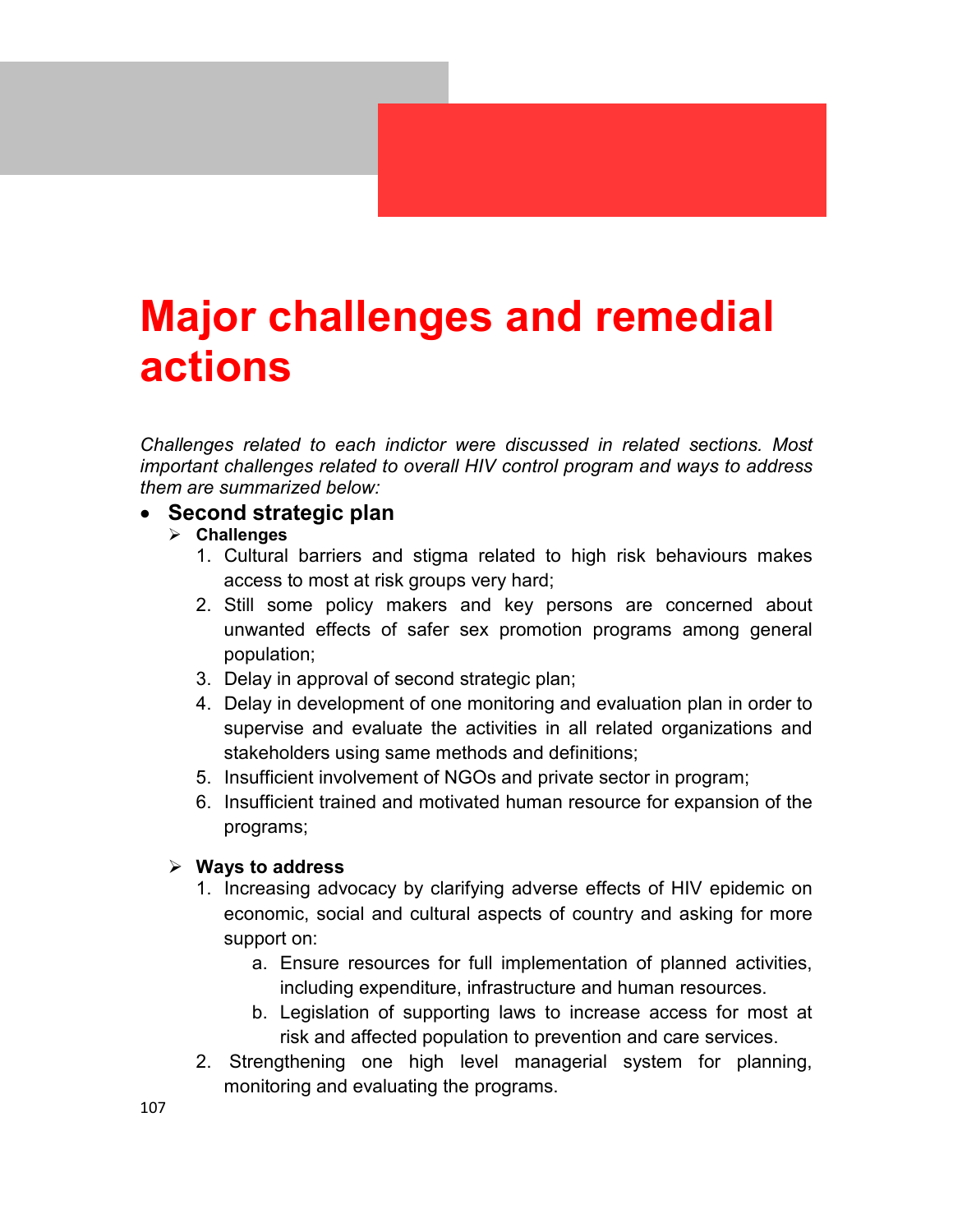3. Predisposing more involvement of NGOs and private sector in HIV control program.

# • **Services for groups at higher risk**

#### **Challenges**

- 1. Hard to access injecting drug users (although recent policies leads to very positive achievements in this regard)
- 2. Limited services for other most at risk groups like sex workers and MSM, because of high stigma and poor access to these groups.

#### **Ways to address:**

- 1. Increasing coverage of harm reduction using evidence based methods approved to be effective in these groups.
- 2. Advocating policy makers and general population as well, in order to reform laws and unwritten laws to facilitate access and services to these groups.

# • **Young population**

### **Challenges:**

- 1. Insufficient programs on life skill based HIV education in schools.
- 2. Insufficient understanding about knowledge and practice of youth.
- 3. Social and cultural limitations in safer sex education and communication.
- 4. School abandon by a number of youth in guidance and gymnasium.

#### **Ways to address:**

- 1. Establishment of one information management and applied research system with involvement of all stakeholders related to younger population.
- 2. More advocacy for implementation of skill based education focused on HIV prevention (considering successful experience of advocacy on harm reduction for IDUs).
- 3. Running pilot project in order to develop most proper program for communication and education at national level.
- 4. Using all aspects of safer sex promotion programs.

## • **Service delivery through private sector**

## **Challenges**

1. Poor involvement of private sector in delivering HIV prevention and care services despite wide expansion in country.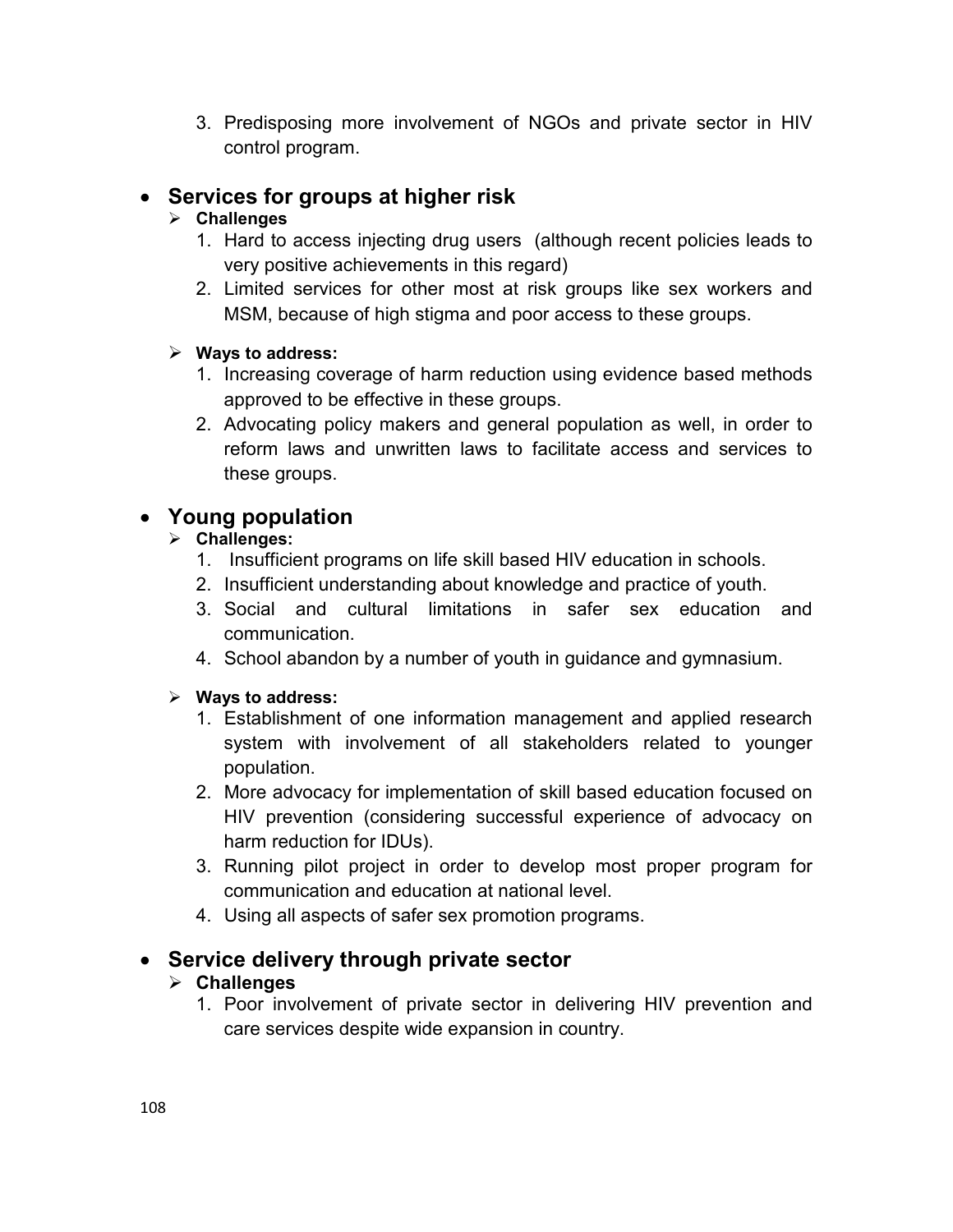- 2. Insufficient information of private sector on national HIV programs, activities and guidelines, which may therefore, leads mismanagements and wrong decisions.
- 3. Discrimination by health care providers.
- **Ways to address** 
	- Strengthening educational programs and refreshment trainings for private sector in order to introduce national guidelines and standards and reducing stigma and discrimination as well.

## • **Service delivery by NGOs**

### **Challenges**

- 1. Limited number of NGOs, specially those with capacity of working in HIV and related areas;
- 2. Lack of NGO network inside the country;
- 3. Weak coordination between government and NGOs;

### **Ways to address**

- 1. Facilitation by government in order to:
	- a. Establish new NGOs;
	- b. Strengthening coordination between government and NGOs;
	- c. Increasing capacity of NGOs in delivering HIV related services;
- 2. Supporting environment for more involvement of NGOs in HIV services delivery.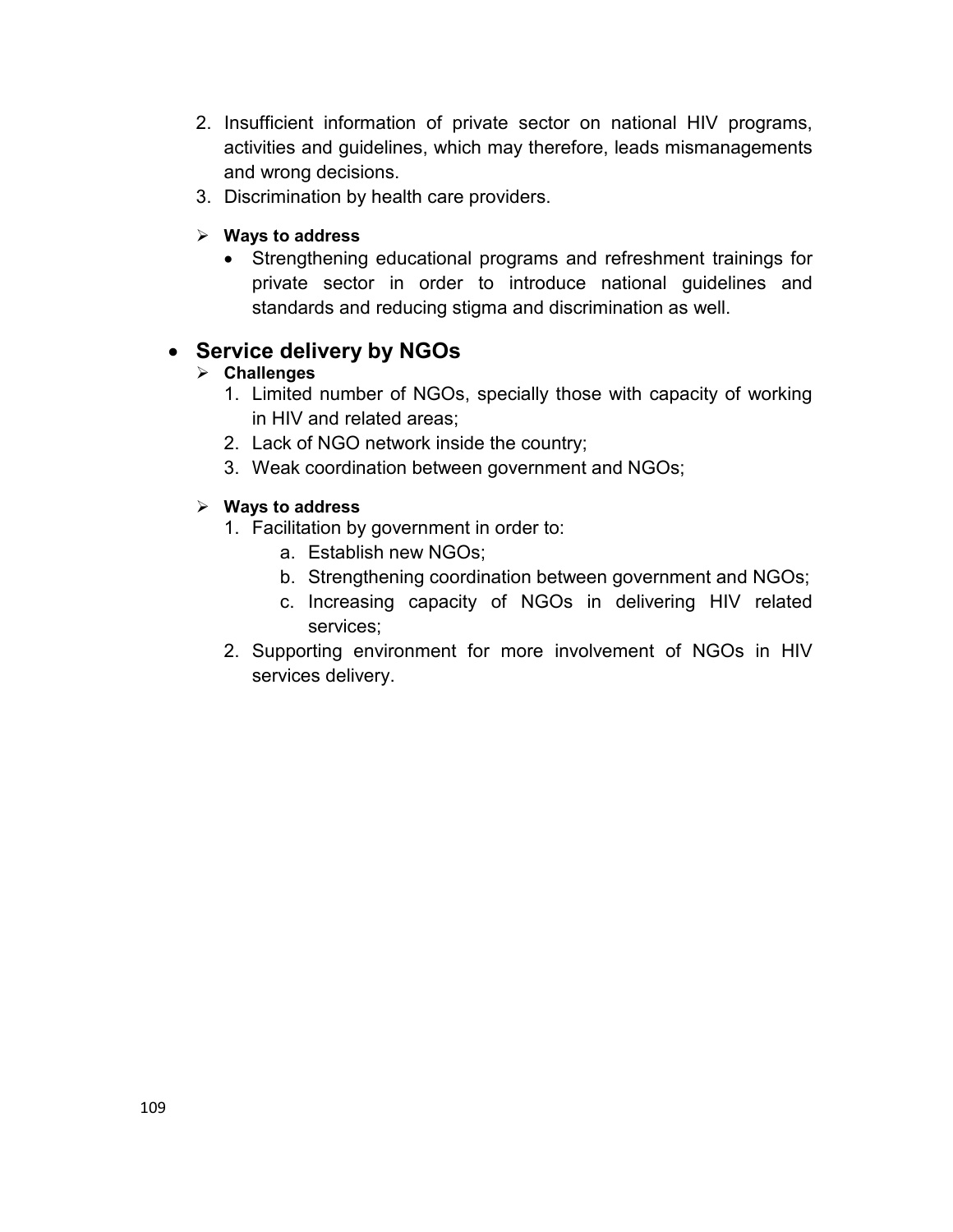# **Support from the country's development partners**

This section details the support received so far and also the support which is anticipated.

- $\checkmark$  The share and role played by development partners in securing the funds required to control and prevent HIV/AIDS has improved since the last report and expected to be continued.
- Support in terms of planning, implementing, and monitoring HIV/AIDS control activities including technical and logistic supports have improved as well and expected to be continued.
- $\checkmark$  Facilitation for the country in order to increase access to less priced ARVs is expected to be improved.
- $\checkmark$  Providing opportunities for sharing experiences among countries with same social, economical and geographic context is expected to be continued and improved.
- $\checkmark$  Assessment of the activities by international consultants and technical support on removing weaknesses is expected to be continued.
- Giving support to develop a network at regional level for NGOs to empower their better participation in planning and implementing HIV services expected to be improved.
- Encouraging international companies (especially those produce objects for adults) for involvement in communication and delivering messages related to HIV prevention is expected.
- $\checkmark$  Assisting coordination between all partners of HIV prevention programs is expected.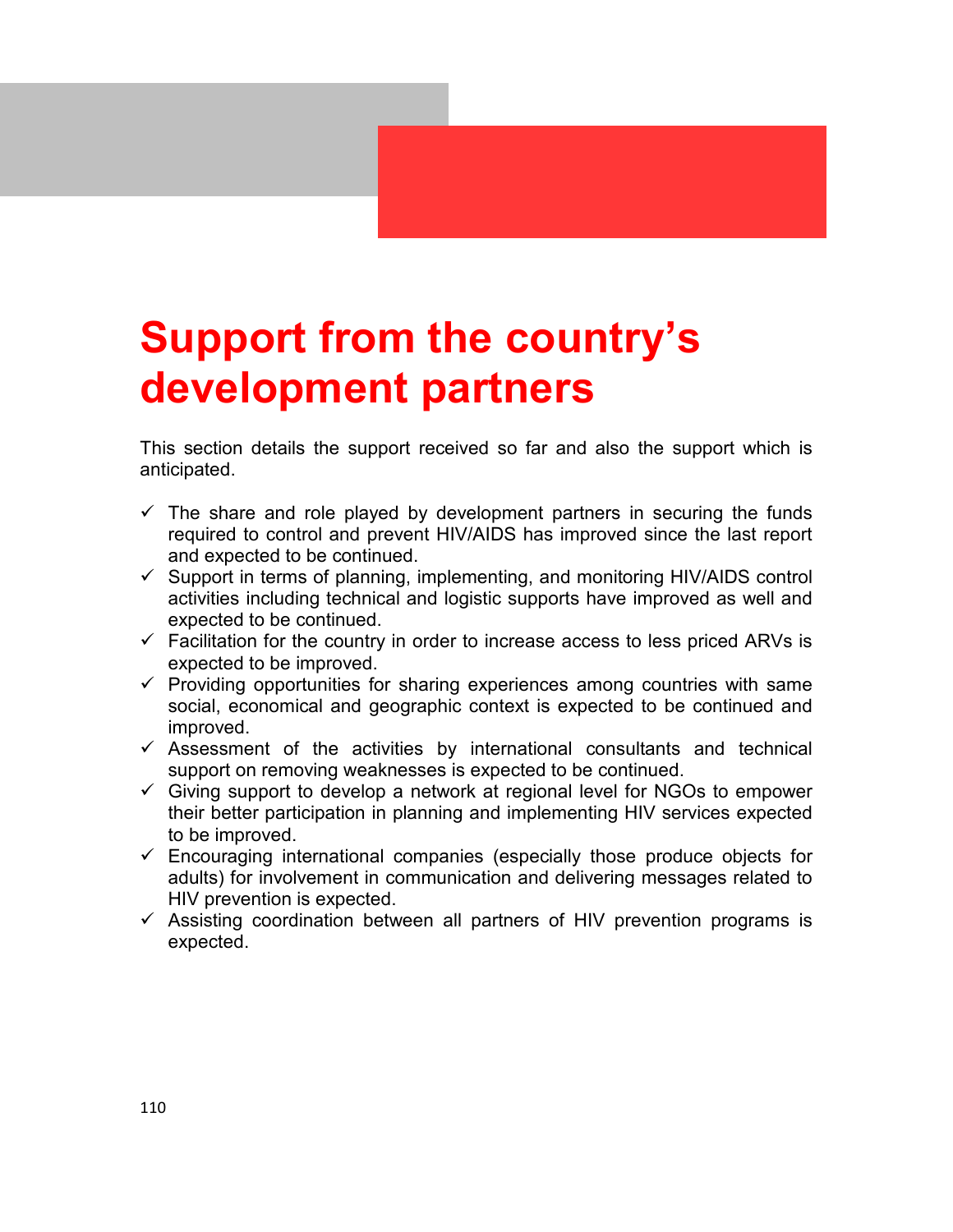# **Monitoring and evaluation environment** (8)

### **1. M&E Committee Structure and Terms of Reference in the Second National Strategic Plan to Control AIDS**

The Committee was formed in 2003 and was originally comprised of experts and professionals not necessarily affiliated with the Strategic Plan partner organizations. In 2007 the structure of the National M&E Committee was fundamentally revised to comprise representatives of partner organizations including those of the Iranian Blood Transfusion Organization, Prisons' Organization, State Welfare Organization, National Organization for Youth, NGOs, Iranian Red Crescent Society, Ministry of Interior, Ministry of Education, Ministry of Science, Ministry of Welfare and Social Security, Military and Law Enforcement Forces, Islamic Republic of Iran Broadcasting, Imam Khomeini Relief Fund, Drug Control Headquarters, UNAIDS, relevant research institutes and the Ministry of Health and Medical Education (with individual representatives from the Center for Disease Management, Network Development & Health Improvement Center, Office for Population and Family Health, Office for Social & Mental Health, MOHME Research Affairs Deputyship as well as select representatives from medical sciences universities). These representatives are active at national and provincial levels.

#### **A. Monitoring and Evaluation Committee at the National Level**

The National M & E Committee was formed to develop protocols, determine major and ancillary indicators, identify indicator measurement and calculation methods, set the implementation process, and collect, analyze and report on data from across the country. Since the committee was technical and professional in nature, the following three levels of sub-groups were set up for it to function (fig 3):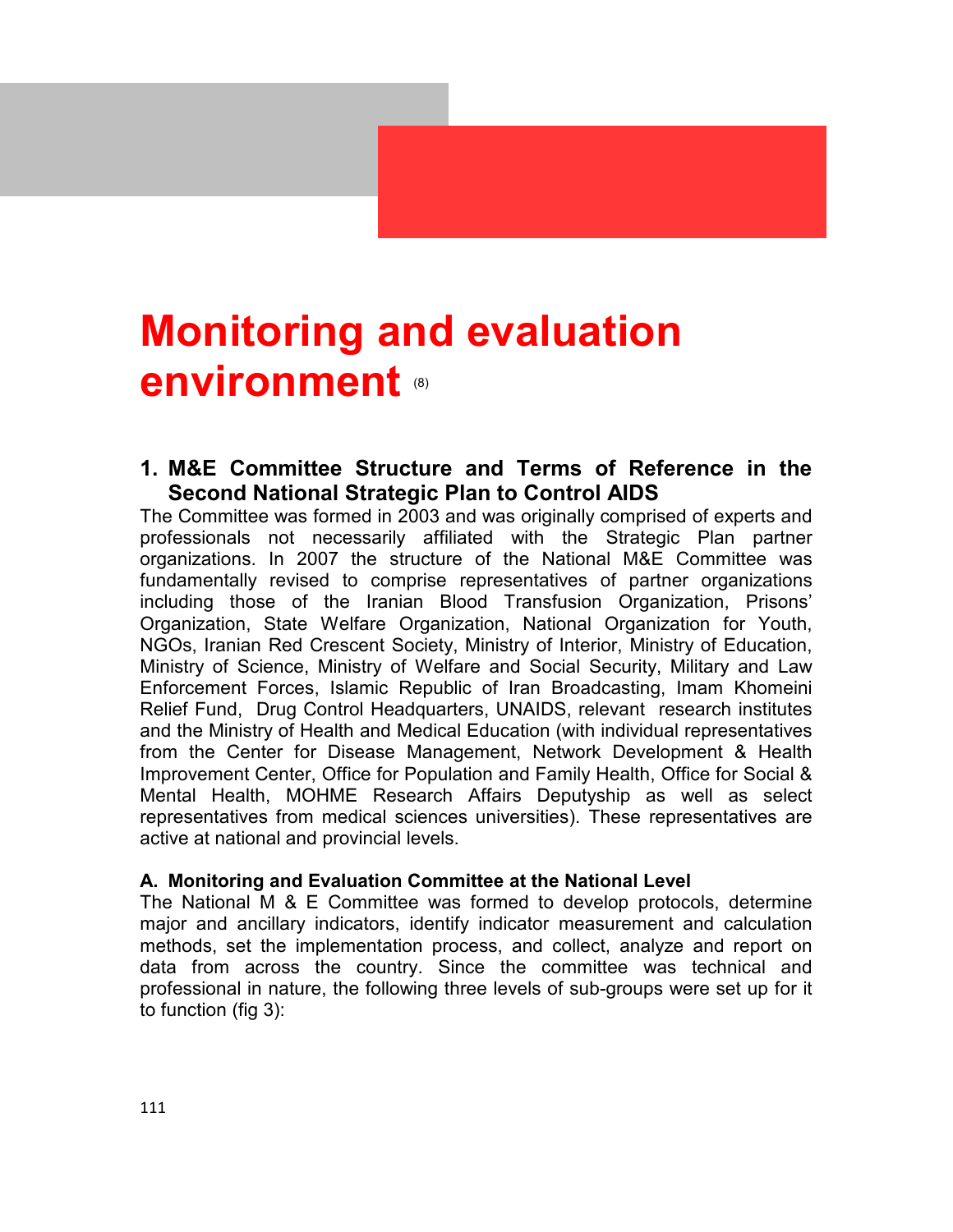- o **Working Group:** A group of 4-6 experts and specialists who develop the technical drafts needed for the monitoring and evaluation plan at various levels, including stages of indicator definition, identification of needed data, data collection modes and methods of data analysis and reporting.
- o **Technical Group**: due to the specialized nature of its work, this group has been divided into the four subgroups described bellow. It comprises technical experts from partner organizations and the Working Group. These subgroups evaluate the drafts developed by the Working Group against corresponding needs and implementation capacities of their respective organizations. The subgroups are:
	- 1. Subgroup for prevention in the general population
	- 2. Subgroup for prevention in the most-at-risk group
	- 3. Subgroup for care and treatment
	- 4. Subgroup for empowerment and support

This group has a total of 21 members, representing partner organizations and ministries. From among them, those organizations responsible for calculating the greatest number of indicators have been selected as the Supervisory-/Executive Core Team to lead the implementation of monitoring and evaluation plans. The Core includes representatives from MOHME (Offices for AIDS Control and Substance Abuse Prevention), MOE, Prisons' Organization, State Welfare Organization, and the Red Crescent. Additionally a representative from the Ministry of Interior has been made a member of the Core Team because of the key coordination role played by the ministry and its affiliated province governorship generals.

o **Monitoring and Evaluation Committee**: This level of the Committee is the main policymaking body in the M&E plan. Its members are senior officials from partner organizations. All drafts developed by the technical subgroups in various areas of monitoring and evaluation shall be considered and approved at this level.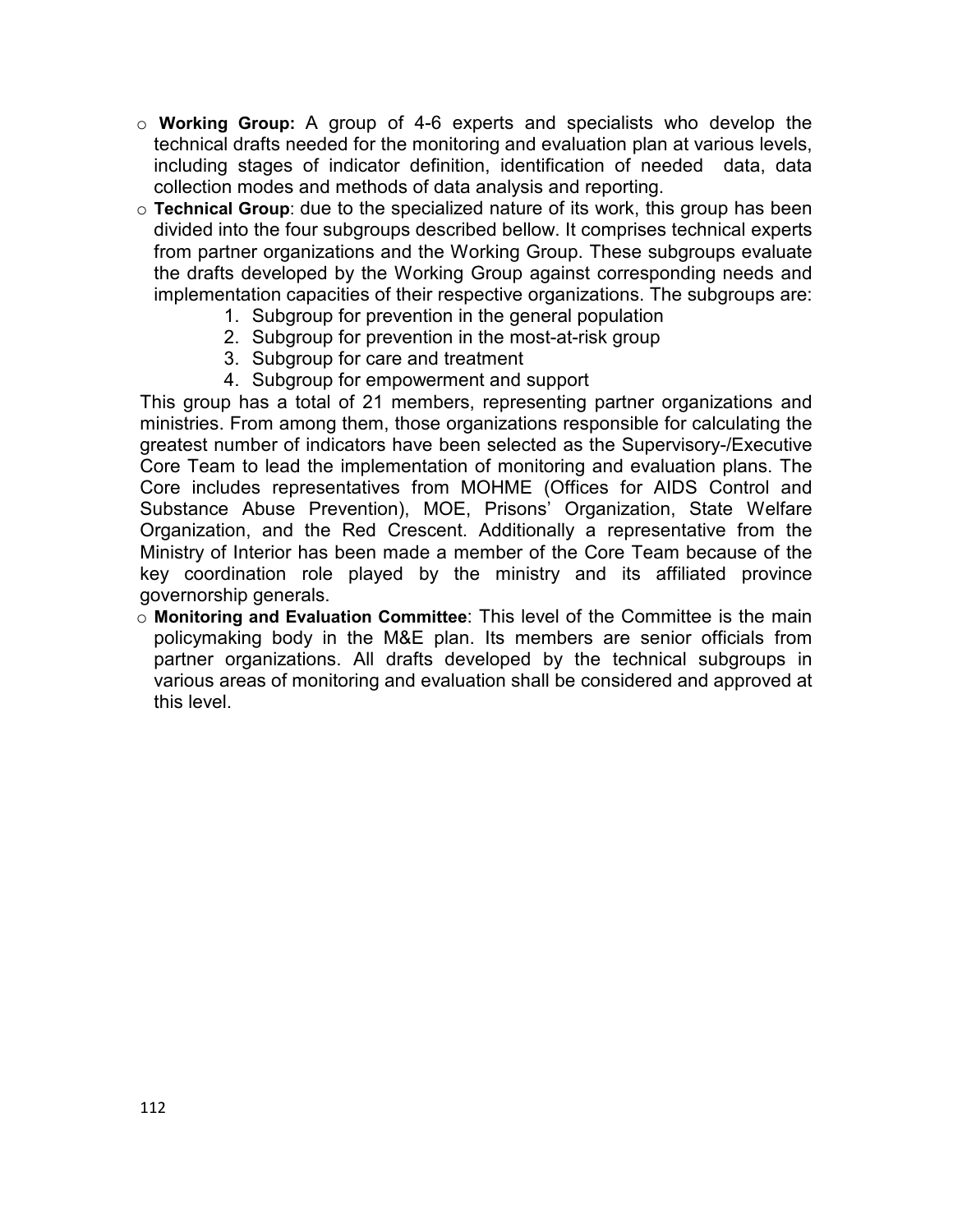

**Figure 3: M & E Committee Organizational Chart** 

#### **B. Monitoring and Evaluation Committees at Province Level**

Theoretically the Province Committee should be made up of local heads of corresponding national partner organizations. In practice however, the implementation of the M&E plan at province level is largely handled by a supervisory/executive core team that includes representatives from organization responsible for tabulating the greatest numbers of indicators in the Strategic Plan. Thus the core teams include local representatives from the State Welfare Organization, the Red Crescent Society, Prisons' Organization, Ministry of Education and the local medical sciences university and are headed by representatives of governors general. Province core team members receive the training required to implement the National Plan through educational/briefing workshops.

It has been decided that province committees shall be headed by heads of social affair offices of each governorship general, while the deans of health at each province's medical sciences university shall act as committee secretary.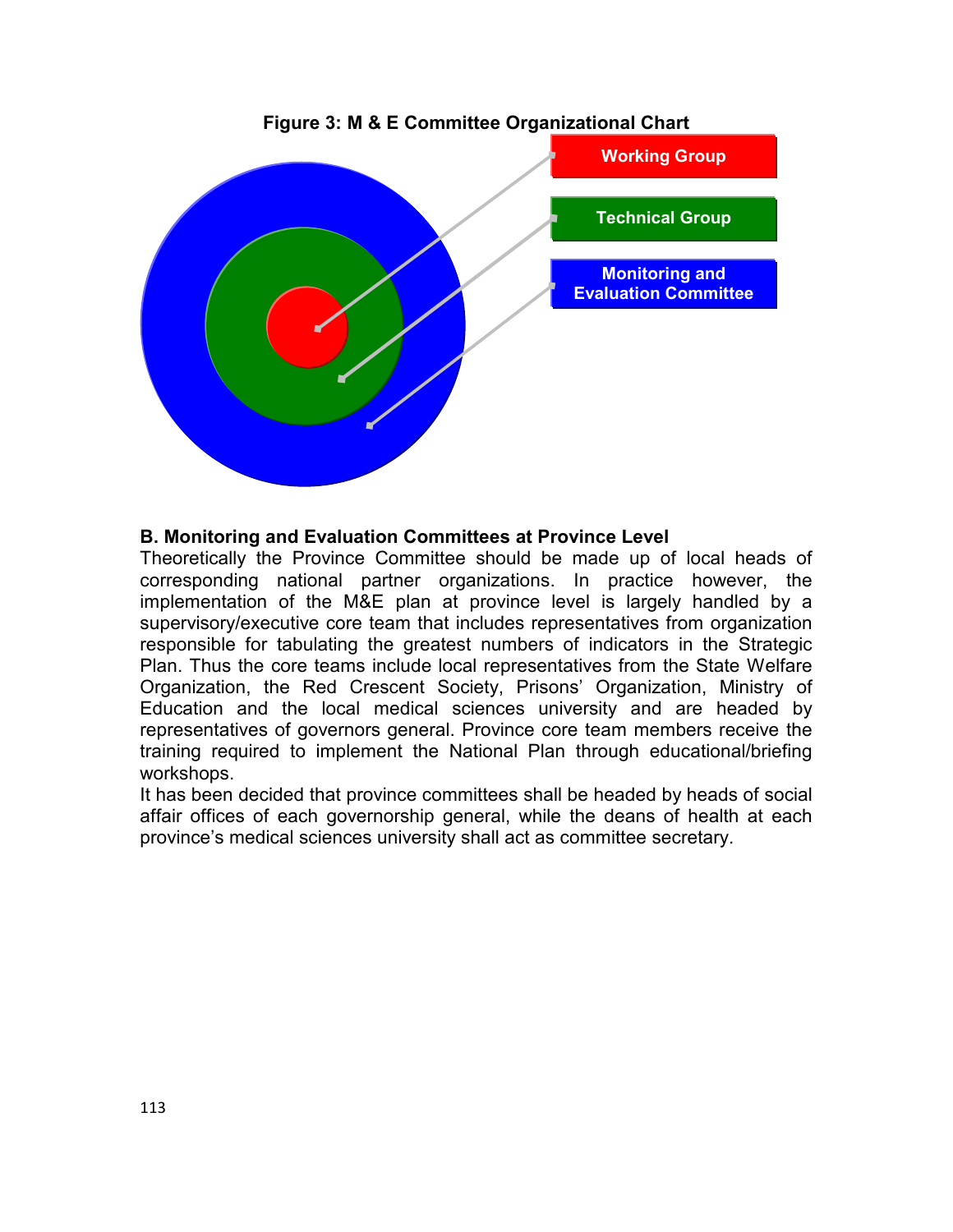

#### **Figure4: Implementing Structure of the M&E**

## **2. Stages of M & E Plan Implementation in the Second National Strategic Plan to Control AIDS**

1. Establishment of the working group- the group began its work in May 2009. By July 2009 the following tasks had been accomplished:

- o Setting (outcome input **-** output) indicators related to the status of the epidemic as well as M & E indicators. Matching national indicators with International indicators for the purpose of consistency such that the same indicators used for analyzing the status of the epidemic domestically could be used in international reports.
- o Setting acceptable and uniform definitions for each indicator and its components to ensure consistent measurement of the indicators over time.
- o Setting acceptable data collection methods for each indicator and its components to make possible further survey studies, routine reporting on programs, acceptable estimation methods or any combination of these.
- o Drafting the Comprehensive National Monitoring and Evaluation Manual, this is a collection of the aforementioned indicators to be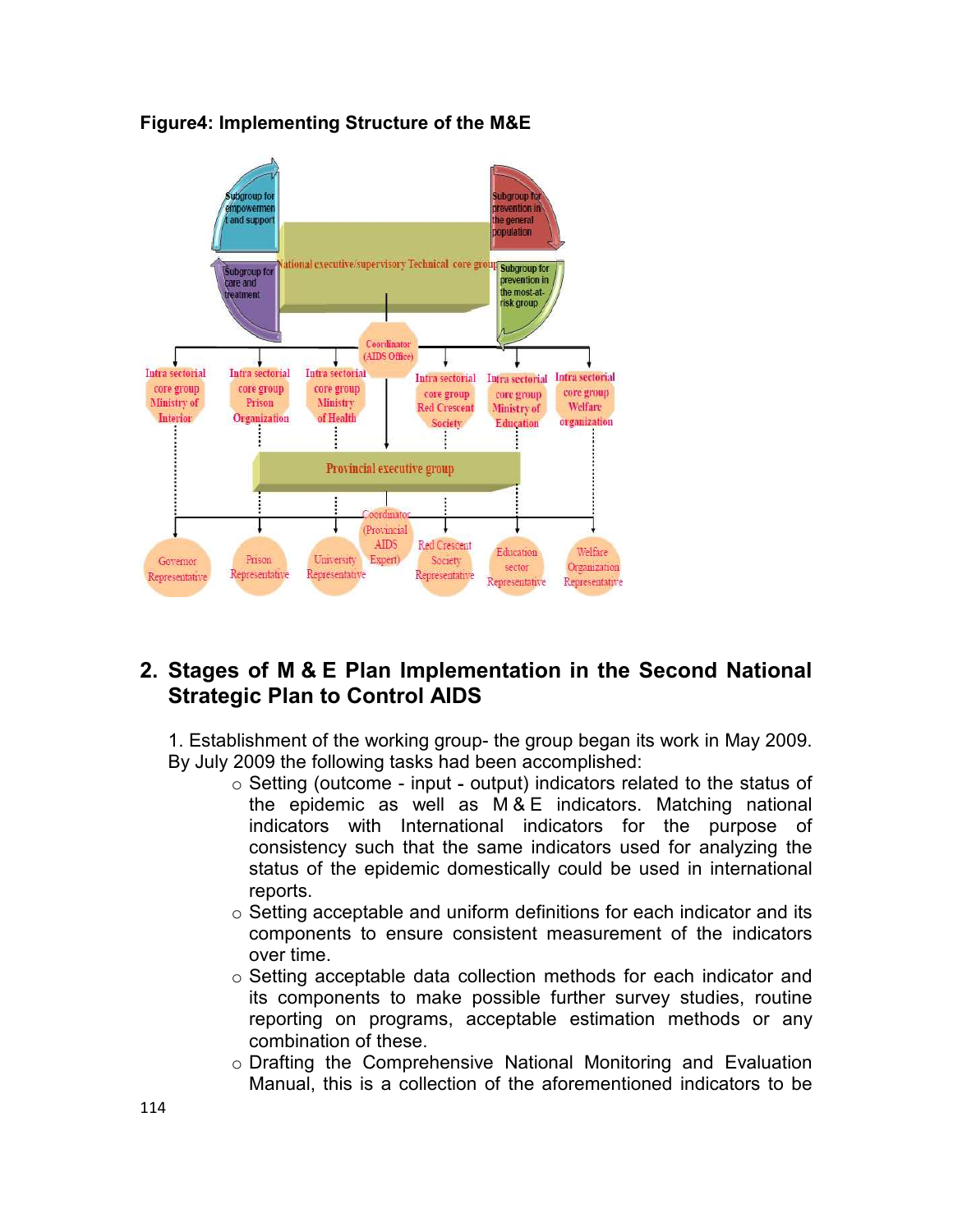used as a standard reference book throughout the country for measurement of indicators, thus making possible uniform variable data collection methodology and consistent reporting at both national and provincial levels. The manual also constitutes a useful guide for designing applied research.

o Developing the draft action plan for determination of output indicators of the Second Strategic Plan

2. Establishment of the technical groups- these groups were set up in June 2009 and have performed the following tasks:

- o Evaluation and completion of the revisions to the drafts produced by the Working Group
- o Matching data collection methods with existing organizational capacities. This means that since the existing documentation and reporting systems could not produce the data needed to calculate certain indicators, alternative methods to those recommended by the working group were adopted instead.

3. Establishment of the Core Supervisory/Executive Team- the Core Team was set up in July 2009 to collect output indicators for the Second Strategic Plan. It has performed the following measures since:

- $\circ$  Finalizing the draft developed by the Working Group
- o Listing the variables needed to evaluate the outputs of the Second Strategic Plan
- $\circ$  Compiling standard uniform definitions of variables
- o Identifying accessible sources for data extraction
- $\circ$  Identifying methods for data extraction from the said sources
- o Designing forms for data collection
- o Creating guidelines for filling data collection forms
- o Designing software for data entry and analysis
- o Designing software for data collection quality control
- o Designing an action plan delineating the implementation of the aforementioned plan including:
	- I. Identifying provincial M & E representatives in each organization
	- II. Establishing province core teams similar to the national level Core Team
	- III. Planning for the training of province core teams and planning the phases of data collection from the provinces
	- IV. Planning for data collection process supervision

4. Final Approval of the National Monitoring and Evaluation Plan- the M & E plan developed by the working and technical groups including indicators and implementation process was finalized and approved by the National M & E Committee in 2009.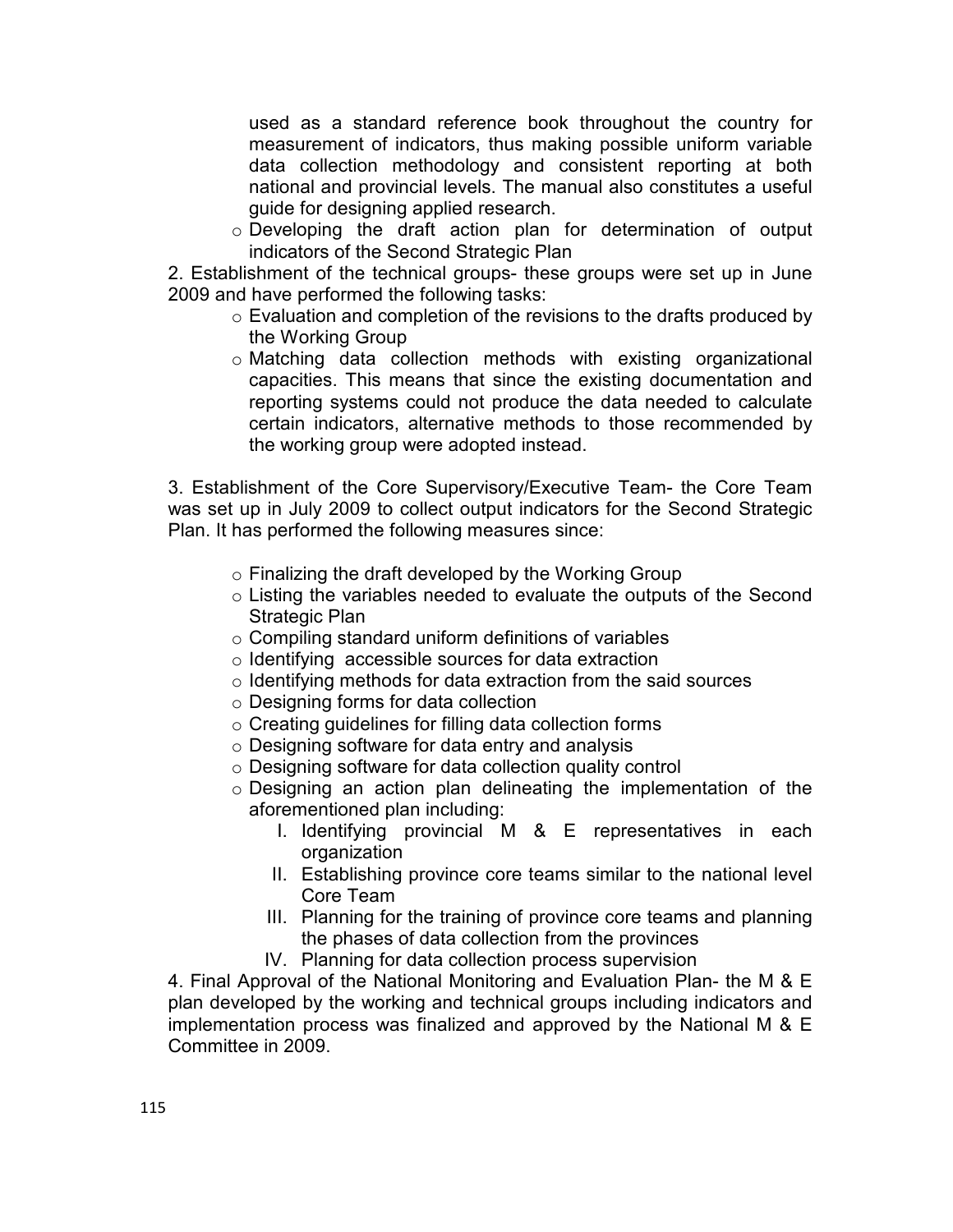5. Implementation of the M&E Plan in 2009-2010 (figure 4)

Step 1- Establishment of Province Implementation Structures: In 10 select provinces technical M & E subcommittees similar to national level subcommittees were formed both to collect data required by the Plan and to follow-up other M & E activities in each province. The ten provinces were selected based on such parameters as geographical distribution and prevalence of known cases, so that the results would hold for the country as a whole and be statistically valid in applying indicator evaluation results to the progress report on the Second Strategic Plan as well as situation analysis for development of the Third Strategic Plan.

Step 2- Training of Personnel- A workshop was held on July 4th and 5th 2009 to familiarize province core teams (from ten selected provinces) with the basics of monitoring and evaluation and to train them on the implementation process for the National M & E Plan. Subsequently, data entry personnel and AIDS care professional from the selected medical sciences universities were trained through another workshop held on August 19th 2009 in order for them to become familiar with the data entry and analysis software.

Step 3- Data Collection- the trained core teams began collecting the data needed for 2007 and 2008 Plan evaluations in August 2009 using standard data collection forms

Step 4- Data collection Quality Control- in addition to data collection quality control by software, there was also direct supervision of each organization's data collection measures at province level by representatives of core team member organizations.

Step 5- Finalization of Collected Data- the data collected from the 10 selected provinces was compiled and verified by comparative assessment using similar existing data from member organizations of the Core Team at national level. All data found to be unreliable was discarded.

Step 6- Data Analysis- input and output indicators approved by the National Committee were calculated. These indicators are disaggregated by organization in-charge and target population groups

Step 7- Indicator Analysis and Report Preparation– the calculated indicators were analyzed by the Working Group. By comparing these results with those of other studies a profile of Iran's national response was prepared. These results were further assessed by the Technical Group for preparation of draft reports on the status of response on national and provincial levels. These draft reports await revisions based on comments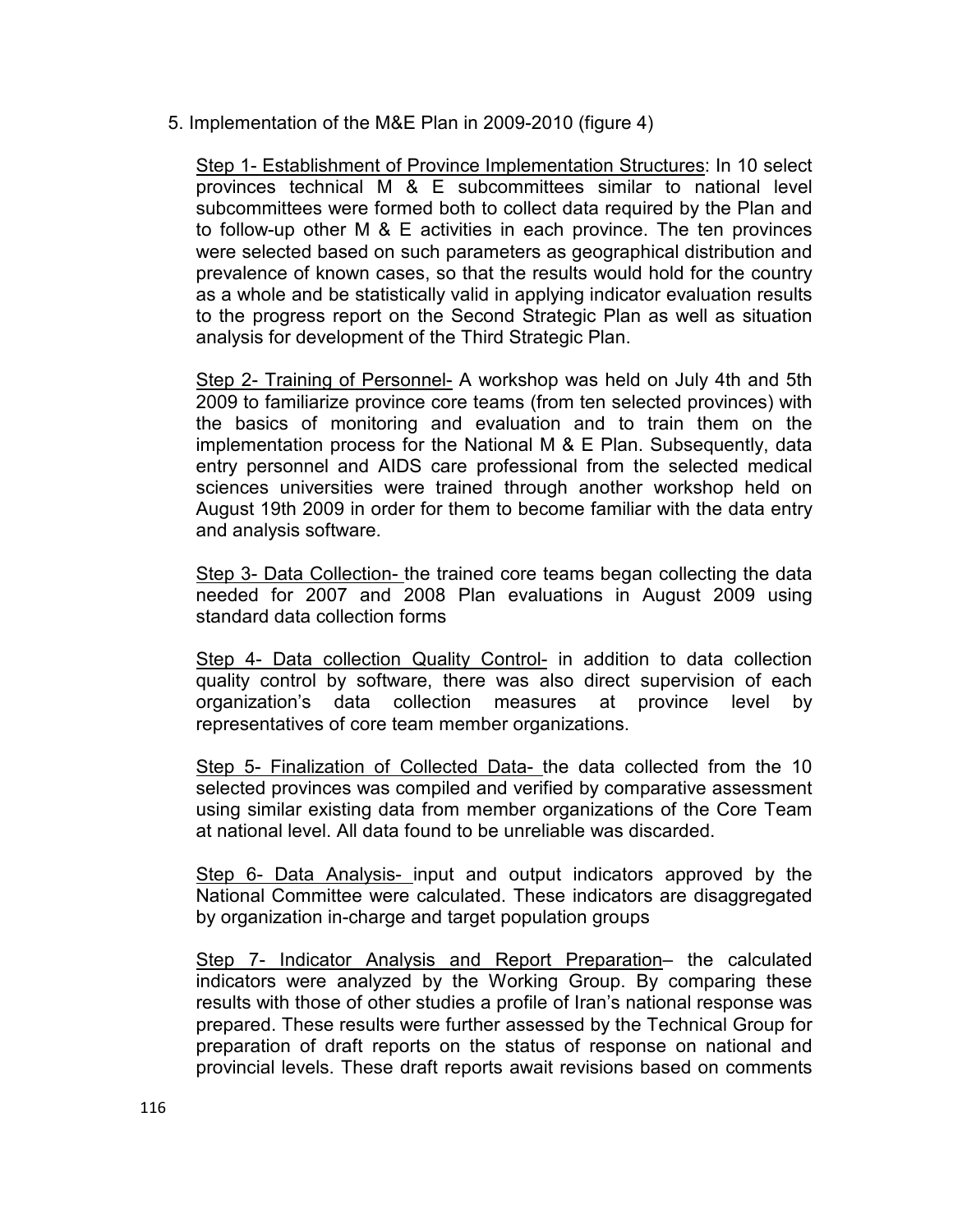of partner organization experts and shall subsequently be forwarded to the National M & E Committee for final approval.

Step 8- Report Publication- The results of the M&E plan have already been used and publicized within the following frameworks:

- I. IRI Country Report on the UNGASS Declaration of Commitment on AIDS
- II. Iran's HIV Situation Analysis and National Response Report
- III. Abstracts of the M & E plan report, which has been made available to policymakers

\*\*\*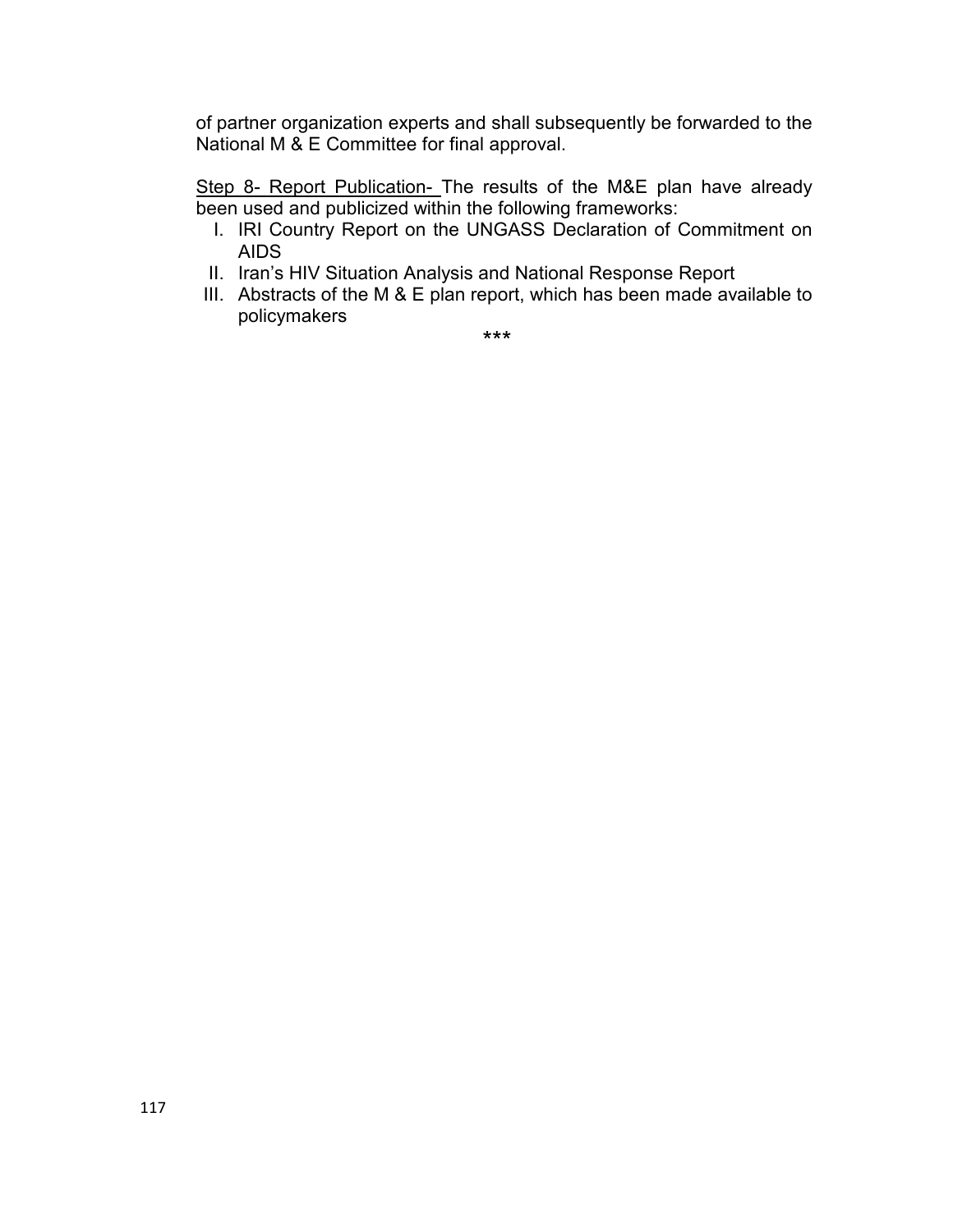## **References**

- 1. MOHME, Ministry of Health and Medical Education, Center of Diseases Management, Sexually Transmitted Disease and AIDS Office. Statistics of HIV/AIDS Case Registers. December 2009, (Unpublished data).
- 2. Interview with experts of Sexually Transmitted Disease and AIDS Office. MOHME, Ministry of Health and Medical Education, Center of Diseases Management, Sexually Transmitted Disease and AIDS Office. February 2010, (Unpublished data).
- 3. MOHME, Ministry of Health and Medical Education, Center of Diseases Management, Sexually Transmitted Disease and AIDS Office. Quarterly reported of statistics of HIV/AIDS Cases. October 2009, (Unpublished data).
- 4. MOHME, Ministry of Health and Medical Education, Center of Diseases Management, Sexually Transmitted Disease and AIDS Office. HIV situation and response analysis. December 2006.
- 5. MOHME, Ministry of Health and Medical Education, Center of Diseases Management, Sexually Transmitted Disease and AIDS Office. Statistics of sentinel site surveys. January 2010, (Unpublished data).
- 6. Navadeh S, Mirzazadeh A, Haghdoost A, et al. Integrated bio-behavioural surveillance among prisoners in Iran in 2009, MOHME, Ministry of Health and Medical Education, Center of Diseases Management, Sexually Transmitted Disease and AIDS Office, (Unpublished data).
- 7. Zamani S, et al. Integrated bio-behavioural surveillance among injecting drug users in Iran in 2007, MOHME, Ministry of Health and Medical Education, Center of Diseases Management, Sexually Transmitted Disease and AIDS Office, study report.
- 8. MOHME, Ministry of Health and Medical Education, Center of Diseases Management, Sexually Transmitted Disease and AIDS Office. Report of monitoring and evaluation of the second national strategic plan to control HIV/AIDS (2007-2009). March 2010.
- 9. MOHME (2007).Islamic Republic of Iran country report on monitoring of the United Nations General Assembly Special Session on HIV and AIDS (UNGASS Report), MOH, Health Deputy, CDC, January 2007.
- 10. MOHME, Ministry of Health and Medical Education, Center of Diseases Management, Sexually Transmitted Disease and AIDS Office. Projection of HIV prevalence in Iran. July 2009.
- 11. The second national strategic plan to control HIV/AIDS (2007-2009).
- 12. The first national strategic plan to control HIV/AIDS (2002-2006).
- 13. Islamic Republic of Iran's forth development plan.
- 14. Batool Shariati, Edward Beck, Farshad Pourmalek and others. HIV infection burden on the health service in Islamic Republic of Iran, General Public in field of prevention, treatment, care and support (2006) (not published).
- 15. Farshad Farzadfar Jalal Hosseini Mohammad Mehdi Gouya and colleagues, HIV and AIDS direct and indirect costs in Islamic Republic of Iran in 2006 (in progress).
- 16. AIDS Council Articles of Association.
- 17. Letter reference number 1/83/14434 dated 23 January 2004, from head of Judiciary on Harm reduction.